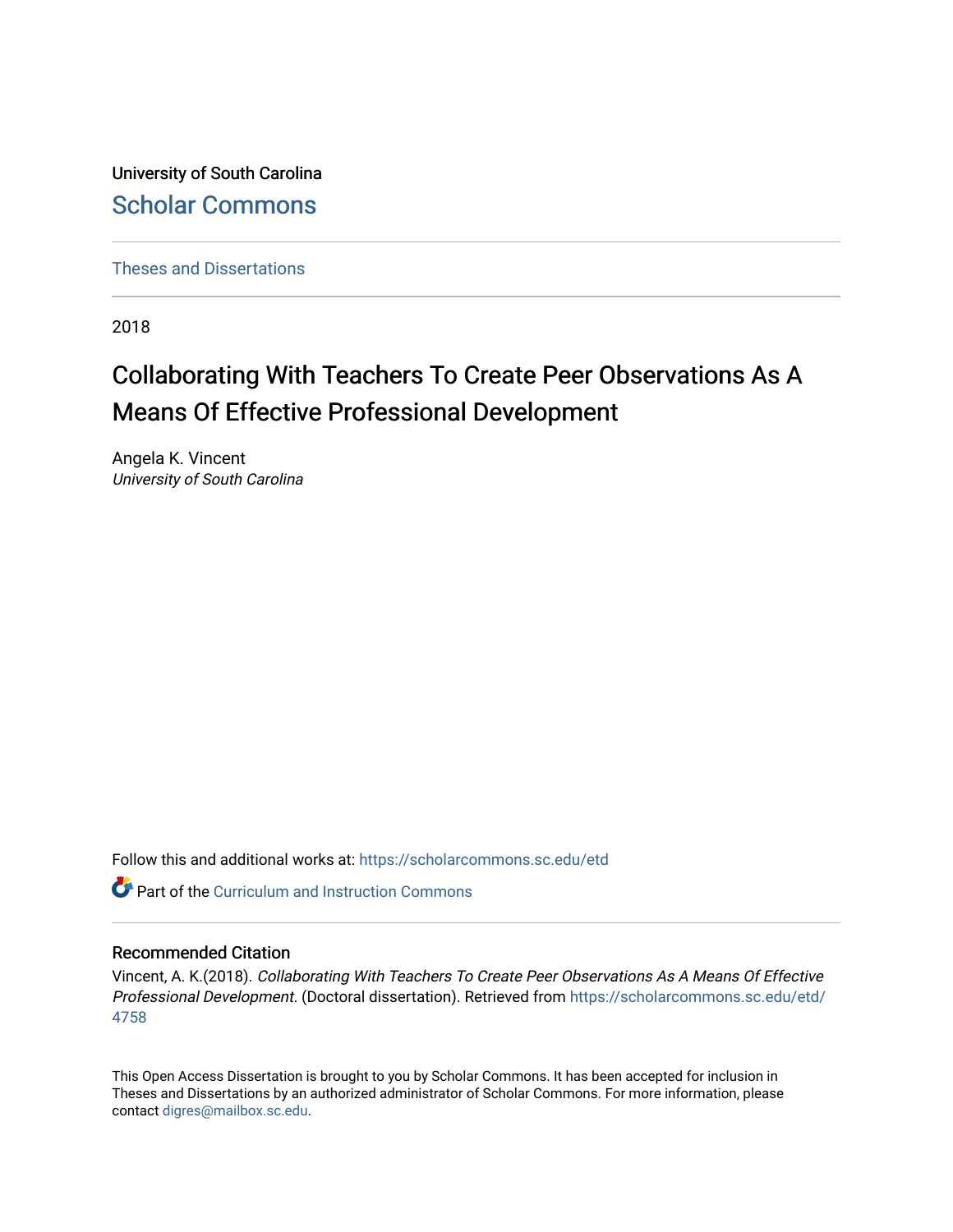## COLLABORATING WITH TEACHERS TO CREATE PEER OBSERVATIONS AS A MEANS OF EFFECTIVE PROFESSIONAL DEVELOPMENT

by

Angela K. Vincent

Bachelor of Science Charleston Southern University, 2004

> Master of Education Winthrop University, 2008

Submitted in Partial Fulfillment of the Requirements

For the Degree of Doctor of Education in

Curriculum and Instruction

College of Education

University of South Carolina

2018

Accepted by:

Christopher Bogiages, Major Professor

Donald Clerico, Committee Member

Leigh D'Amico, Committee Member

Nathaniel Bryan, Committee Member

Cheryl L. Addy, Vice Provost and Dean of the Graduate School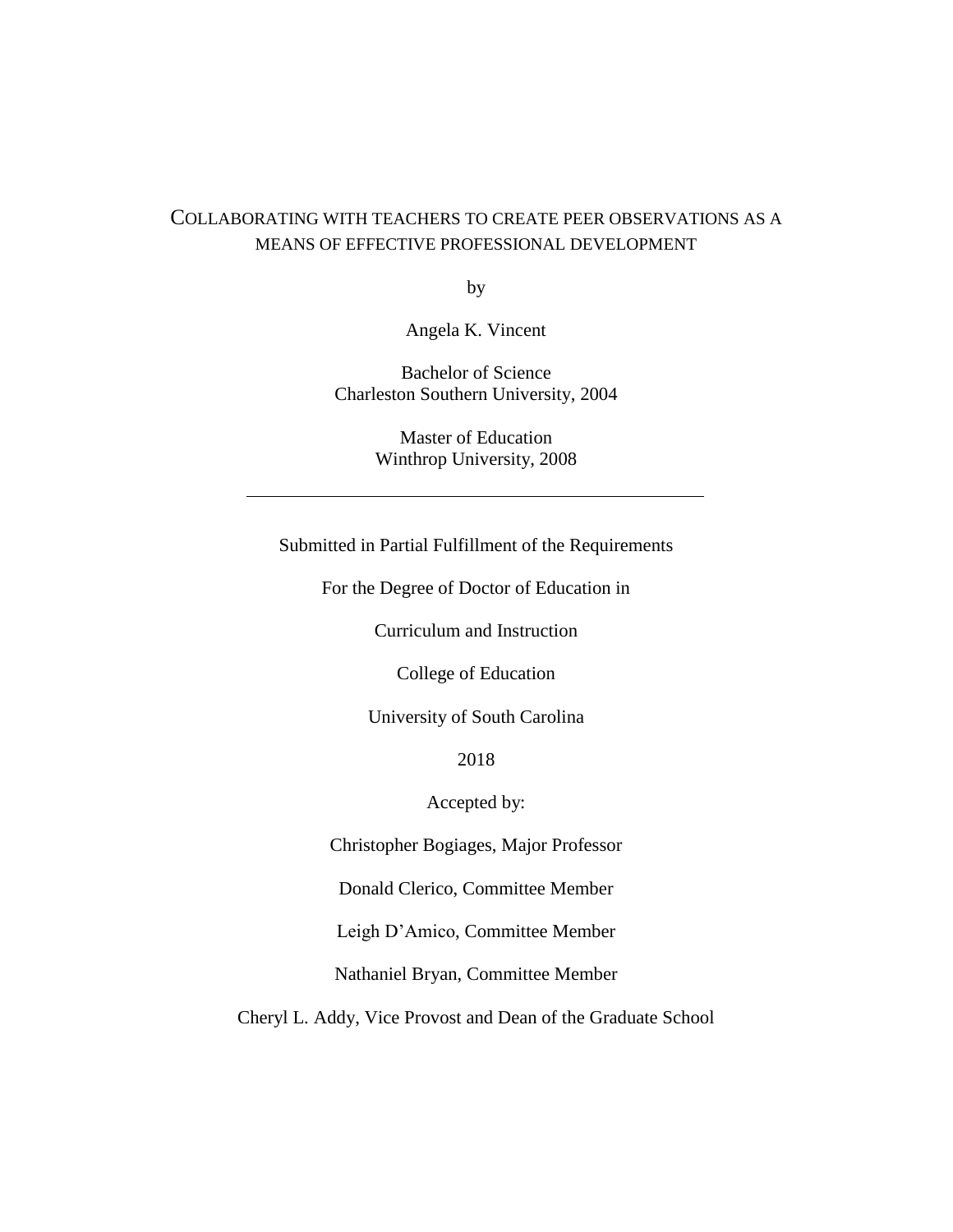© Copyright by Angela K. Vincent, 2018 All Rights Reserved.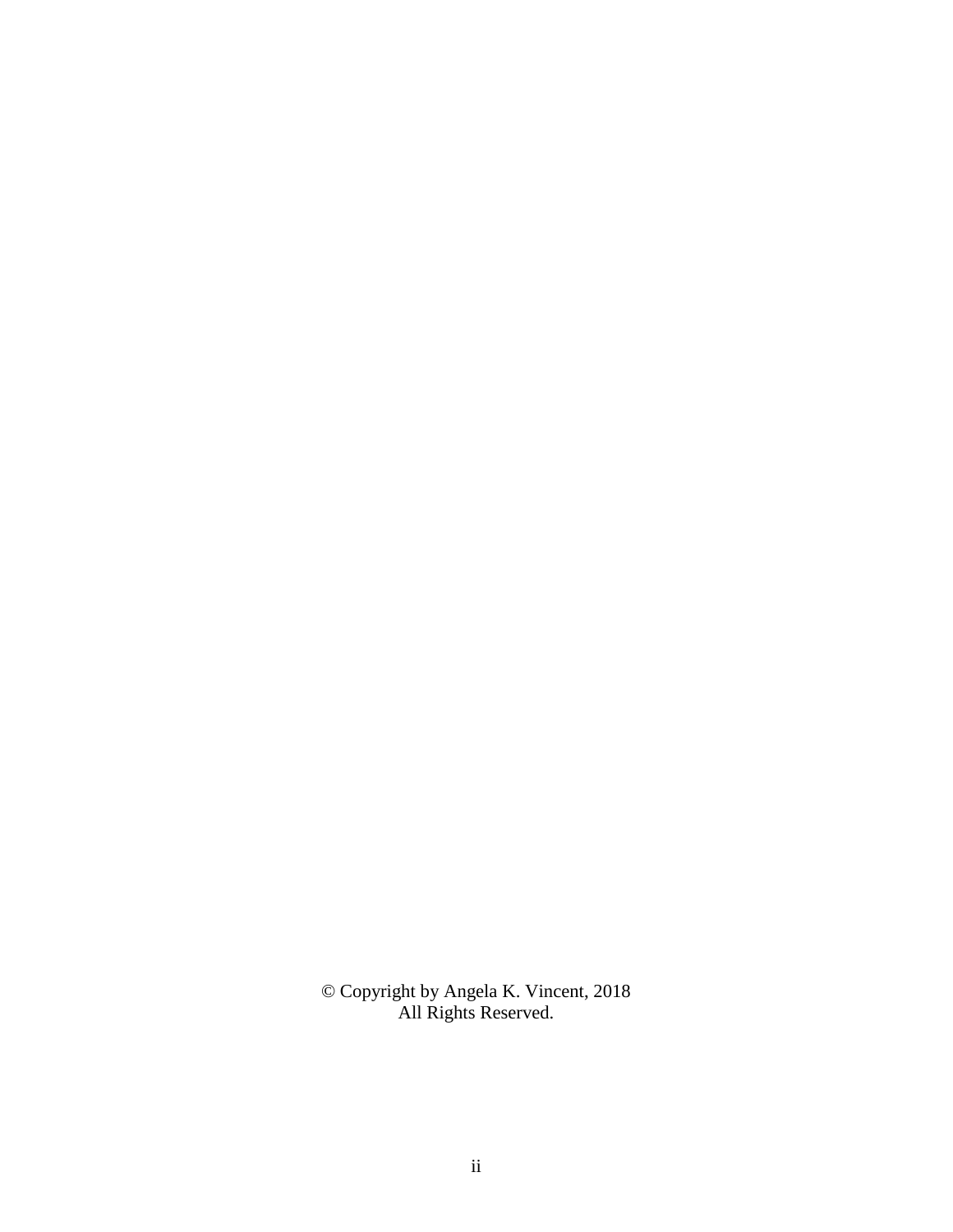## DEDICATION

This dissertation is dedicated to my family and friends who constantly encouraged me to pursue my dreams. Their love and support throughout this process meant the world to me. This dissertation is also dedicated to the memory of my father who inspired, empowered, and believed in me.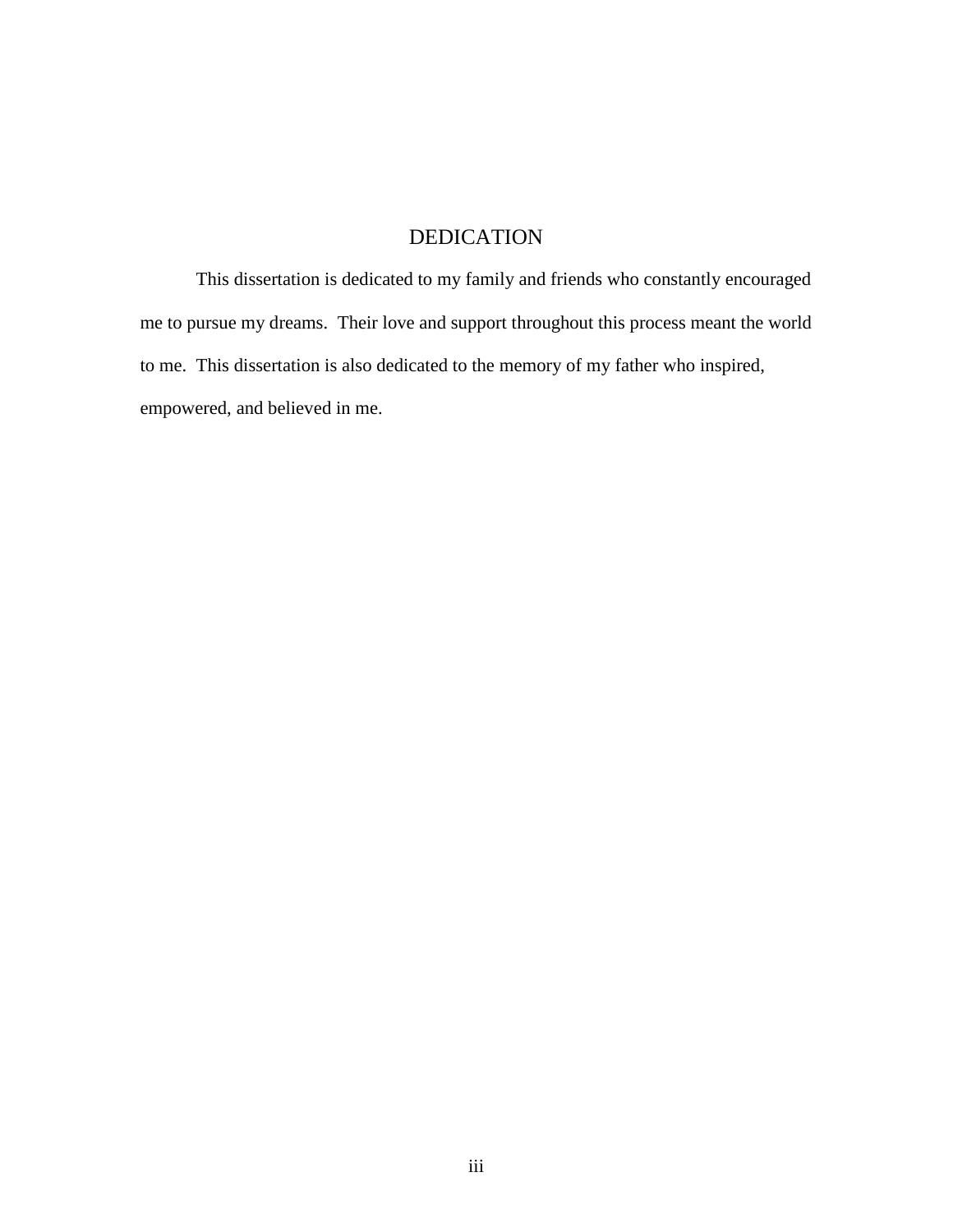### ACKNOWLEDGEMENTS

I would like to thank and acknowledge the following people who provided support and assistance throughout this dissertation journey. First, I would like to express my sincere gratitude to my doctoral committee chair and advisor, Dr. Christopher Bogiages, who was a continuous source of guidance and wisdom. I would also like to thank the members of my committee, Dr. Donald Clerico, Dr. Leigh D'Amico, and Dr. Nathaniel Bryan. A special thank you to Dr. Clerico as he has been a constant inspiration to me professionally and personally for eighteen years.

Many thanks to the educators who shared their thoughts and experiences with me and participated in this study. Your willingness and insight made this research possible. Finally, to my family who make all things possible, my husband, Nick, my daughter, Ava, my parents, Tim and Marie Killian, and my in-laws who all offered much encouragement. A special thank you to my father, who is now resting peacefully, for making me promise I would finish this dream and make him proud from above.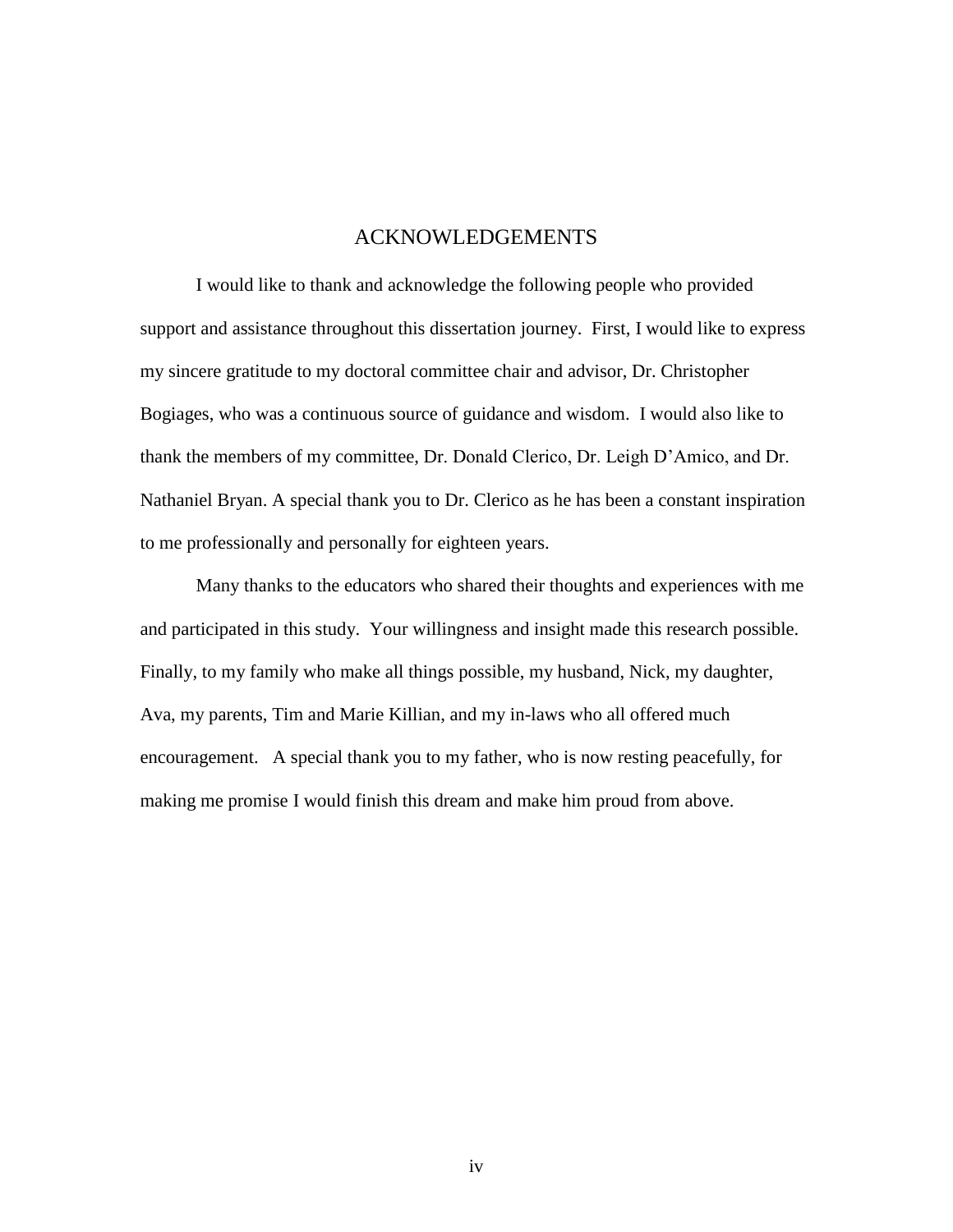## ABSTRACT

This phenomenological, action research study engaged a sample of teachers from a large middle school in northern South Carolina in developing a protocol and recommendations for the use of peer observations that would provide meaningful professional development for teachers at this school. Data collection methods consisted of interviews, focus groups and trial observations. The study addressed two key research questions, what factors do the teachers see as important when completing a peer observation, and do they perceive the peer observation method as meaningful professional development that promotes teacher growth. The findings confirmed that, among this sample of teachers, peer observation is seen as an effective form of professional development which can be beneficial to both the observer and the observed teacher. The participants stressed, however, that this is only likely to be the case if peer observation is implemented as a professional development tool and not as a teacher evaluation method, and with adequate time made available for participation in the observations and follow up work. Recommendations and a proposed plan of action for the development and implementation of a peer observation tool at this school are set out. The study also contributes to the wider educational literature by demonstrating the effectiveness of this methodological approach for conducting research into peer observation as teacher professional development in the middle school setting, and by highlighting the relevance of adult learning theory to this area of research.

v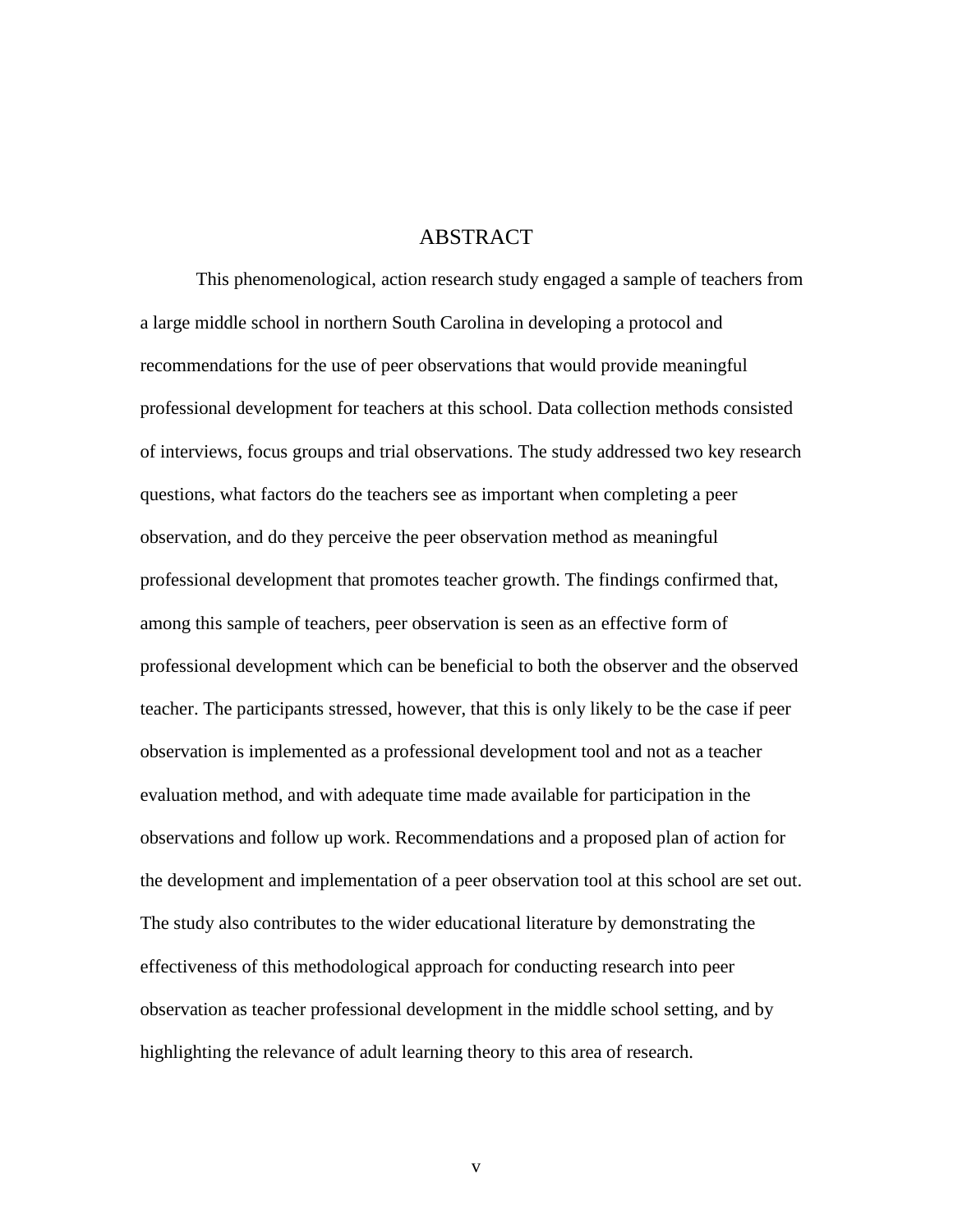## TABLE OF CONTENTS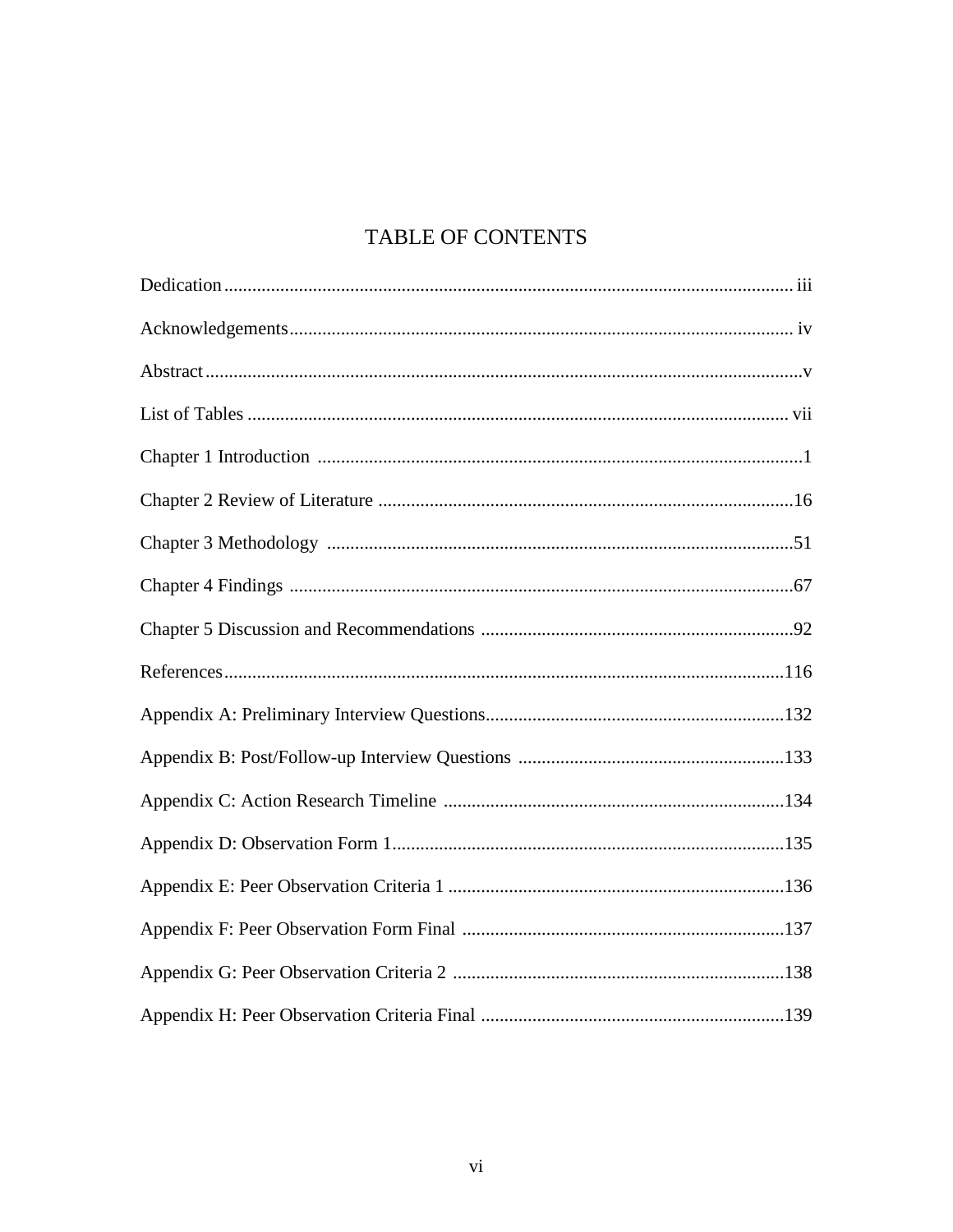## LIST OF TABLES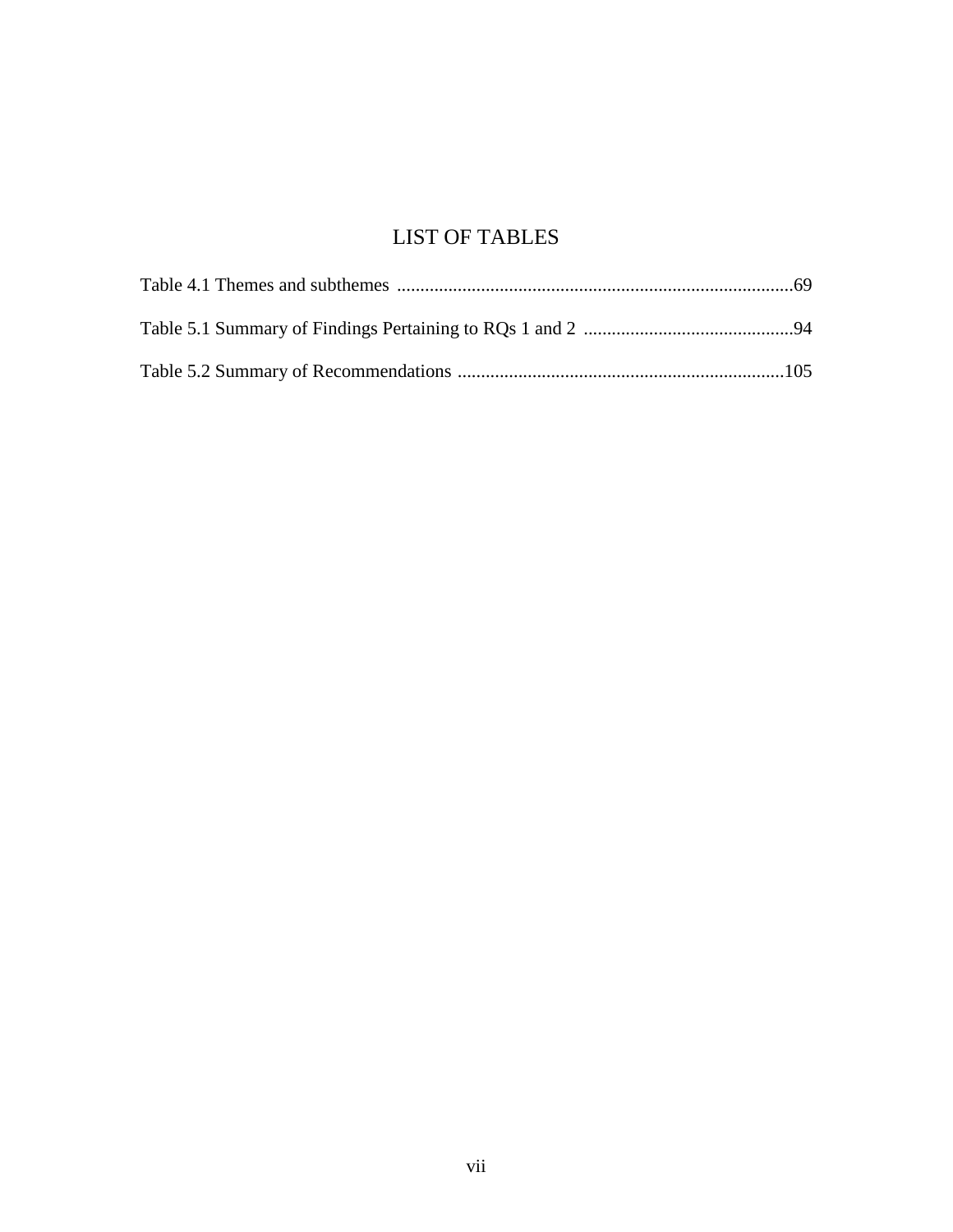### CHAPTER 1

#### INTRODUCTION

The professional development of teachers has been shown to be positively associated with teacher performance (e.g. Darling-Hammond, 1999; Wood & Bennett, 2000) and student achievement (Borko and Putnam, 1995; Darling-Hammond, 1999). Peer observations have become a progressively common method of professional development and, when completed effectively, they allow for the self-growth of teachers, which can ultimately promote better student learning and academic achievement (Darling-Hammond, 2010). However, within many academic settings, peer observation has often been used mainly for evaluation and performance management purposes (Peel, 2005) and its potential for facilitating the professional development of teachers is not being realized.

For example, at Eden Middle School (a pseudonym) in northern South Carolina, observations are used purely for the purpose of top-down teacher evaluation. On the rare days that administrators go into a classroom to observe, they open a form on their iPad, check off the boxes on the checklist, make a comment or two at the bottom, and then email the evaluation to the teacher, all within a ten-minute window. The checklist has been used by the current school for teacher evaluation purposes for several years and consists of a checklist of approximately twenty items and a small box for comments. In using the checklist and emailing it to teachers after the observation is completed, few or no conversations with a teacher concerning the observation are typically held, usable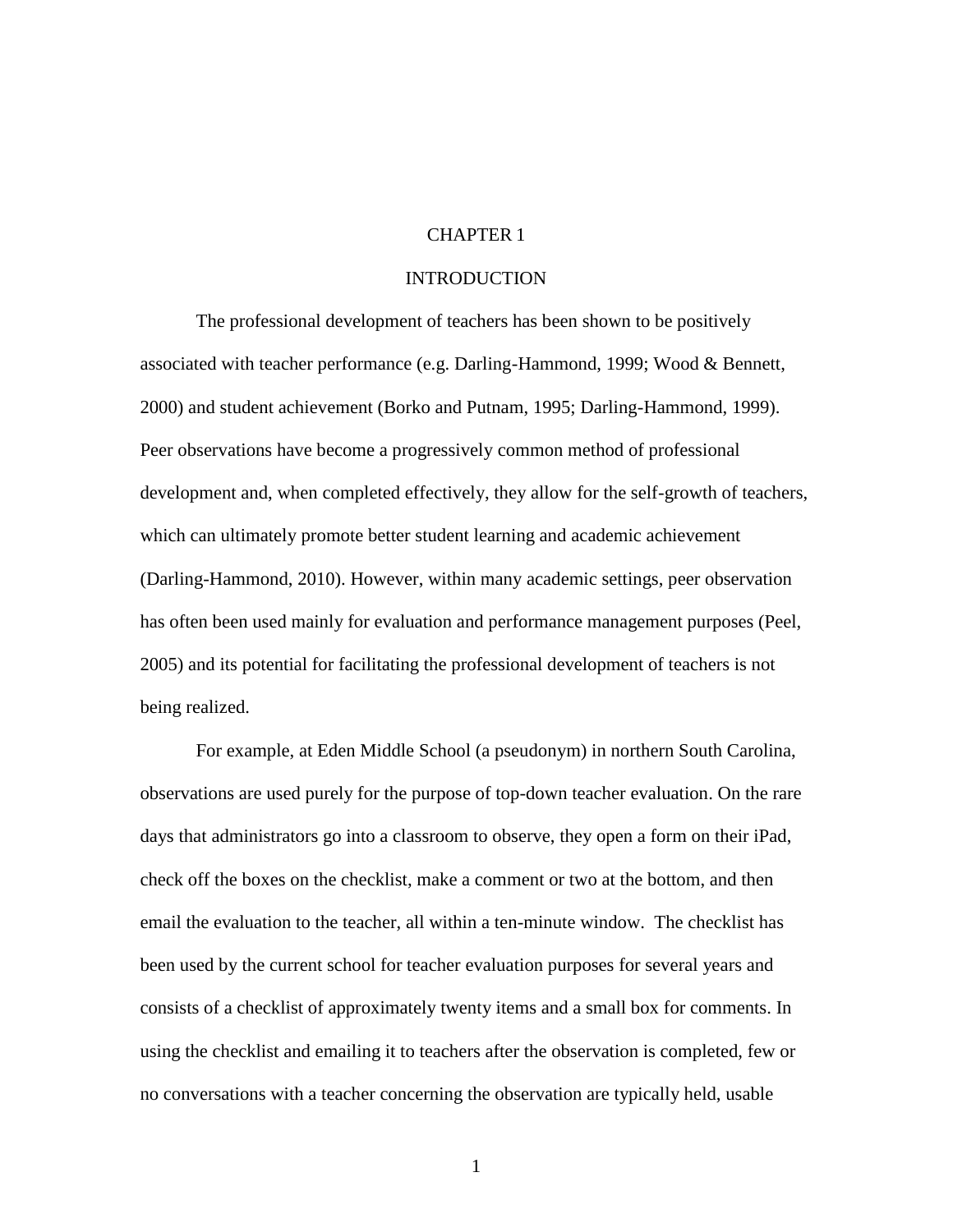feedback to help the teachers is seldom offered, and teachers hardly ever respond to the evaluation. Administrators observe and send the evaluation to the teachers, the teachers receive and interpret the feedback, and may or may not attempt to alter their instruction. These isolated observations involve no collaboration and opportunities are therefore lost to capitalize on effective professional development through the use of observation.

In Eden Middle School, like many other K-12 schools across the U.S., teachers struggle to cope with the pressures of their day to day workloads, and little time is available for the professional development activities that are ultimately important for improving teacher performance and student outcomes. Peer observation potentially provides opportunities for improved collaboration and sharing of knowledge and best practices among teachers within the school, in ways that can enhance their professional development without a major impact on time or school resources. Indeed, according to adult learning theory, adults generally learn most effectively when engaged in meaningful activities that reflect the types of challenges they face in their everyday work (Lochmiller & Chesnut, 2017). Authentic learning takes place within this context; as John Dewey (1907) stated, the need for teachers to observe each other in context is an ordinary experience that places a "…sense of reality acquired through first-hand contact with actualities" (p. 8). When teachers learn within their classrooms, effective collaboration and enhanced instruction can be expected to take place. The scenario described at Eden Middle School is therefore emblematic of what Fullan refers to as a lack of opportunity for teachers to learn within the setting in which they teach daily (Fullan, 2008).

Given the current lack of enhanced teacher instruction through classroom observations at Eden Middle School, this research presented an opportunity to implement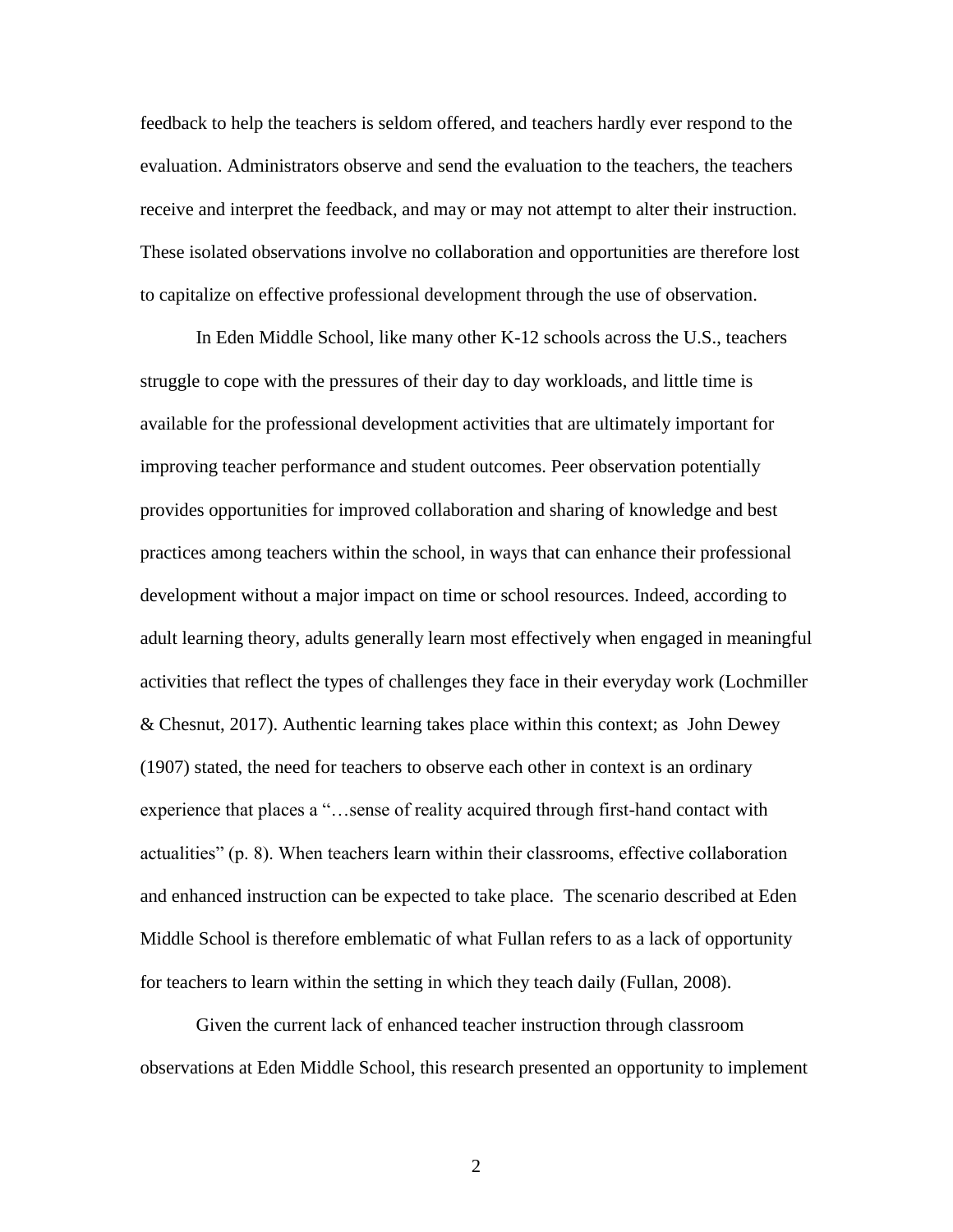effective professional development through peer observations and thus to contribute to more effective collaboration and improved teacher instruction within the school.

#### **Background**

In the modern American education system, teachers face continuous demands to raise academic achievement among all students. The quality of the teacher is one of the most important factors relating to students' educational outcomes (Steinberg & Sartain, 2015). Teachers are responsible for and held accountable for student learning and academic achievement in the classroom. Student learning and academic achievement are at the forefront of education; therefore, it is imperative that all aspects of education have a positive impact on learning and achievement. Effective professional development to improve skills, attitudes, understandings, and performance is essential in order to enable teachers to provide effective instruction to all students (Fullan, 1990). Valuable professional development offers teachers opportunities to continue their own education by enhancing and developing their range of teaching skills to meet the rapidly changing demands of education. To help advance the professional practice of teachers and increase student achievement, collaborative professional development centered on improving proficiency is crucial (Odden, 1995).

One practical approach that can help support and refine instructional practice is to complete classroom observations (Colvin et al., 2008). While teacher evaluation through observations often has the twofold purpose of both assessing and improving teacher performance, administration observations are mostly completed as an evaluation and not always perceived as an aid to support and refine teacher performance. Conservative evaluations including teacher observations do not have any significant impact on student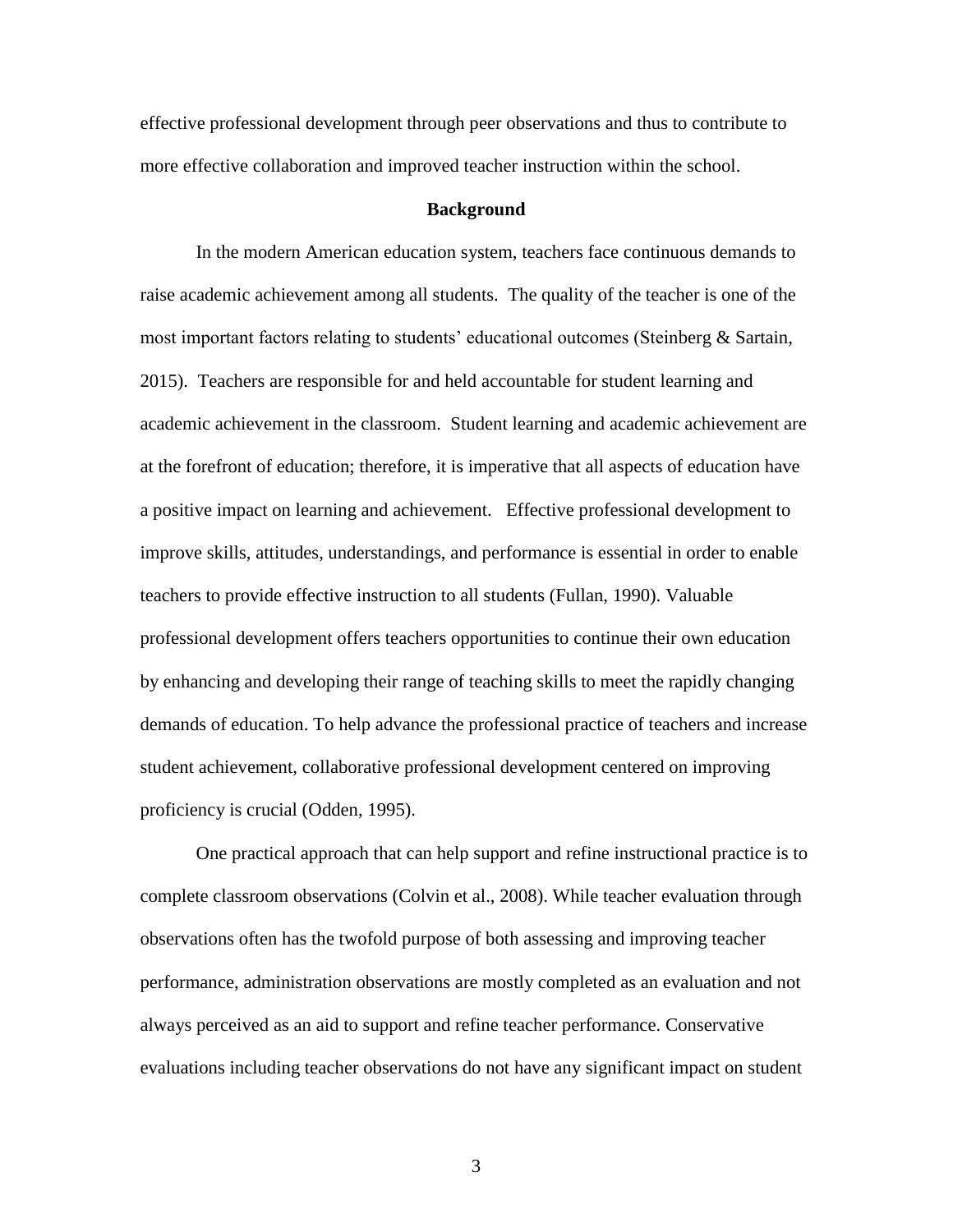learning (Marshall, 1996). While classroom observations provide administrators with a sense of teachers' everyday proficiency and effectiveness, teachers can perceive these observations only as an evaluation and not as professional development intended to improve their practice. A newer approach to observing, peer observations, is being used to facilitate teacher growth and improve teacher quality through professional development and collaboration (Lam, 2001). Meaningful forms of professional development have been shown to enhance standards of classroom instruction (Burk, 2013), and researchers have shown that peer observations as a form of professional development can enhance teacher communication, collaboration, self-confidence, reflection, and result in overall improvements in professional practice (Hammersley-Fletcher & Orsmond, 2004; Kohut et. al., 2007).

#### **Theoretical Framework**

The study uses a theoretical framework based on a combination of Senge's (1990) Theory of the Learning Organization; Lindeman's (1926) Adult Learning Theory, and Bandura's (1971) Social Cognitive/Observational Learning Theory, which together highlight the importance of learning which relates to the learner's real-world experiences and in which they learn from observing others, and the role of their employing organization in providing a supportive environment for this to take place.

Senge's (1990) theory identified the key characteristics of an organization which are important for learning to take place in this setting, including a collaborative culture and a focus on continual learning and development. According to Eduard Lindeman's (1926) Adult Learning Theory, learning should take place in the context of life and learning activities should have a direct application to the adults' everyday lives. Real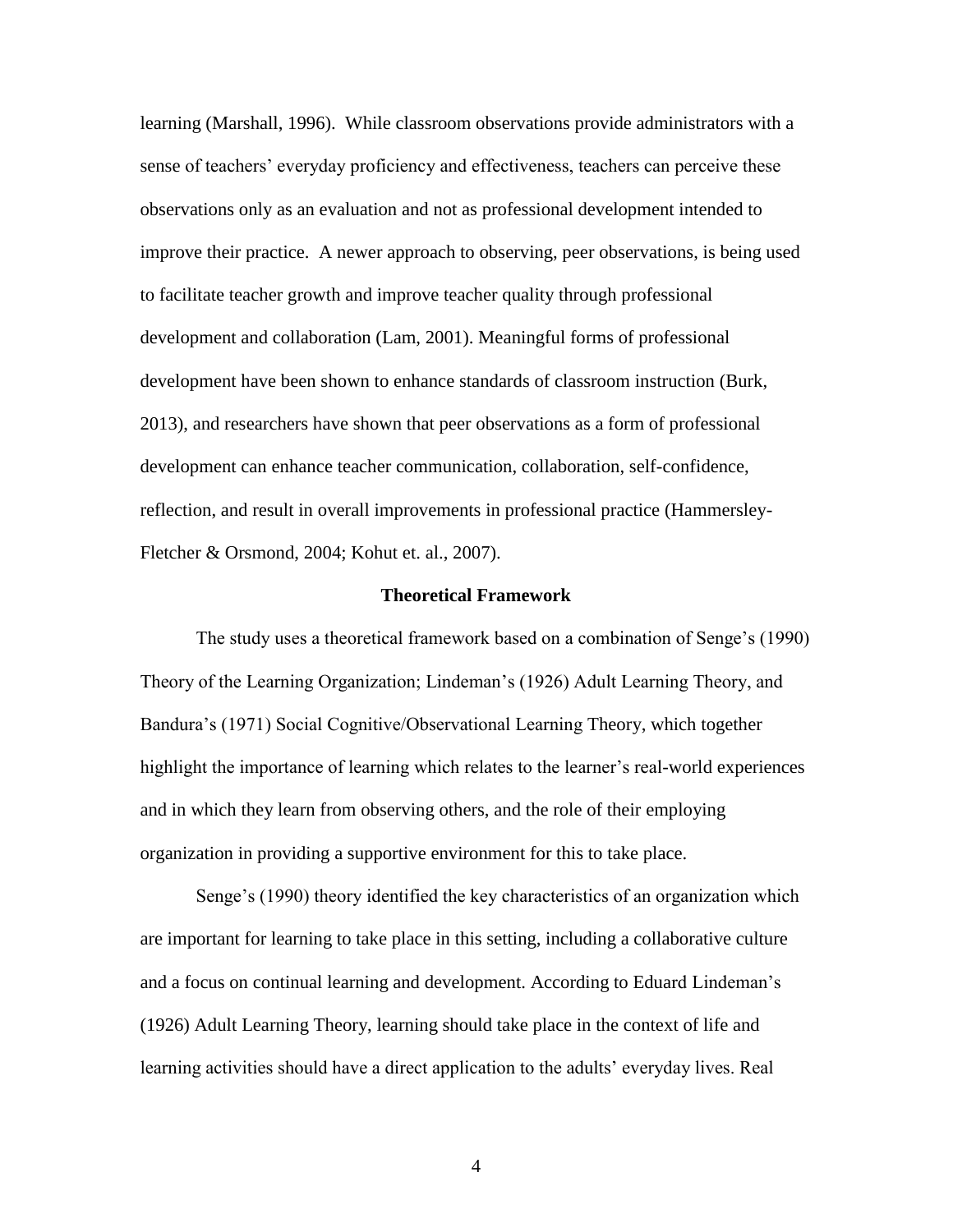world experiences are regarded as particularly important in adult learning within this theoretical perspective. As Lindeman stated, "The resource of highest value in adult education is the learner's experience. If education is life, then life is also education" (Lindeman, 1926, p. 6). Lindeman's protégé Malcolm Knowles' developed the theory of andragogy (1980), which was also grounded in the idea of experience and recognized adult learners as self-directed and autonomous. From this theoretical perspective, the professional development of teachers should coincide with the practice of teaching (Lindeman, 1944; Trotter, 2006). Adults desire to share in the design of their professional development in order to ensure it relates to their teaching practice. Knowles (1980) saw teachers as facilitators rather than presenters and recognized the power of experience in this role. Effective professional development provides teachers with opportunities to enhance and develop their range of teaching skills and improve proficiency within their own classroom.

 Albert Bandura's Social Cognitive Theory and related Observational Learning Theory proposed that learning transpires through the observation of peers (Bandura, 1971; Bandura & Huston, 1961). These theories suggest that people are the representatives of transformation in both themselves and their environment through their interaction with that environment (Bandura, 1977). From this perspective, teachers learn by observing their peers and then replicate the observed skills and procedures within their own classrooms. According to Mackeracher (2004), transferable knowledge happens in context where new information is applied to practical situations. Professional development through peer observations is seen as a practical, hands-on approach to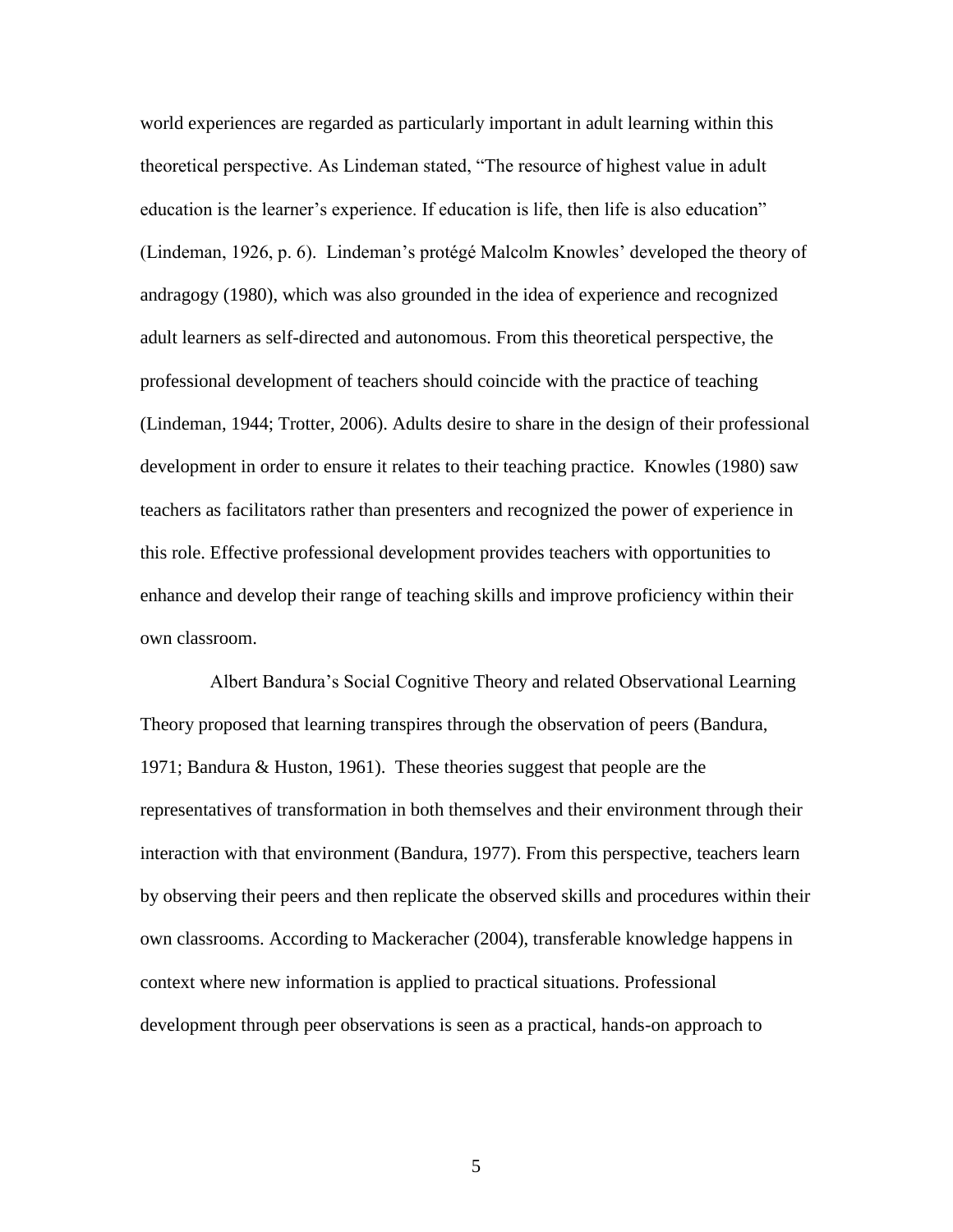learning that allows teachers to learn new skills and strategies and immediately apply them to their own practice in a direct and highly contextualized manner (Fullan, 2008).

Observational Learning Theory and Adult Learning Theory provide important insights into the ways in which peer observation can be an effective professional development tool, and the Theory of the Learning Organization demonstrates the importance of having the right conditions in place to facilitate this. These theories of learning are also clearly related to the criteria for high quality professional development among teachers as cited in the literature. For example, Archibald, Coggshall, Croft  $\&$ Goe (2011) synthesized the findings of a range of leading educational researchers and concluded that high quality forms of professional development have five key characteristics: 1) Alignment with school goals, state and district standards and assessments, and other professional learning activities including formative teacher evaluation; 2) Focus on core content and modeling of teaching strategies for the content; 3) Inclusion of opportunities for active learning of new teaching strategies; 4) Provision of opportunities for collaboration among teachers, and 5) Inclusion of embedded followup and continuous feedback. Being aligned with school, district and state goals suggests that the professional development will be clearly linked with the day to day reality in which teachers work, and therefore congruent with the way that adults learn best, as explained by Lindeman (1926) and Knowles (1980). The collaborative nature of peer observation, its focus on modelling best practice teaching strategies and its inclusion of feedback mechanisms are in line with Bandura's arguments that adults learn from observing others and applying the learning in practical ways in their own lives and everyday activities. This also indicates that, when practiced well, it will be aligned with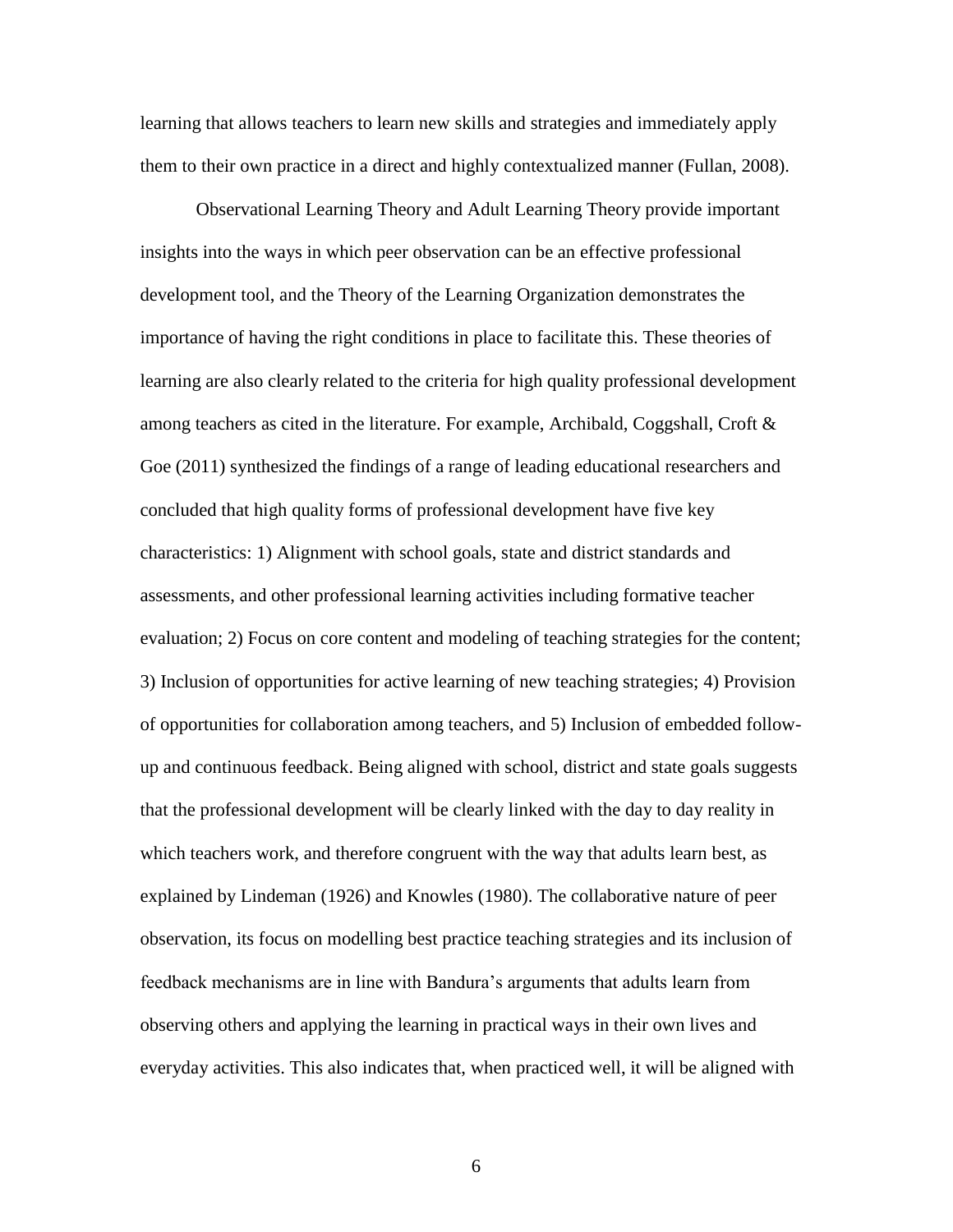the other listed criteria for high quality professional development: modelling of strategies, active learning, providing collaborative opportunities and including feedback.

The existing literature on the use of peer observation for teacher professional development indicates that it provides opportunities for teachers to become more selfaware, improve their practices, generate knowledge about teaching, and build community through collaboration. As teachers engage in observations amongst colleagues, dialogue, and inquiry about teaching and learning, professional development is taking place as teachers are encouraged to inquire about what effective teaching and learning is and what it looks like and sounds like (Argyris & Schon, 1996). Collaboration with colleagues leads to discussions about instructional design and delivery that encourages teachers to engage in a cycle of constant learning and improvement. When completed effectively, peer observations also allow teachers to develop in ways that ultimately allow for better student learning and improved levels of academic achievement. An iterative process of observation and conferencing focused on improving lesson planning, the classroom environment, and instructional strategies should bring about positive changes in teacher practice. As teachers improve their skills and learn how to best respond to their students' learning needs, student performance is likely to improve (Steinberg and Sartain, 2015).

#### **Research Questions**

The purpose of this study was to collaborate with teachers to develop a peer observation protocol that would lead to meaningful professional development that promotes teacher growth and collaboration. In fulfilling this purpose, the researcher collaborated with a team of middle school teachers to develop a peer observation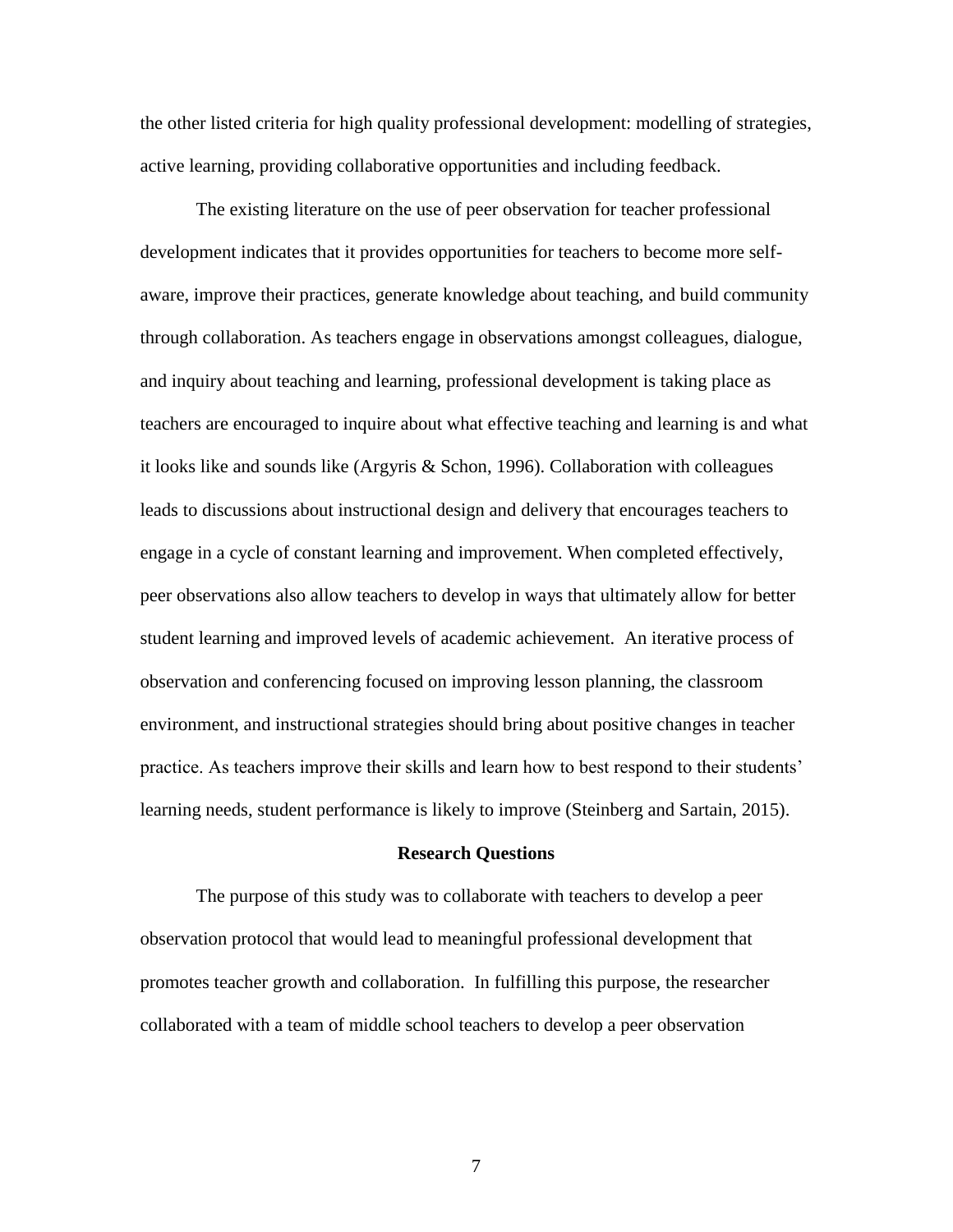protocol, and also examined their perceptions of the ways in which peer observations are perceived to provide effective professional development opportunities for teachers.

The following research questions guided this study:

1. What factors do middle school teachers identify as important when completing peer observations?

2. To what extent is the peer observation method perceived by teachers as meaningful professional development that promotes teacher growth?

#### **Overview of Methods**

Action research in the form of Riel's iterative cycle of inquiry was used in this study for the purpose of improving teacher instruction through professional development and collaboration. Action research is a systematic process where the results are realworld, pertinent, and can enlighten theory. The goals of action research include the improvement of practice through continual learning and problem solving; a thorough understanding of practice and development; and an improvement in the community in which one's practice is embedded through participatory research (Riel, 2007). The use of action research methods permitted the research to be conducted in the school setting and allowed teachers to work collaboratively to develop a professional development tool that enhanced their instruction and collaboration.

Riel's progressive problem-solving action research model was used to conduct the study. This model consists of four steps within of a number of subsequent cycles of research, with the steps consisting of planning, taking action, collecting evidence, and reflecting (Riel, 2007). The current research is therefore an iterative cycle of inquiry which has involved reflecting on practice, taking an action, reflecting again, and taking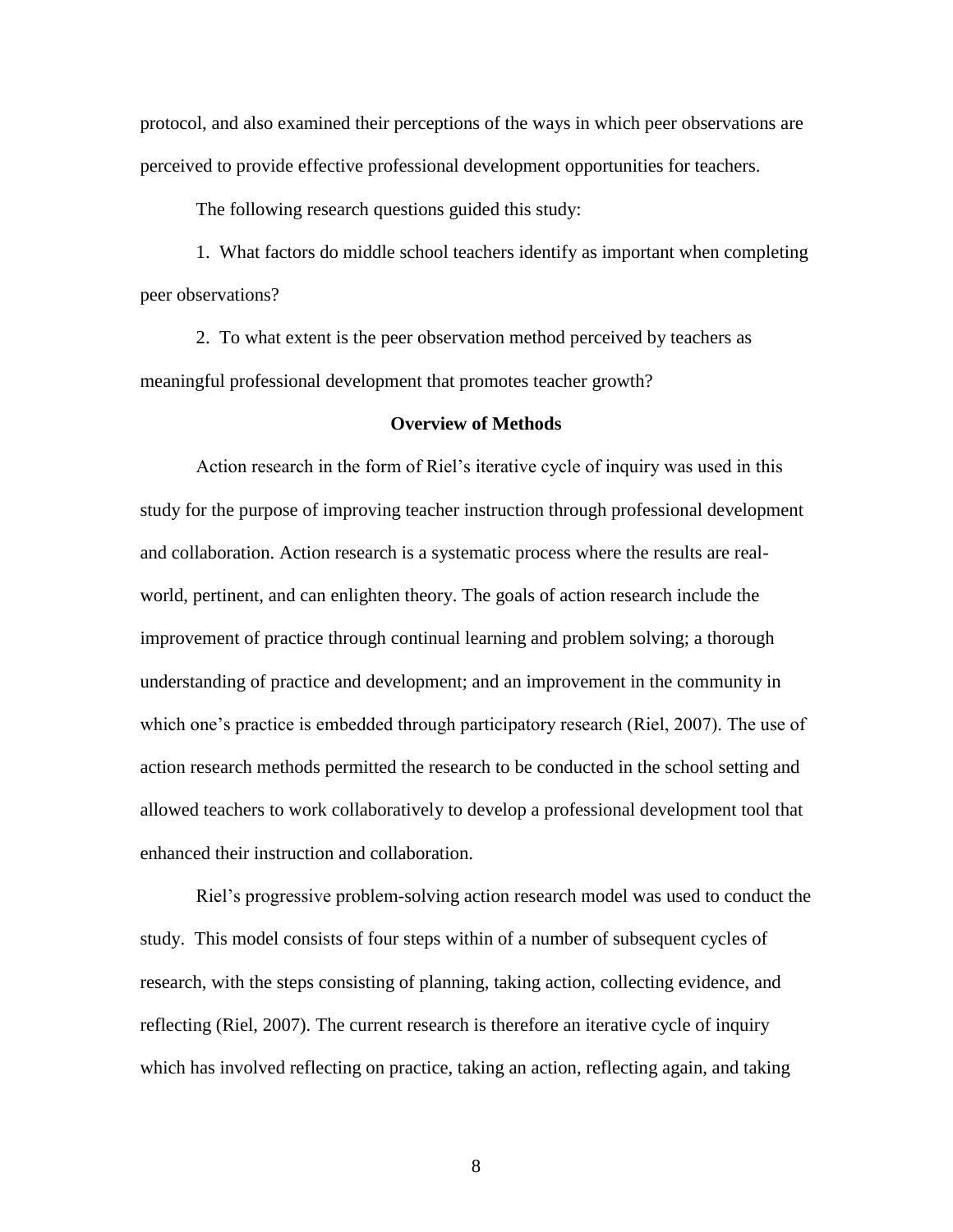further action, with improved understanding from each cycle leading the way to improved practice.

In this action research project, qualitative instruments and data were used to study the experiences and perspectives of the teachers in order to address the research questions. Qualitative research typically uses observations, interviews, document analysis, journals, and focus groups (Mertler, 2014). It has been defined "as an emergent, inductive, interpretive and naturalistic approach to the study of people, cases, phenomena, social situations and processes in their natural settings in order to reveal in descriptive terms the meanings that people attach to their experiences of the world," (Yilmaz, 2013, p. 312). In particular, phenomenology, a qualitative method of research, was used to describe experiences as they were lived by the teachers in this study. Moustakas (1994), the founder of phenomenological research, suggested that research should focus on the entirety of experience and a search for cores of experiences. According to Moustakas, experience and behavior are an integrated and inseparable relationship of a phenomenon with the person experiencing the phenomenon. Qualitative phenomenological studies are used to explain the meaning, structure, and the core of the lived experiences of an individual or group of people around a detailed phenomenon (Christensen, Johnson, & Turner, 2010), in this case the experience of participating in peer observation as a professional development activity and developing an observation protocol.

Phenomenological studies generally use in-depth interviews to gather participants' detailed description of their experiences. In this action research study, teachers completed observations, in-depth interviews, and participated in a focus group in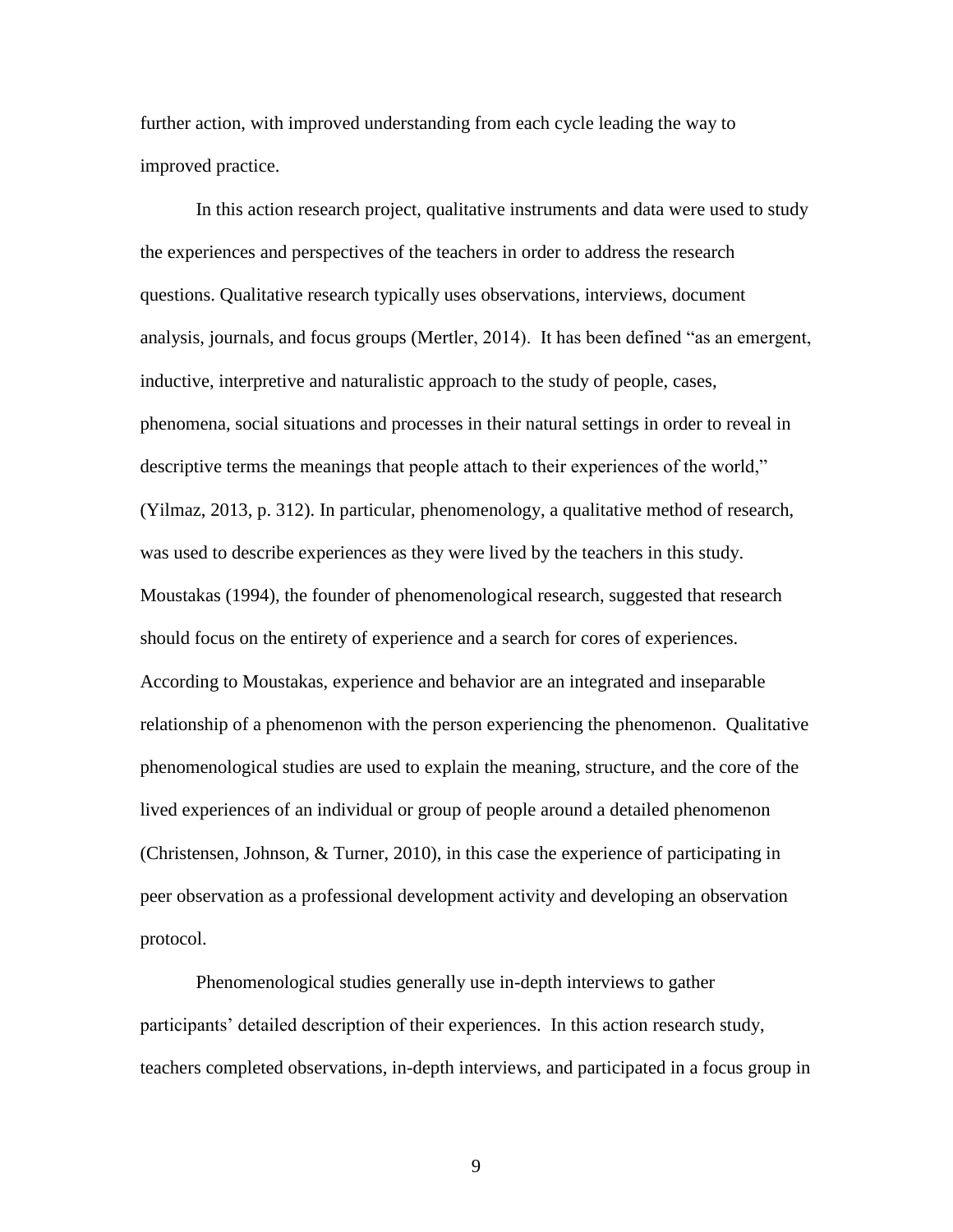order to collect a broad range of data that could be used for triangulation purposes. Triangulation, member checking, prolonged engagement and persistent observations are ways to help ensure the accuracy of qualitative data, and to present a complete picture of the solution. The interviews and focus groups were recorded and transcribed, and the transcripts were analyzed inductively in a process of open coding in which key themes were identified from the data itself rather than being identified in advance. The data was in this way reduced to a small set of categories or themes relevant to the phenomenon and the research questions being addressed, and which were used to structure the presentation of findings (Mertler, 2014).

The concept of validity in research addresses the question of whether the data that have been collected accurately capture the phenomena that they are intended to capture (Mertler, 2014). In qualitative research, people are the primary source of data collection and analysis. When the subjects' authenticity is accessed through observation and interviews, validity is ensured mainly through the use of a rigorous and transparent qualitative research process (Maxwell, 2005). In this study, participants were assured that their responses would remain confidential and that they would remain anonymous in the presentation of findings, and it is assumed that participants provided honest and complete responses within the interviews and focus groups. By describing the research context, detailed methods and assumptions of the study, it is expected that other schools will be able to utilize the same action research process in order to enhance their professional development and collaboration through peer observations in a similar way to the research setting school.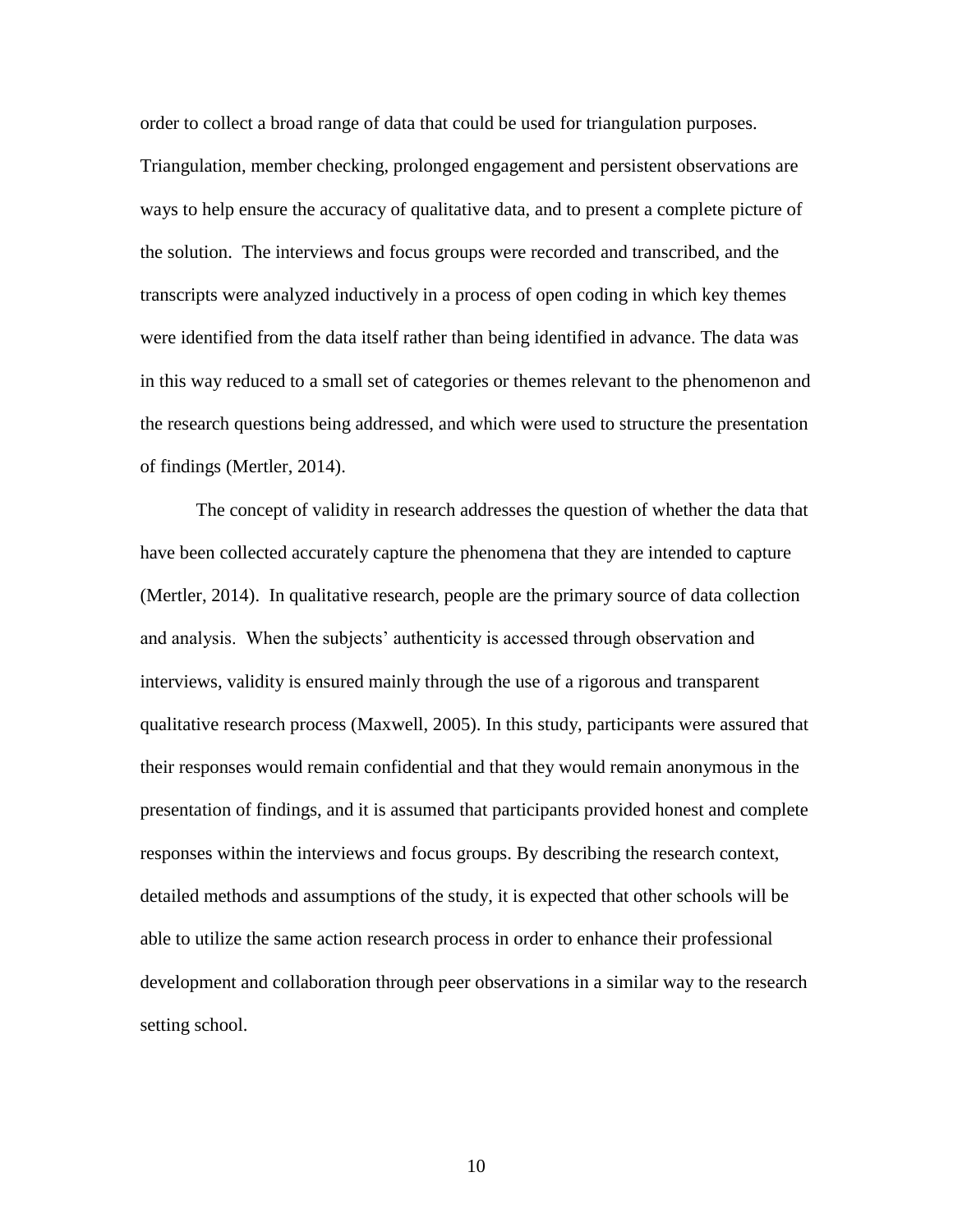#### **Participants**

The participants for this action research project were consenting teachers chosen using a purposeful sampling method. Participants included seven cross-discipline teachers in grades 6-8, drawn from a middle to upper class, suburban large middle school in the southeastern United States. Overall, the sample consisted of one math, two social studies, and four science teachers. Their length of experience of teaching ranges between five and twenty-one years. Four of the teachers held master's degrees. The sample comprised of these seven teachers contained members of the Curriculum and Instruction Focus Team already formed by the principal and the instructional coach at Eden Middle School.

#### **Significance and Limitations**

This study contributes to the use of peer observations as a professional development tool that promotes teacher growth and collaboration at the middle school level. Previous research on the use of peer observations for professional development purposes at middle school level is minimal, and this study is therefore expected to make a significant contribution to understanding of how to implement peer observations as a means for the professional development of teachers in similar middle schools, both in northern South Carolina and in other parts of the United States.

The specific findings of this study may have limited generalizability as the sample population was limited to one middle school and a small group of teachers teaching sixth through eighth grades. This is not a weakness, but an inherent feature of the action research nature of this study, which is focused on addressing a particular organizational issue and developing a proposed solution. However, the findings and the research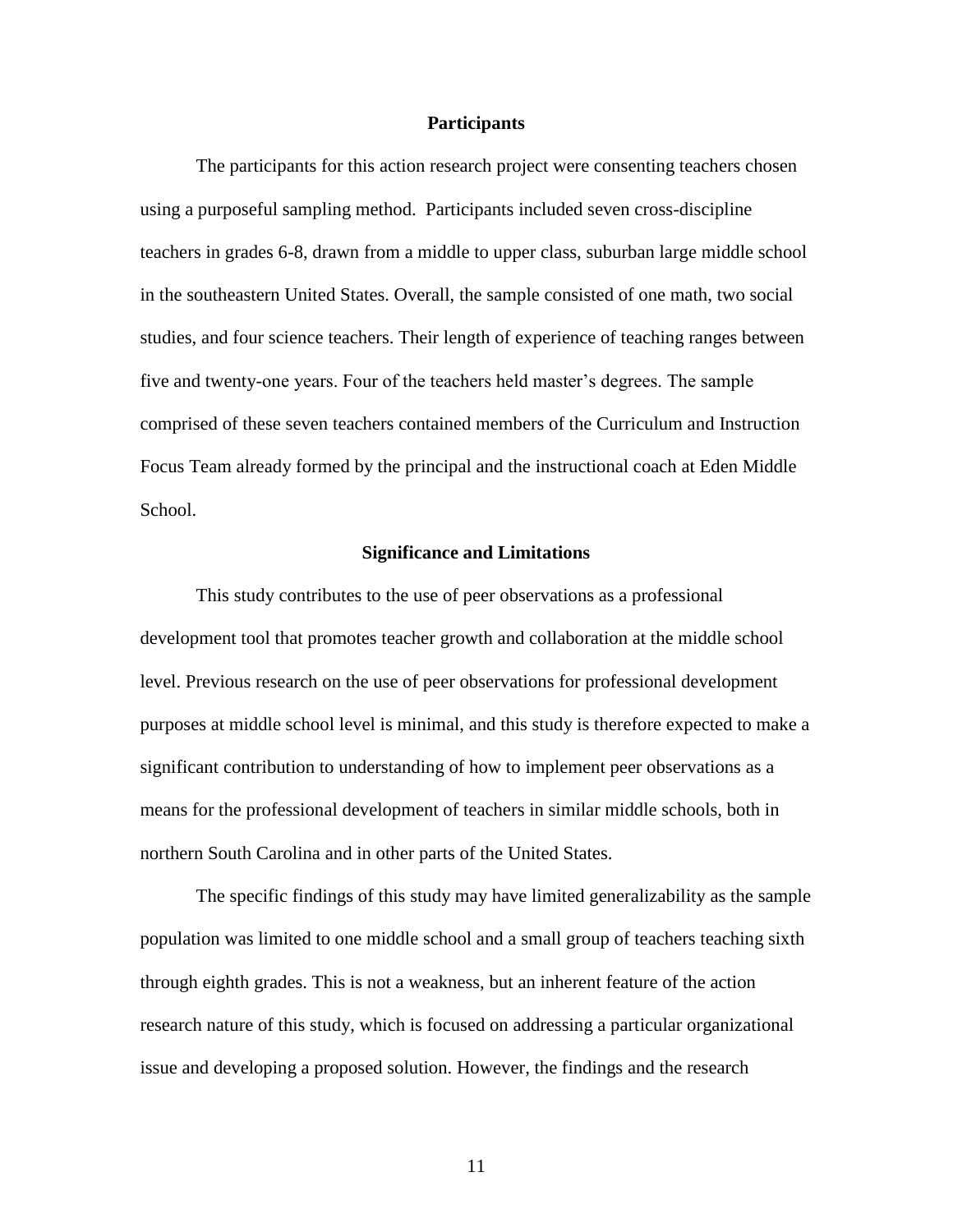approach may also be of interest and relevance to other K12 schools interested in developing a similar peer observation initiative for the purpose of professional development.

The study focused on developing a protocol for peer observations, the teachers' perceptions of the observations being used as a professional development tool, and their perceptions of the observations helping to develop collaborative relationships. There was no attempt to link peer observations and feedback to increased student achievement, which is the ultimate educator goal.

#### **Positionality**

As an educator for thirteen years, I have taught several different grade levels as well as being an instructional coach and an Assistant Principal. While in the Assistant Principal role for two years, I believe that I failed as an instructional leader because I allowed prevailing, almost inevitable forces to consume my days. Going into the position, I felt excited about meeting and working with the teachers on unit planning, giving suggestions and then observing classes and providing feedback to the teachers to help them to be more successful. However, that was not to be the case. On the rare days that I could go into a classroom to observe, I would open a form on my iPad, check off the boxes of the items I observed on the checklist, make a comment or two in the small box at the bottom, and then email it to the teacher. This was all completed within a ten-minute window. The checklist used has been in use by this school for several years and provides approximately twenty boxes to check if the item is observed and a small box to insert a few comments. In using the checklist and emailing it to teachers after the observation was completed, I did not have a single conversation with a teacher concerning the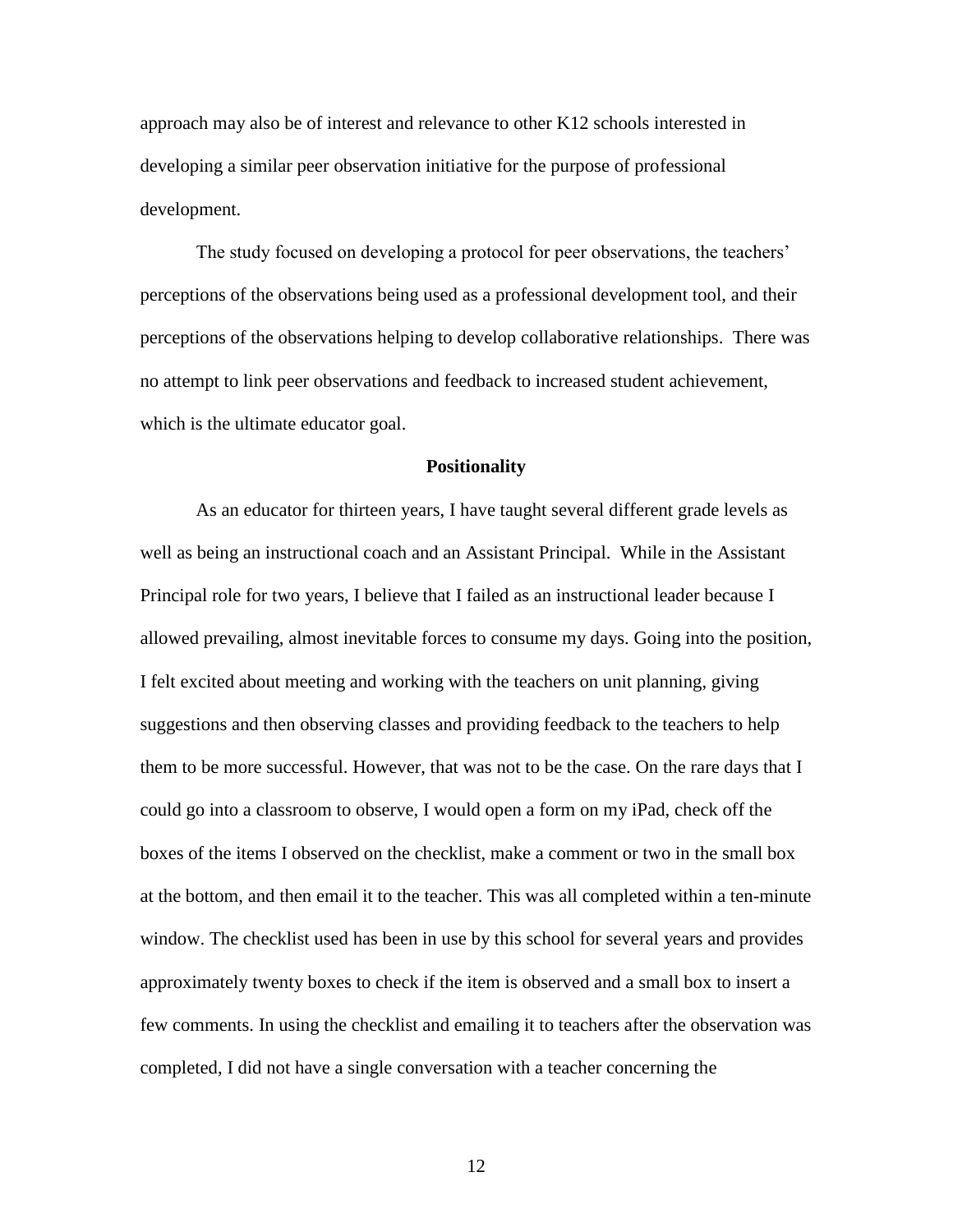observation, much less offer any usable feedback to help the teachers, and teachers never responded to my sent checklist. I felt a failure as an instructional leader, a role which is my passion as an educator. I was never able to offer collegial conversations that eventually led to improvements in teacher instruction and performance.

According to Mertler (2014), real school improvement begins from within the familiar 'four walls of the classroom' (p. 12). Because the administration team had focused their observations on evaluation purposes, it became the school's desire to implement peer observations as a tool for professional development. The desire was to not only implement a protocol for observing peers, but to also encourage collegial, collaborative conversations that would lead to the enhancement of teacher instruction and performance which will increase student learning and academic achievement. As I am no longer employed at this school, my role is now that of a researcher and a facilitator of this action research.

#### **Organization of the Dissertation**

This study is organized in five chapters. This first chapter has outlined the purpose of the study and provided an overview of the research. Chapter 2 presents the findings of a review of literature covering previous research relevant to the problem. This included published research relating to professional development, teacher collaboration, and peer observations. The literature provides both a theoretical and empirical perspective for the study and established the framework guiding my research. Chapter 3 presents the methodology used in the study, including the overall research design, participant information, the peer observation process, and the data collection and analysis techniques that were employed. Chapter 4 presents the findings of the study by the key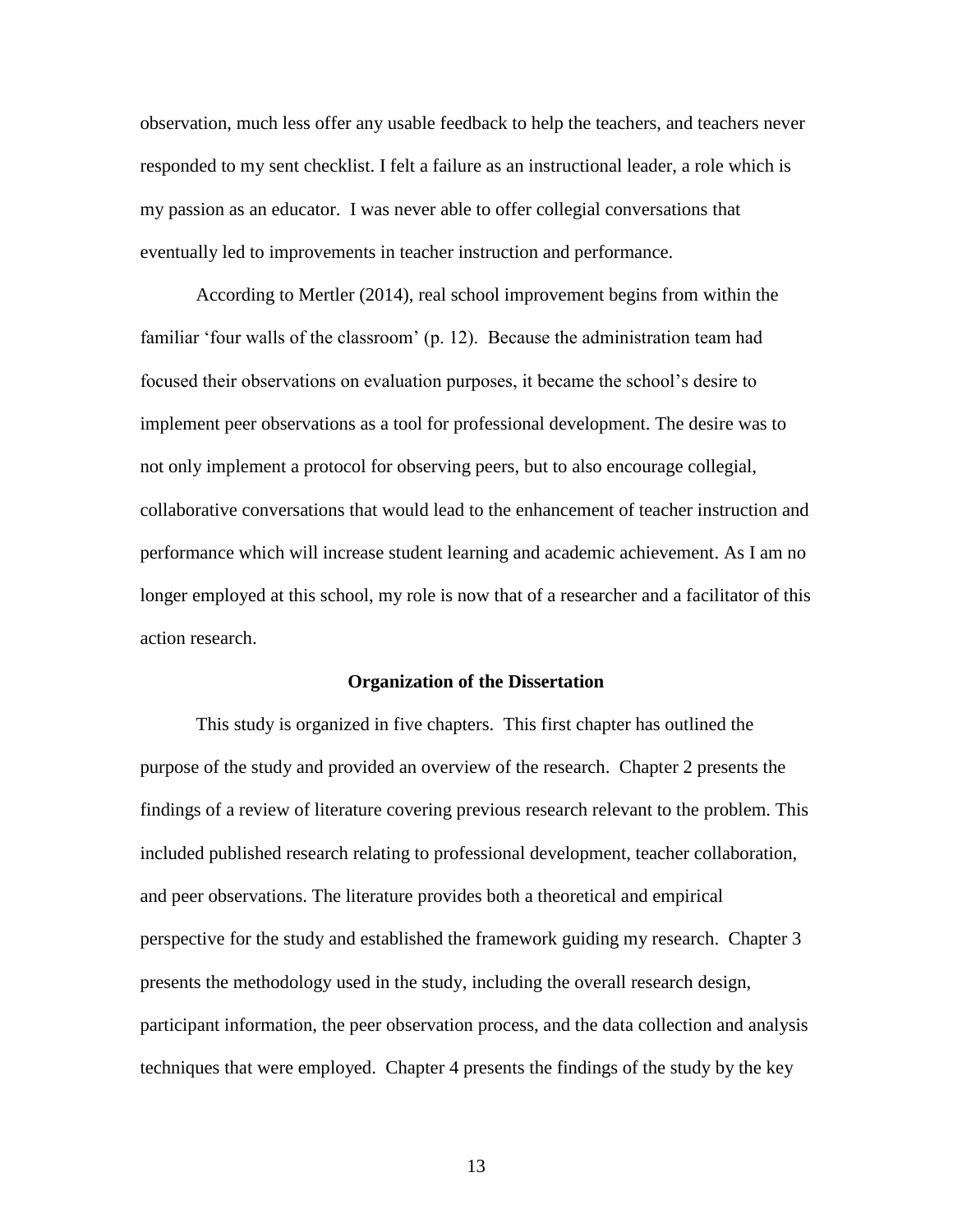themes and sub-themes arising from the analysis. Chapter 5 discusses these findings and their significance and sets out recommendations and a proposed plan of action for a peer observation initiative in the school.

#### **Definition of Key Terms**

*Action Research*: A research process focused on identifying new methods or approaches with which to improve a certain practice, while generating new knowledge (McNiff and Whitehead 2006).

*Adult Learning Theory*: Lindeman's (1926) theory and later variations of this, which propose that adults learn most effectively when engaging in learning activities that have direct application to their real-life context.

*Teacher collaboration*: What occurs when "teachers work together regularly, share their knowledge, contribute ideas, and develop plans for achieving educational goals" (Ketterlin-Geller, Baumer, & Lichon, 2015).

*Observational Learning Theory*: A theory which contends that people learn from observing the behavior of others and the ways in which this is rewarded or penalized (Bandura, 1977).

*Observer teacher*: The teacher who observes another teacher's classroom practices or methods during a peer observation.

*Observed teacher*: The teacher whose classroom practices or methods are observed during a peer observation.

*Peer observations*: The formative process by which teachers observe each other in order to provide opportunities for teachers to learn about teaching practices and to share evidence-based methods to promote professional growth.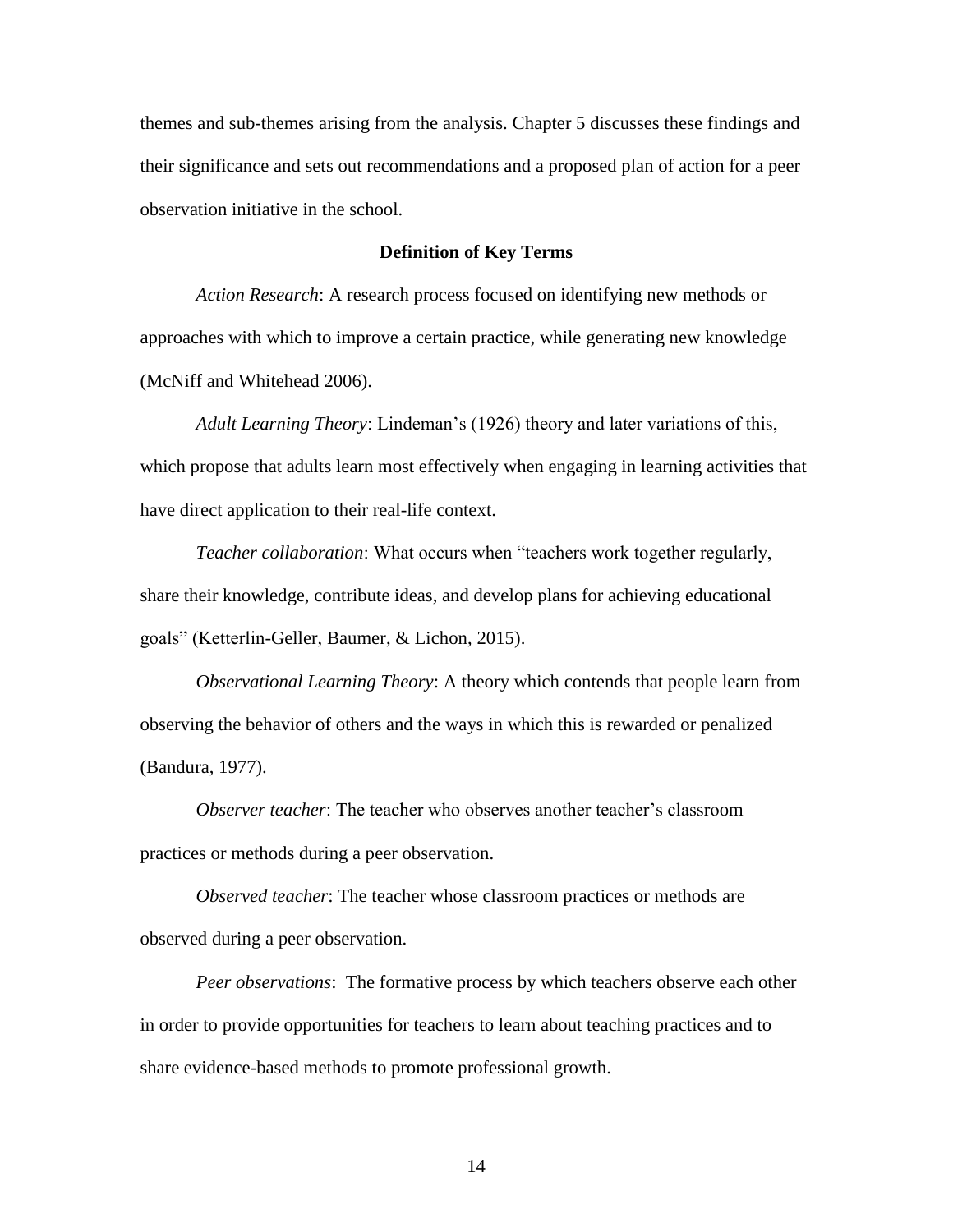*Peer observation protocol*: The questionnaire which the observer teacher completes during or after a classroom observation with notes and/or feedback on what they have observed

*Phenomenology*: A qualitative research method which seems to understand social phenomena from the real-life perspectives of those that have direct experience of them (Whitehead, 2002)

*Professional development*: Any activity that promotes teacher learning with an emphasis on instructional practices

*Professional learning communities*: an approach to the professional development of teachers in which they are encouraged to support one another and share practices within a school (Servage, 2008).

*Teacher leadership*: Practice in which teachers take on roles and responsibilities outside their formal teaching duties, which contribute to improving overall school performance (Palmer, 2018).

*Theory of the Learning Organization*: Senge's (1990) theory identifying the structures or processes through which organizations facilitate learning and adapt over time to changing conditions (Evans, Thornton & Usinger, 2012).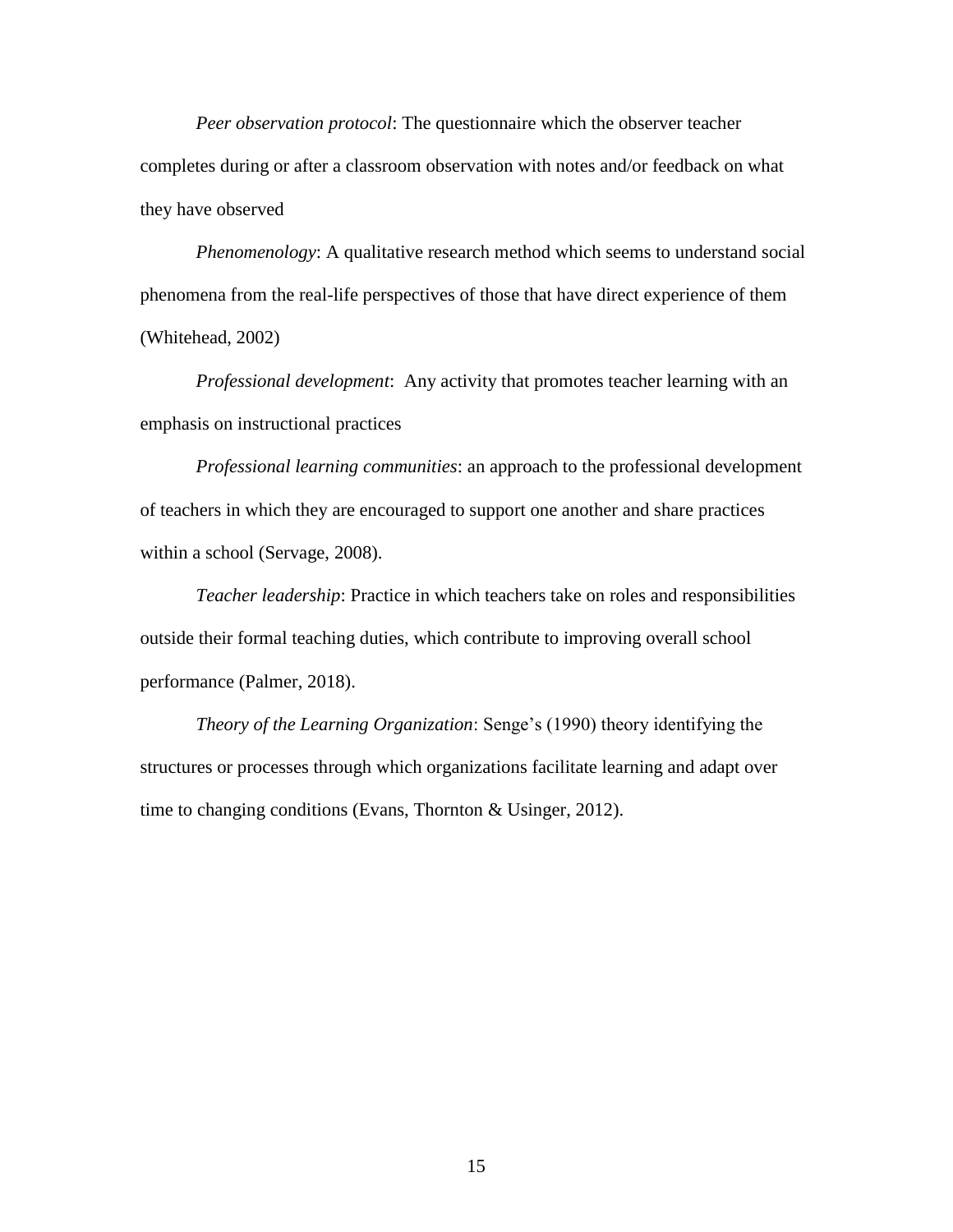### CHAPTER 2

#### REVIEW OF LITERATURE

The purpose of this study was to collaborate with teachers to develop a peer observation protocol and recommendations for a peer observation initiative that can lead to meaningful professional development that promotes teacher growth and collaboration. The problem of practice is that classroom observations are currently being used in this school only in a limited way by administrators for teacher evaluation purposes, and are not being used in a way that is effective in promoting professional development. The specific research questions used to guide the study were:

1. What factors do middle school teachers identify as important when completing peer observations?

2. To what extent is the peer observation method perceived by teachers as meaningful professional development that promotes teacher growth?

In this chapter, literature relevant to the research problem and the theoretical and methodological approach of the study is examined. First research-based literature is identified that provides a historical context for the topics of peer observations, teacher professional development, collaboration and professional learning communities, and teacher leadership.

Literature used to develop the theoretical framework of the study is then discussed, focusing on three main theoretical models relevant to the research question. The final main section of the literature review discusses literature relating to the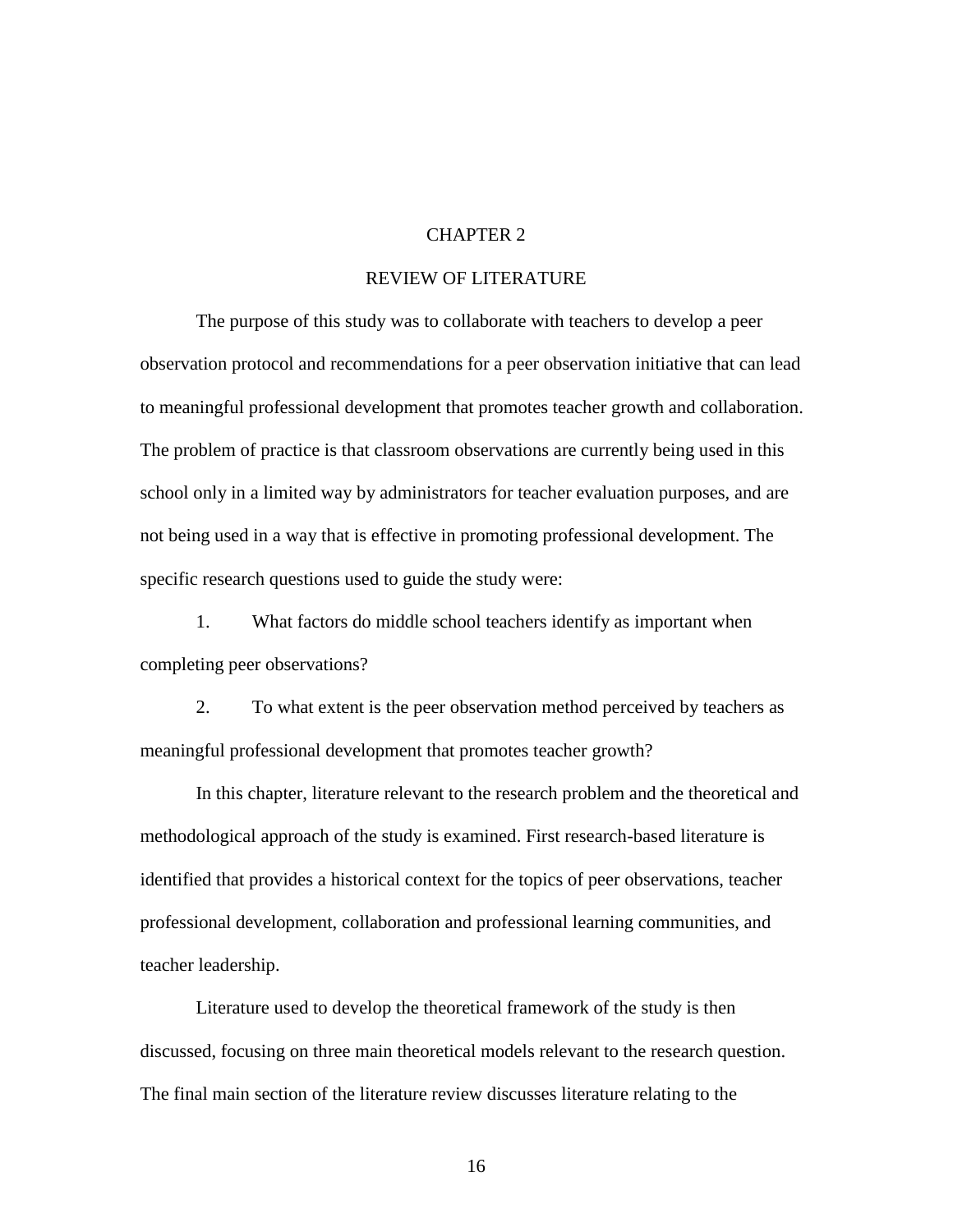methodological approach for the research. The review of literature thus provides both a theoretical and empirical perspective for the study and establishes the framework used to guide the research.

Peer observations have become a progressively common method of professional development and have been demonstrated to be a powerful tool for improving pedagogical practice (Darling-Hammond, 2010). Peer observations are a training technique grounded in the observational learning theory (Bandura 1971). Peer observations often involve a beginner practitioner observing a veteran in a particular field with the intent of developing or enhancing the skills of the beginner practitioner. In this study, peer observations will refer to a formative process by which teachers observe each other in order to provide opportunities for teachers to learn about teaching practices and to share evidence-based methods to promote professional growth.

Professional development through peer observation gives teachers insights on how to improve their instructional strategies in order to allow students to make gains and achieve their highest potential. When completed effectively, peer observations allow for the self-growth of teachers, which can ultimately promote better student learning and academic achievement. An iterative professional development process of peer observation and conferencing, focused on improving lesson planning, the classroom environment, and instructional strategies, should bring about positive changes in teacher practice. As teachers improve their skills and learn how to best respond to their students' learning needs, student performance is likely to improve (Steinberg and Sartain, 2015). According to Gosling (2005), the objectives of peer observations are: 1) to facilitate reflection on the effectiveness of the participant's own teaching and identify their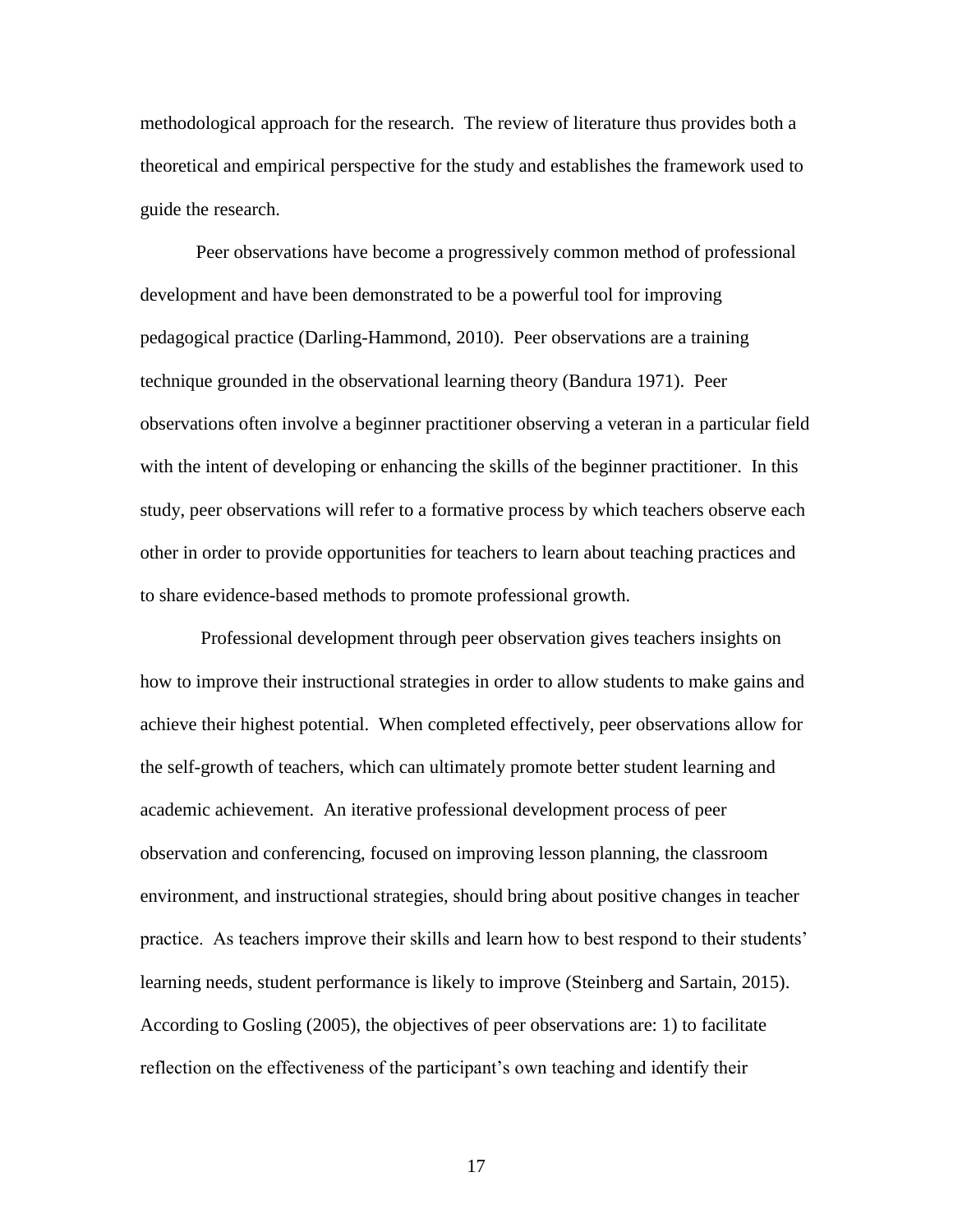development needs; 2) to improve the quality of learning and teaching; 3) to foster discussion and dissemination of good practice, and 4) to increase participant awareness of the student experience of learning (p. 16)

Peer observations have been practiced and documented in the medical field for decades (Hill, 2013; Siddiqui et al., 2007) and more recently in higher education institutions (Palmer, 1998; Pressick-Kilborn & Te Riele, 2008). Within academic settings, peer observation has been used for two main reasons: teacher development and performance management (Peel, 2005). According to Bell (2005), peer observations for the purpose of development in teaching consist of "collaborative, developmental activity in which professionals offer mutual support by observing each other teach; explaining and discussing what was observed; sharing ideas about teaching; gathering student feedback on teaching effectiveness; reflecting on understandings, feelings, actions and feedback and trying out new ideas" (p.3). Activities such as those mentioned by Bell (2005) have been used by teachers in a variety of contexts and grade levels to improve professional practice and to support professional growth as well as student achievement (DuFour & Eaker, 1998).

The use of peer observations in the K-12 setting first began to receive some acknowledgement in the literature around the 1970s (Lortie, 1975; Strother, 1989) and has slowly gained attention over time, though the available literature in this area remains limited. Strother (1989) reports on a case in which a Massachusetts superintendent deferred all teacher evaluations for one year in order to focus on peer observations, because summative evaluations were not providing the formative feedback necessary to improve teaching. A decade later, Munson (1998) conducted two comparable peer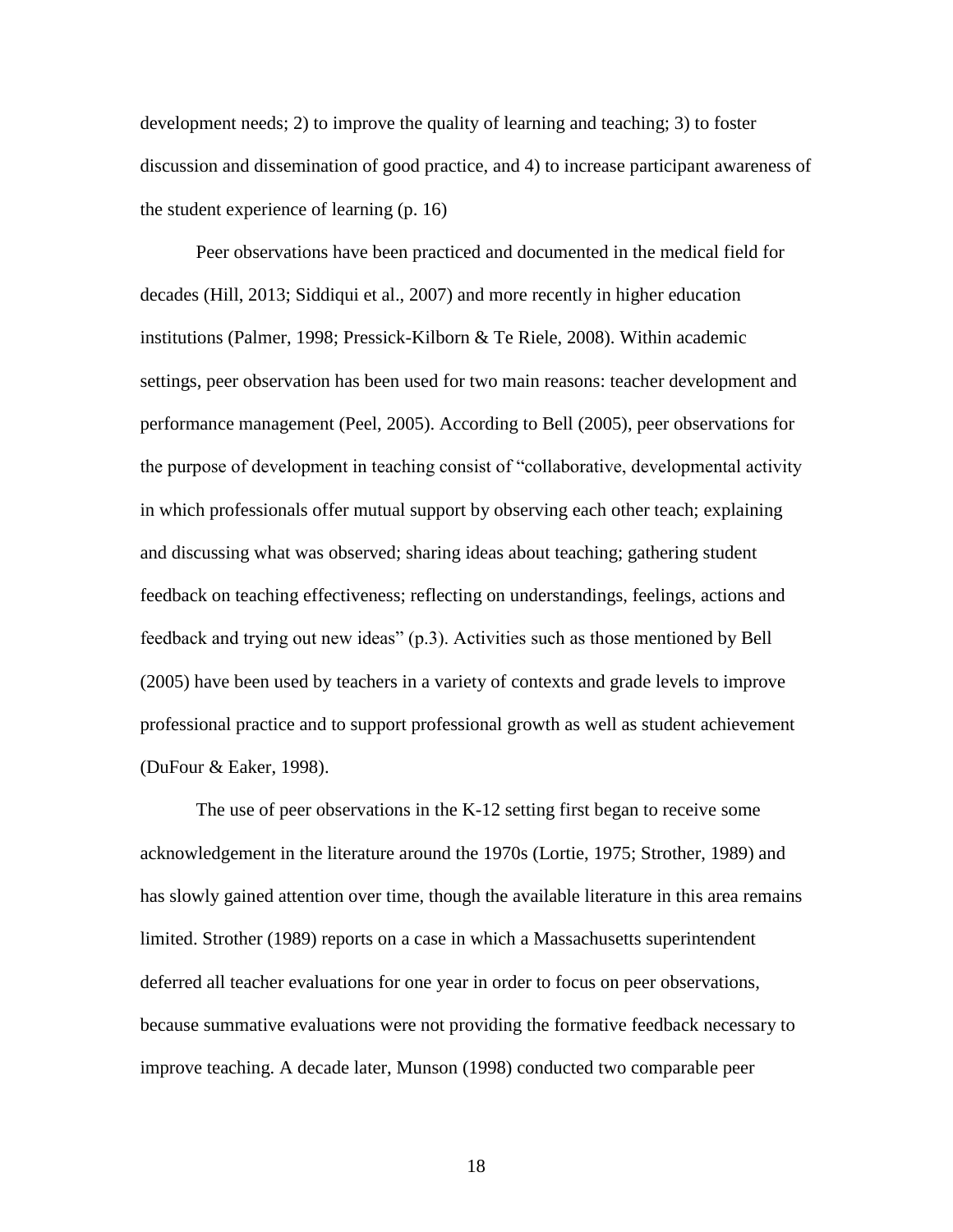observation studies, one in a K-2 setting and one in a high school setting. These used a pre-conference, observation, and a post-conference format designed to establish trust and collaboration between the teachers and enable their professional growth. During the preconference, the teachers discussed the lesson objectives, anticipated student behaviors, and determined the data to be collected. The observer scheduled the peer observation, observed for a specific amount of time, and collected the pre-determined data. During the post conferences, the observer conveyed the data and the observed teacher analyzed and reflected with the observer (Munson, 1998). The teachers in this study reported professional growth through this process, but also reported that it had been challenging to find adequate time to meet and observe their peers. Based on the findings, Munson suggested that the inclusion of a coordinator would be beneficial to the process and also recommended continuing the pre- and post-conference discussions.

Early studies (Lortie, 1975; Cosh, 1999) argued that peer observations have a greater impact on educational practice than any other form of professional development. However, Cosh (2002) claimed that it is the observer rather than the observed teacher that is the main beneficiary of the peer observation process, as he found no real indication that people grow and improve through the assessments or comments of others. Evidence from other studies is building, however, to show that both the observing and the observed teacher receive benefits from peer observation. In a higher education setting, for example, Kohut, Burnap & Yon (2007) found that both observers and observees in a peer observation initiative believed that their peer observation instruments were effective measures of teaching effectiveness, and that the peer observation reports were both valid and valuable to them.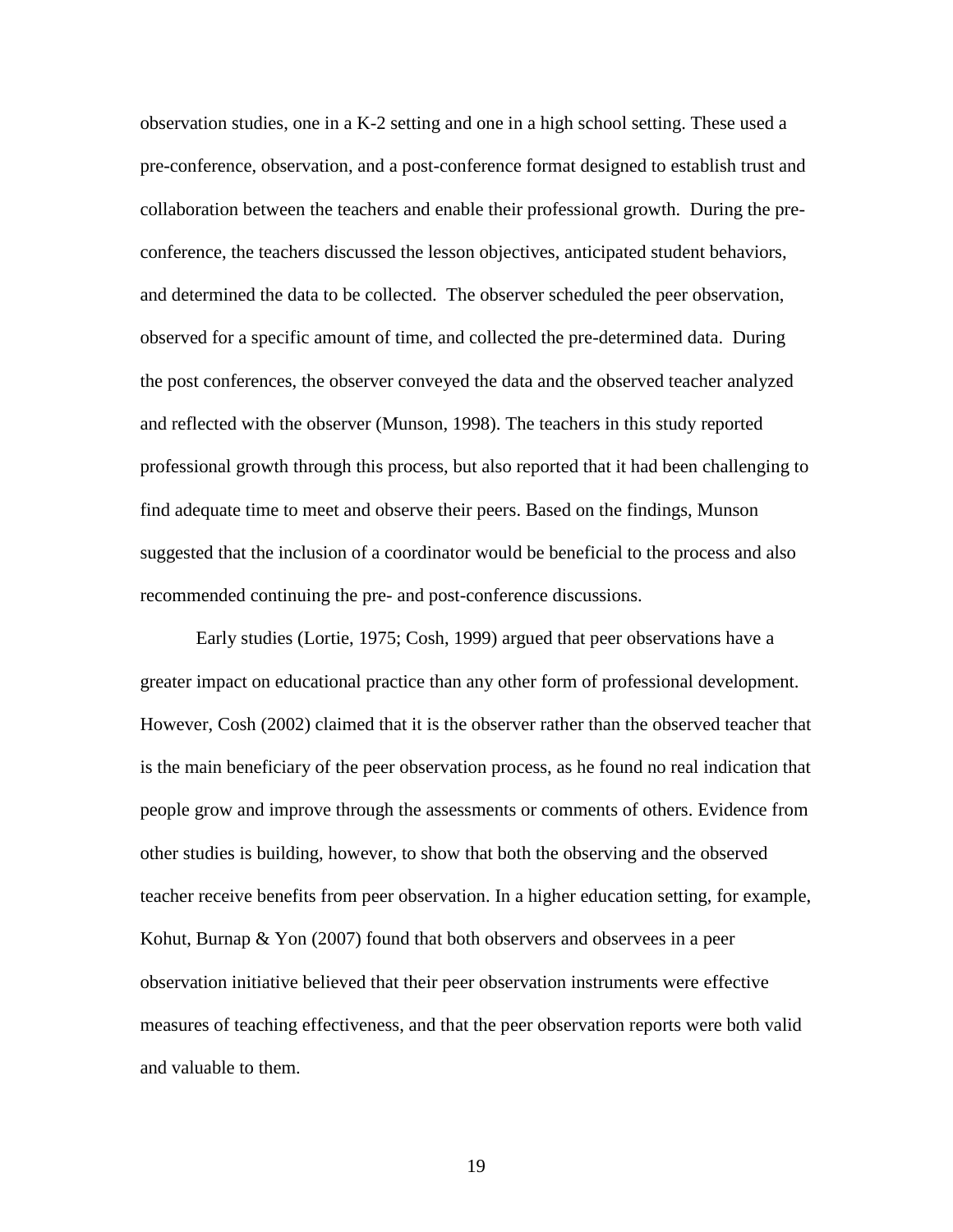Indeed, peer observation has been shown to be associated with a range of benefits for individual teachers, schools and students, according to a review of existing literature conducted by Peel (2005). These include, for example, improvements in teaching practice, improved teacher confidence, the development of a collegial working environment and the adoption of new educational perspectives (Bell, 2005; Quinlan  $\&$ Akerlind, 2000). Other studies have also documented the benefits of peer observation; Lam (2001) observed for example that peer observations are being used to facilitate teacher growth and improve teacher quality through professional development and collaboration, and Krummel Reinking (2015) noted that they provide teachers with an opportunity to reflect on and expand their practice in ways that increase student achievement.

However, the available research evidence indicates that peer observations are only effective in generating benefits if accompanied by adequate and useful forms of followup discussion. Lipton and Wellman (as cited in Roussin and Zimmerman, 2014) emphasize that discussions from observations is the foundation for exploring and improving practice. When observations and collegial conversations are implemented effectively, a school begins to value and engage in data-driven, inquiry-based discussions between colleagues about improving practice. Researchers also note that peer observation involves challenges such as the ability to critically reflect and to provide and accept feedback on both successful and unsuccessful teaching practices (Bell, 2005). For this reason, it is essential that peer observation is implemented in the context of a wider approach to the professional development of teachers which ensures that they are able to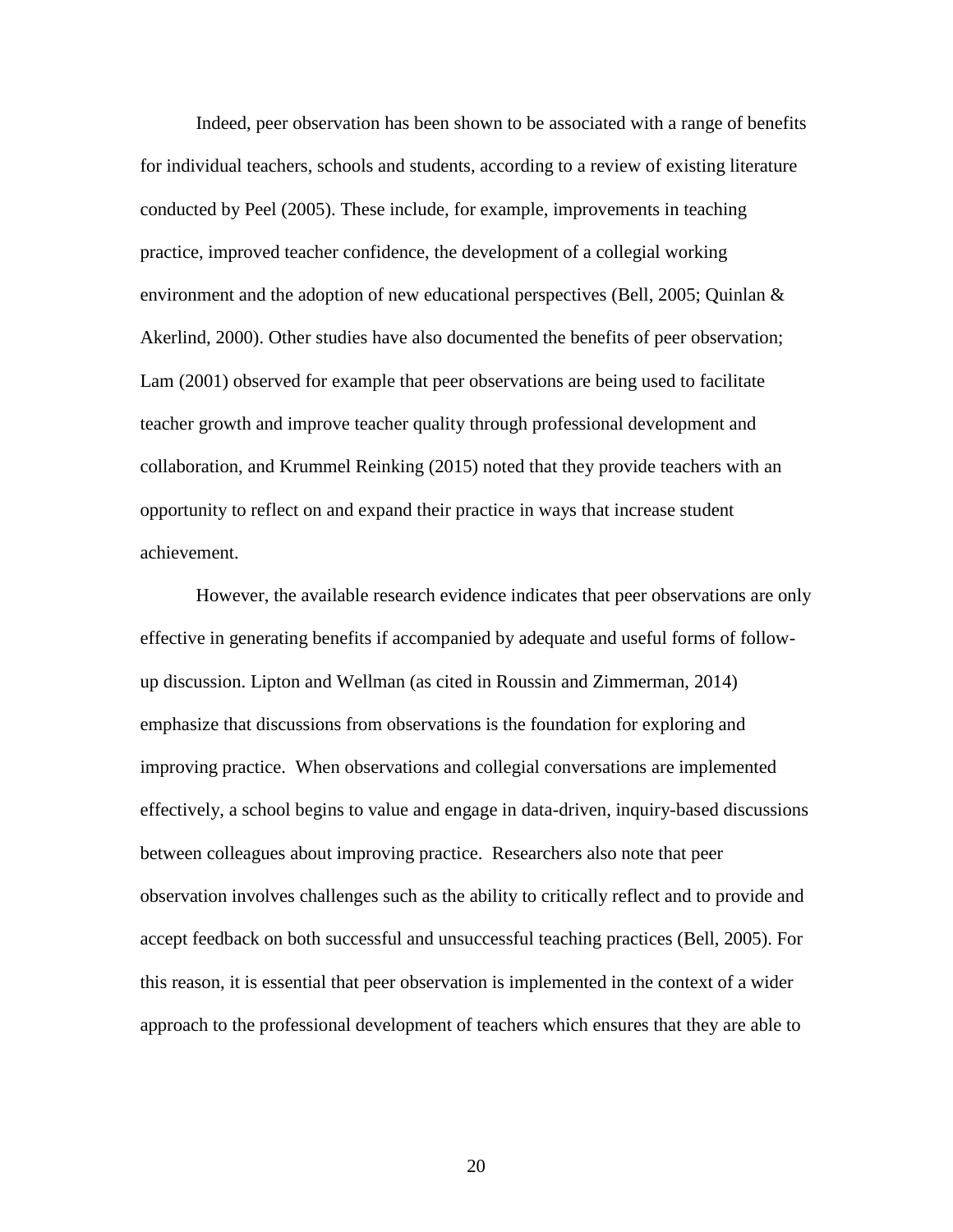participate effectively in the process. The following sub-section therefore examines relevant literature relating to professional development.

#### **Historical Context**

#### **Peer Observations**

Peer observations have become a progressively common method of professional development and have been demonstrated to be a powerful tool for improving pedagogical practice (Darling-Hammond, 2010). Peer observations are a training technique grounded in the observational learning theory (Bandura 1971). Peer observations often involve a beginner practitioner observing a veteran in a particular field with the intent of developing or enhancing the skills of the beginner practitioner. In this study, peer observations will refer to a formative process by which teachers observe each other in order to provide opportunities for teachers to learn about teaching practices and to share evidence-based methods to promote professional growth.

Professional development through peer observation gives teachers insights on how to improve their instructional strategies in order to allow students to make gains and achieve their highest potential. When completed effectively, peer observations allow for the self-growth of teachers, which can ultimately promote better student learning and academic achievement. An iterative professional development process of peer observation and conferencing, focused on improving lesson planning, the classroom environment, and instructional strategies, should bring about positive changes in teacher practice. As teachers improve their skills and learn how to best respond to their students' learning needs, student performance is likely to improve (Steinberg and Sartain, 2015). According to Gosling (2005), the objectives of peer observations are: 1) to facilitate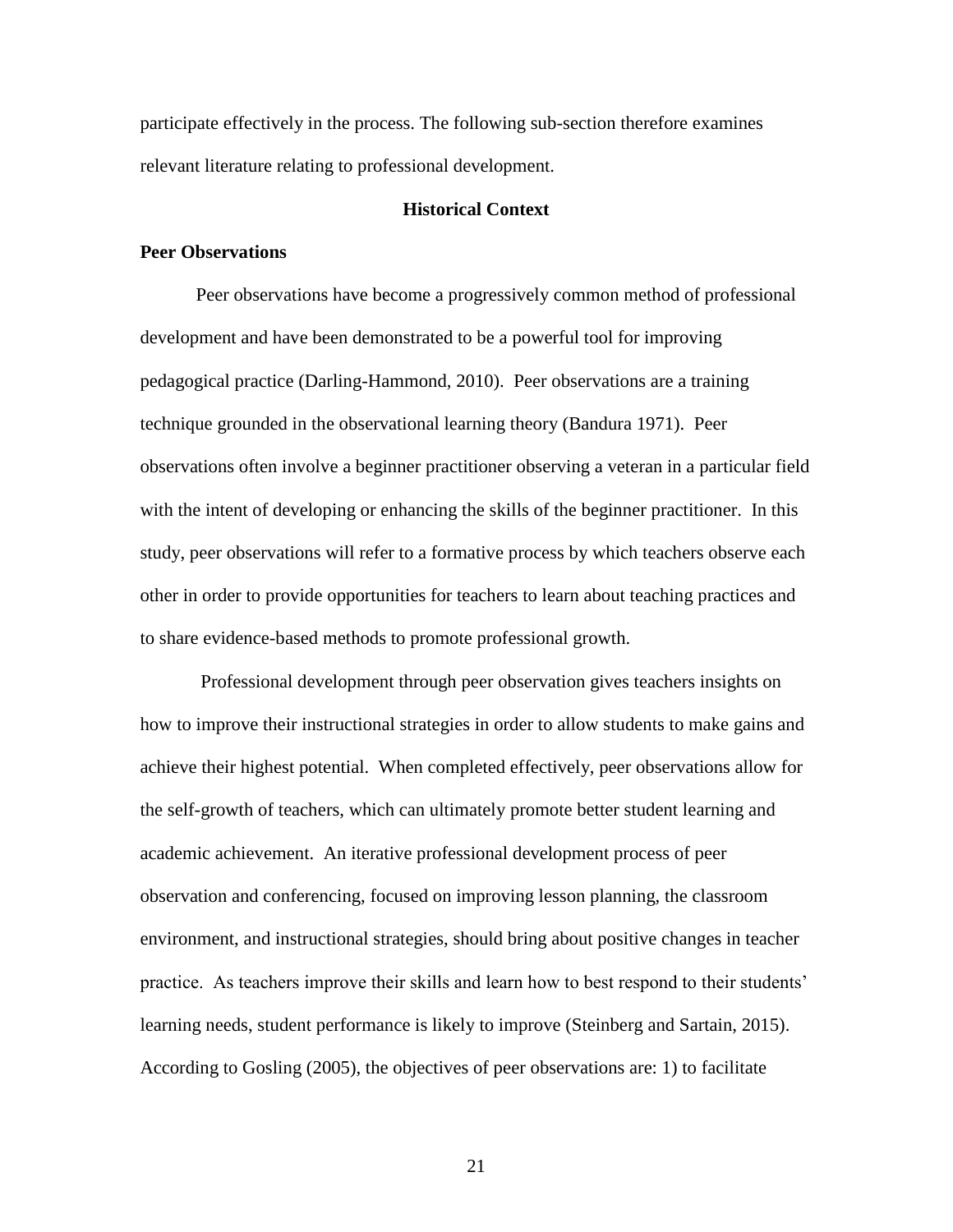reflection on the effectiveness of the participant's own teaching and identify their development needs; 2) to improve the quality of learning and teaching; 3) to foster discussion and dissemination of good practice, and 4) to increase participant awareness of the student experience of learning (p. 16)

Peer observations have been practiced and documented in the medical field for decades (Hill, 2013; Siddiqui et al., 2007) and more recently in higher education institutions (Palmer, 1998; Pressick-Kilborn & Te Riele, 2008). Within academic settings, peer observation has been used for two main reasons: teacher development and performance management (Peel, 2005). According to Bell (2005), peer observations for the purpose of development in teaching consist of "collaborative, developmental activity in which professionals offer mutual support by observing each other teach; explaining and discussing what was observed; sharing ideas about teaching; gathering student feedback on teaching effectiveness; reflecting on understandings, feelings, actions and feedback and trying out new ideas" (p.3). Activities such as those mentioned by Bell (2005) have been used by teachers in a variety of contexts and grade levels to improve professional practice and to support professional growth as well as student achievement (DuFour & Eaker, 1998).

The use of peer observations in the K-12 setting first began to receive some acknowledgement in the literature around the 1970s (Lortie, 1975; Strother, 1989) and has slowly gained attention over time, though the available literature in this area remains limited. Strother (1989) reports on a case in which a Massachusetts superintendent deferred all teacher evaluations for one year in order to focus on peer observations, because summative evaluations were not providing the formative feedback necessary to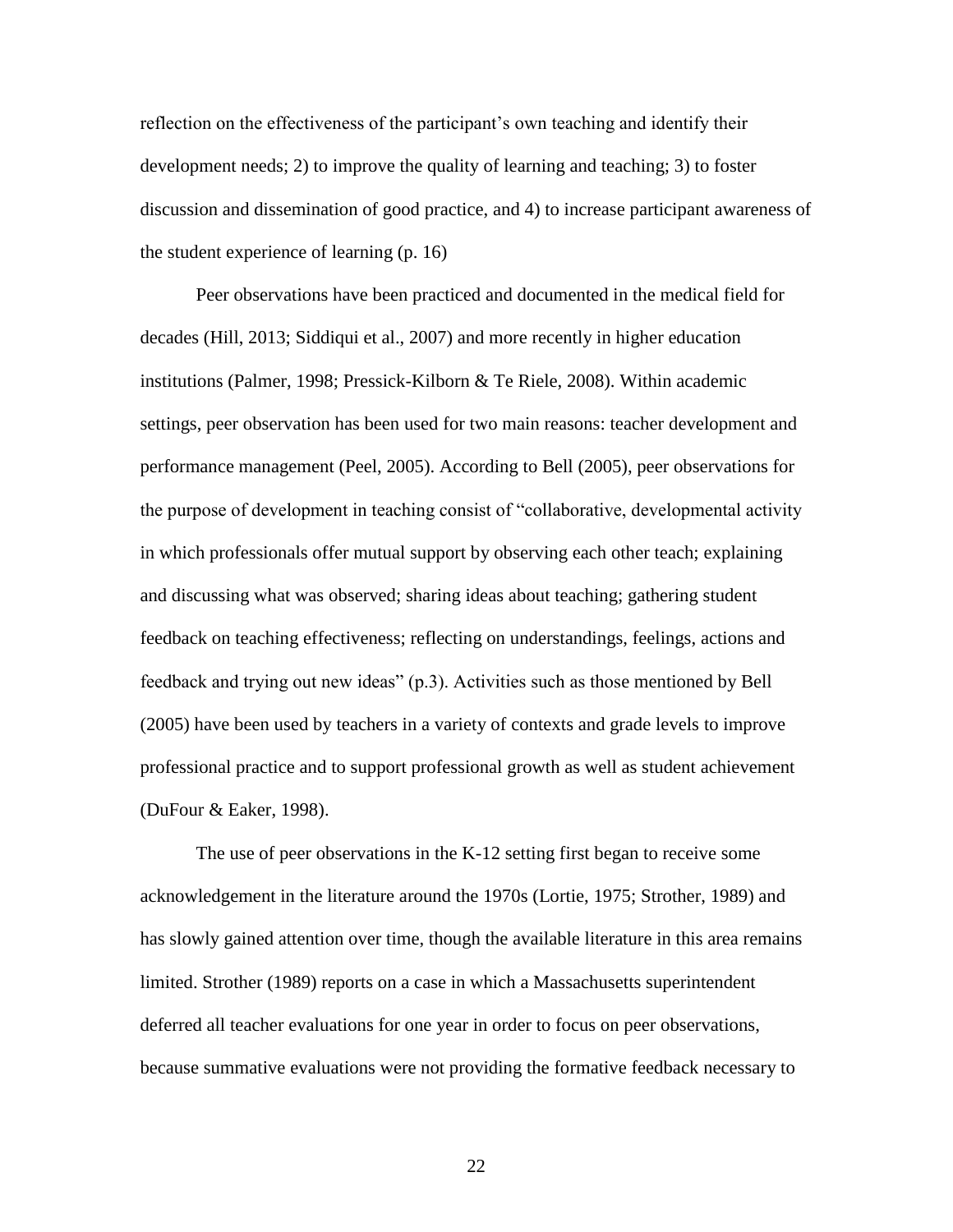improve teaching. A decade later, Munson (1998) conducted two comparable peer observation studies, one in a K-2 setting and one in a high school setting. These used a pre-conference, observation, and a post-conference format designed to establish trust and collaboration between the teachers and enable their professional growth. During the preconference, the teachers discussed the lesson objectives, anticipated student behaviors, and determined the data to be collected. The observer scheduled the peer observation, observed for a specific amount of time, and collected the pre-determined data. During the post conferences, the observer conveyed the data and the observed teacher analyzed and reflected with the observer (Munson, 1998). The teachers in this study reported professional growth through this process, but also reported that it had been challenging to find adequate time to meet and observe their peers. Based on the findings, Munson suggested that the inclusion of a coordinator would be beneficial to the process and also recommended continuing the pre- and post-conference discussions.

Early studies (Lortie, 1975; Cosh, 1999) argued that peer observations have a greater impact on educational practice than any other form of professional development. However, Cosh (2002) claimed that it is the observer rather than the observed teacher that is the main beneficiary of the peer observation process, as he found no real indication that people grow and improve through the assessments or comments of others. Evidence from other studies is building, however, to show that both the observing and the observed teacher receive benefits from peer observation. In a higher education setting, for example, Kohut, Burnap & Yon (2007) found that both observers and observees in a peer observation initiative believed that their peer observation instruments were effective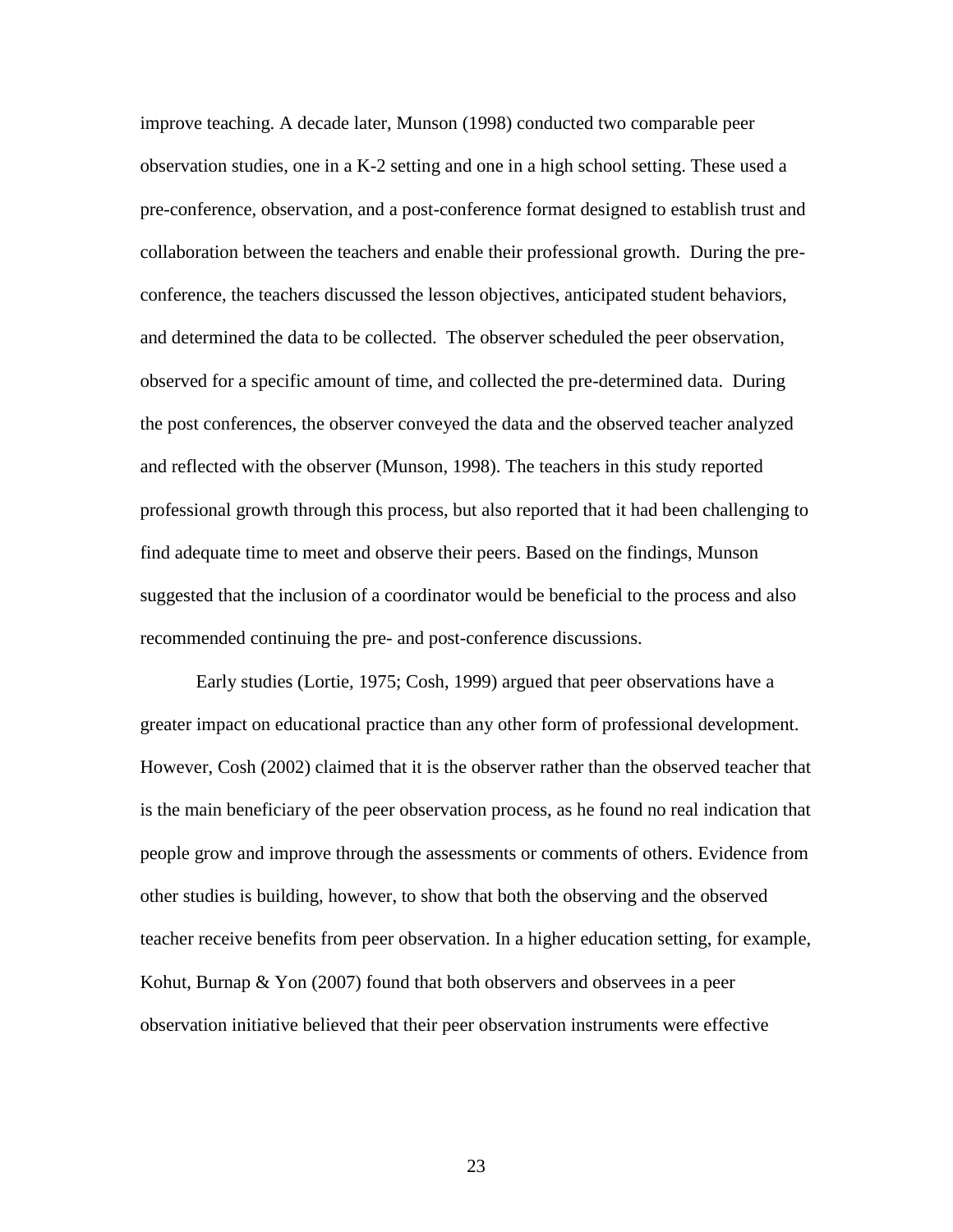measures of teaching effectiveness, and that the peer observation reports were both valid and valuable to them.

Indeed, peer observation has been shown to be associated with a range of benefits for individual teachers, schools and students, according to a review of existing literature conducted by Peel (2005). These include, for example, improvements in teaching practice, improved teacher confidence, the development of a collegial working environment and the adoption of new educational perspectives (Bell, 2005; Quinlan  $\&$ Akerlind, 2000). Other studies have also documented the benefits of peer observation; Lam (2001) observed for example that peer observations are being used to facilitate teacher growth and improve teacher quality through professional development and collaboration, and Krummel Reinking (2015) noted that they provide teachers with an opportunity to reflect on and expand their practice in ways that increase student achievement.

However, the available research evidence indicates that peer observations are only effective in generating benefits if accompanied by adequate and useful forms of followup discussion. Lipton and Wellman (as cited in Roussin and Zimmerman, 2014) emphasize that discussions from observations is the foundation for exploring and improving practice. When observations and collegial conversations are implemented effectively, a school begins to value and engage in data-driven, inquiry-based discussions between colleagues about improving practice. Researchers also note that peer observation involves challenges such as the ability to critically reflect and to provide and accept feedback on both successful and unsuccessful teaching practices (Bell, 2005). For this reason, it is essential that peer observation is implemented in the context of a wider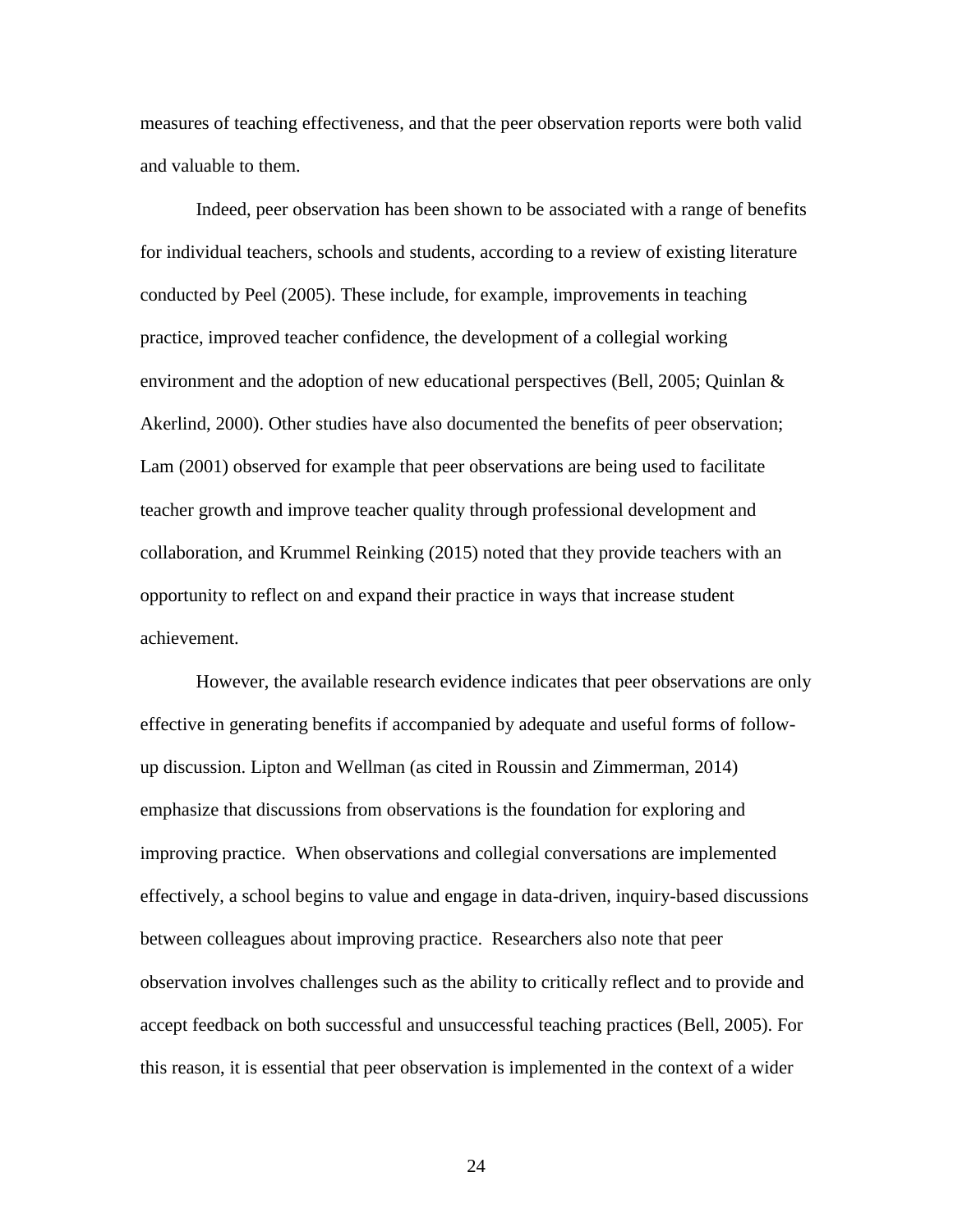approach to the professional development of teachers which ensures that they are able to participate effectively in the process. The following sub-section therefore examines relevant literature relating to professional development.

#### **Professional Development for Teachers**

Professional development of teachers has been shown to be positively associated with teacher performance (e.g. Darling-Hammond, 1999; Wood & Bennett, 2000) and student achievement (Borko and Putnam, 1995; Darling-Hammond, 1999). Professional development for teachers has been defined not only as skills training but also of building a suitable culture (Cochran-Smith & Lytle, 2001), in which the school is seen as a community of learners and inquiry (McLauglin & Zarrow, 2001) and in which the professional development of teachers is a collaborative process. Many schools in the United States are establishing Professional Learning Communities (PLCs) in which teachers are encouraged to support one another and to share and build on best practices over time. As described by Servage (2008), "the professional learning community brings teachers together on a regular basis to engage in collaborative planning, curriculum study, and learning assessment" (p. 64).

According to DuFour et al. (2008), the overall objective when establishing a Professional Learning Community is not learning new strategies but "creating conditions for perpetual learning" (p. 17). They argue that the most effective way to improve student outcomes is to adopt an approach to professional development in which teachers are continually learning through their everyday job-related activities. Specifically, DuFour et al. (2008) identify the main characteristics of a PLC as follows: 1) a focus on learning rather than teaching; 2) a shared vision and purpose; 3) involving collective inquiry about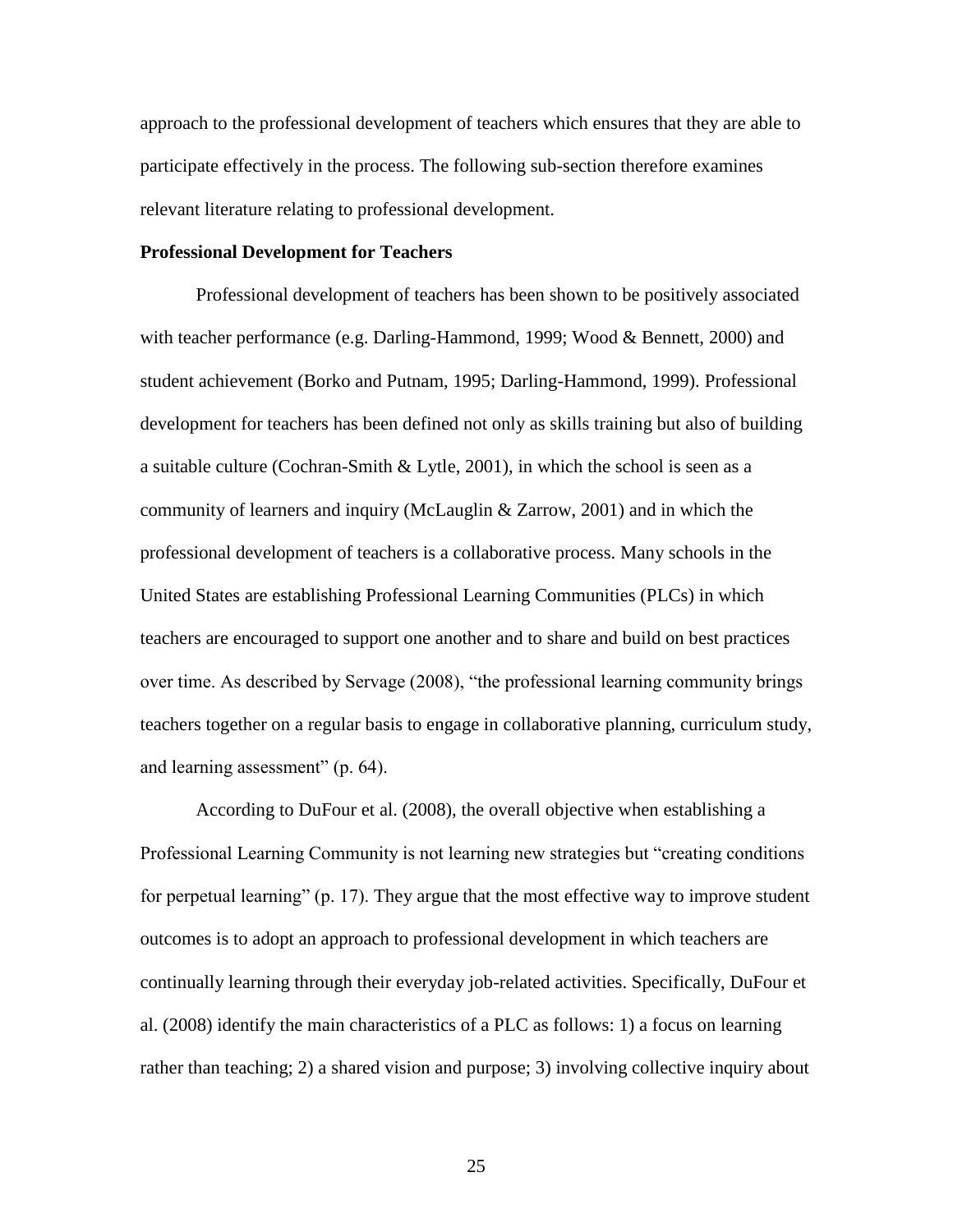best practices in learning and teaching; 4) action-oriented; 5) having a continuous improvement focus; 6) focused on results, and 7) involving the development, implementation and evaluation of specific interventional strategies for improving student response (cited in Beddoes, Prusak, & Hall, 2014).

While professional development for teachers is known to be associated with improved student outcomes and overall school performance, this can only be achieved when the right conditions are in place. In practice, it has been reported in the literature that professional development sometimes becomes a process of credit counting rather than actual learning and can create resentment on the part of teachers particularly if development activities are not perceived to be well-aligned with their learning styles or development needs (Beaver, 2009). Researchers have identified certain conditions to be important facilitators of professional development for teachers, including the provision of opportunities for improving teaching skills; an open, trust-based and collegial culture; administrative support, and allocation of resources (cited in Chow, 2016). Similarly, important conditions for the success of professional learning communities in schools, as identified from previous studies, include shared and supportive leadership; a common purpose and values; a culture of collaboration and problem-solving, and a shared focus on continuous improvement (Carpenter, 2015).

A qualitative study by Thessin (2010) highlighted the importance of having supportive school leaders in order to ensure the effectiveness of the PLC. King (2004) highlights that at individual teacher level, there must be a willingness to participate actively in the learning community, and be willing to share and challenge perspectives, within the context of a supportive and trust-based environment. While allowing for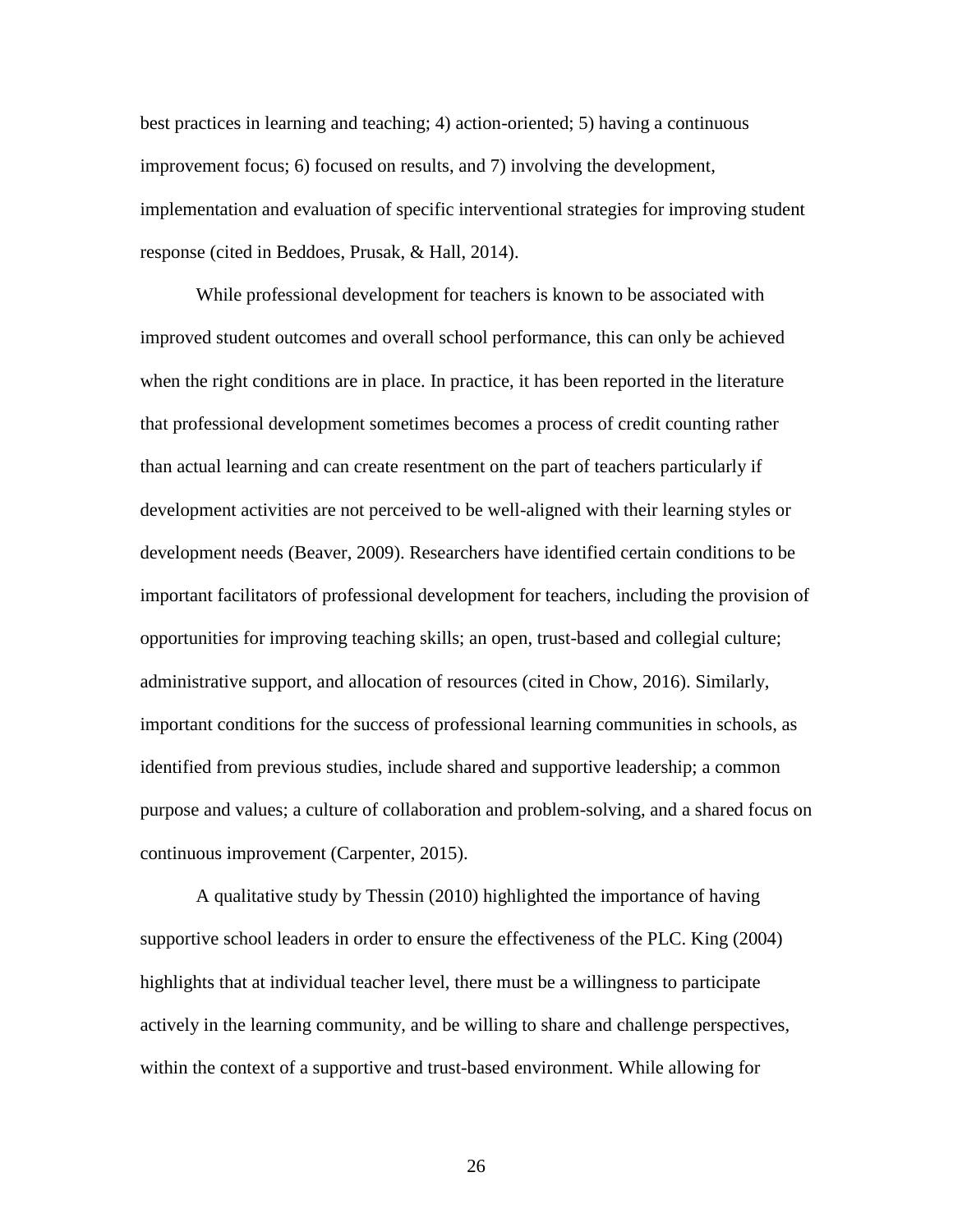teachers to share their knowledge and experience, it is also important to ensure that the learning generated from these processes can be converted into practical, relevant concepts for use by the wider community (Riley & Roach, 2006). The following sub-section discusses literature relating to the role of a collaborative culture in supporting professional development in general and peer observation initiatives in particular.

#### **Collaborative Culture**

In recognition of the importance of collaborative approaches in improving school performance and student accounts, school reform efforts in recent decades in the U.S. have largely been focused on the transformation of school cultures and on teacher network development (Carpenter, 2015). For example, Gajda and Koliba (2008) noted changes in the traditionally hierarchical structure school management in the US and the replacement of this with collaborative cultures. These developments have largely been a response to national educational policy initiatives: for example, the National Board for Professional Teaching Standards (NBPTS, 2004, cited in Gajda & Kaliba, 2008) and the National Commission on Teaching and America's Future (NCTAF, 2003, cited in Gajda & Kaliba, 2008) both highlighted the ways in which standards of teaching and overall school effectiveness depend largely on the existence of collaboration between teachers. The American Federation of Teachers (AFT, 2004, cited in Gajda & Kaliba, 2008) also emphasized that collaborative inquiry by teachers with the purpose of improving practice is essential for achieving desired academic outcomes, and the National Middle School Association (2008, cited in Gajda & Kaliba, 2008) has argued for the importance of collaborative leadership and teacher collaboration. As Aguilar (2016) observed "our big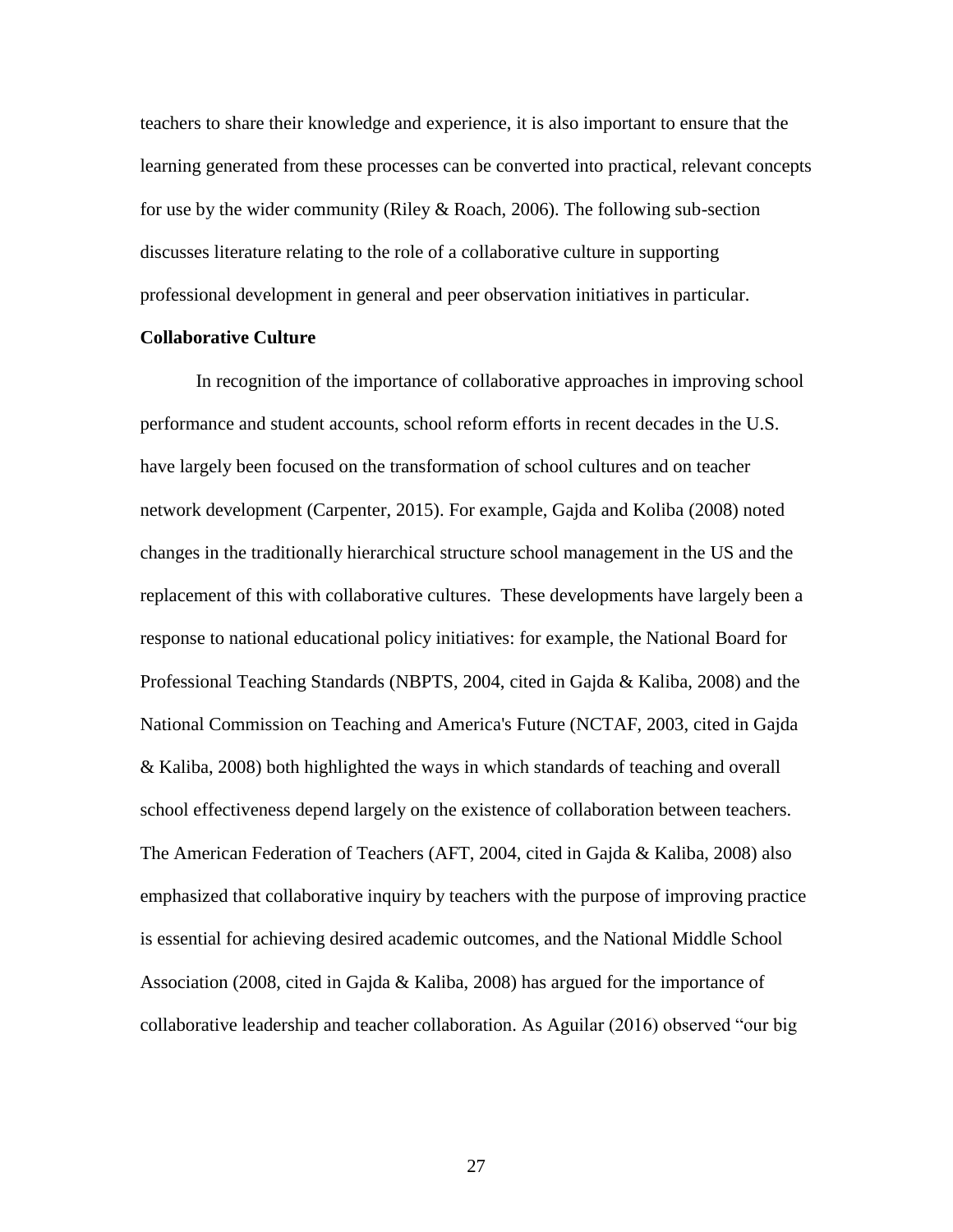dreams for transforming schools depend on highly functioning groups of educators working together".

In broad terms, collaboration has been defined as persons coming together to share the responsibility and authority for decision making (Hord, 1986). Individuals alone are not able to transform schools into places where all children learn daily; groups of teachers bring together more skill, knowledge, and experience than any single individual is able to provide to schools (Aguilar, 2016). Leonard and Leonard (2003) describe professional collaboration in the school setting as what occurs when "teachers work together regularly, share their knowledge, contribute ideas, and develop plans for achieving educational goals" (p. 3). Collaboration within a school can occur between teachers, within a grade level, content area, or across support services, and can help build the trust and collegial relationships that are known to be essential for improving school and student performance (Ketterlin-Geller, Baumer, & Lichon, 2015).

A range of literature indicates that teacher collaboration is one of the most important factors contributing to improved school and student-level performance. Strong connections have been made between collaborative cultures, student achievement, and the structure and content of relationships amongst teachers (Reilly, 2017). Researchers have provided evidence that collaboration is associated with benefits for teachers (Ketterlin-Geller et al, 2015; Mangin, 2016); the school environment (Hausman & Goldring, 2001; Kelchtermans, 2006; Shachar & Shmuelevitz, 1997) and student achievement (Goddard et al., 2007; Louis and Marks, 1998; Moolenaar et al., 2012; Vescio et al., 2008).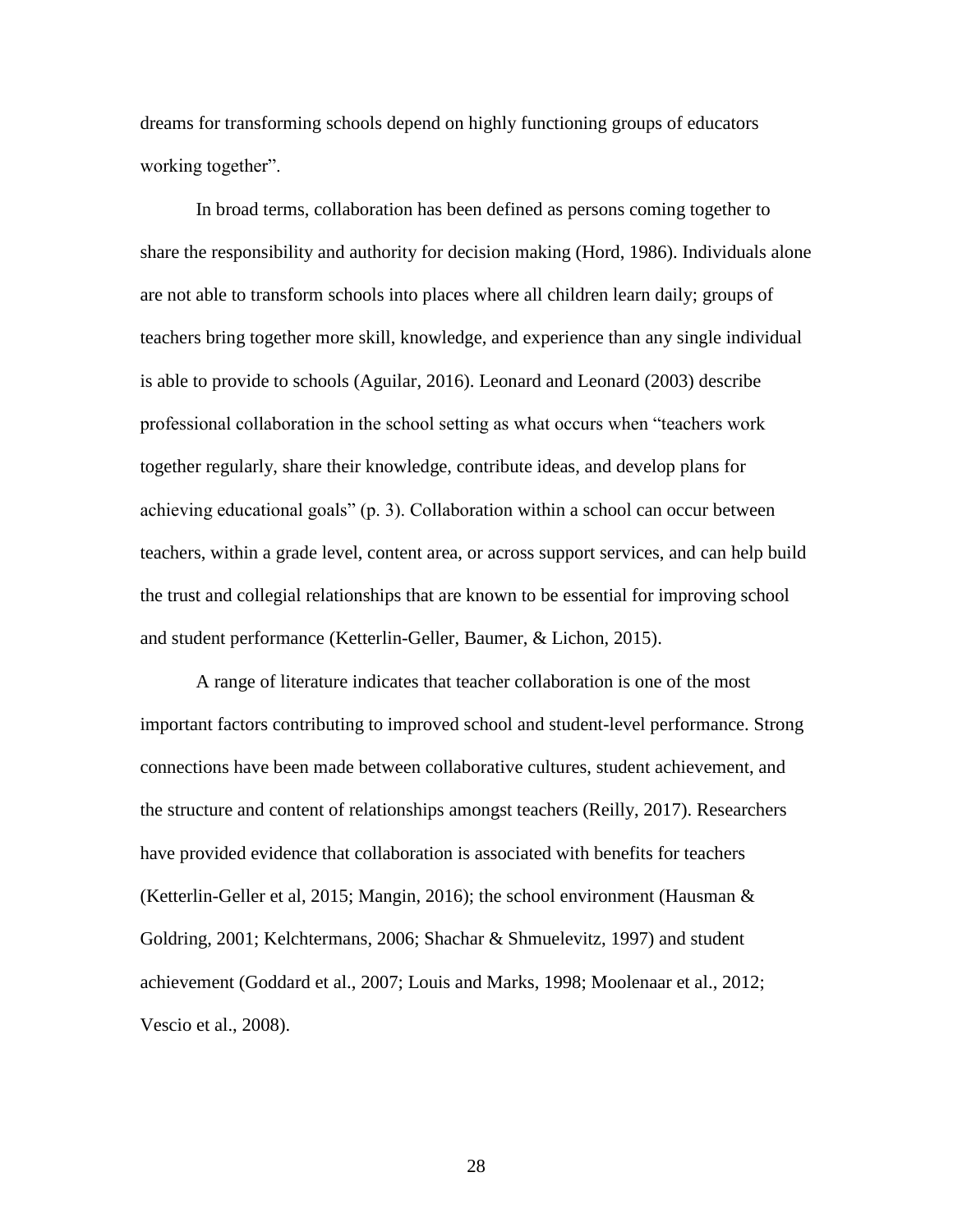Teacher collaboration leads to enhanced awareness of instructional practices, and thus improves instructional practice, leading to greater student learning. Collaboration among school professionals plays an important role in helping their professional growth and improving the quality of instruction in a school (Bryk and Schneider, 2003). For individual teachers, collaboration allows for more effective planning time, collective resources, and sharing of effective practices which can increase productivity (Ketterlin-Geller et al., 2015). Teachers who work collaboratively to develop common standards, share their practice, participate in reflective dialog, and focus on student learning are more likely to experience sustained learning (Mangin, 2016). Effective teacher collaboration supports student learning and is being shown to have positive impacts on student achievement (Ketterlin-Geller et al., 2015).

Administrators are responsible for creating a school culture that values and cultivates collaboration among teachers. Effective school leadership is essential to support a collaborative culture and ensure that the right conditions are in place to promote and sustain this (e.g. Hallinger, 2003; Bryk and Schneider, 2003). This involves, for example, the provision of time and processes for activities such as developing and articulating a shared vision and goals, effective planning and coaching or mentoring (Coburn and Russell, 2008; Moolenaar et al., 2012). Increasingly, the adoption of peer observation initiatives is becoming an important aspect of a collaborative culture, along with other practices such as peer coaching, reviewing grading practices, and formative assessments of teacher practice (Min, Modeste, Salisbury & Goff, 2016). The research evidence shows that collaborative approaches are most successful when teachers feel comfortable and confident in sharing their views and experiences and are prepared to take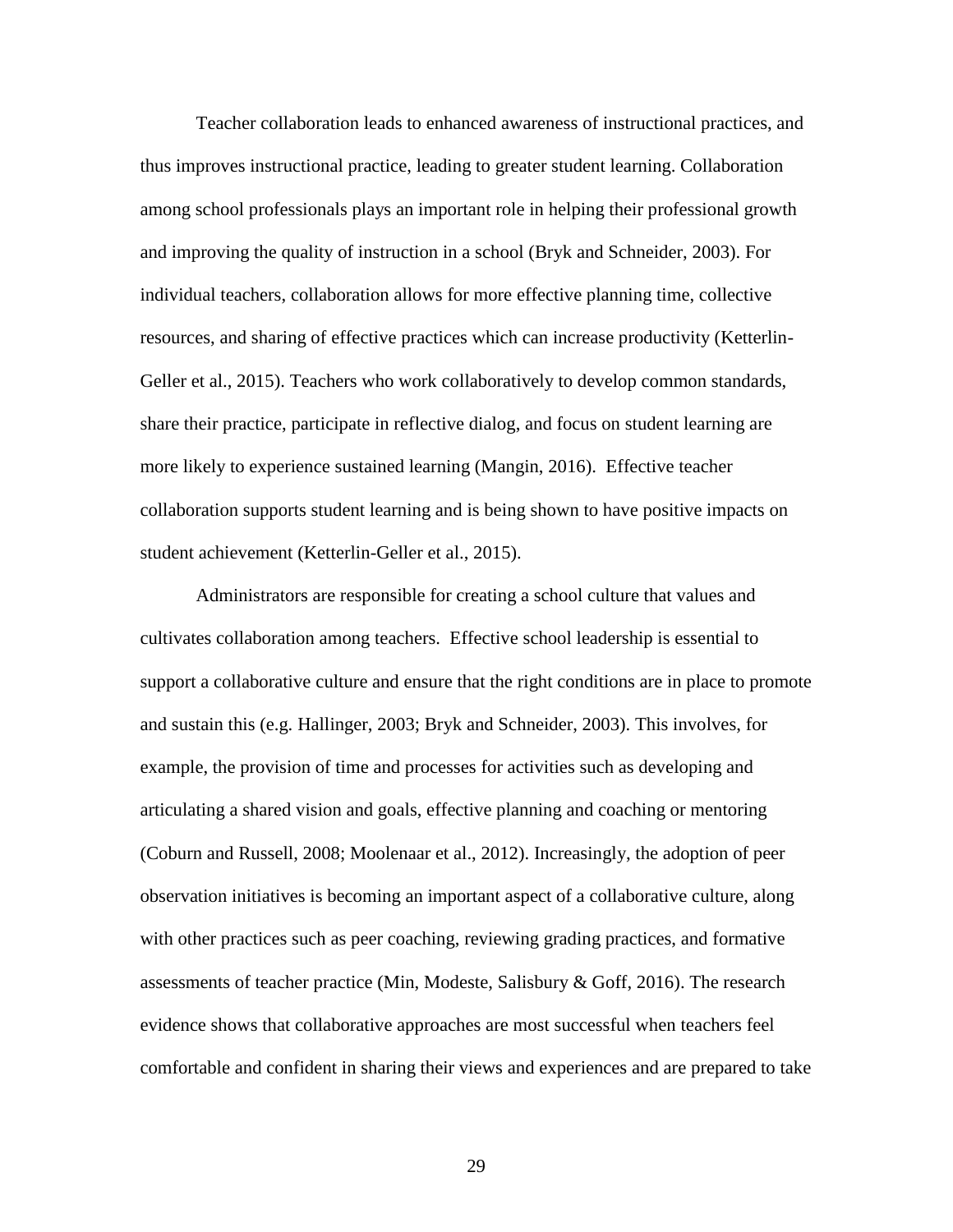the risks necessary for effective change (Harris & Jones, 2010; Vescio et al., 2008). One of the main roles of school leadership, therefore, is to promote a trust-based culture which is supportive of collaboration (Hallam et al., 2015). However, this is not down to the school principal alone: shared leadership is another important feature of a collaborative school culture. Peer observation along with other collaborative practices also provides opportunities for outstanding teacher leaders to emerge who can have a significant impact on overall school performance. The following sub-section therefore discusses literature relating to teacher leadership.

## **Teacher Leadership**

Since the 1980s the concept of teacher leadership has been progressively used as an approach for instructional improvement in schools. In broad terms, the term refers to teachers taking on roles and responsibilities outside their formal teaching duties, which contribute to improving overall school performance (Palmer, 2018). Teacher leadership has also been discussed as a means by which teachers impact school-wide instruction or policy (Stein, Macaluso, & Stanulis, 2016). The growing emphasis on teacher leadership reflects official policy initiatives supporting this approach: in 2014, for example, the National Board for Professional Teaching Standards and the National Education Association collaborated in the development of specific teacher leader competencies within the categories of instructional leadership, policy leadership, and association leadership (Palmer, 2018). This was also intended to attract talented educators to America's public school system: **"**If we expect ambitious, intellectually engaged people to become teachers and remain in our public schools, we must offer them a career path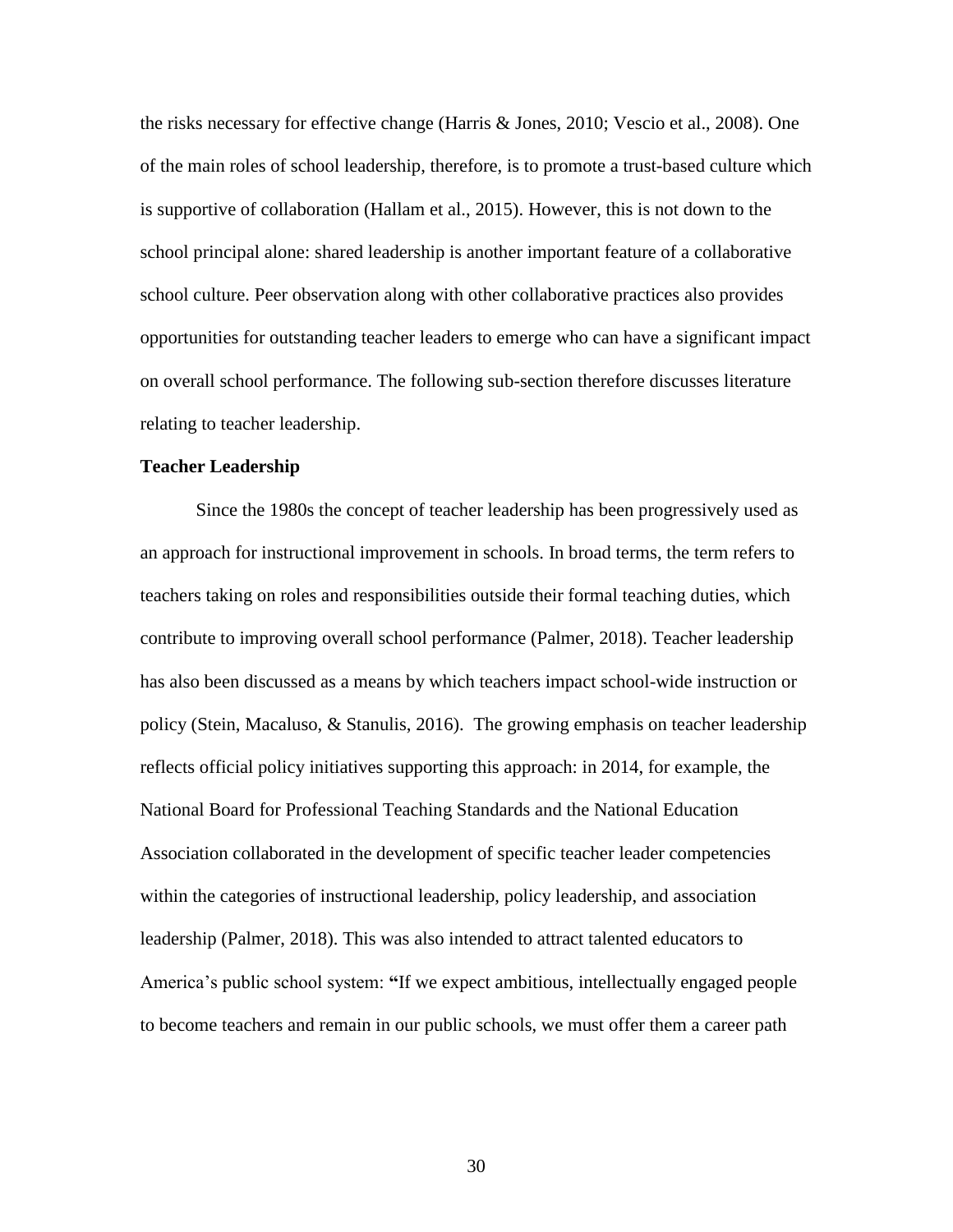that is exciting and varied over the long term, and which includes opportunities to lead among adults, not just children" (Goldstein, 2014, p. 269).

Teacher leadership thus generates new roles and responsibilities that are important for enriching the profession and advancing educational improvement (Bae, Hayes, O'Connor, Seitz, Distefano, 2016). These leadership opportunities officially recognize the talents of outstanding teachers who contribute to student learning, collaboration amongst colleagues, and overall school improvement. Through developing the knowledge and skills needed to inform and lead school improvement efforts, teachers are becoming instructional coaches, participating in decision-making, and leading new types of training initiatives.

Using teacher leaders as a source of learning support to aid in school improvement through professional learning improves teacher instruction and increases student achievement (Mangin, 2016). Many schools are now therefore implementing or supporting formal and informal teacher leadership initiatives in order to build shared capacity and offer support for improvement efforts. The intended ultimate outcome of teacher leadership is improved teaching and learning (Mangin, 2016; Stein, et al., 2016). However, teacher leaders must have the right attributes to be able to contribute effectively to these outcomes: in particularly, those who have high levels of teaching efficacy, or the belief that he or she has the capacity to affect student performance, are likely to generate more change and contribute to enhanced instructional and student outcomes (Stein, Macaluso, & Stanulis, 2016). Other attributes found to be important in teacher leaders include a commitment to continuous improvement, an openness to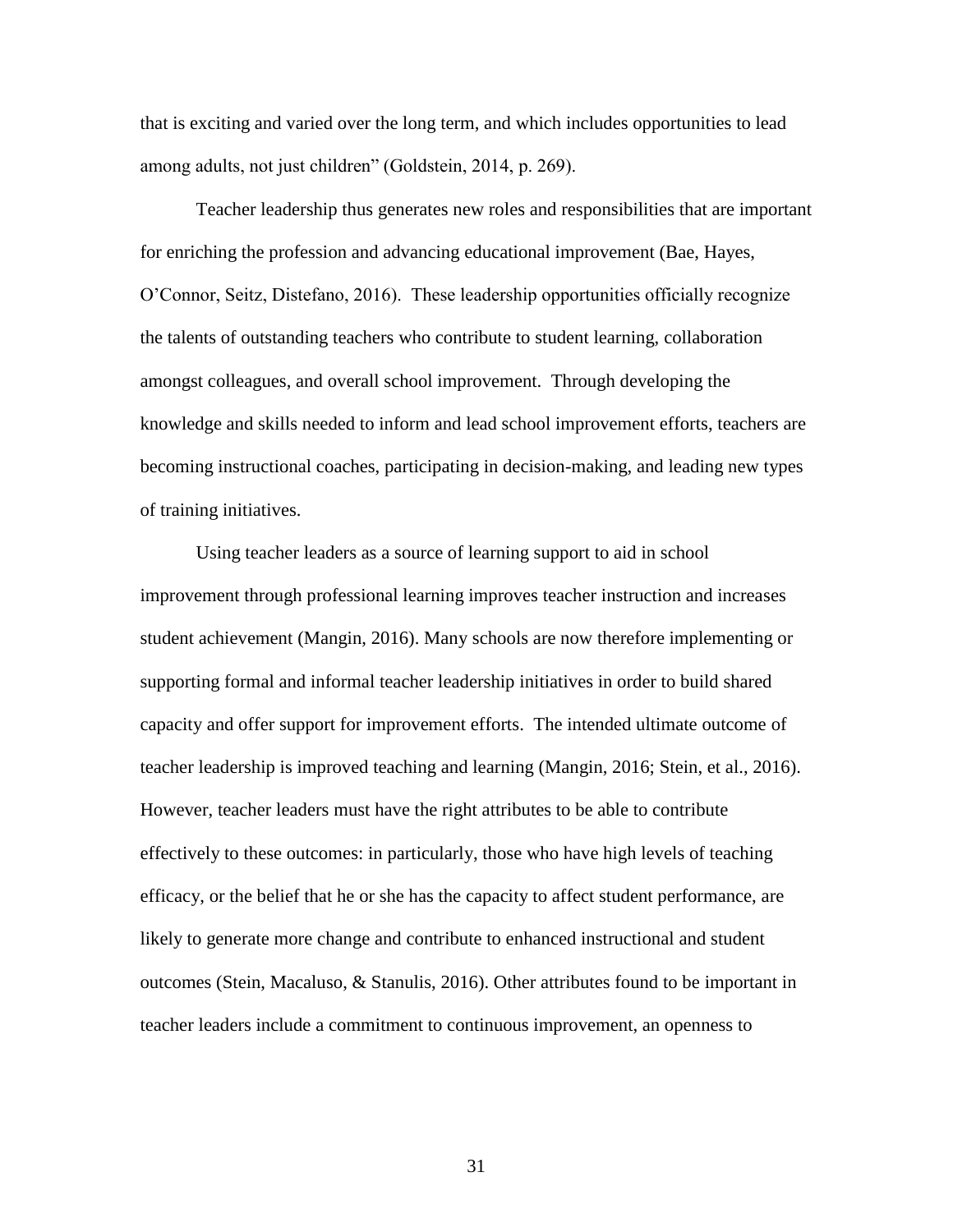experiment with new instructional approaches and a willingness to share experiences with other teachers (Palmer, 2018).

The advancement of teacher leadership reflects a growing body of research evidence of the importance of teacher learning for constant instructional improvement and the ways in which teacher leadership can enable professional learning. Research demonstrates that instructional improvement is dependent upon teachers' continuing access to quality learning opportunities (Mangin, 2016). Teacher leaders provide support to colleagues such as planning, lesson modelling, observing teaching and giving feedback, collecting and analyzing data, facilitating discourse, collaborating, and promoting common practices among teachers. They engage in varied leadership roles with the goal of improving instruction and shaping school culture. For teachers to be valued as leaders, they must be respected, learning-oriented, and have leadership abilities. Leadership work within the schools must be valued, evident, negotiated and shared. Structural conditions must include a supportive culture, supportive administration and colleagues, sufficient time and resources for teacher leadership, and professional development opportunities for teacher leaders (York-Barr & Duke, 2004).

Peer observation provides an ideal opportunity for the emergence of teacher leaders, as discussed by Palmer (2018). Observed teachers are able to receive constructive feedback which facilitates their self-growth, while observers are exposed to a wider range of instructional practices and must develop the reflective and critical feedback abilities essential for effective teacher leadership.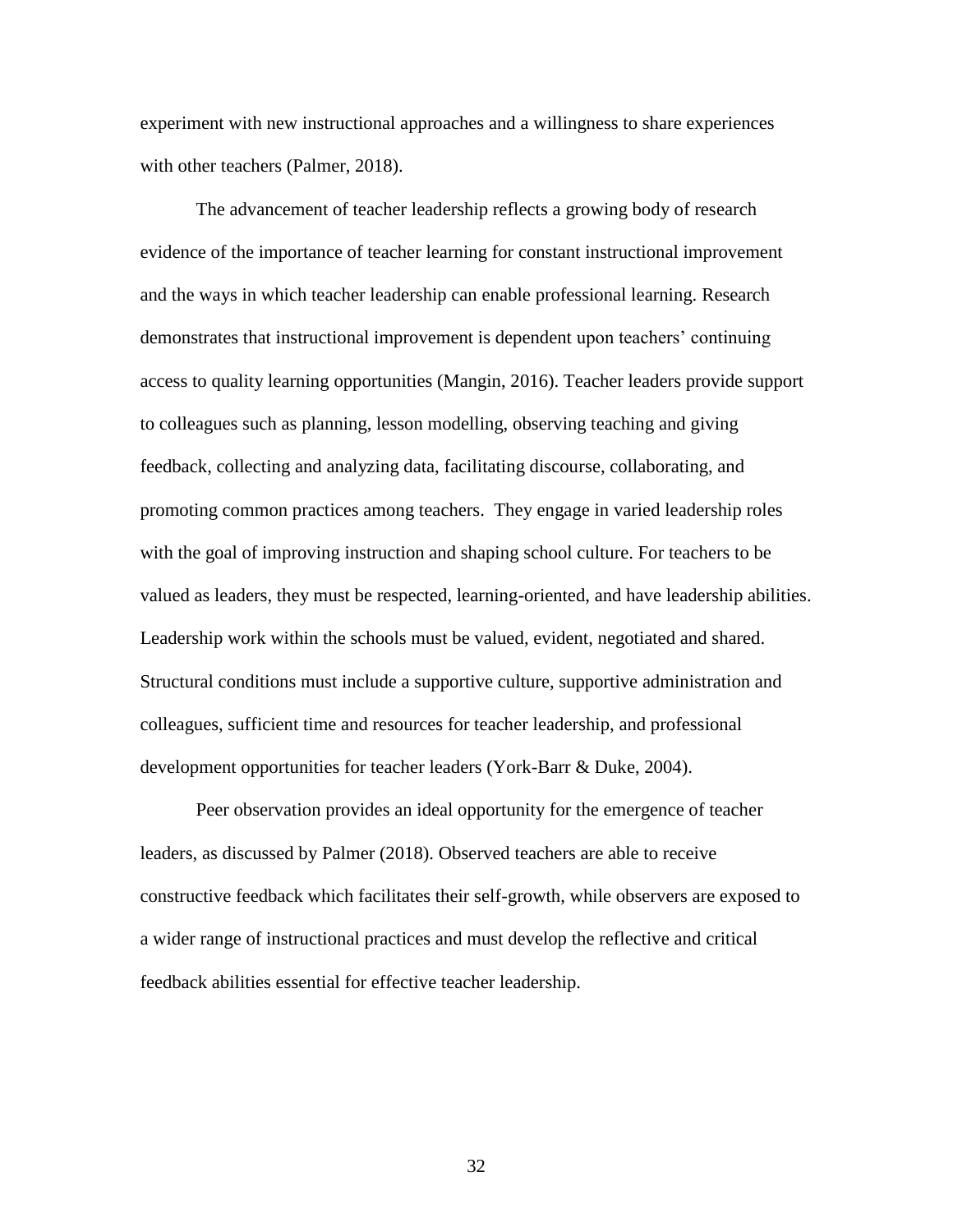## **Theoretical Framework**

The theoretical framework for the study builds on three theoretical models, as well as the empirical literature discussed in the previous section. Specifically, the three models used in the theoretical framework are: 1) Theory of the Learning Organization (Senge, 1990); 2) Adult Learning Theory (Lindemann, 1926; Knowles, 1989), and 3) Social/Observational Learning Theory. All three theoretical models are relevant to the issue of peer observation by teachers and are useful in guiding the design and implementation of the research and the analysis and interpretation of the research data.

# **Theory of the Learning Organization**

Senge's (1990) theoretical framework for learning organizations was intended to identify the structures or processes through which organizations facilitate learning and adapt over time to changing conditions (Evans, Thornton & Usinger, 2012). Senge (1990) defined the learning organization as a place "where people continually expand their capacity to create results they truly desire, where new and expansive patterns of thinking are nurtured, where collective aspiration is set free and where people are continually learning how to learn together" (p. 3). Other researchers have defined a learning organization as one which "learns continuously and transforms itself" (Watkins  $\&$ Marsick, 1993, p.8) and one in which learning processes are "analyzed, monitored, developed, managed, and aligned with improvement and innovation goals" (Gephart, Marsick, Van Buren, & Spiro, 1996, p. 36). These are all apt descriptions of a school environment with a collaborative culture and professional learning community approach, in which practices such as peer observation may be adopted as key tools for continuous learning and improvement.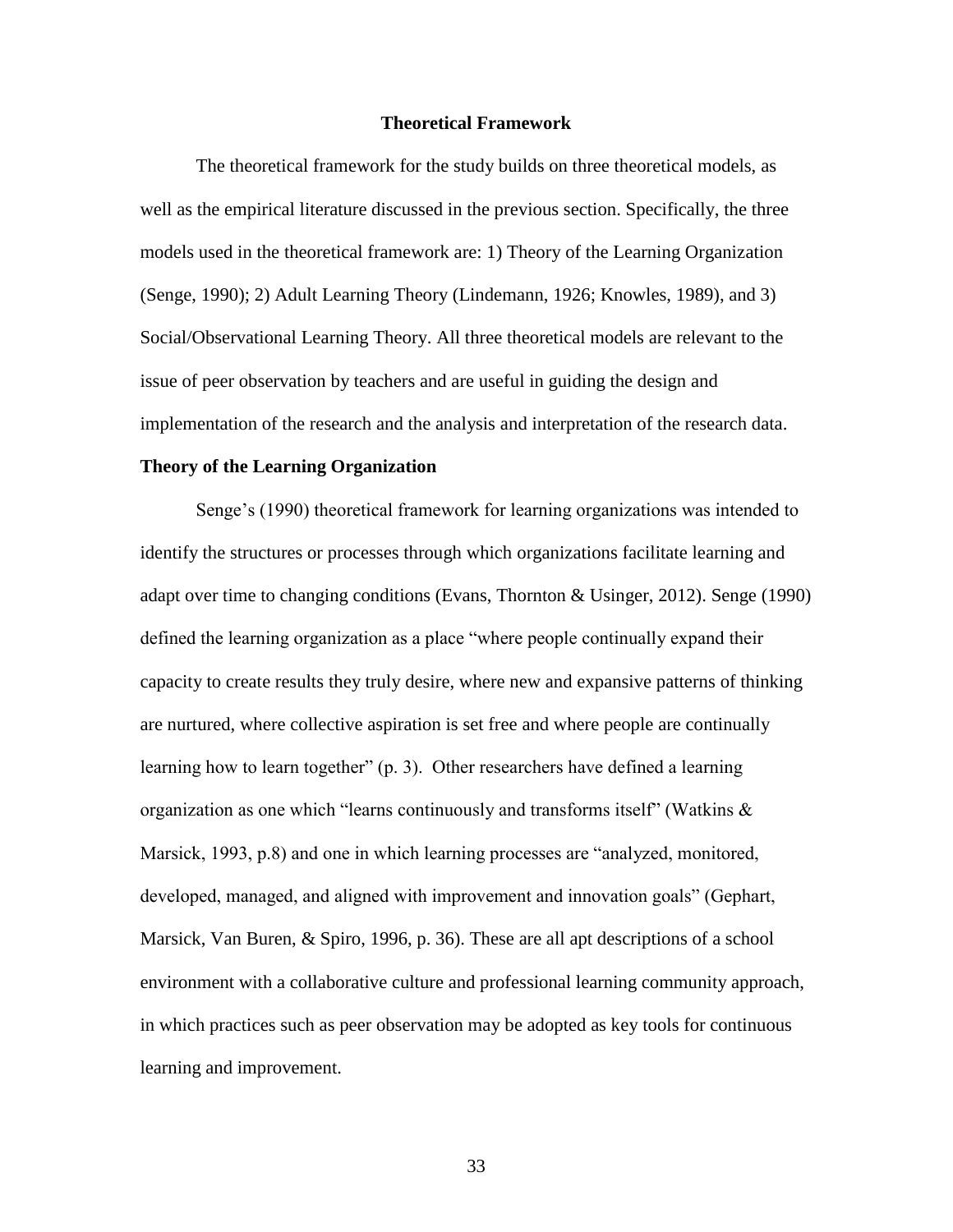More specifically, Senge's (1990) model identified five inter-related dimensions of a learning organization, all of which must be in place for true learning and performance improvement to take place. These were defined as:

*Personal mastery*: which represents the process by which individuals address the gap between their current level of skills and expertise and those which they aspire to attain. For personal mastery to be possible, individuals must hold a clear future vision for themselves, which is aligned with the shared organizational vision and provides a roadmap for development and growth. A learning organization will encourage the development of vision and strategies for personal mastery. In a school setting, personal mastery can be facilitated through teacher evaluation processes as well as collaborative inquiry methods (Evans et al., 2012).

*Mental models*: A learning organization provides its members with opportunities for collaboration and discussion, whereby different mental models can be identified and explored. In the school setting, for example, these models may consist of different pedagogical approaches, which are discussed openly in order to identify effective practice for possible classroom use. By encouraging open discussion, school leaders can help ensure that any mental models which are held by teachers but are not conducive to the achievement of the shared organizational vision can be identified and addressed, while those that are best aligned to the vision can be shared and reinforced (Evans et al., 2012).

*Shared vision:* Senge (2006) defined this as the "collective caring" in the organization, or the shared understanding of what the school intends to achieve in terms of student and school-level outcomes. By creating the conditions whereby this vision is collectively developed and articulated, school leaders can maximize levels of teacher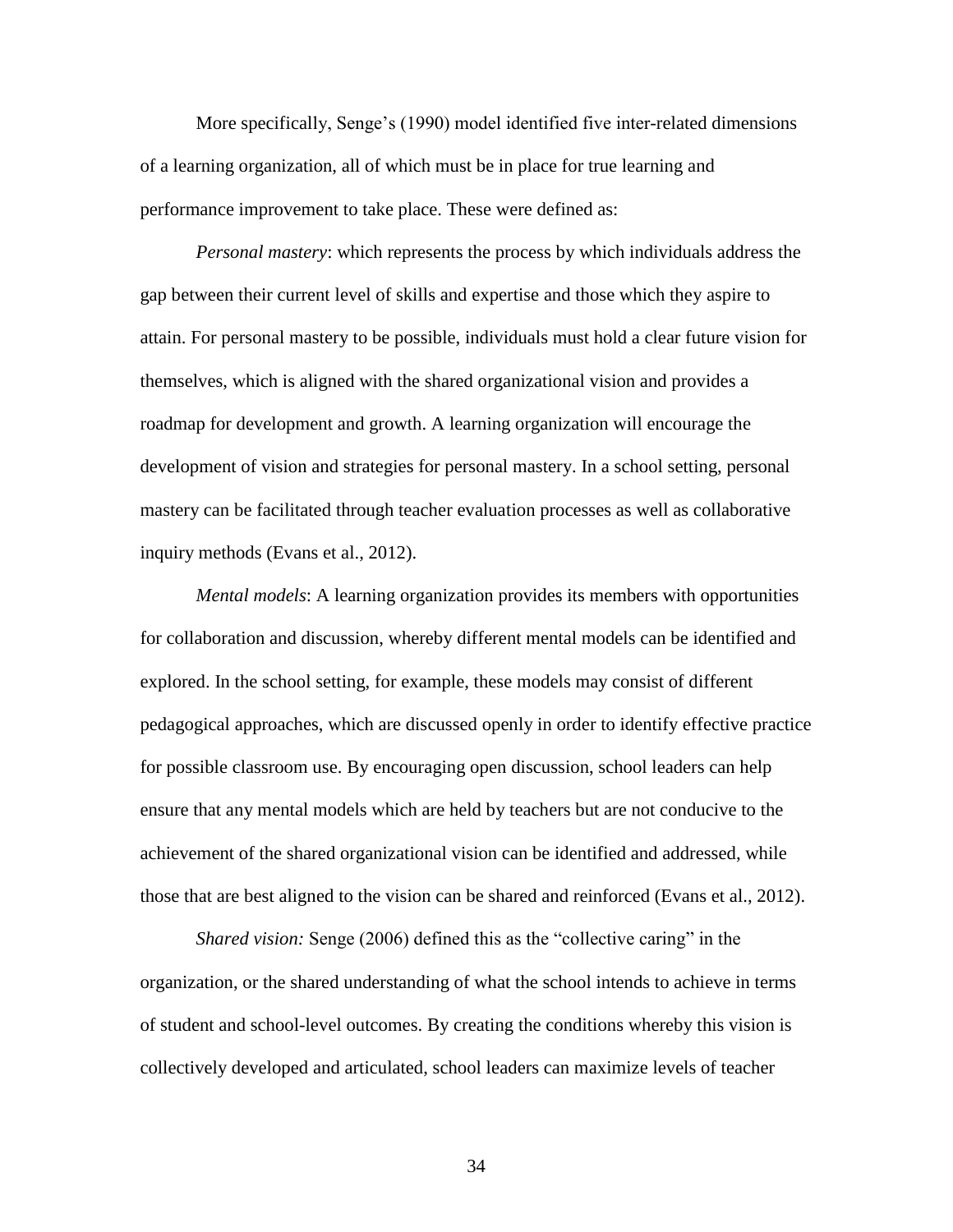commitment to the vision and promote collaborative discussion of strategies for achieving it (Evans et al., 2012).

*Team learning*: Senge (1990) emphasized that most organizational learning takes place at team level rather than individual level and consists of deep inquiry to identify the most effective ways of achieving organizational goals. In his later work, Senge (2006) defined three specific conditions that promote this: the ability to think deeply about complex issues; effective co-ordination between team members and integration between teams across the organization. Within schools, team learning can be promoted through the use of collaborative inquiry projects and regular staff meetings to discuss key issues (Evans et al., 2012) as well as specific collaborative initiatives such as peer observation.

*Systems thinking*: When members of an organization adopt systems thinking, they are conscious of the impact of their actions and decisions on all other members and parts of the organization. Interdisciplinary or cross-grade initiatives within schools are examples of the ways in which systems thinking can be implemented for maximum impacts on school performance (Evans et al., 2012). Peer observation initiatives involving teachers from different grade levels or subject areas acknowledge that learning is often transferable across these areas and make best use of the knowledge and expertise of teachers for the overall benefit of the school and its students.

From the 1990s onwards, the learning organization model was extensively adopted into educational research and has been utilized both as a recommended approach to school reform (e.g. Duffy, 1997; Weller & Weller, 1997) and as a professional development tool for teachers (e.g. Dilworth & Imig, 1995; Redding & Kamm, 1999). Over time, various studies have used the model to identify the conditions important for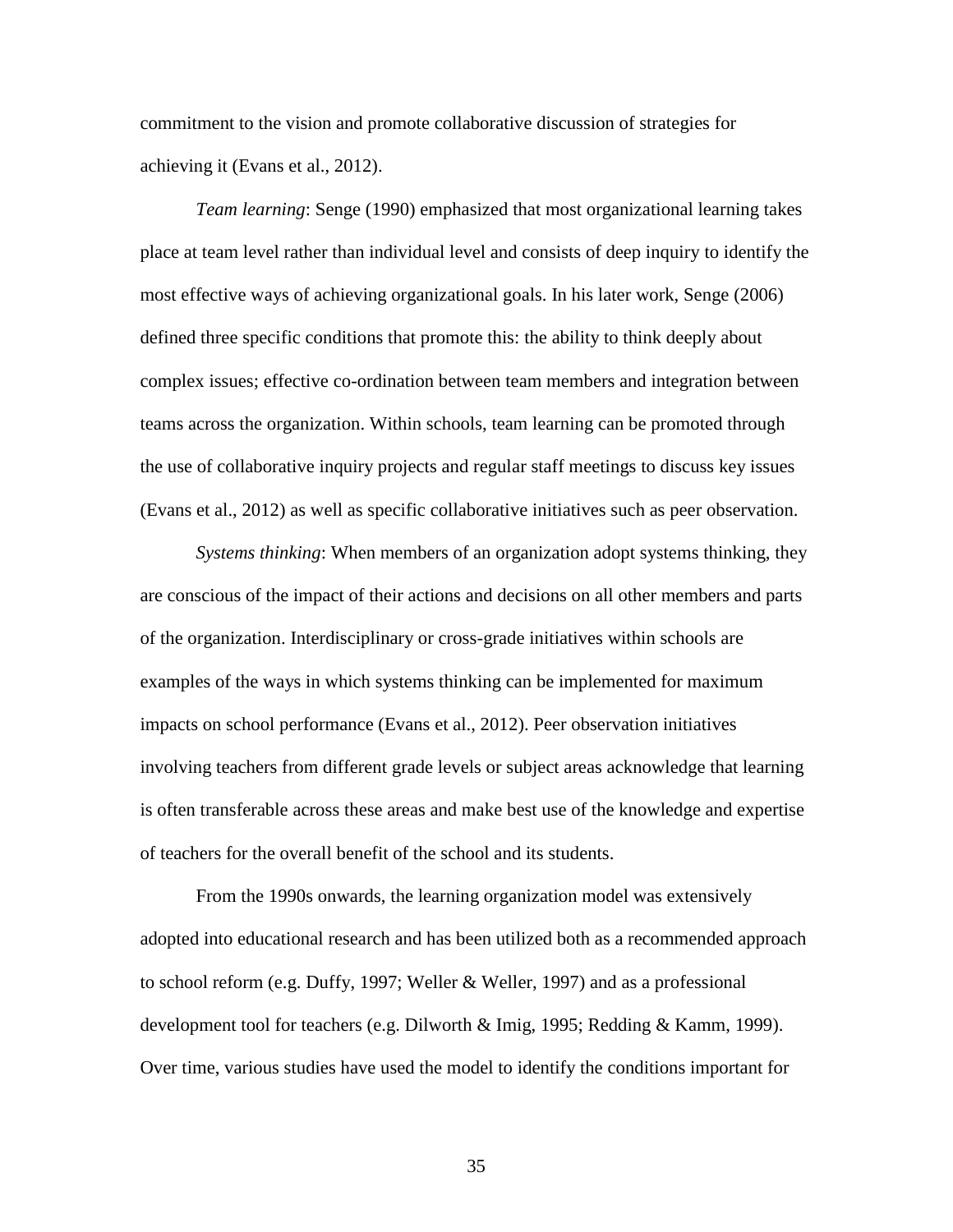organizational learning in both elementary and secondary schools. For example, Leithwood, Leonard, and Sharrat (1998) found that these include a collaborative and collegial school culture; structures to facilitate teacher participation in decision-making, and policies and resources for the purpose of supporting the professional development of teachers. Evans et al. (2012) also used Senge's (1990) framework to identify the ways in which schools can become learning organizations, as highlighted in relation to the dimensions of the model listed above.

## **Adult Learning Theory**

It is essential that professional development initiatives for teachers build on what is known about how adults typically learn. Lindeman's (1926) adult learning theory and the later iteration by Knowles (1989), which has been widely adopted in the teacher professional development literature, therefore comprise the second component of the theoretical framework for this study.

Adult learning theories are based on the understanding that adults generally learn most effectively when engaged in meaningful activities that reflect the types of challenges they face in their everyday work (Lochmiller & Chesnut, 2017). The father of adult learning theory, Eduard Lindeman, emphasized that learning should be coterminous with life and adult learners must participate in learning activities that have direct application to the adults' real-life context (Lindeman, 1926). Lindeman believed that "experience is the adult learner's living textbook" (1926, p. 7). Adult learning should promote critical reflection and prompt an awareness of the culturally constructed nature of the environment. This means that professional development activities for teachers should be designed to be relevant to their everyday work situations, build on previous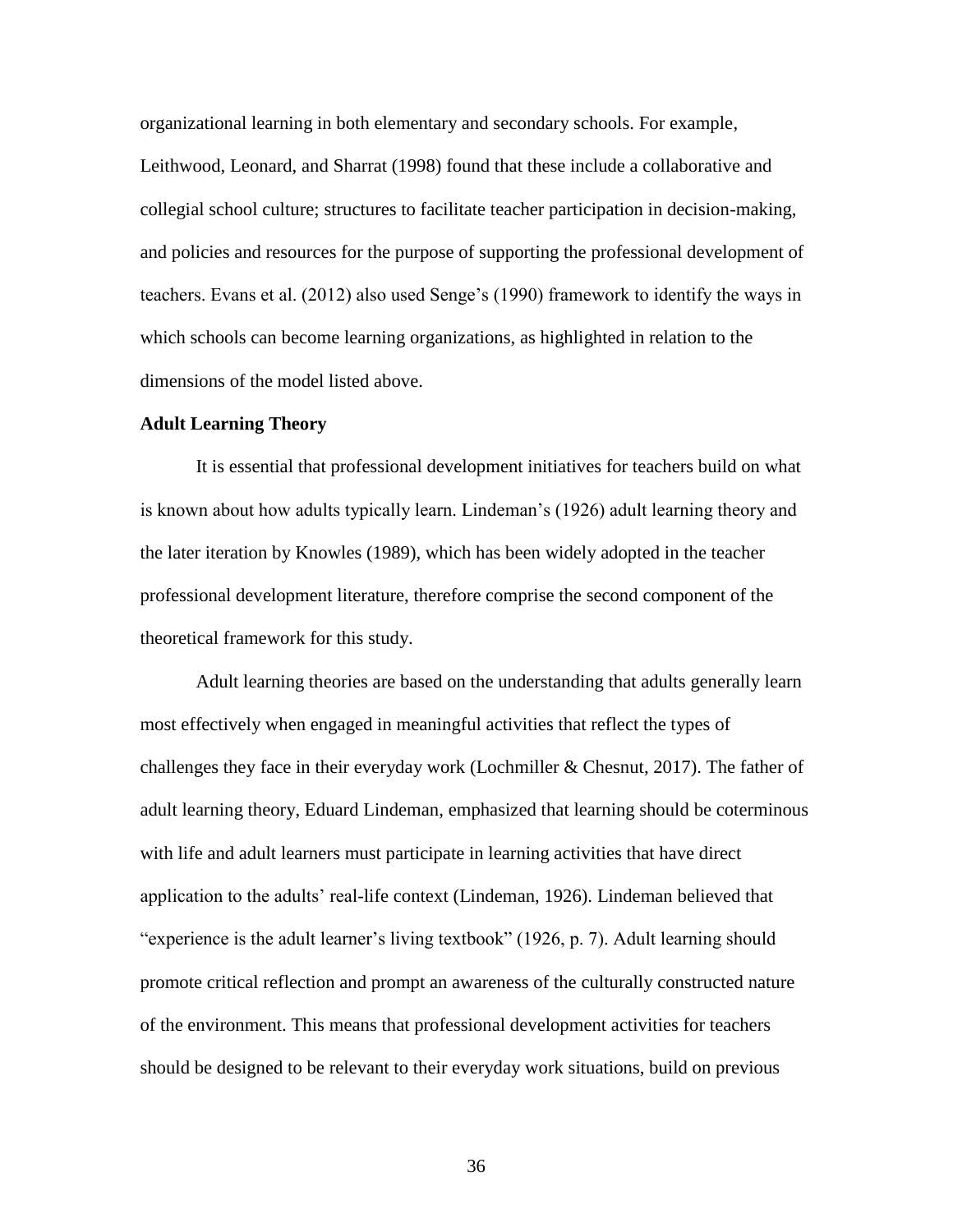learning and help them progress towards achieving their personal career aspirations. The teachers themselves should also be directly involved in the development of these initiatives (Scott & Webber, 2008).

Many professional educators who participate in PLCs have adopted the adult learning theory first developed by Malcolm Knowles in the 1960s. Knowles (1989) felt there was a need to study the ways in which adults learn and created a new name for adult learning theory: andragogy (p. 79). Knowles developed the andragogical model of learning using four original principles, later adding two additional principles. These are summarized by Merriam, Caffarella, and Baumgartner (2007) as follows: 1) As a person matures, his or her self-concept moves from that of a dependent personality toward one of a self-directed human being; 2) An adult accumulates a growing reservoir of experience, which is a rich resource for learning; 3) The readiness of an adult to learn is closely related to the developmental tasks of his or her social role; 4) There is a change in time perspective as people mature—from future application of knowledge to immediacy of application. Thus, an adult is more problem centered than subject centered in learning; 5) The most potent motivations are internal rather than external; Adults need to know why they need to learn something (Knowles, 1980; Knowles, 1984; Knowles & Associates, 1984).

According to Knowles, Holton, and Swanson (1998), adults desire to learn based on their personal goals which allow for knowledge gains. Learning outcomes are greater when adults learn what they need to know based on their needs. Knowles therefore challenged the idea that adults are inert receivers of knowledge and are driven by external forces.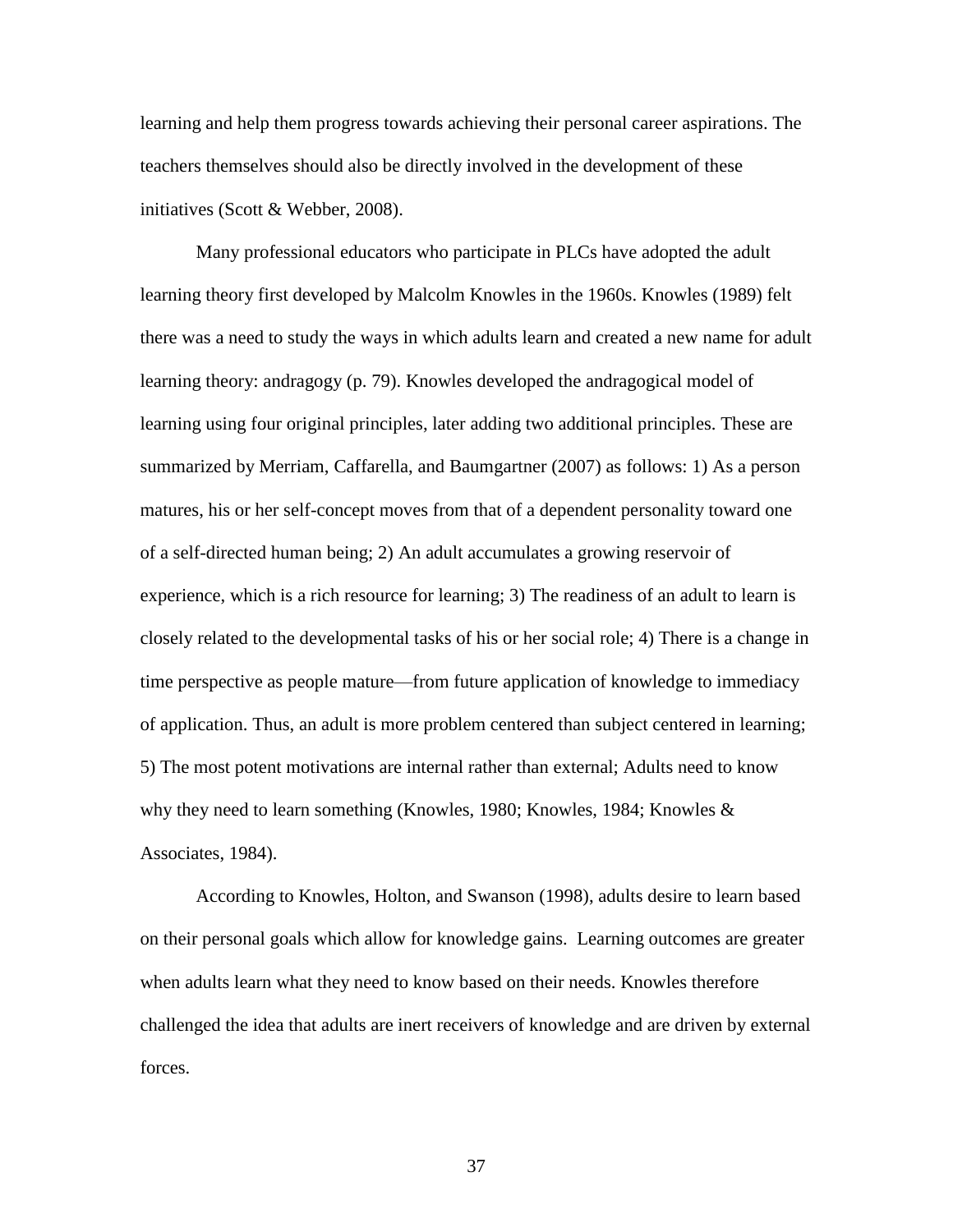More recent, researchers have expanded the idea of andragogy. MacKeracher (2004), linking her research to Knowles et. al. (1998), describes adult learners based on adult learning, "as autonomous individuals capable of identifying their own learning needs and planning…" (p. 23). According to MacKeracher (2004, p. 25), adults can and do learn throughout their entire lives. Adults are not mature children, nor are children immature adults; therefore, detailed features of the adult learner such as the past, biological, and life influences are equated and acknowledged. MacKeracher reports that the physical, mental and emotional changes that adults undergo over time all contribute to their abilities to learn and retain information. Life experiences generate new information which allows learning to be continuous. The role of time in the life of an adult has important implications for the learning process. Both self-directedness and relatedness to others contribute to how adults prefer to learn. For adults, transferable knowledge occurs in context where innovative information is applied to everyday situations (MacKeracher, 2004).

Peer observation as a professional development tool is aligned with the adult learning theory and the andragogical model which proposes that the everyday experiences of educators should be the basis of their professional development. Teachers have a wide range of different experiences and understanding which need to be taken into account when planning PLC meetings and approaches (Knowles, 1989). MacKeracher's (2004) arguments provide further support for the idea that peer observations allow teachers to engage in professional development based on their needs, experiences, desires, and their own path. Teachers learn from each other, generate relative learning, and create collaborative environments which are essential for continuous organizational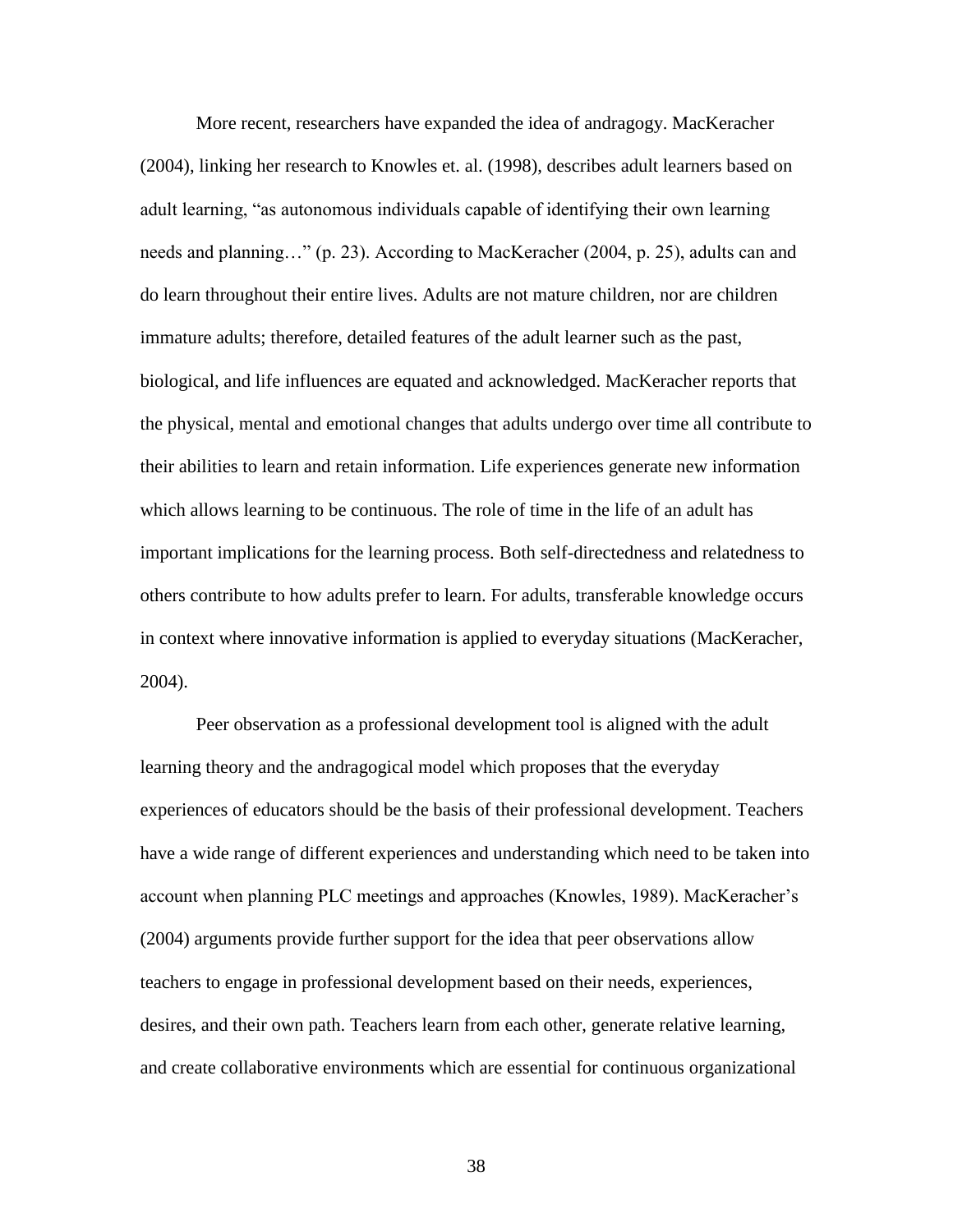improvement (Fullan, 2008). This is in line with the argument of Trotter (2006) that professional development should coincide with the practice of teaching and provide a practical, hands-on approach to learning that is relevant to teaching practice. Oji (cited in Trotter, 2006) conducted qualitative research into the relevance of adult learning theory to the professional development of teachers and found that the teachers in her sample were keen to problem solve with their peers and learn about things that they could apply in practical terms in their own classrooms. Beaver (2009) observes that by providing an environment that is conducive to these forms of adult learning, school leaders also help build a culture of trust and appreciation which contributes to ongoing peer learning even after a specific professional development initiative has been concluded. King (2004) emphasizes the importance of this supportive environment for adult learning, noting that it can be difficult for teachers to question their pre-existing views and beliefs, and needing the support of others as they do so.

## **Social/Observational Learning Theory**

The third main component of the theoretical framework for this study is social learning theory or observational learning theory, terms which are often used interchangeably in the literature. This has its foundations in the work of Bandura (1977) who argued that people learn from observing the behavior of others and the ways in which this is rewarded or penalized.

In contrast with earlier theories of learning which had focused on behavioral change in response to direct external stimuli, Bandura's social learning theory highlighted the reciprocal nature of learning and showed that individuals both influence and are influenced by others in their environment. Learning occurs when people observe what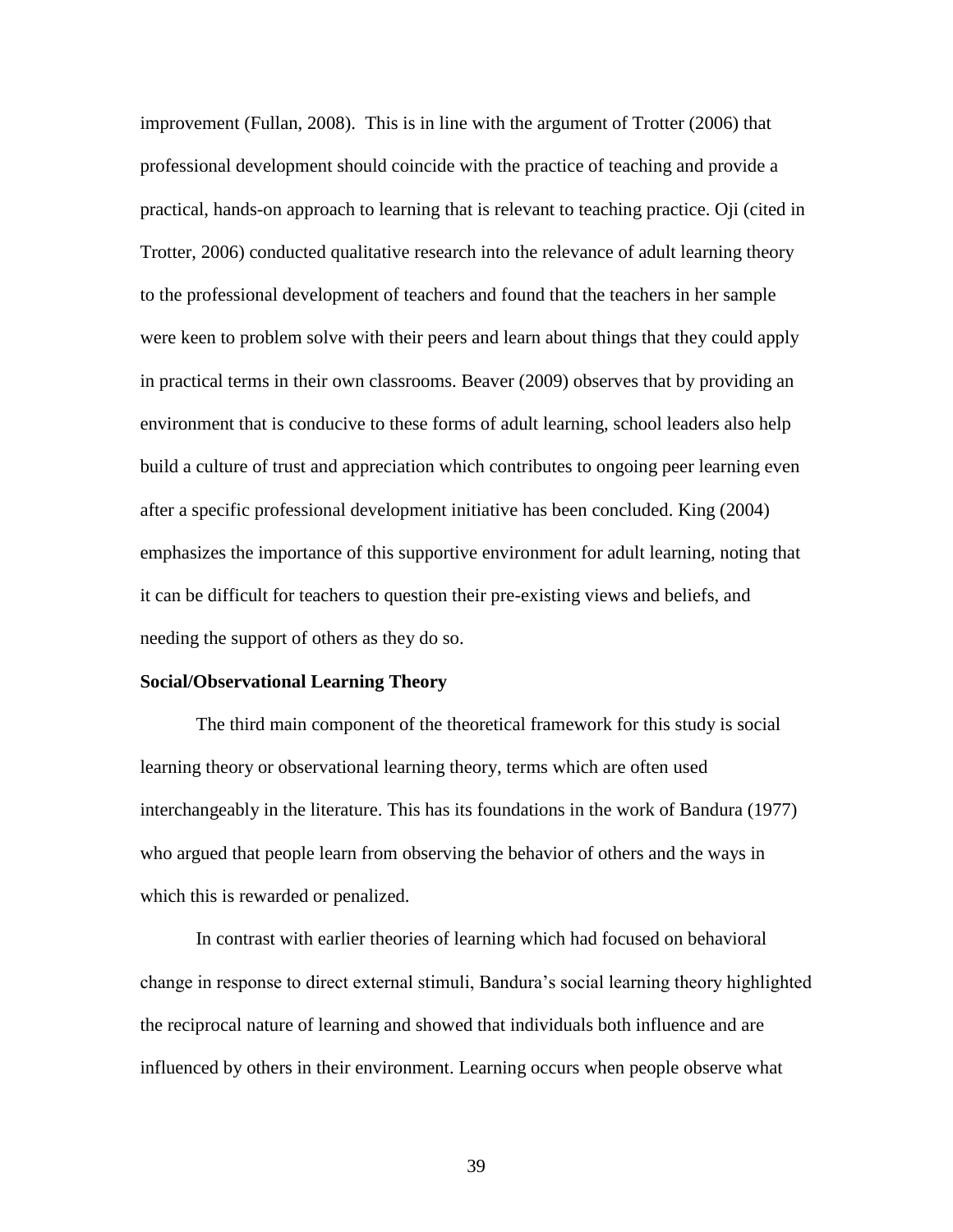others do, take account of the consequences of their behaviors; relate these mentally to their own lives, experiment with the behaviors themselves and observe the consequences and if these are positive, change their own behaviors accordingly (Bandura, 1977). This is the very approach taken in peer observation, where teachers observe one another's classroom practices, relate these to their own experiences and experiment with them in their own classrooms, finally adopting those which prove to generate positive outcomes.

Many researchers have used social learning theory to investigate how learning takes place as a result of the social interactions that occur within organizations and the ways in which learning communities develop (e.g. Cole & Wertsch, 1996; Stein & Coburn, 2008). Within this body of research, studies have identified the organizational conditions necessary for social learning to take place, which largely correspond with those identified earlier in the context of professional learning communities. For example, Garvin, Edmondson, and Gino (2008) determined that the three main "building blocks" (p.2) which form the necessary foundation for organizational learning are: 1) a "supportive learning environment", in which individuals feel secure in exploring new ideas and different perspectives and have time to do so; 2) "concrete learning processes and practices", such as information transfer processes or experimental initiatives, and 3) "leadership that reinforces learning", including leaders that encourage sharing and discussion of different perspectives (Garvin et al., 2008, pp. 3-4).

Education researchers have stressed in particular the role of psychological safety for encouraging social learning. Bryk and Schneider (2003) and Ronfeldt and Reininger (2012), for example, emphasize that teachers must feel comfortable in sharing their experiences and asking questions of others in an open and honest way, and that high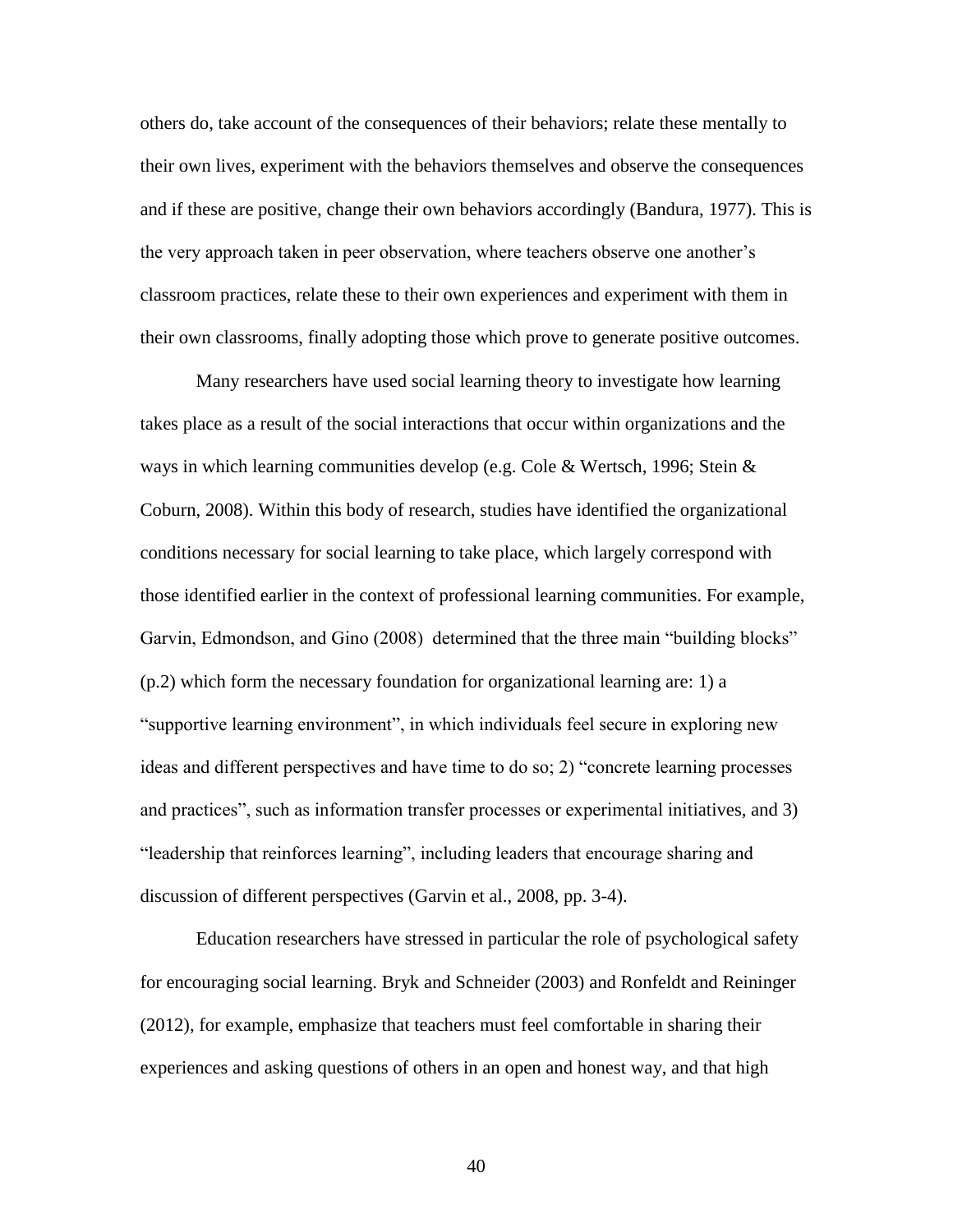levels of trust must be present in the organization to ensure that this is achieved. Ronfeldt and Reininger (2012) stress that observations along with actual classroom experience are essential in order to build on the formal training of teachers and provide them with the skills necessary to generate positive student learning outcomes. O'Rorke (2006) identified several individual-level learner conditions that must be in place for observation-based learning to take place: 1) attention – the observer must pay attention to the behavior being observed; 2) retention – the observer must be able to remember the behavior; 3) reproduction – the observer must be able to replicate the behavior, and 4) motivation - the observer must want to be able to replicate the behavior. These identified conditions all have implications for the effectiveness of peer observation in schools and must be taken into account when planning such initiatives.

Having described the theories used to develop the overall framework for the study, the following section discusses literature relating to the overall methodological approach and the specific data collection and analysis methods used.

# **Methodological Literature**

# **Research Paradigm**

The choice of research methods for a study should always reflect the nature of the information needed to answer the research questions (Newell & Burnard, 2011), but are also influenced by the selected epistemological paradigm, or philosophy of knowledge. The two main epistemological paradigms are positivism and interpretivism/ constructivism, which correspond broadly with quantitative and qualitative research methods. The positivist approach assumes that social phenomena are subject to cause and effect relationships like the physical world, and that quantitative or statistical methods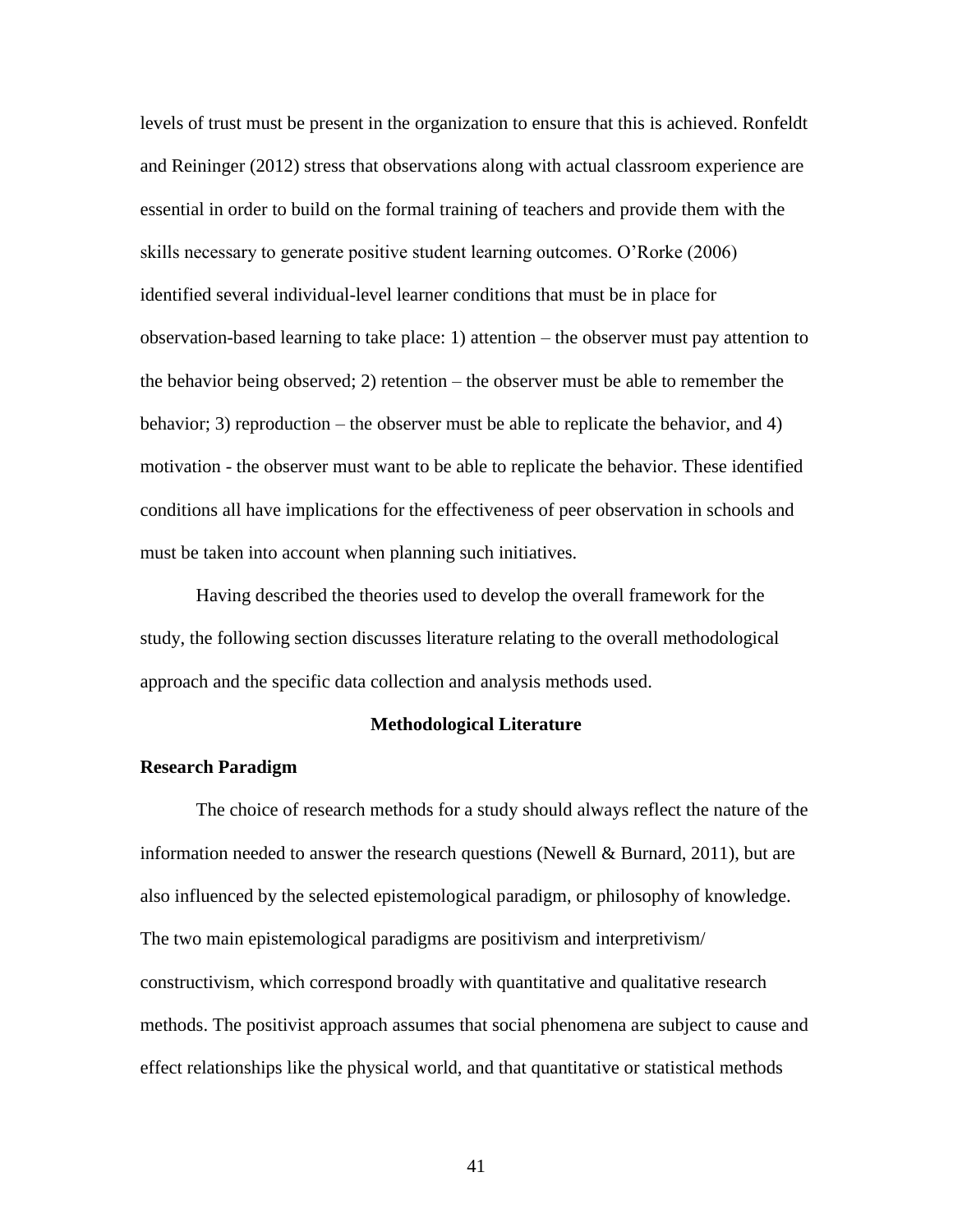can be used to identify and measure these (Newell  $& Burnard, 2011$ ). In contrast, the interpretivist/constructivist approach assumes that reality is socially constructed by the individuals involved and that social phenomena can only be truly understood by exploring individual perspectives in depth using qualitative or unstructured methods (Tuli, 2010; Newell & Burnard, 2011). The interpretivist/constructivist approach using qualitative methods is used for the present study, since the objective is to understand experiences of peer observation from the perspectives of teachers involved in the process.

## **Qualitative Methods**

Within the qualitative research tradition, there are three distinct approaches: phenomenology, grounded theory and ethnography. Ethnography is concerned with examining cultural or sub-cultural settings in a holistic way using a range of methods; grounded theory is focused on the development of new theories about social processes by studying the experiences of individuals, and phenomenology – the approach used within this study – uses in-depth interviews or focus groups with research participants in order to understand a social phenomenon from the real-life perspectives of those that have direct experience of it (Whitehead 2002; Starks and Trinidad 2007). Phenomenology enables a researcher to understand how it feels to have this experience from the perspective of the participants and their views on how it might be improved, taking into account the wider real-life context in which they exist. In the case of this study, the intention was to explore the teachers' direct experiences of peer observation in order to develop a recommended protocol and processes that reflect best practices as perceived by those directly involved in the initiative.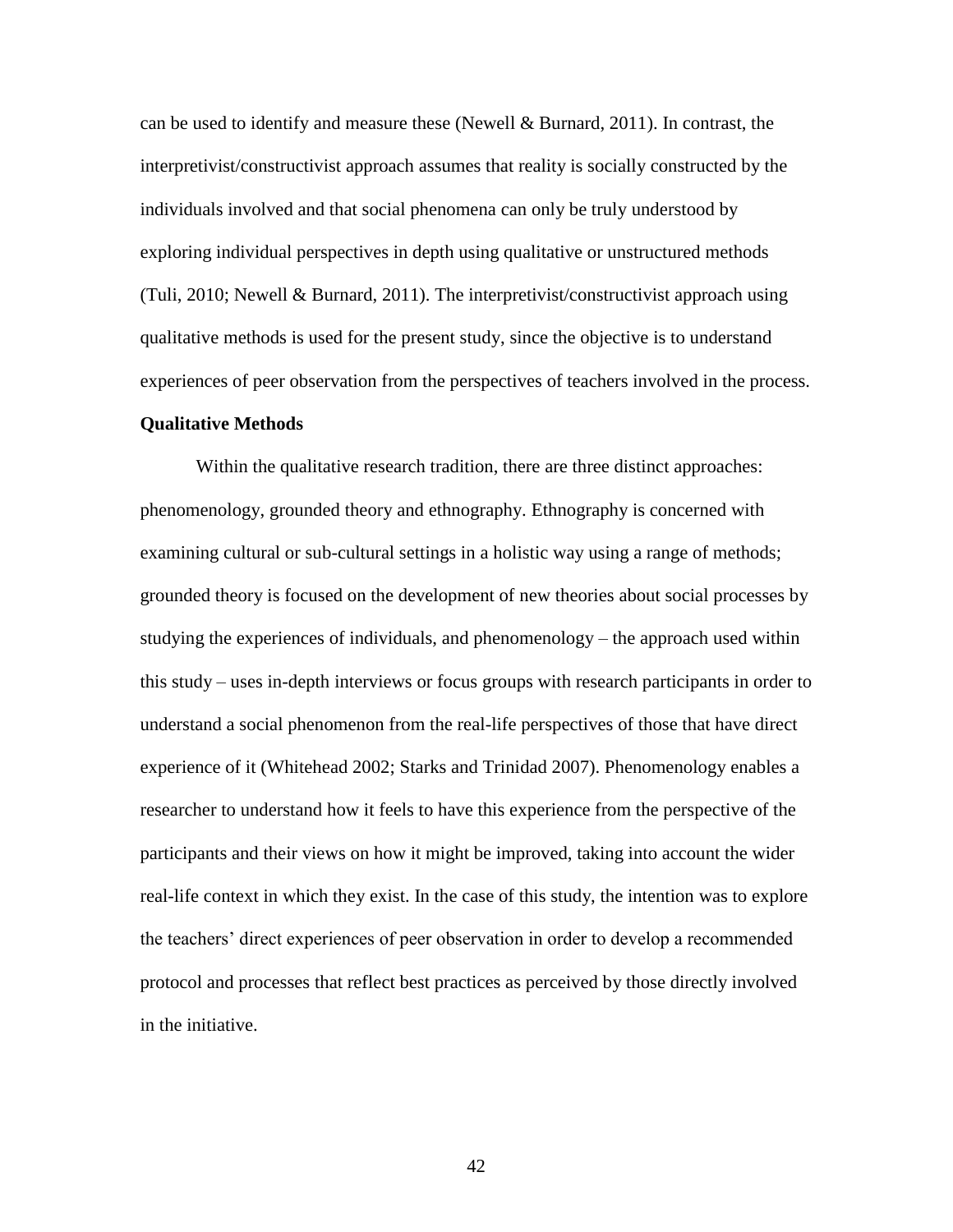There are two main phenomenological schools of thought relating to the ability of the researcher to remain objective when collecting, analyzing and interpreting the research data, given that he or she also often has existing experiences and perceptions of the phenomenon being investigated. This is particularly relevant to action research in which the researcher is often also a practitioner within the research setting. The approach associated with Husserl (1859-1938) assumes that a researcher's personal knowledge of the phenomena can be put aside in a process of "bracketing" or "suspending judgment". In contrast, the interpretative approach associated with Heidegger (1962) contends that the researcher's own perceptions and experiences cannot be separated from the research process and that there is value in drawing on them when interpreting the data, as long as the ways in which this is done are fully documented as part of the analysis procedures (Richards and Morse 2007; Balls 2009).

Within action research, the main investigator often draws on their own knowledge and experience when engaging with the research participants, and it is important to keep a research diary setting out the ways in which this was done (Barbour, 2007). This is important to ensure that a study meets the criteria defined by Lincoln and Guba (1985) as important standards for qualitative research. In brief, these criteria are defined as follows: *credibility,* or confidence that the findings appear to be credible or "true"; *dependability,* or that the same findings would be generated if the study was repeated; *transferability*, or that the findings could be applied to other settings, and *confirmability*, or that the findings have been objectively generated and not influenced by the researcher's pre-existing beliefs or biased views (Lincoln & Guba, 1985).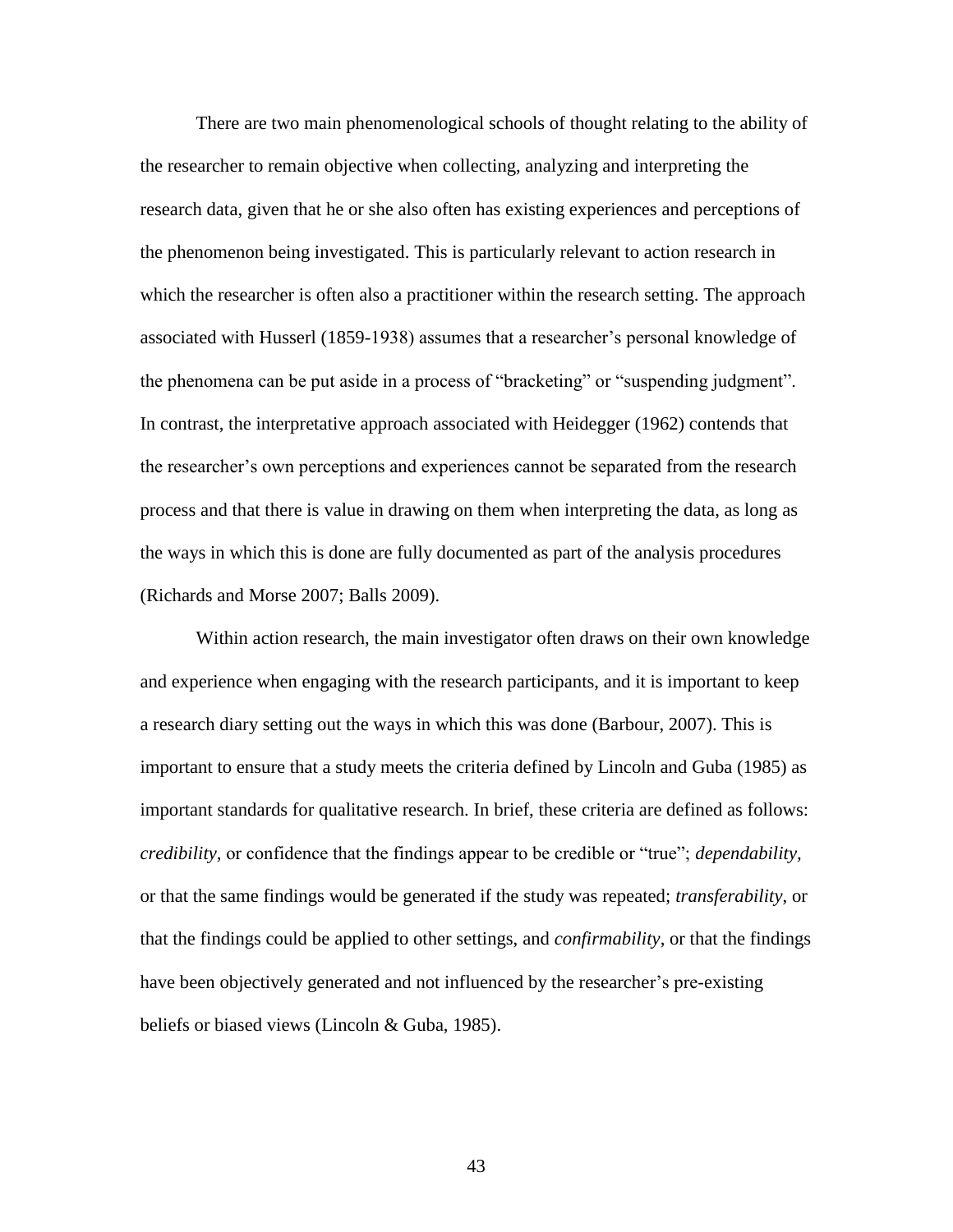# **Action Research**

Within the constructivist/interpretivist paradigm and the qualitative approach, action research methods were selected for the study as these are well aligned with the theoretical framework as well as the objectives of the research. Action research methods are widely used in educational research and focus on the use of research to generate practical solutions that drive positive organizational change. McNiff and Whitehead (2006) describe action research in terms of a process for identifying new methods or approaches with which to improve a certain practice, while generating new knowledge. Although there are no formal or accepted definitions of action research (Carboni, Wynn, & McGuire, 2007), one of the defining features is that this type of research is frequently conducted by practitioners themselves, such as teachers, and not by external researchers. It is generally a collaborative research activity which involves "questioning, examination and deconstruction of existing knowledge" (Mahani & Molki, 2012, p. 210).

As applied in the educational context, action research has been described as "a form of self-reflective inquiry undertaken by participants in social (including educational) situations in order to improve the rationality and justice of (a) their own social or educational practices; (b) their understanding of these practices; and, (c) the situations in which these practices are carried out" (Carr and Kemmis, 1983, p. 152). Kemmis and McTaggart (1988) observed that action research is conducted not simply to solve an organizational problem but to pose and explore questions about practices and how they can be improved. According to Cochran-Smith and Lytle (1999) there are three main interrelated conceptual frameworks within which action research can be conducted: 1) social inquiry, for the purpose of exploring critical questions and transforming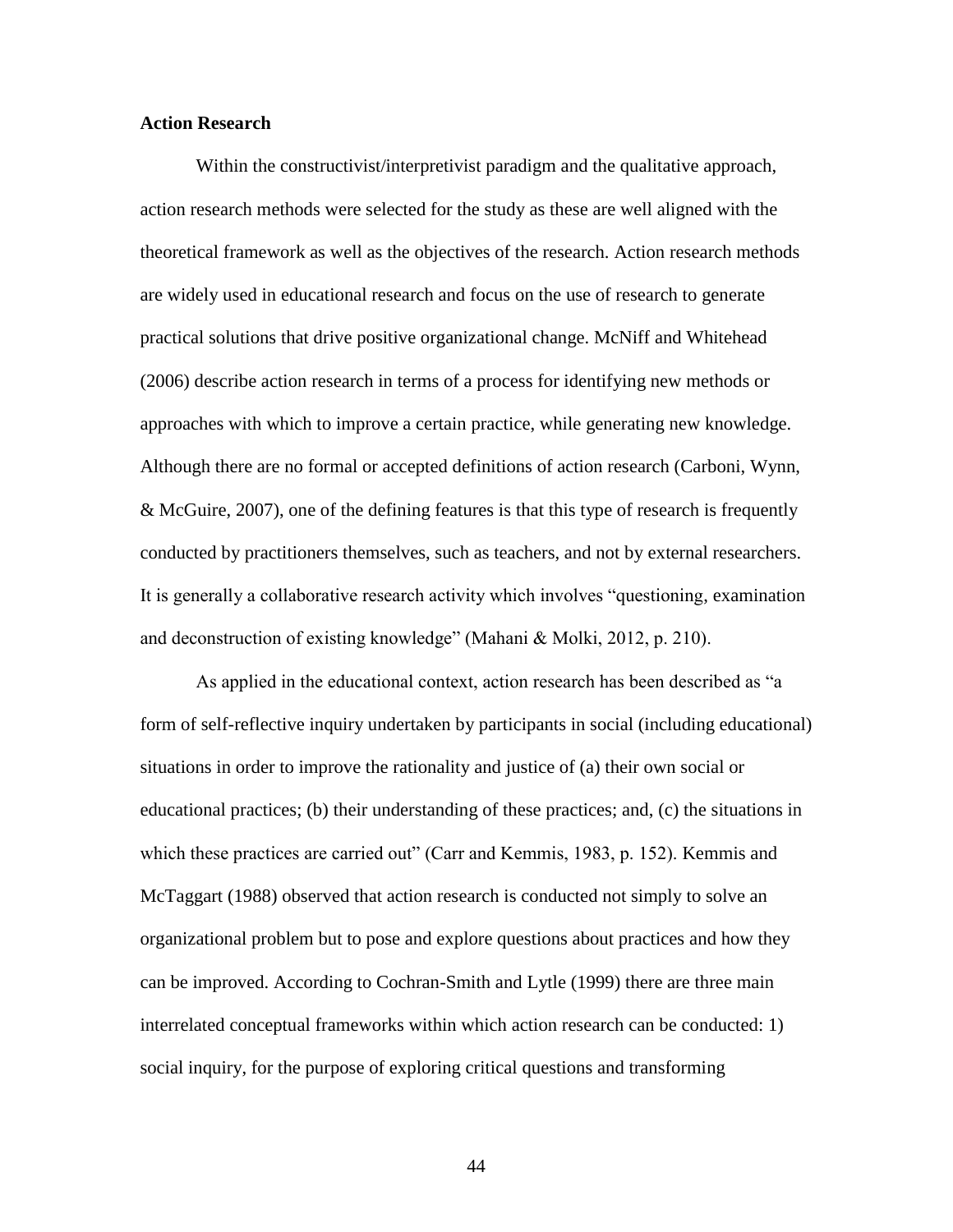educational practice; 2) generating knowledge within communities, by building on practice-based knowledge and skills to build theory, and 3) practical inquiry, in order to develop practical knowledge and improve practice in a particular context. The conceptual framework adopted will often determine the research methods used and the level of inquiry, which can range from individual teacher to school-wide initiatives.

The concept of action research was first introduced by Lewin (1946) as a cyclical process involving several steps, repeated iteratively over time. These steps were defined as 1) observing that improvements are needed in a certain practice; 2) planning a course of action to carry out changes in this practice; 3) carrying out the plan, and 4) evaluating the effects of the plan and making changes to future practice based on the results. Others have similarly conceptualized action research in terms of consecutive cycles of "planning, acting and reflecting", conducted in relation to an identified problem of practice in order to develop a strategic plan to address this.

Dean (2006) notes that the process of alternating between action and reflection helps provide valuable insight and understanding of the problem and what actions can be taken to improve it. Wang, Kretschmer & Hartman (2010) argue that reflection is essential in order to prepare practitioners, such as teachers, to address challenges that their formal training may not have prepared them for, and to ensure that they become active learners and take responsibility for their own professional development. Indeed, action research has been increasingly adopted as a new form of professional development for teachers. In contrast with the traditional forms of development in which teachers passively consume information through reading or attending workshops for example, action research allows teachers to engage actively in trying out particular activities or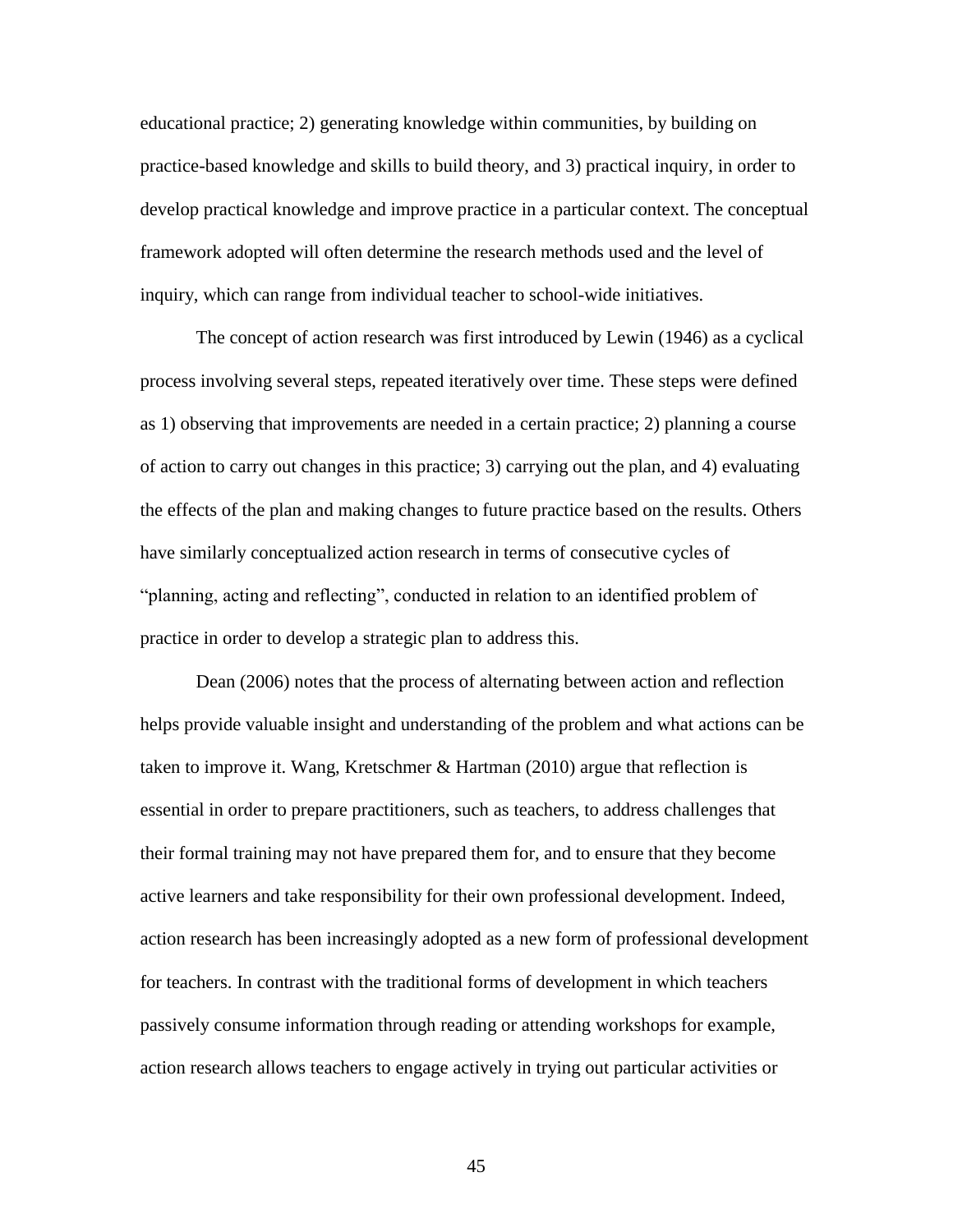ideas in the classroom in order to increase their own knowledge of what works in practice, as well as contributing to improved school and student outcomes (Bednarz, 2002). Researchers have also documented evidence of other personal and professional benefits of action research for teachers, such as gaining new skills and knowledge, becoming more discerning, critical users of educational ideas, and becoming more effective agents of change within their schools (Bednarz, 2002). Mertler (2013) points out that the main benefit of action research is that it enables teachers to identify and implement strategies that actually work with their own students in their own classrooms, while at the same time providing an ideal form of professional development which is tailored to the specific needs of teachers in this setting.

Classroom-based action research — with its cyclical nature of systematic investigation of teaching and learning, followed by data-driven improvements resulting from the outcomes of the investigations — provides not only a viable, but also valuable, professional development alternative. Following the development of improvement goals, the process of action research can be used to customize a teacher's professional development, allowing for a much more meaningful approach to professional growth. This approach permits teachers to investigate *their* own practice and to discover what will and will not work for *their* students in *their* classrooms. (p.38)

Action research has been so widely adopted within educational research that a specific category of "teacher action research" is often referred to in the literature. Souto-Manning (2012) argues that this field, in which teachers research their own practices, is highly important in helping to raise awareness of the "critical and transformative aspects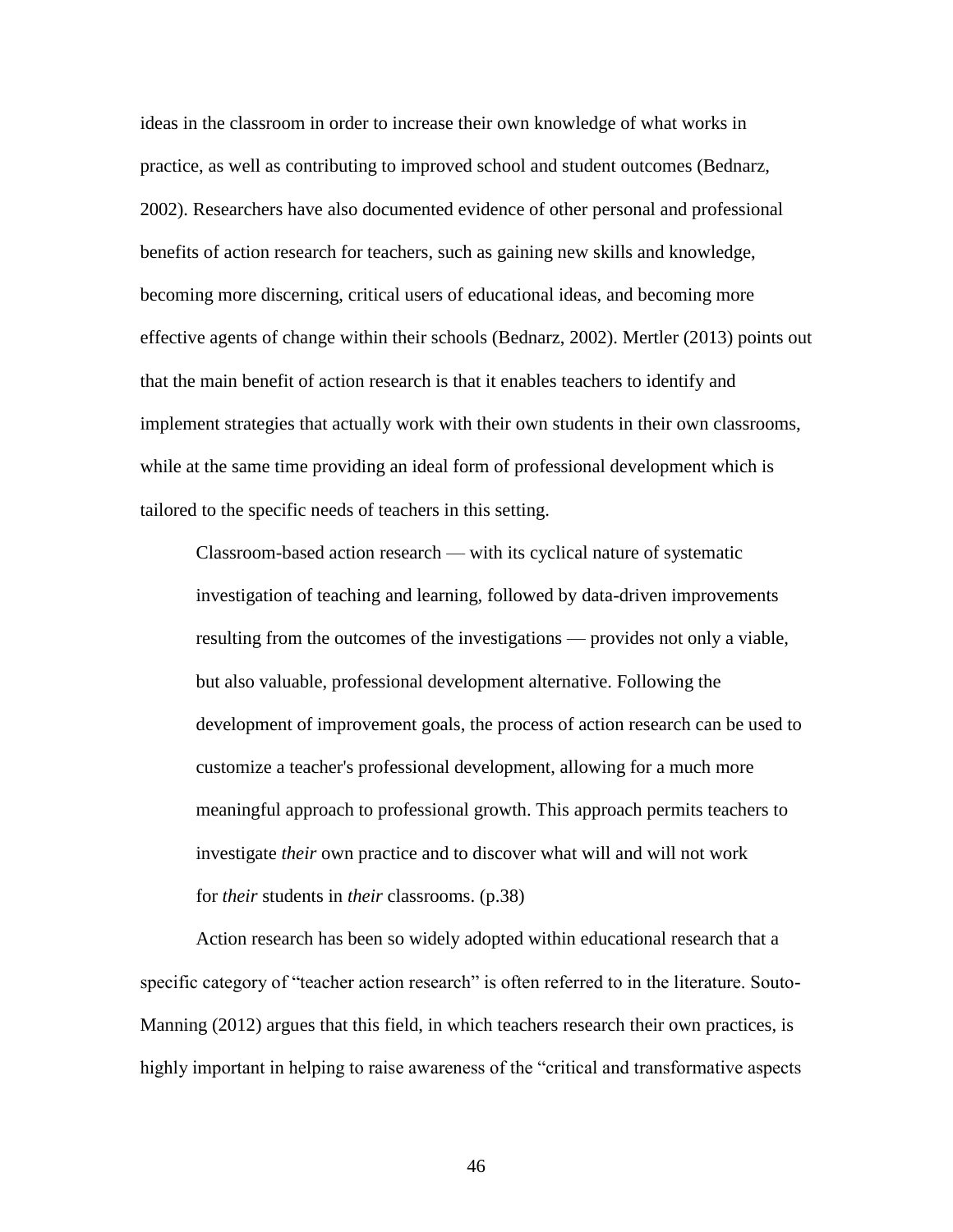of teaching and learning" (p.54). An example from the literature of "teacher action research" that was broadly similar to the current research is a study by Bednarz (2002). In this project, three sub-groups of teachers were involved in an initiative designed to develop and implement the National Geography Standards, one of which used action research. This sub-group held interviews with workshop instructors about how to collect data and frame research questions in order to test the proposed new curriculum units, and also sought the views of students. Bednarz reported that while all the participants gained skills, knowledge and confidence, this was particularly the case for those in the action research group, who also learned that it was valuable to listen to student views. The researchers concluded that "the process of reflection (field testing) and research enhanced the ability of the teachers to learn new strategies in performance assessment to implement the Geography Standards. It appeared that they enjoyed the interaction with students and fellow teachers, and the process of becoming "expert" (Bednarz, 2002).

Other researchers have noted that the advantages of using action research in the educational context include the focus on solving practical problems and improving practice, and the approach has also been praised for its participatory focus and for the ways in which action researchers improve their own knowledge and skills through the action research process (Mahani & Molki, 2012). The reported disadvantages or potential weaknesses of this method include ethical issues arising from conflicts of interest between the various participants in the study; the difficulties of maintaining sufficient neutrality or objectivity as a practitioner-researcher, and finding sufficient time for teachers to participate in the research (Mahani & Molki, 2012; Nolen & Putten, 2007).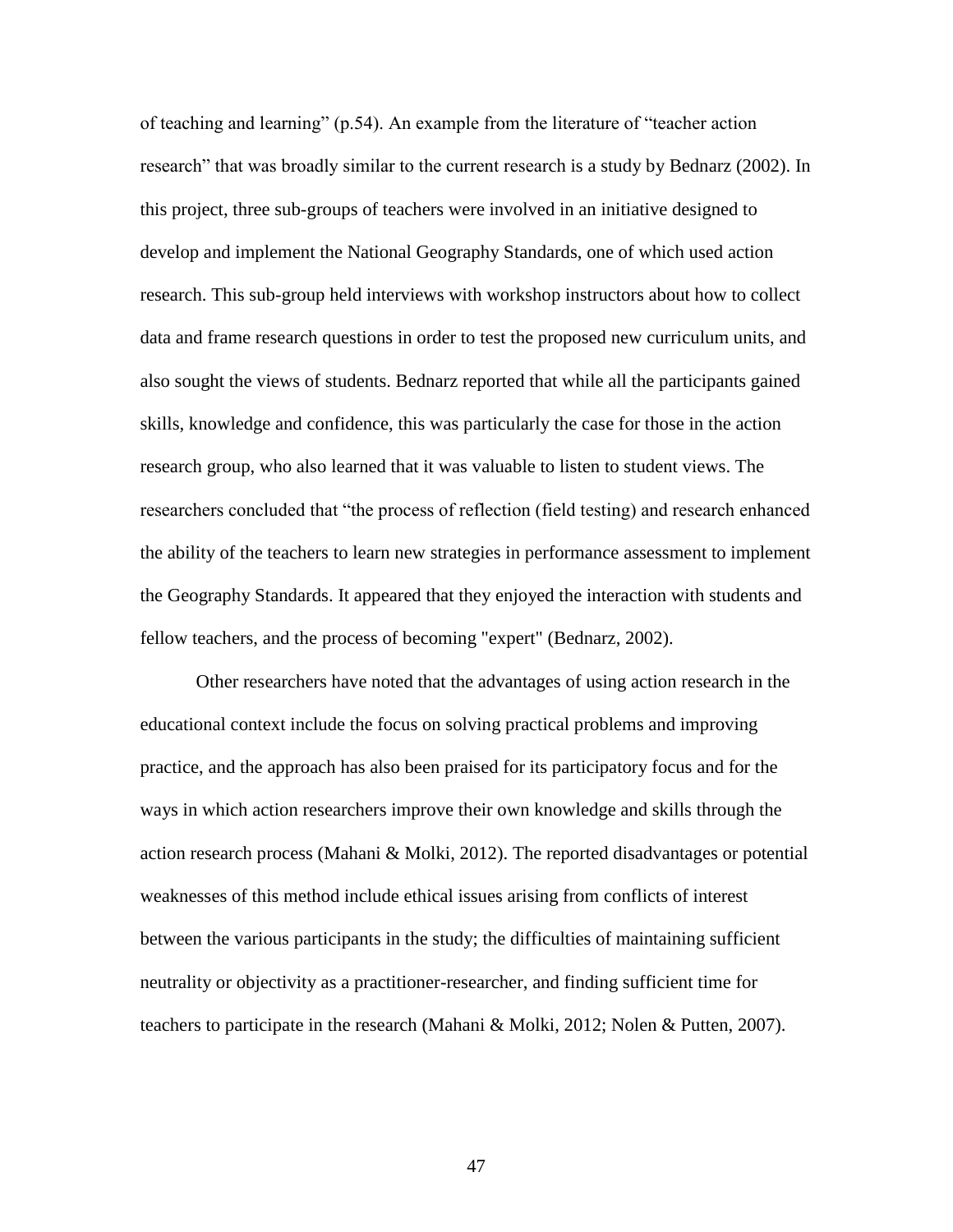# **Data Collection Methods**

In the case of the present study, the cyclical stages of action research for the purpose of developing a peer observation protocol and process were met through a series of individual interviews and group discussions with a sample of teachers in the school which comprised the research setting. An iterative process of developing the protocol and recommended processes was used, in which participants provided their input to drafts and recommended guidance. These were then tested by the participants in a series of actual peer observations in one another's classrooms, and subsequently refined and finalized based on their feedback.

Although action research often incorporates a range of mixed qualitative and quantitative methods, qualitative data collection is particularly valuable since action research typically builds on and synthesizes existing organizational knowledge, which is held by individual teachers. Unlike quantitative research in which data is collected about variables that can be coded numerically, qualitative research in the phenomenological tradition typically uses unstructured or semi-structured data collection in which participants are invited to explain their views and experiences in their own words (Creswell, 2003).

The research used both individual and group discussions to generate a wide range of relevant data for the purpose of understanding the participants' experiences of and views on peer observation. One of the benefits of including individual interviews in a research study is that these allow the interviewer to retain more control over the discussion and to collect more data about the views and experiences of individuals (Morgan 1997). In the phenomenological, qualitative research tradition, these can be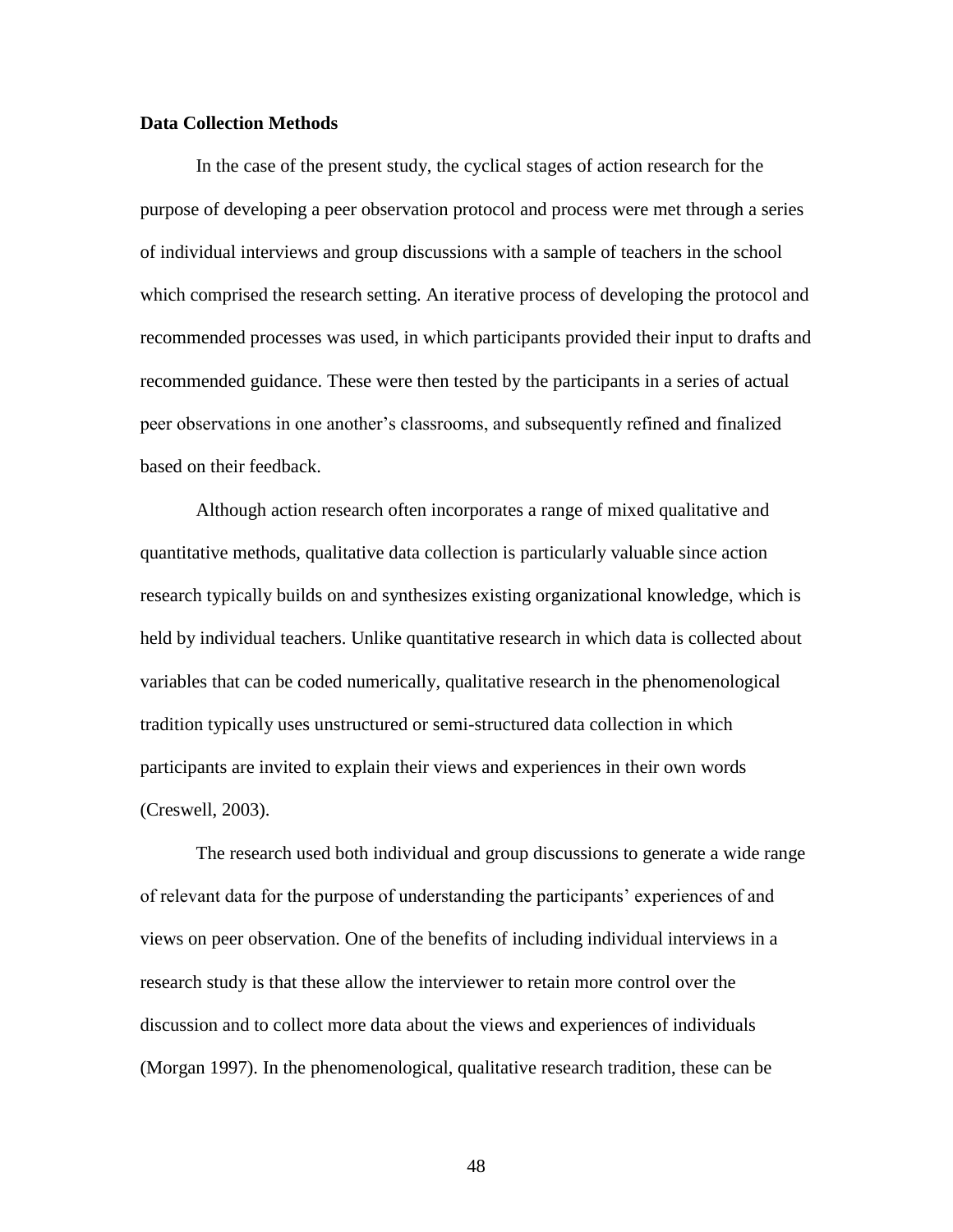unstructured or semi-structured and the researcher can vary the order or wording of questions in order to tailor these to the individual research participants' experiences (Phellas et al., 2012). An advantage of using focus groups or discussion groups, however, is that the interaction between participants often generates additional useful insights which might not have emerged from one to one interviews (Duggleby, 2005; Morgan 1997; Wood 2006). As Rubin and Rubin (1995) explain, "in focus groups, the goal is to let [participants] spark off one another, suggesting dimensions and nuances of the original problem that any one individual might not have thought of. Sometimes a totally different understanding of a problem emerges from the group discussion" (p. 140). This is a particularly useful and efficient method of data collection when the purpose is to collectively develop a document or a process as in the case of the current project.

### **Data Analysis Methods**

A process of thematic analysis was used to analyze and interpret the data from the pre- and post-interviews and discussion groups. Maguire & Delahunt (2017) observe that thematic analysis is particularly well suited to research on learning and teaching as it is flexible method that is not tied to any particular epistemological or theoretical perspective. Braun and Clarke (2006) describe thematic analysis as a method for "identifying, analysing, and reporting patterns (themes) within the data" (p.79). Themes are intended to capture key ideas from the data which relate to the research questions or purpose of the study and reflect patterns or meanings from the data itself (Braun & Clarke 2006). Within phenomenological research, these are primarily identified in a bottom-up, inductive way from the data analysis, though an interactive process is often used in which top-down themes are also identified from the theoretical framework of the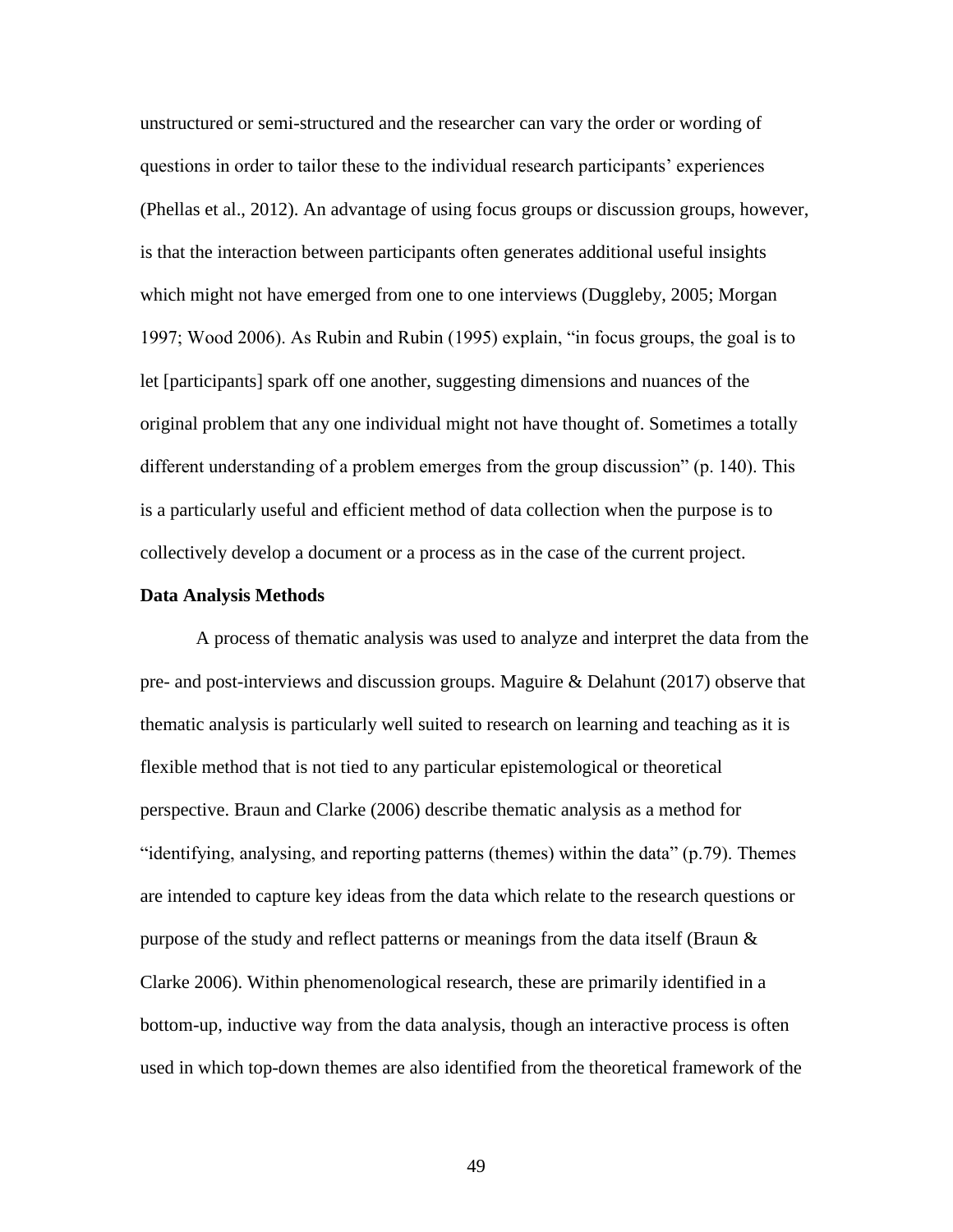study. Thematic analysis generally consists of a three-stage process in which qualitative data is prepared for analysis by transcribing, is reduced into themes through a process of coding, and is represented in the presentation of results by the key themes and subthemes which emerged from the coding process (Creswell, 2003; Miles & Huberman, 1984).

# **Conclusion**

This chapter has discussed literature relating to the historical context of the issue of peer observation and related professional development issues for teachers, set out the theoretical framework for the study, and used existing literature to explain the methodological approach.

This review of relevant literature review has provided a theoretical and empirical foundation for the present study, which consists of action research designed to develop a best practice protocol and recommended processes for the use of peer observation within the school selected for the study.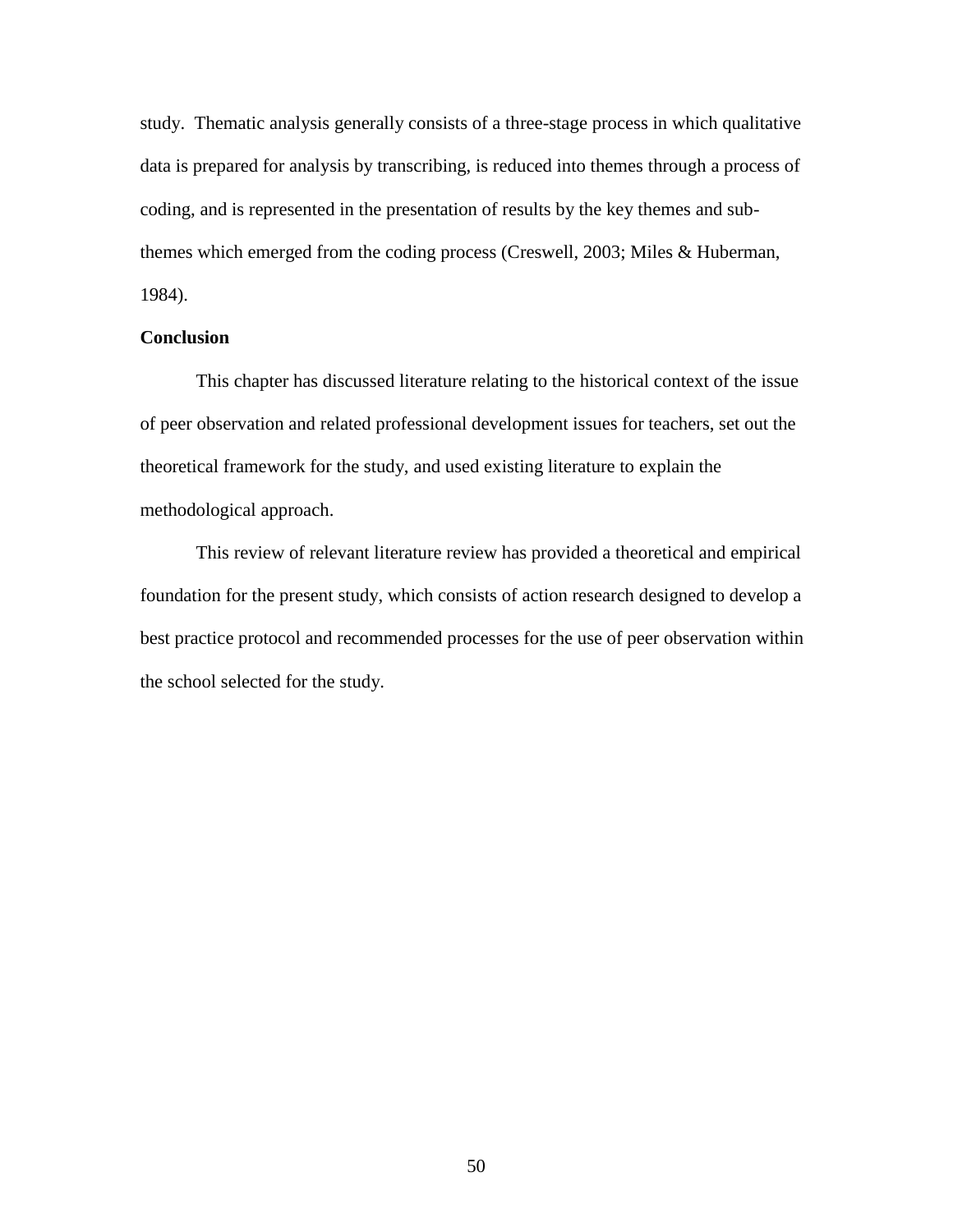# CHAPTER 3

# METHODOLOGY

The purpose of this study was to collaborate with teachers to develop a peer observation protocol that would lead to meaningful professional development that promotes teacher growth and collaboration (Munson, 1998; Lam, 2001). The focus of peer observations is on taking ownership of professional growth, not evaluation (Munson, 1998). This action research presented an opportunity to implement effective professional development through peer observations in order to improve teacher instruction. In fulfilling this purpose, the researcher collaborated with a team of middle school teachers to develop a peer observation protocol and examined their perceptions of the observations promoting professional development and collaboration. The research questions were identified to understand the important factors to consider when completing a peer observation to provide effective professional development to enable teachers to improve their instruction and collaboration.

The following research questions guided this study:

1. What factors do middle school teachers identify as important when completing peer observations?

2. To what extent is the peer observation method perceived by teachers as meaningful professional development that promotes teacher growth?

This action research project used Riel's progressive problem-solving action research model consisting of planning, taking action, collecting evidence, and reflecting.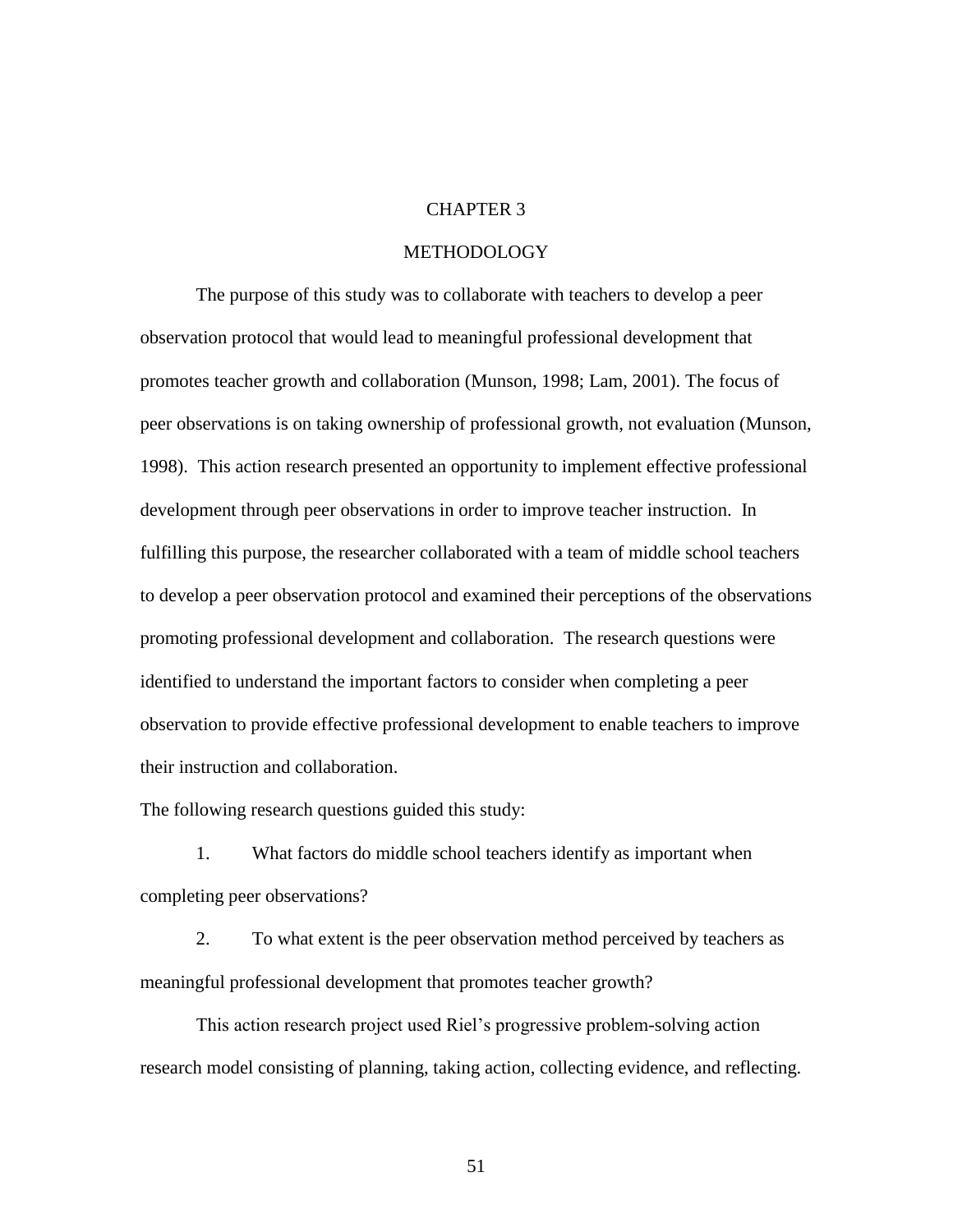Qualitative data were collected August through January using interviews and a focus group and analyzed using open coding according to categories and themes. Participants included seven teachers in one middle school in the southeastern part of the United States.

## **Methodology Rationale**

Attempting to study the use of peer observations as a professional development experience for teachers is a problem of practice that can be thoroughly studied by a qualitative, action research study. Qualitative research allows for discovering and understanding the meaning individuals or groups attribute to a social or human problem and how the events, actions, and meanings are formed by the exclusive situations in which these occur (Creswell, 2003; Maxwell, 2005). Qualitative research is also a flexible approach to data collection which allows for changes in the research design to reflect emerging findings (Maxwell, 2005). This qualitative research focused on the experiences of seven teachers in implementing a peer observation tool to enhance professional development. A qualitative approach was deemed to be suitable for the study as data could be collected to inform content and format of the peer observation tool using interviews and focus group meetings, and changes were made throughout the research to this to make it a more effective professional development tool.

Qualitative research also provides results and interpretations that are expected to be logical and experientially reliable when judged from the perspective of the research participants and others (Maxwell, 2005). Other characteristics of qualitative research are that it takes place in a natural setting, enables researchers to collect data themselves, can potentially use multiple sources of data, can employ either inductive or deductive data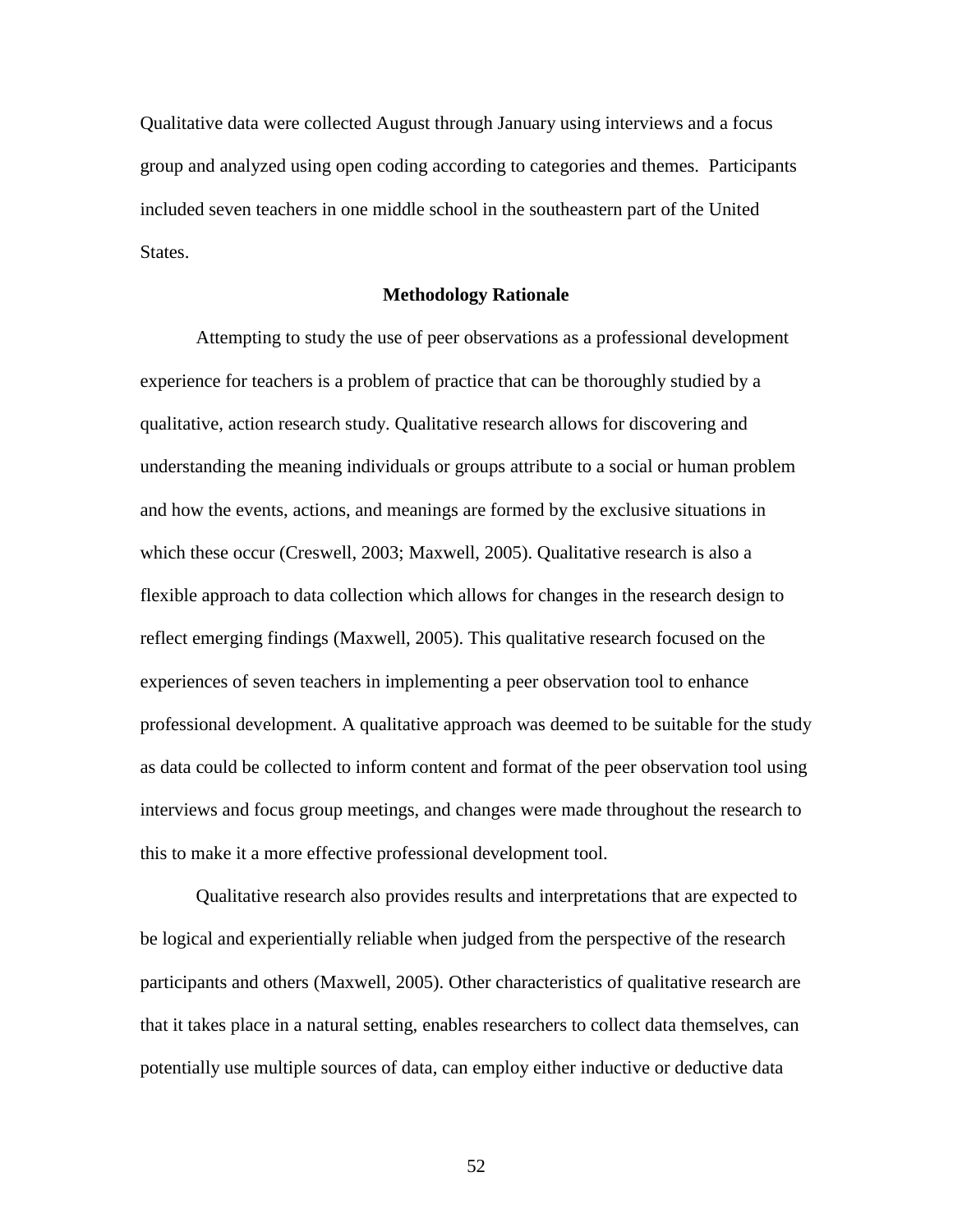analysis or both, places values on the meanings that participants place on the phenomenon, follows an emergent design, and creates a complete picture of the issue (Creswell, 2003). Because the peer observation protocol was developed by teachers for teachers, the credibility and reliability of the tool can be expected to be higher and more readily accepted by other teachers in this school.

Action Research methods are widely used in educational research and focus on the use of research to generate practical solutions that drive positive organizational change. Action Research often focuses on resolving an explicit classroom or school issue, refining practice, or aiding in decision making, with a main goal being to improve practice fairly instantly within one or two classrooms or schools (McMillan, 2004). As discussed in chapter 2, one of the most important benefits of action research is that it enables teachers to identify and implement strategies that actually work with their own students in their own classrooms, while at the same time providing an ideal form of professional development which is tailored to the specific needs of teachers in this setting (Mertler, 2013). One of the defining features is that this type of research is frequently conducted by teacher practitioners themselves, and not by external researchers. It is generally a collaborative and self-reflective research activity, in teachers are actively engaged actively in trying out particular activities or ideas in the classroom in order to increase their own knowledge of what works in practice (Bednarz, 2002).

The key tenets of Action Research as identified by Mertler (2014) and summarized or paraphrased below are as follows:

• A process that refines education by including change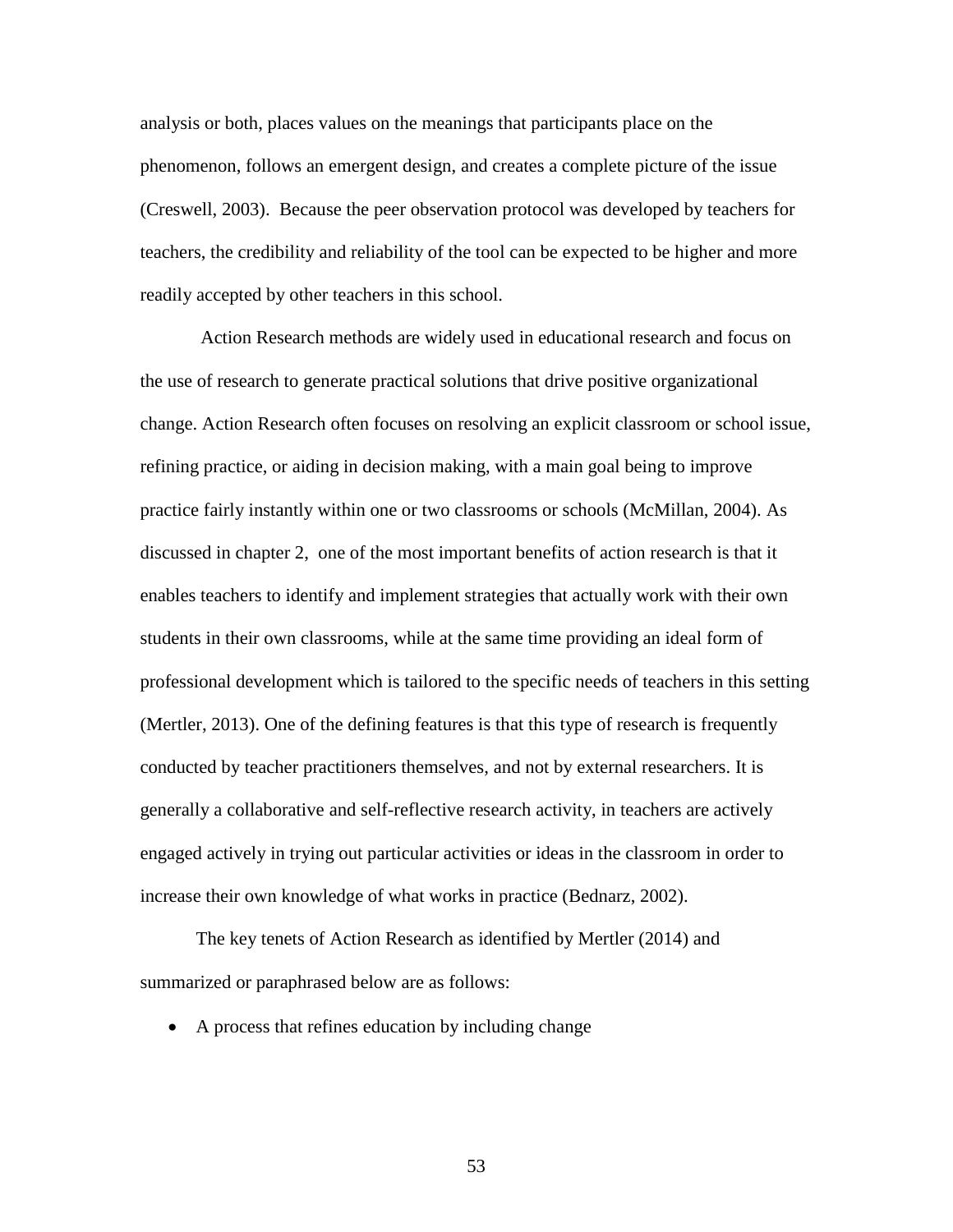- Involving educators working collaboratively and in participative ways to improve their individual practices
- Influential and convincing as it is completed by teachers for teachers
- Practical and relevant to classroom teachers
- Developing critical reflection about one's teaching and about education generally
- A planned, systematic approach to understanding the learning process
- Requiring the "testing" of ideas about education
- Based on a cyclical process of planning, acting, developing, and reflecting

In using Action Research methods, therefore, this research project implemented change within one school by introducing peer observations as a method for professional development. A small group of teachers worked collaboratively to develop a peer observation protocol that would promote professional growth by improving instruction as well as allowing professional conversations amongst colleagues. Engaging a sample of teachers at this school as research participants was intended to help ensure that the findings and recommendations would be readily accepted by others teachers in this school, and the focus was on developing a practical solution that could be readily implemented. The methods enabled the research participants not only to observe their peers but to reflect critically on their own teaching practices and consider ways of improving these. Overall, the study was based on a systematic process of data collection, analysis, implementation and reflection which involved the "testing" of the phenomenon of peer observation in this school setting. Once the protocol was tested and fully developed by the small group of teachers, the peer observation process was implemented school-wide as a professional development tool.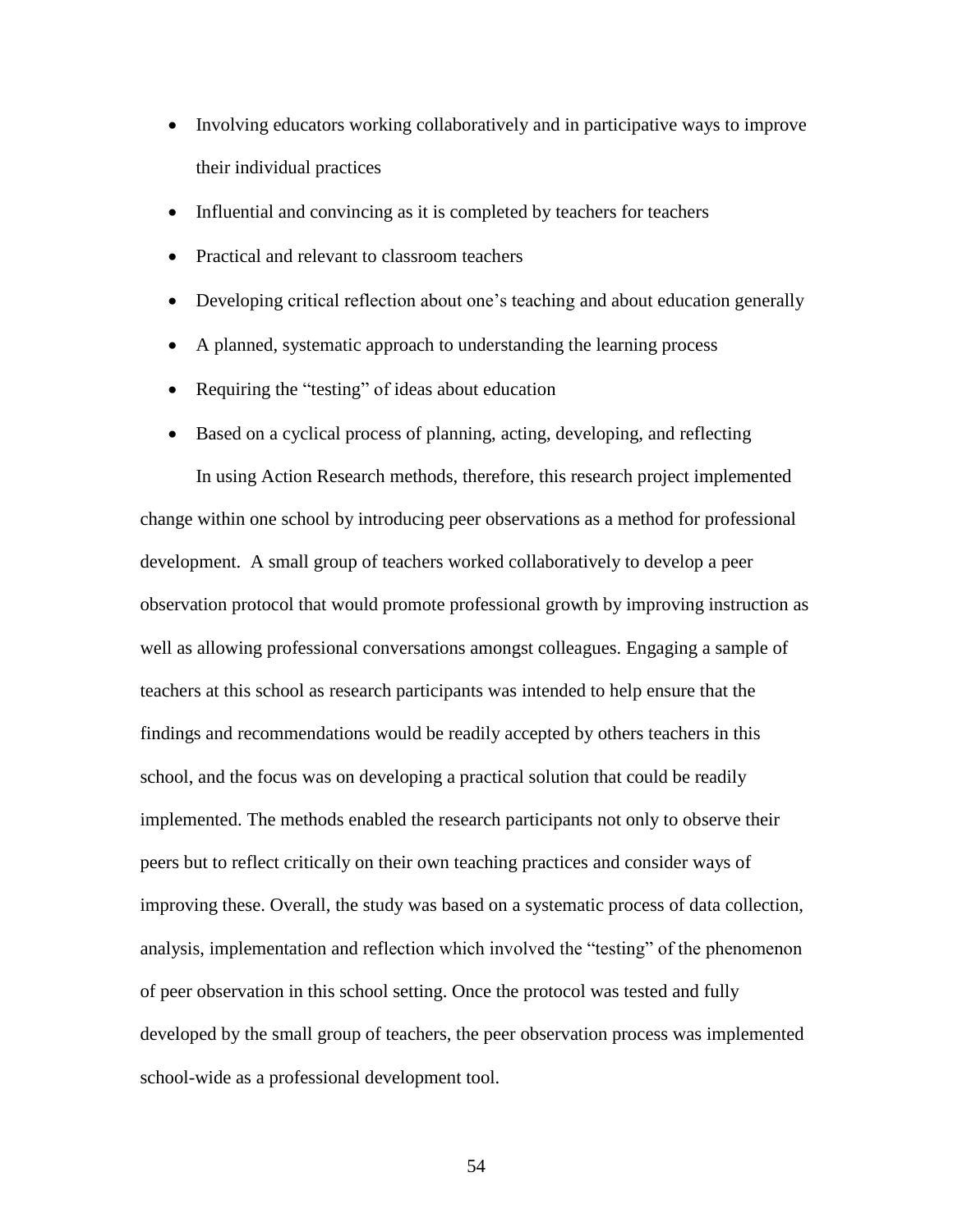### **Context and Participants**

This action research study took place in Broadway County (a pseudonym), in the southeastern part of the United States. According to the U.S. Census Bureau, 2016, Broadway County has a population of approximately 89,594 residents. Approximately 70% of the County population is White, 22% is African-American, 5% is Hispanic or Latino, and 3% is American Indian and Alaskan Native, Asian, Native Hawaiian and other Pacific Islander, or two or more races. Broadway County School District serves approximately 13,216 students in kindergarten through twelfth grade. According to the Broadway County School District Profile, approximately 79% of the District population is White, 36% is African-American, 9% is Hispanic, 1.3% is Asian, and 4.5% is other. Nearly 52% of students receive free and/or reduced lunch. Eden Middle School (a pseudonym), in Broadway County serves 999 students in grades six through eight. According to the Eden Middle School Report Card (2017) the school population consists of 27.7% of students in poverty, 15.6% have disabilities, and 26.3% of students are served by the gifted and talented program. Eden Middle School had a state rating of excellent between 2012 and 2014. Data from 2015 to 2017 was not available at the time of this study as schools and districts will not be rated for state accountability purposes until 2018.

The research participants included seven cross-discipline teachers teaching grades from six to eight. These individuals also constituted the members of the Curriculum and Instruction Focus Team already created by the principal and the instructional coach at Eden Middle School. The Curriculum and Instruction Focus Team's purpose is to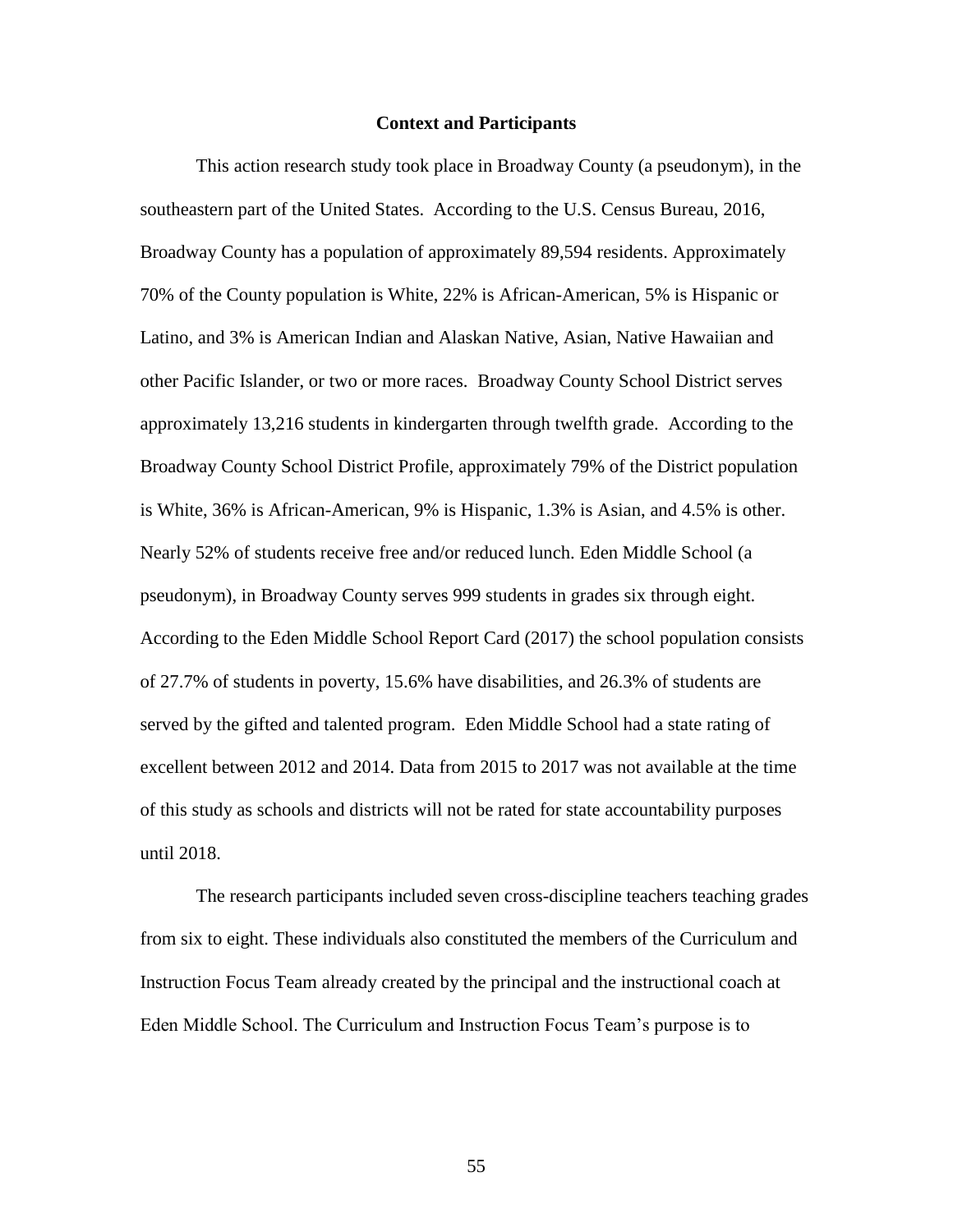improve professional understanding of the curriculum and to develop ways that teachers can improve their instruction.

More specifically, the sample of research participants contained three sixth grade teachers, two seventh grade teachers, and two eighth grade teachers. The sixth grade female math teacher has taught for sixteen years. The sixth grade female science teacher has taught for ten years and has a master's degree in education. The sixth grade male social studies teacher has taught for ten years. The seventh grade female science teacher has taught for five years. The other seventh grade female science teacher has taught for six years and has a master's degree in education. The eighth grade female science teacher has taught for seven years and has a master's degree. The eighth grade female social studies teacher has taught for twenty-one years.

Formerly, I was an assistant principal at Eden Middle School; however, when this research was conducted, I was no longer employed with the school or district as I had already moved to a different state. For the purpose of this study, my role was that of a facilitator. For effective implementation of professional development, it is important that leaders work as facilitators rather than instructors (Sparks & Hirsh, 1997; Hargreaves, 2007). To promote adult learning, being a facilitator establishes a more democratic atmosphere with collective influence and authority (Hawley & Valli, 1999). As the facilitator, I helped the participants to understand their objectives, provided a supportive environment, facilitated communications, and assisted them in planning how to achieve the objectives, while remaining neutral throughout the discussions and overall research process.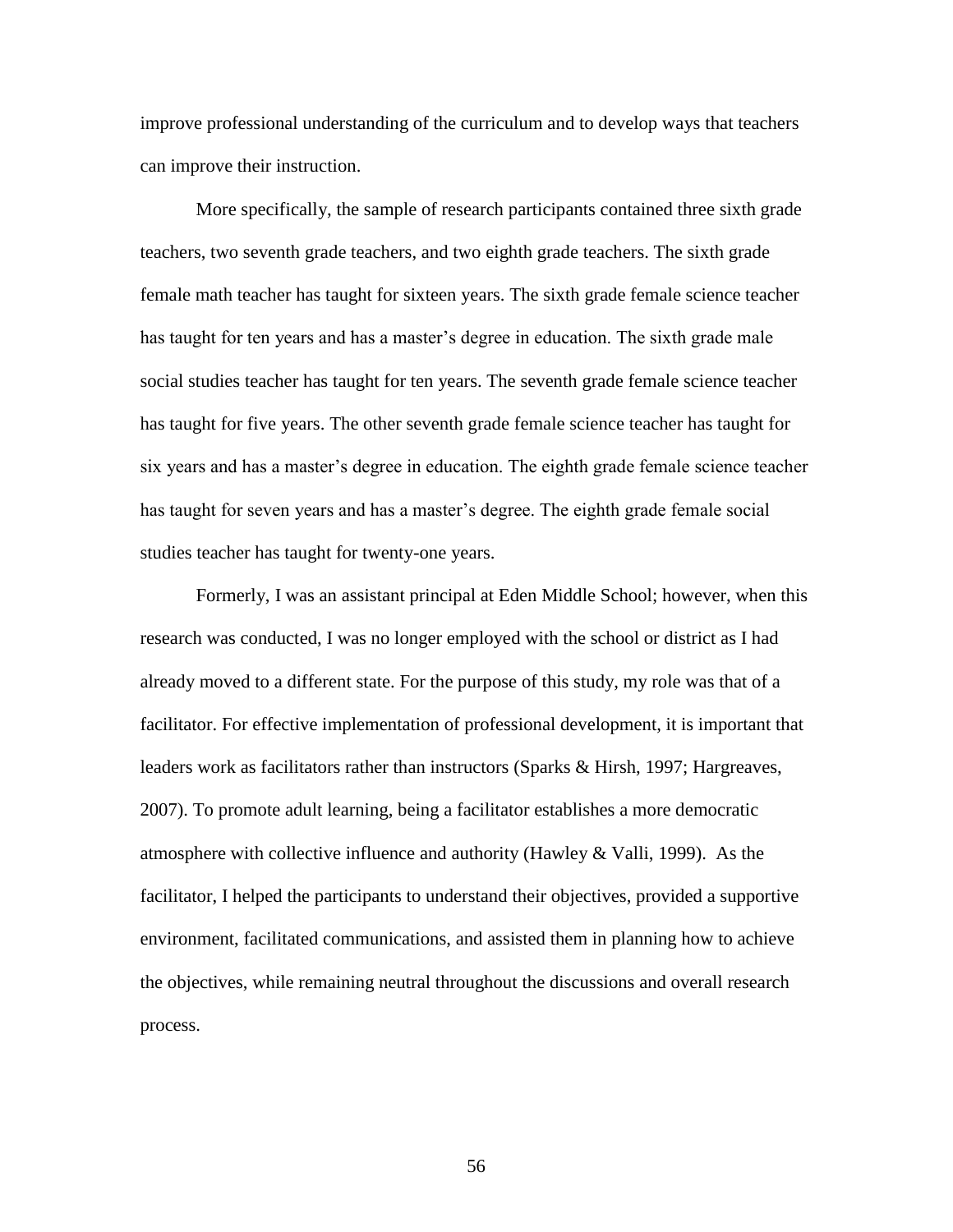# **Research Methods**

## **Data Collection Tools**

In this action research project, two main sources of data, transcripts of individual interviews and focus group meetings, were collected in the natural school setting by the researcher and used to study the experiences and perspectives of the teachers in order to address the research problem. Data were collected over a five-month period in five phases that included two interviews and three focus group meetings.

A focus group consists of participants who typically have similar characteristics related to the topic of study and can add rich, descriptive data to the research (Cheng, 2008). Focus groups offer an expansion on the problem and provide the researcher with a more comprehensive understanding of the issue from the participants' perspective (Vaughn et. al., 1996). The focus group used in this research included seven teachers that were previously assigned to the school's Curriculum and Instruction Focus Team. The focus group met on three different occasions to identify the factors that are important when completing peer observations in order to provide effective professional development. These meetings used Riel's model which consisted of planning by developing a protocol using these factors, taking action and collecting evidence by completing peer observations, and then reflecting on the protocol and the factors which involved changing the protocols when necessary. For this research, the focus groups knowledge and range of experiences aided in identifying important factors to peer observations to allow for effective professional growth.

Qualitative interviews are utilized to acquire detailed knowledge from participants about specific experiences. Two individual interviews with each of the seven participants,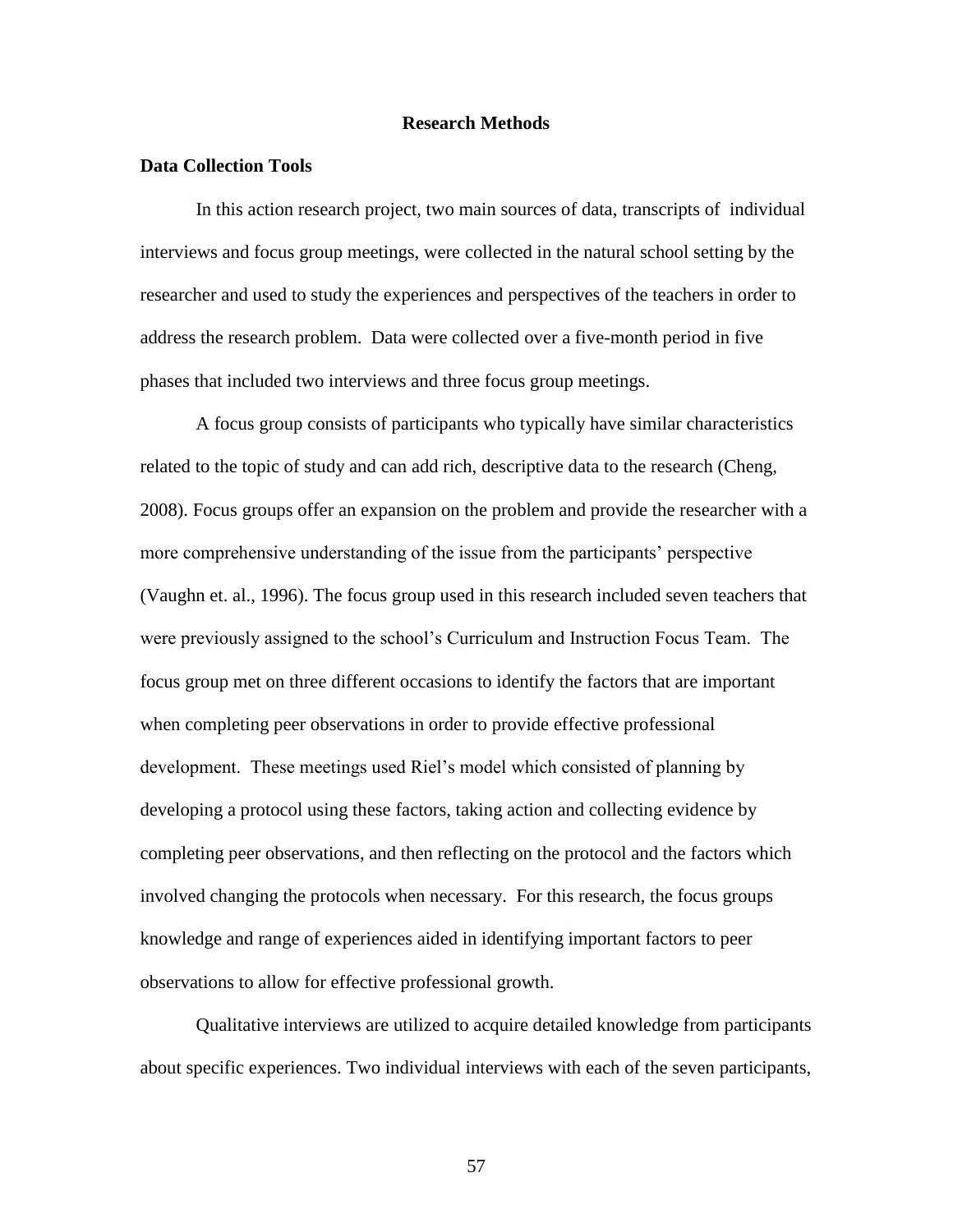a preliminary interview and a follow-up interview, were conducted to generate responses and to identify significant themes relevant to the research questions. An interview guide was prepared for both interviews containing specific, general, and open-ended questions to be asked. According to Patton (2002), the advantages of this semi-structured format are that asking the same questions of each teacher decreases the need for interviewer judgement during the interview, minimizing interviewer effects; the interview is extremely focused, making efficient use of the teachers' time; responses to uniform questions are easy to find and compare, and the interview instrument is available for anyone who needs it. These interviews were intended to elicit views and opinions of peer observations and professional development from the participants. Information from the interviews were recorded by making handwritten notes, by audiotaping, and later being transcribed, as well as emailed by participants.

The preliminary interviews (see Appendix A) provided background information related to the participants' professional experience; beliefs about professional development; experience with observations in general and with peer observations, and perceptions of the new peer observation process within the participants' school. The follow-up interviews (see Appendix B) allowed participants the opportunity to discuss their experience throughout the process of implementing peer observations. The followup interviews investigated the experience of peer observation and its perceived relevance to the participants' own teaching; peer observations as professional development; the factors that are important in peer observation, and the perceived benefits and challenges involved in conducting peer observations.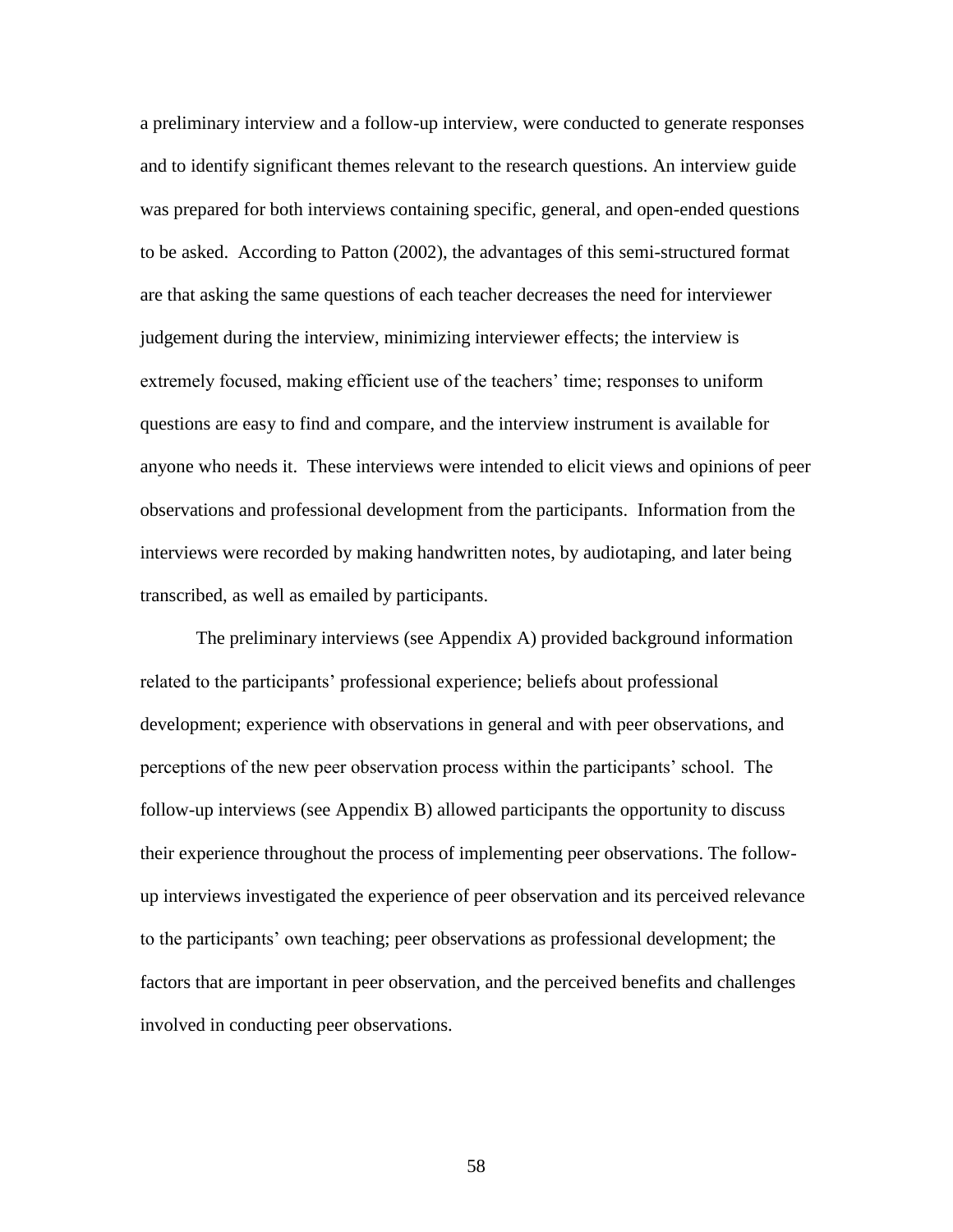# **Data Collection Procedures**

Permission to conduct this research study at Eden Middle School was given by the principal. To maintain confidentiality, pseudonyms were used for the names of the county, district, school, and the participants involved in the study. Eden Middle School has designated focus teams in which teachers are placed by administration based on education degrees, strengths, abilities, and knowledge. The instructional coach chose the Curriculum and Instruction Focus Team to work with in this study. This focus team's purpose is to improve professional understanding of the curriculum and to develop ways that teachers can improve their instruction. A preliminary interview was conducted to understand the participants' educational backgrounds, knowledge about peer observations, and thoughts on professional development.

At the first focus group meeting, the team's chair spoke about the desire of the principal to implement peer observations as professional development. The principal's reasons for doing so were explained as: giving teachers an opportunity to see the positive things happening throughout the school; removing the feeling of isolation that many teachers may have, and allowing teachers to grow as professionals by learning from their coworkers, hence, providing professional development in teaching and instruction. As the researcher, I was introduced and given the opportunity to speak. I introduced myself, explained my background, discussed my academic program and role in this study and gave a brief overview of the purpose of observations drawing on the literature. For example, I explained that observations are used to facilitate teacher growth and improve teacher quality through professional development and collaboration (Lam, 2001). Peer observations enhance communication, collaboration, self-confidence, reflection, and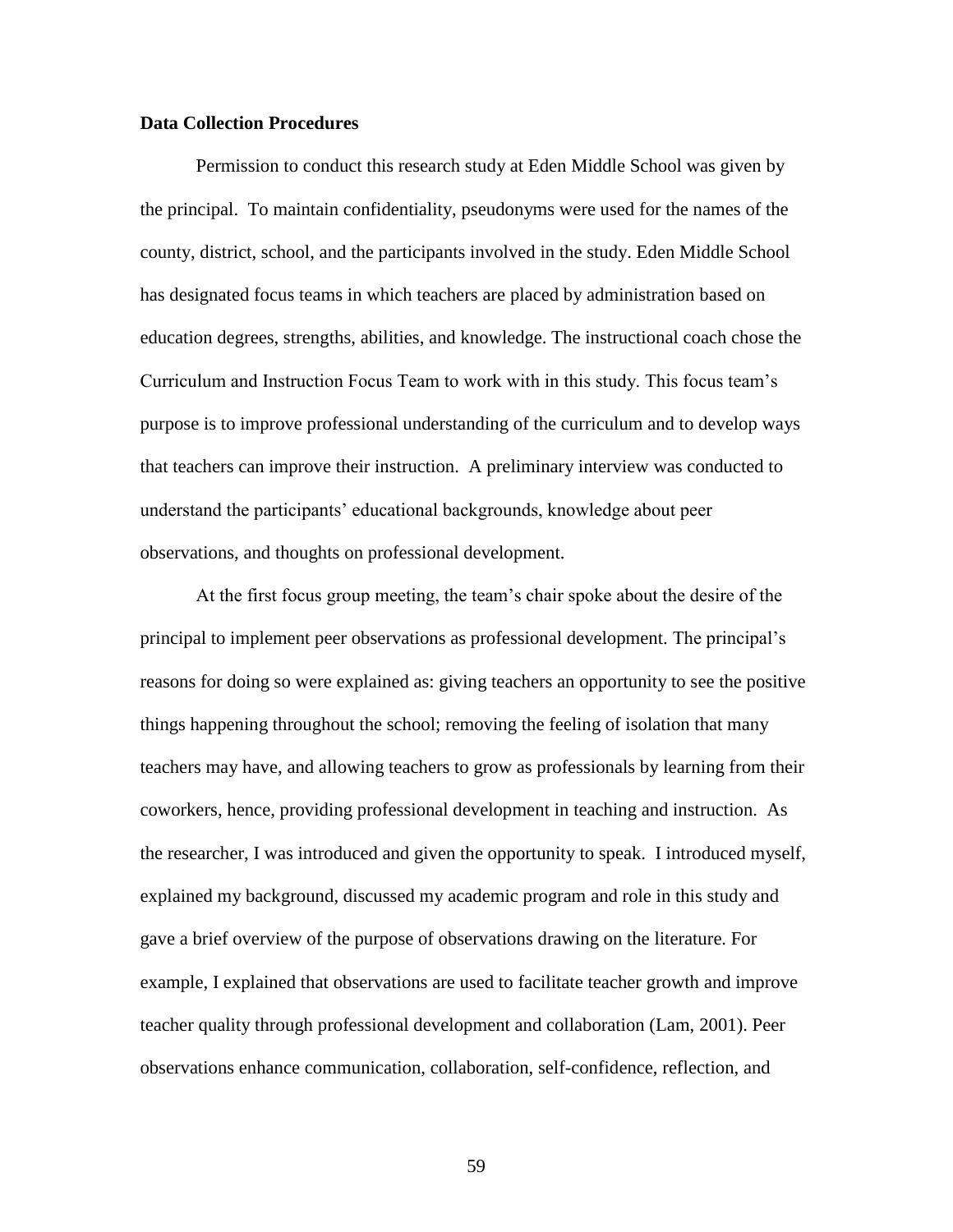improvements in professional practice (Kohut et. al., 2007). Meaningful professional development enhances classroom instruction (Burk, 2013), therefore, peer observations, as a form of professional development promote collaboration and often lead to higher teacher performance (Hammersley-Fletcher & Orsmond, 2004).

A timeline of meetings and events were then discussed (see Appendix C). The discussion began of the important factors to consider when completing a peer observation. A form was created along with a set of criteria (see Appendix D and E). To test the criteria and form, teachers were given a schedule to observe one another within a weeks' time. Each teacher was required to observe at least one teacher, with a second observation optional due to time constraints. In the event the participants all completed the two observations.

During the second focus group meeting which took place after the teacher observations had been completed, the participants discussed the positive and negative aspects of the current criteria and observation form. The criteria and observation form were then revised based on the outcomes of this discussion (Appendix F and G). Over the next two weeks, the teachers were required to complete two observations, one was assigned and the other was a teacher of choice within group of teachers.

Four weeks after the second focus group meeting, we met once again. During this meeting, the teachers discussed the positive about the current criteria and observation form and decided to keep what was in place as they felt this protocol would give teachers the optimal professional development possible through peer observations. At the final focus group meeting, the principal approved the focus team to present peer observations to the faculty in December. During the second semester, all teachers would be required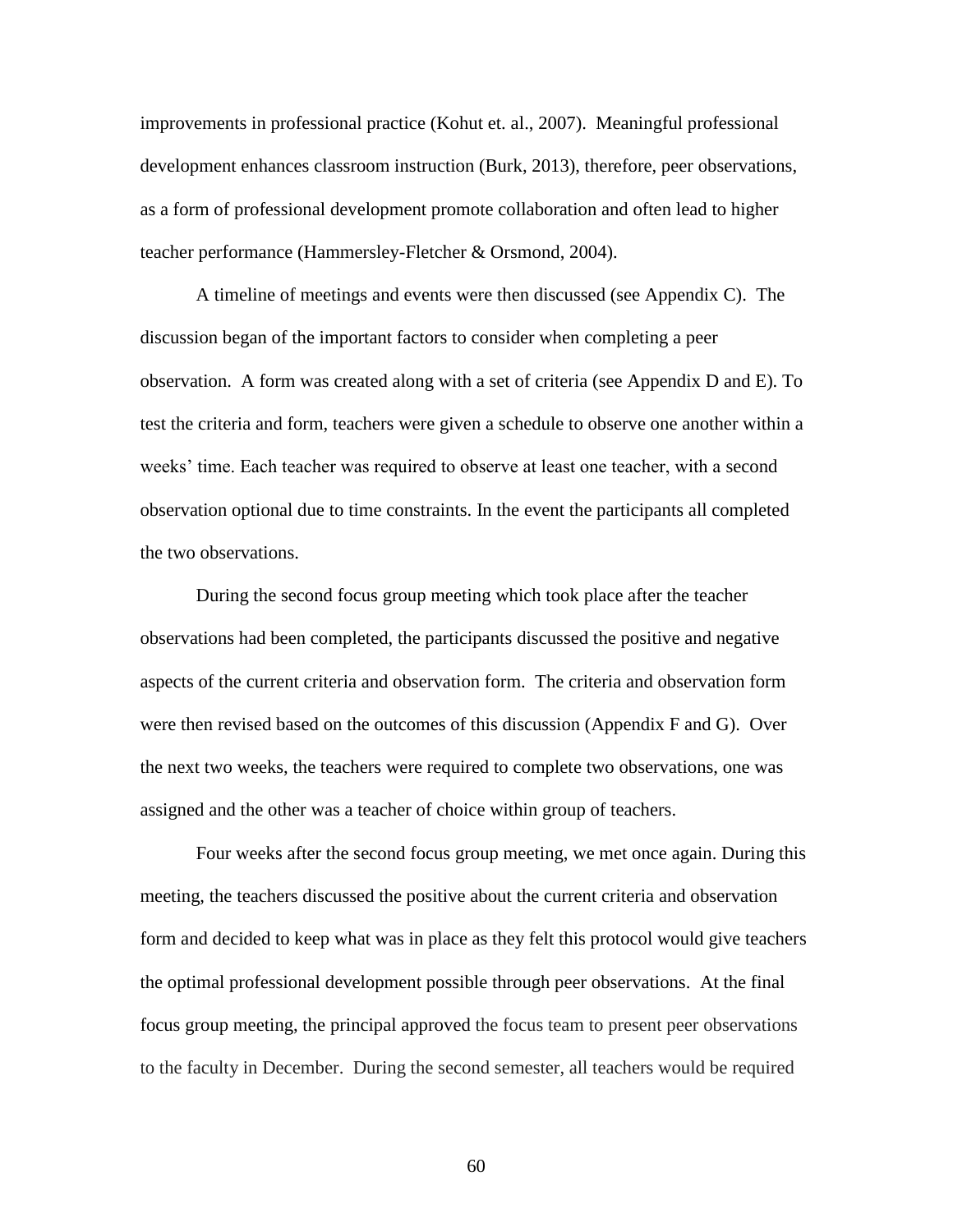to complete two peer observations, the first scheduled and the second by choice of teacher. The focus team would be in charge of sharing in a December meeting the final protocol (see Appendix H) and the document. Teachers would be required to turn in a copy of their observation form to administration for the purpose of ensuring that the experiences and learning generated by of peer observation could be used to contribute to the overall learning and personal development of all teachers in the school. They would also be expected to implement in their own classrooms any useful learning or strategies observed, and to provide feedback face to face or by email to the observed teacher within two days of the classroom observation.

Finally, follow-up interviews were completed with the research participants in January to allow participants the opportunity to discuss peer observations and their own teaching, peer observations as professional development, the factors that are important to peer observations, and the benefits and challenges to peer observations. The resulting research data was combined with that from the preliminary interviews and focus groups for the purpose of qualitative and coding in order to address the research questions of the study.

### **Data Analysis**

Because this study was phenomenological and the intention was to explore the teachers' direct experiences of peer observation, data from interviews and the focus group meetings were collected throughout the process and coded for themes. Data from the qualitative research were collected during the Fall semester, August through January. All data was audio recorded and transcribed by a professional. The transcripts from the interviews and focus group meetings were imported into NVivo for the purpose of coding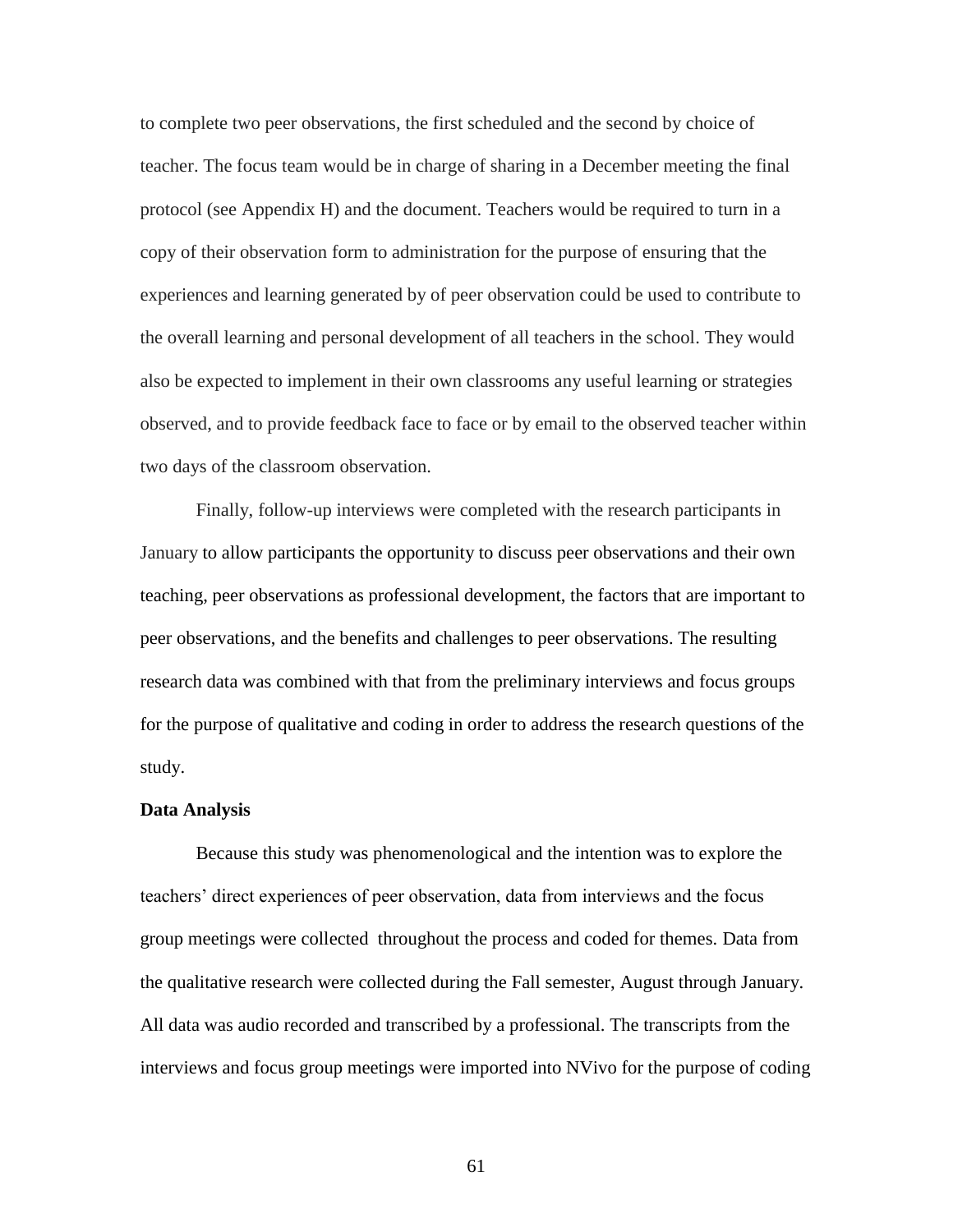using a thematic analysis approach (Fossey & Harvey, 2002). A two-stage inductive coding process was used, in which data from the transcripts was used to identify and define key themes and sub-themes relevant to the purpose of the study and the research questions. These were created and labelled accordingly as codes, or "nodes" in NVivo terminology, in the NVivo file. The coding tree was continually revised and refined, e.g. renaming, combining or moving codes around as each transcript was studied and allocated relevant data to the codes. The first stage of coding resulted in a large number of themes and sub-themes, with some having only a little data allocated to them. During the second stage of coding, all the themes and sub-themes were reviewed again and reallocated material between them where appropriate (e.g. combining similar codes, removing some and allocating their data to a different code, moving sub-themes to the most appropriate place on the coding tree). This process continued until the overall distribution of codes most accurately conveyed the participants' views and experiences in ways that were aligned with the research questions. This coding tree was then used to structure the findings section outline, and to extract verbatim quotes to illustrate each point.

The coding process was thus used to identify common themes that emerged from the interview and focus group meeting transcripts. Patterns, categories, and themes were organized from simple to increasingly more complex units of information until a comprehensive set of themes was established for the purpose of narrative description of the research findings. Organizing data into a thematic design offers flexibility and is one of the most common method of analyzing and presenting qualitative data (Lodico et al., 2006). In this qualitative action research study, data analysis occurred throughout the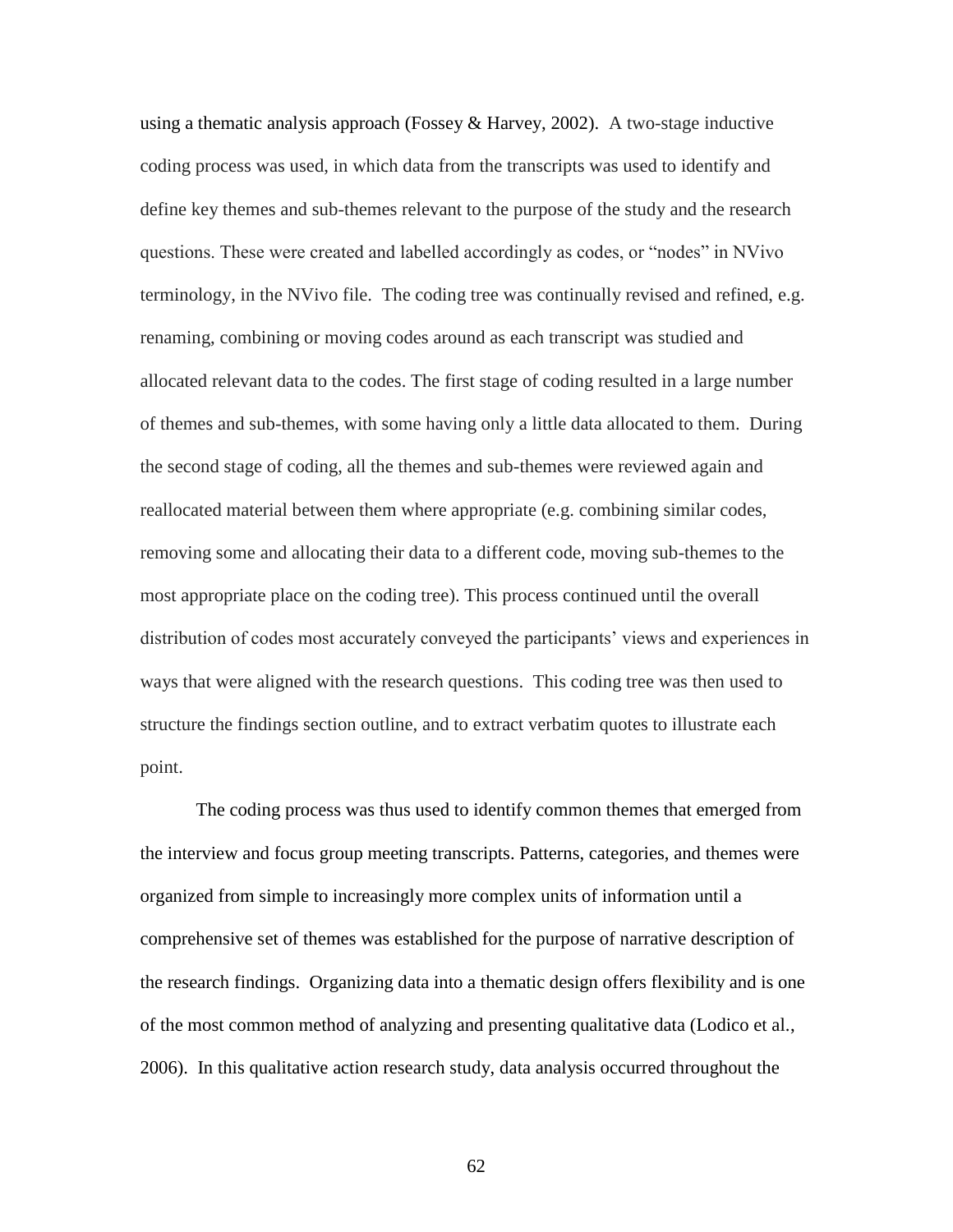process of data collection and the interpretation and presentation of findings. In Chapter 4 the findings organized by key themes are presented in narrative format, including illustrative quotes from the interviews and focus groups. The headings and sub-headings correspond with the main themes/codes and sub-themes that were generated using thematic analysis. The narrative approach used to report the findings is well aligned with the action research method and intended to show how the process of creating the protocol evolved over time.

#### **Measures of Research Quality**

It is essential to ensure that research meets accepted standards of research quality. For example, the concept of validity is often used to addresses whether the researcher is actually investigating what they intend to investigate, while the concept of reliability refers to whether the measurement tools would generate consistent results over time (Denscombe, 2003). However, these concepts are better suited to the evaluation of quantitative research studies. Instead, Lincoln and Guba (1985) defined alternative criteria for use in assessing the quality of qualitative research as: *credibility,* or confidence that the findings appear to be credible or "true"; *dependability,* or that the same findings would be generated if the study was repeated; *transferability*, or that the findings could be applied to other settings, and *confirmability*, or that the findings have been objectively generated and not influenced by the researcher's pre-existing beliefs or biased views (Lincoln & Guba, 1985).

In qualitative research, which focuses on participants as the instrument of data collection, credibility can be enhanced when the participants' authenticity is accessed through techniques such as observations and interviews (Maxwell, 2005). In this study, it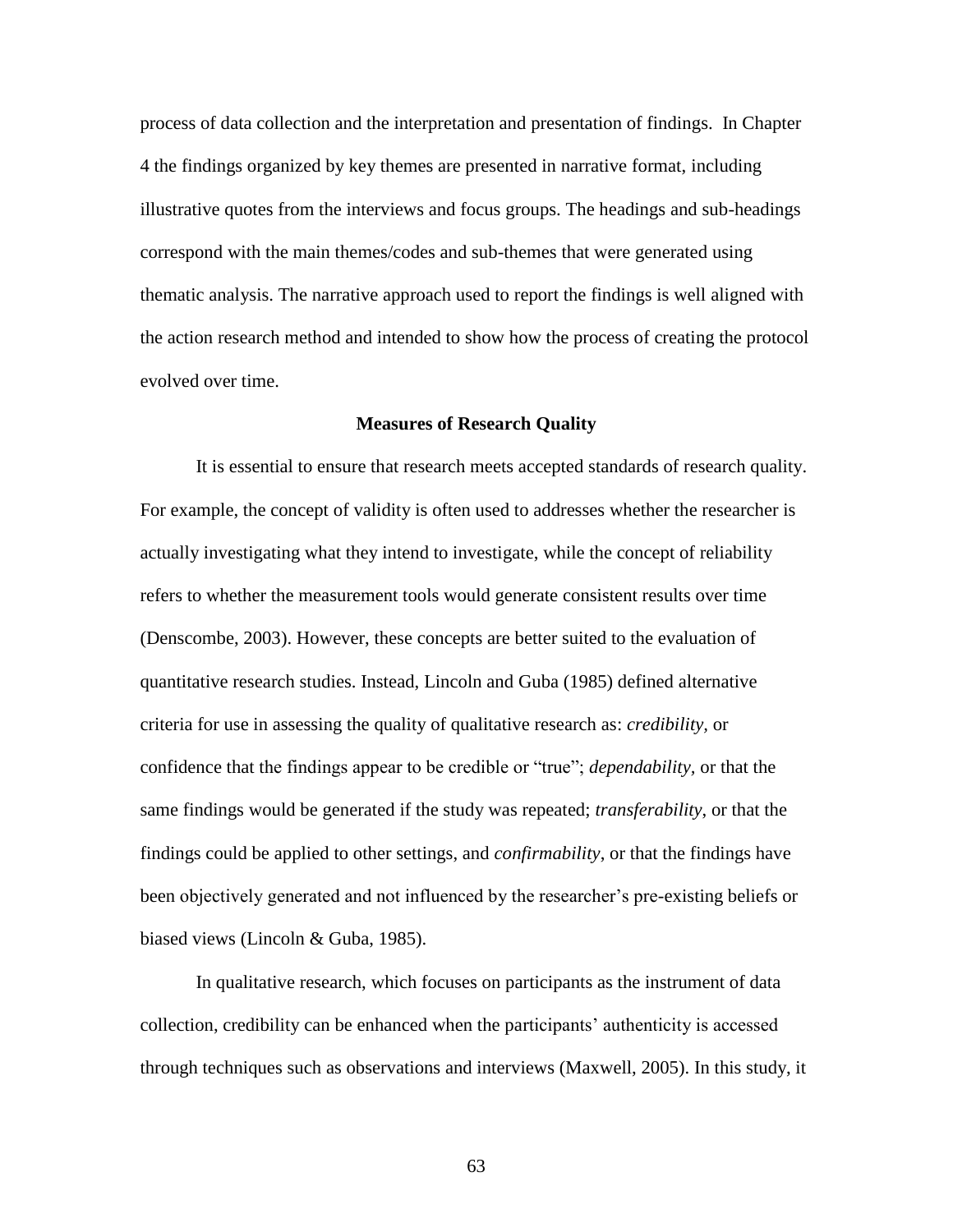was assumed that the participants provided honest responses to interview questions and focus group discussions. Audio recording was transcribed by a professional transcriber and checked by the researcher to retain the accuracy of these responses. Member checking also was used to help ensure that the participants' experiences were accurately represented and to address the possibility of misinterpreting the meaning of participants' responses. To preserve the participants' anonymity and privacy, no names were used when reporting on findings and pseudonyms were also used to refer to the school and school district in which the study took place. The triangulation of data from interviews and focus group discussions were also used to alleviate threats to the quality of the research and to improve dependability by confirming the findings using different sources. The researcher may every effort to remain objective and not to influence the overall outcomes of the study, in order to maintain a high standard of confirmability.

Action research conclusions apply to the specific individuals and places used in the study, which causes limitations. This action research consists of a small sample size of seven teachers, middle school level only, located in a middle to upper class, large suburban community with the focus on participants that teach only three grade levels. Since action research methods were used, the detailed findings and recommendations are specific to the school in which the research was conducted, but it can nonetheless be expected that the overall approach and broad findings will be transferable to similar school settings. For this research to be transferable to other settings and populations, the procedures need to be carefully studied for the likelihood of similar results in different settings and with different participants (Stringer, 2007).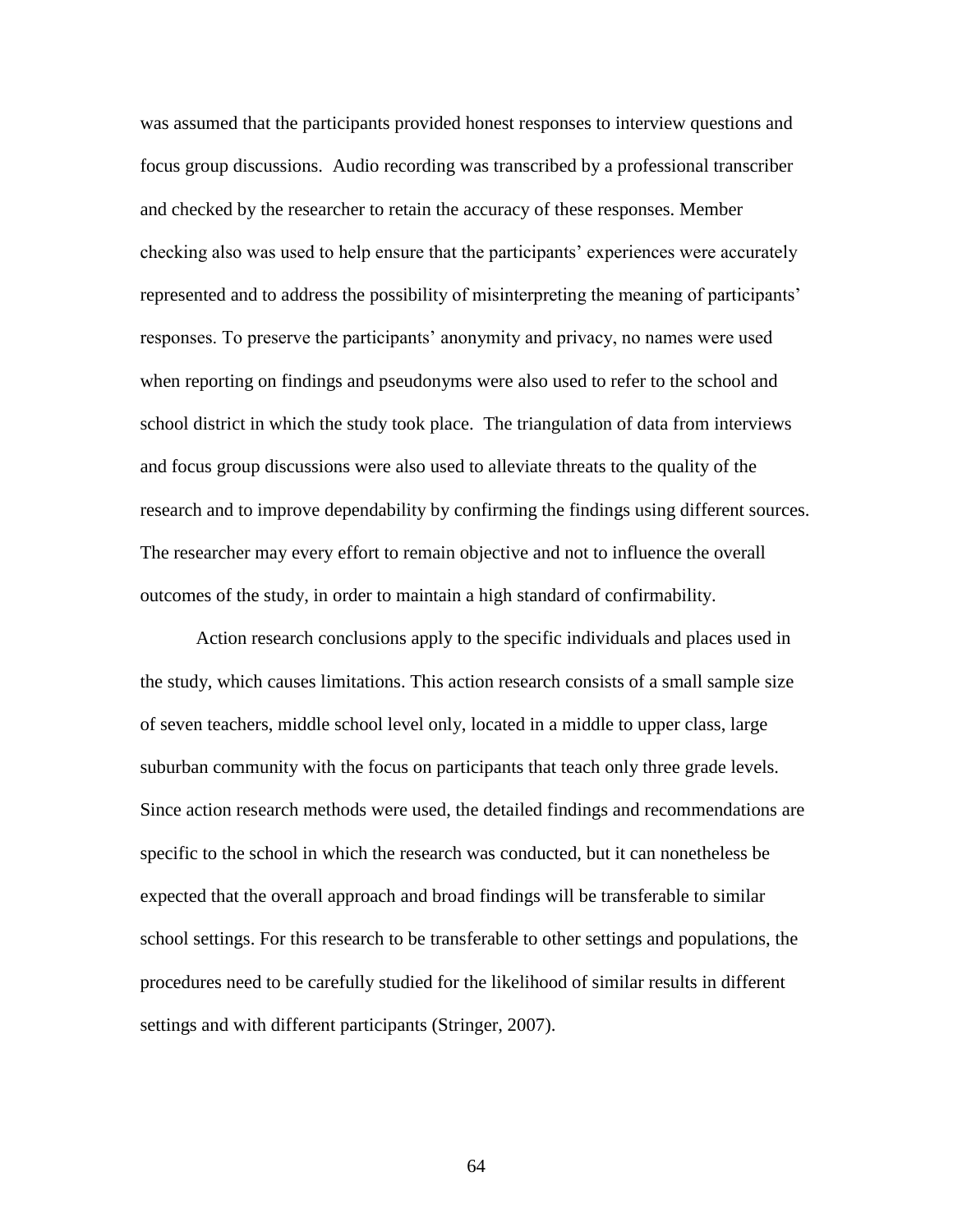## **Ethical Considerations**

Participants in this study were solely comprised of adults. There was no harm or risk to any participant as a result of the study being conducted. The researcher obtained permission from the IRB as well as the school principal to work with consenting teachers. The findings of the data were drafted only in collective terms, with participants not being distinguishable by their responses in order to ensure confidentiality, and no demographic characteristics being used by which individuals could be recognized.

## **The Action Research Process**

The focus of this research project was on the experience of a small percentage of teachers within one school, which was best suited to an action research, qualitative design. In this project, research took place within the school where participants experienced peer observations as a professional development tool. Data was collected by the researcher through interviews and by facilitating a series of focus groups. The researcher reviewed and analyzed all data and organized it into themes, with an emphasis on understanding the meanings and understanding that the participants hold about peer observations and professional development rather than the findings of previous research. Changes were made to the research design and the solution as the process developed. Multiple perspectives, the various factors involved, and the bigger picture were all reported.

Action research is constructed on the principle that a change or action will result from the project (Mertler, 2014). According to Creswell (2005), the significant feature of developing an action plan is that the researcher has an approach for testing, implementing, or putting into practice the changes ensuing from the findings of an action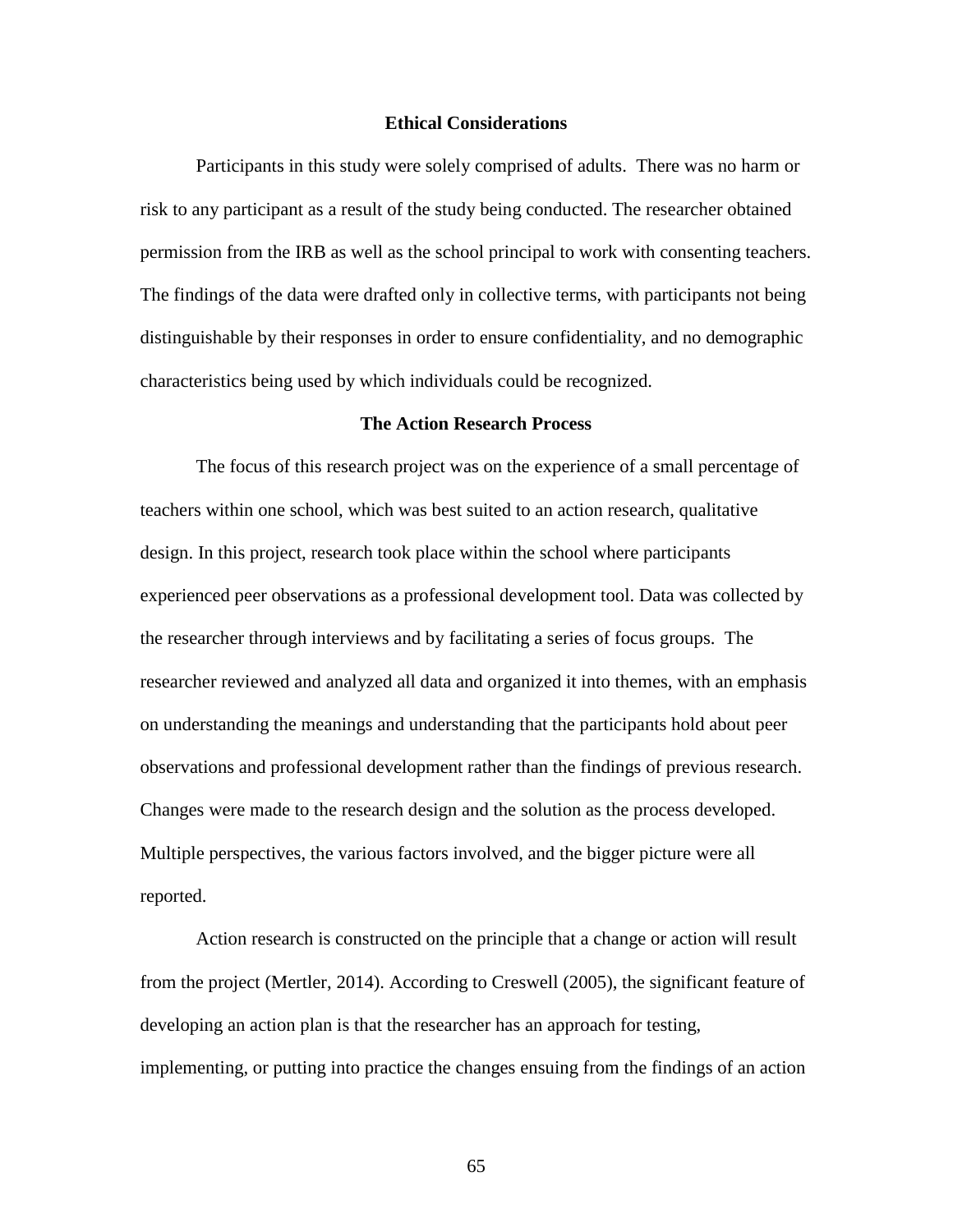research project. In this research project, the final protocol created by the focus group of teachers for peer observations will be implemented school-wide as a professional development tool during the spring semester. The instructional coach will facilitate the presentation of peer observations to all the teachers by communicating to them that the Curriculum and Instruction Focus Team created a useful observation tool and criteria that will provide professional development among teachers by encouraging self-reflection and gathering ideas on instructional strategies. The focus group of teachers that aided in the research will be available to answer any questions or concerns. This protocol will be used during the second semester and revisited with all teachers at the end of the school year.

# **Chapter Summary**

This chapter has set out the methodology for the study, including the overall rationale for the methods used; the context of the study and the research participants, and the data collection tools and procedures used, the analysis methods, the measures taken to ensure the study meets high standards of qualitative research, ethical implications and a summary of the action research approach on which the study is based. The following chapter sets out the findings of the research.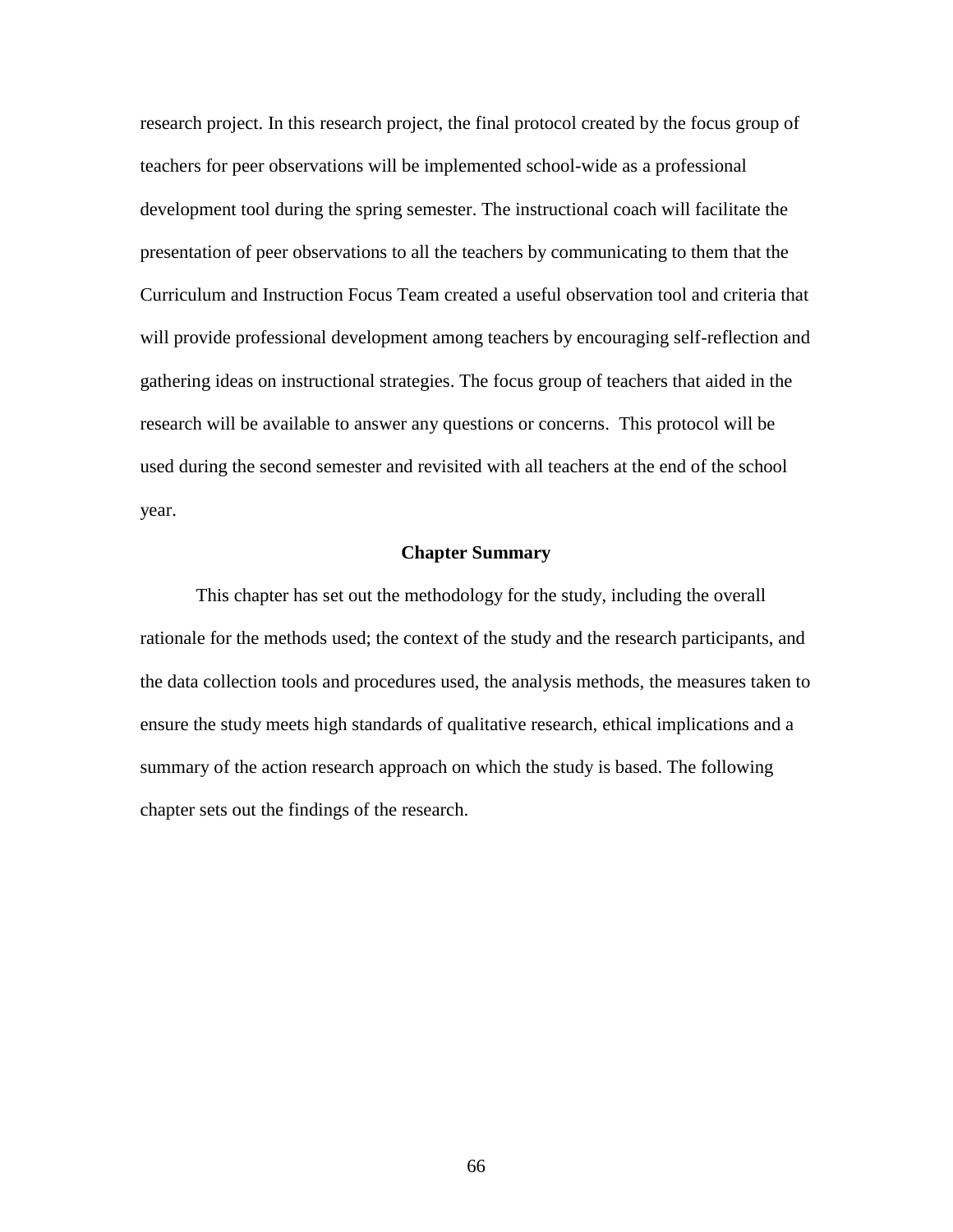# CHAPTER 4

# FINDINGS

The purpose of this study was to collaborate with teachers to develop a peer observation protocol that would lead to meaningful professional development that promotes teacher growth and collaboration. In fulfilling this purpose, the researcher collaborated with a team of middle school teachers to develop a peer observation protocol and examined their perceptions of the observations promoting professional development and collaboration. The research questions were intended to generate understanding of the important factors to consider in peer observation in order to provide effective professional development which will enable teachers to improve their instruction and collaboration.

The following research questions guided this study:

1. What factors do middle school teachers identify as important when completing peer observations?

2. To what extent is the peer observation method perceived by teachers as meaningful professional development that promotes teacher growth?

The use of action research methods allowed teachers to work collaboratively to develop a professional development tool that enhanced their instruction and collaboration. Specifically, Riel's action research model was used as a framework for the study. The resulting research design consisted of a) planning by developing an observation protocol based on identified important factors; b) taking action and collecting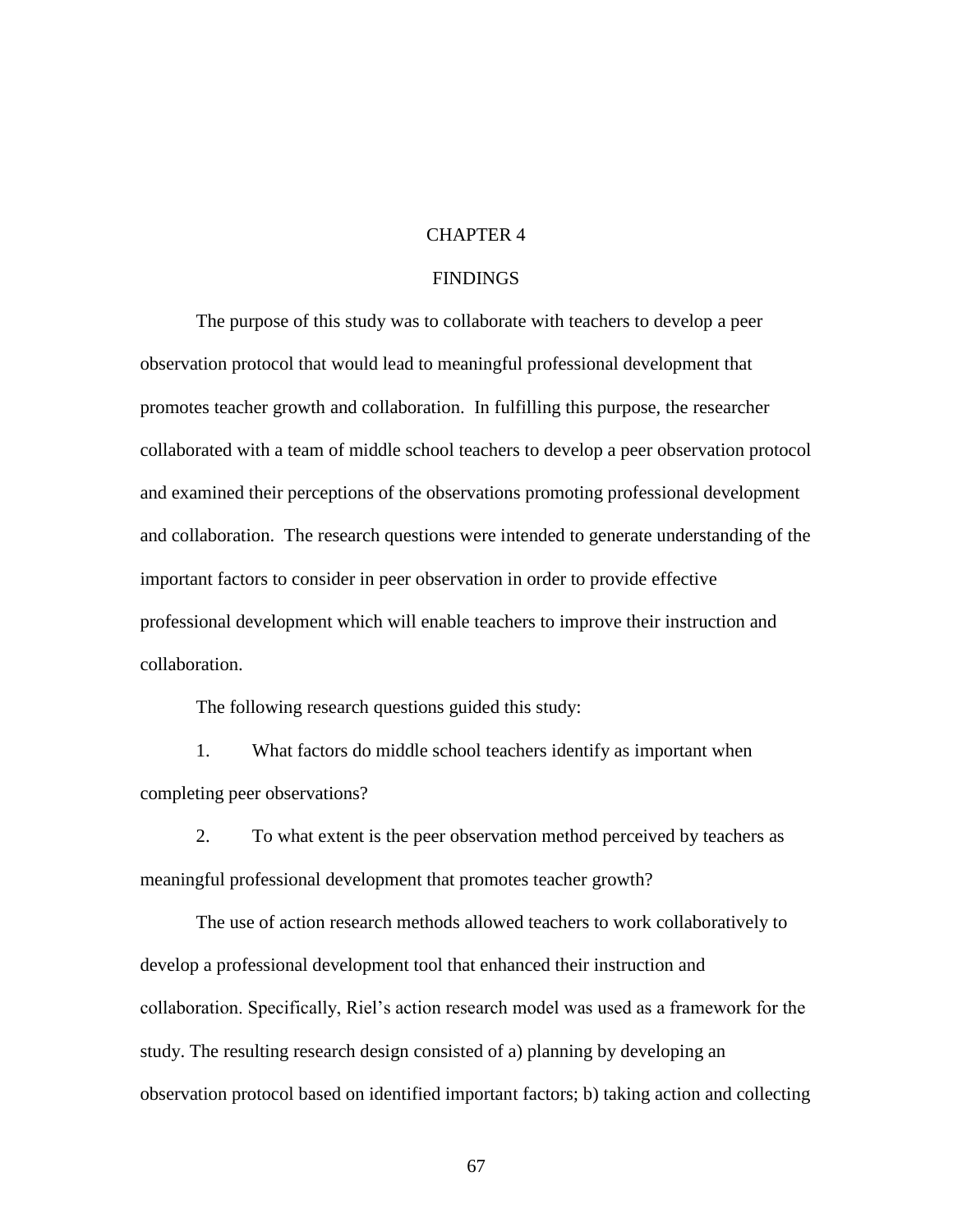evidence by completing peer observations, and c) reflecting on the protocol and the factors identified as important in peer observation and making changes as necessary. Within this action research framework, qualitative interviews and focus groups were used to examine the experiences and perspectives of the teachers in ways that would enable the research questions to be addressed. These stages of data collection corresponded with the planning and reflection phases of the action research design, with the "action" phase consisting of the trial observations conducted by the teachers.

The data from the interviews and focus groups was analyzed using a process of thematic analysis facilitated by the NVivo qualitative research software. The top level themes and first level sub-themes were identified deductively (top down) from the main categories of information and corresponding questions covered in the interviews and focus groups. Emerging sub-themes relevant to these key questions were identified in an inductive (bottom up) process from the research data (interview and focus group transcripts). An iterative process of several stages of coding was used until the final distribution of defined sub-themes was thought to most accurately reflect the reported perceptions and experiences of the research participants, as shown in Table 1.

The chapter presents a mainly descriptive account of the findings relating to each main theme, with these being interpreted and discussed further in Chapter 5. The findings are organized within the chapter in sections corresponding with the three main stages of this action research study and discussed by the main themes and sub-themes shown in Table 4.1. In some sections, an indication is given of whether a majority or minority of participants expressed particular views or cited certain factors. It was not possible to cite specific numbers giving particular types of responses because the data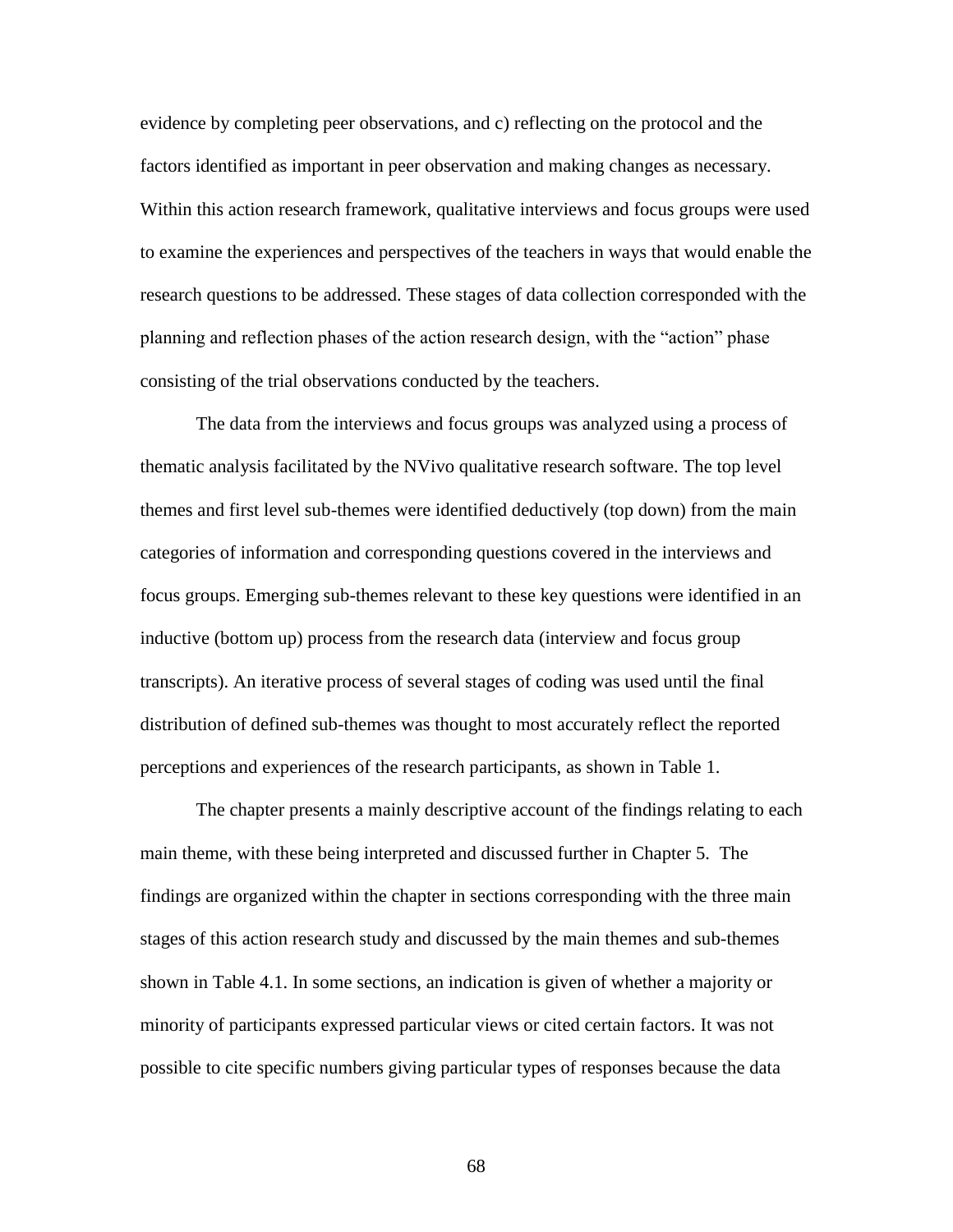collection and analysis process did not allow for individuals to be easily identified from the focus group transcripts. Citing specific numbers is in any case not recommended in qualitative thematic analysis, since identified themes can often be meaningful and relevant even if based on the responses of just a small number of participants (Pyett, 2003).

| Category                                              | Main Theme                                                                     | Sub-Theme                                             |
|-------------------------------------------------------|--------------------------------------------------------------------------------|-------------------------------------------------------|
| Views on and<br>experiences of<br>peer<br>observation | General views on<br>what constitutes<br>optimal<br>professional<br>development | Providing practical learning for immediate use        |
|                                                       |                                                                                | Based on best practices                               |
|                                                       |                                                                                | Tailored to own needs                                 |
|                                                       |                                                                                | Timely                                                |
|                                                       | Prior experiences                                                              | Helpful experiences                                   |
|                                                       | of being<br>evaluated<br>through peer<br>observation                           | Unhelpful experiences                                 |
|                                                       | Other prior<br>experiences of<br>observation                                   |                                                       |
|                                                       | Expected<br>benefits and<br>perceived<br>purpose of peer<br>observation        | Learning and gaining ideas from other<br>teachers     |
|                                                       |                                                                                | Mutual benefits for observed and observer<br>teachers |
|                                                       |                                                                                | Increased awareness of standards and<br>expectation   |
|                                                       |                                                                                | Increased dialogue and community among<br>teachers    |
|                                                       |                                                                                | Professional skills development                       |
|                                                       | Concerns about                                                                 | Being perceived as an evaluation                      |
|                                                       | peer observation                                                               | Being ineffective                                     |

| Table 4.1 Themes and sub-themes |  |  |  |  |
|---------------------------------|--|--|--|--|
|---------------------------------|--|--|--|--|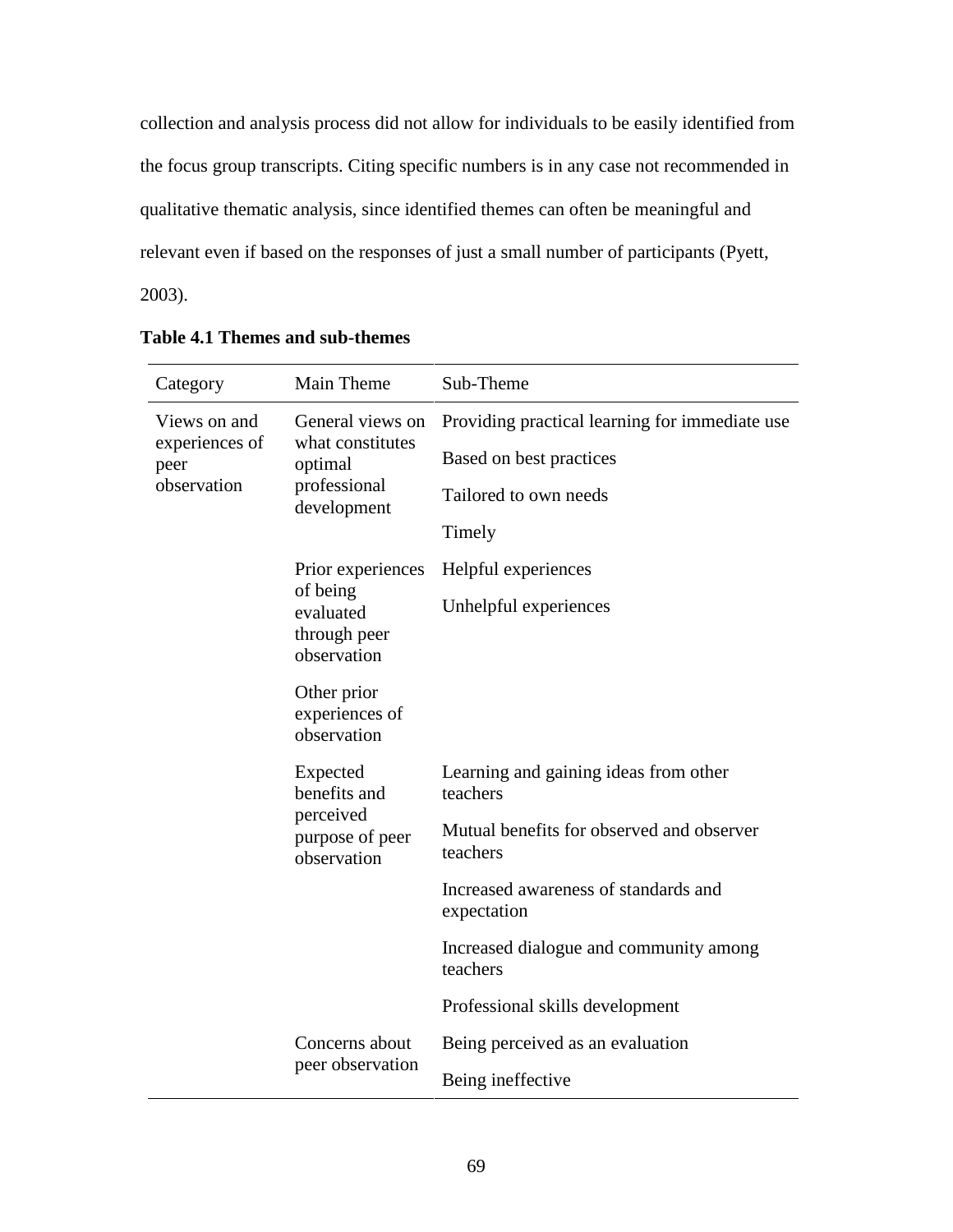|                                                            |                                                                                                  | Exacerbating time pressures                       |
|------------------------------------------------------------|--------------------------------------------------------------------------------------------------|---------------------------------------------------|
| Protocol and<br>Process<br>Development<br>(planning stage) | Developing the<br>peer observation<br>process                                                    | Appropriate scheduling                            |
|                                                            |                                                                                                  | Observing a pre-agreed focus area                 |
|                                                            |                                                                                                  | Selection of teachers for observation             |
|                                                            | Developing the<br>peer observation<br>protocol                                                   | Content - Information not required                |
|                                                            |                                                                                                  | Content - Information required                    |
|                                                            |                                                                                                  | Other suggested content                           |
|                                                            |                                                                                                  | Format - Benefits of open question format         |
|                                                            |                                                                                                  | Format - Structure and checklists                 |
|                                                            |                                                                                                  | Format - Type of document                         |
|                                                            | Developing<br>follow up<br>processes                                                             | Follow up conversation to discuss<br>observations |
|                                                            |                                                                                                  | Follow-up tailored to situation                   |
|                                                            |                                                                                                  | Importance of positive feedback                   |
|                                                            |                                                                                                  | Ongoing mentoring                                 |
|                                                            | Implementation -<br>Expected support<br>needed                                                   | Allocation of time or coverage                    |
|                                                            |                                                                                                  | Support from other teachers or administrators     |
|                                                            | Implementation -<br>How to persuade<br>teachers of<br>benefits                                   |                                                   |
|                                                            | Implementation -<br>Whether peer<br>observation is<br>expected to be<br>supported<br>school-wide | School wide support expected                      |
|                                                            |                                                                                                  | School wide support not expected                  |
| Post                                                       | Main challenges<br>experienced                                                                   | Time pressures                                    |
| observation<br>feedback                                    |                                                                                                  | Giving appropriate feedback                       |
|                                                            |                                                                                                  | Insufficient time                                 |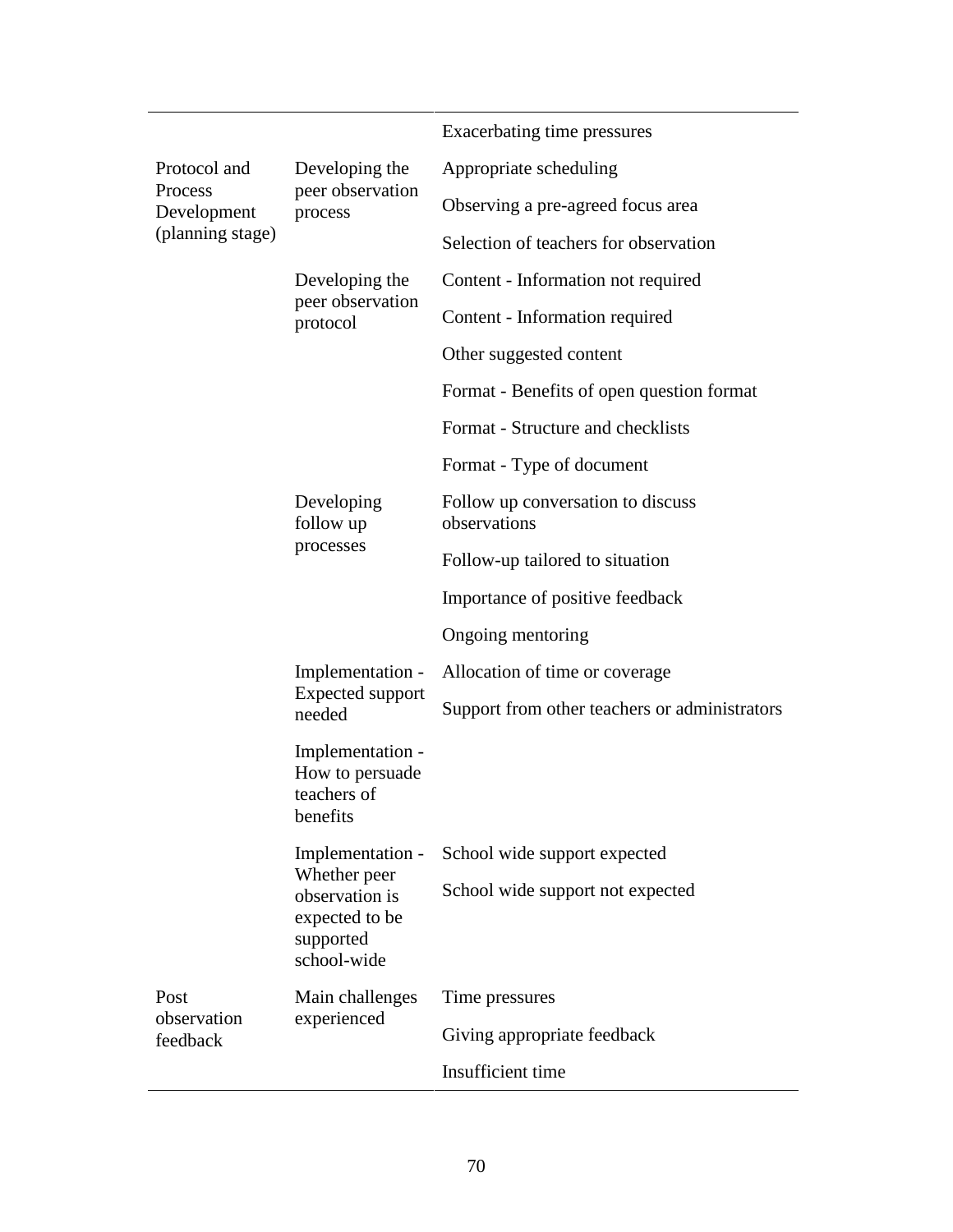| (reflection)<br>stage) | Most valuable<br>aspects     | Useful discussions with colleagues<br>Completing the protocol |
|------------------------|------------------------------|---------------------------------------------------------------|
|                        |                              | Notes made during observation                                 |
|                        |                              | Providing feedback to teacher observed                        |
|                        | Perceived<br><b>benefits</b> | Learning about teaching strategies and<br>methods             |

#### **Views on and Experiences of Peer Observation**

The findings discussed in this section draw primarily on the individual interviews conducted at the outset of the study and relate to the participants' general views on and prior experiences of peer observation as a professional development method. The research participants were asked a range of questions intended to explore their views on the ideal characteristics of professional development for teachers, and on their prior experiences of and views on peer observation. This was intended to help provide insights into what they might be looking for from a peer observation initiative, and how their previous experiences might have influenced their views on the use of peer observation for this purpose.

## **Views on Optimal Forms of Professional Development**

When asked how they would characterize an optimal form of professional development for teachers, the teachers' responses fell into four key themes: providing immediate learning for practical use, tailored to their own development needs, based on best practices, and timely (Table 1). There was a general consensus that professional development activities should have a practical focus with immediate learning outcomes, a finding that seems to be in line with theories of adult learning (e.g. Lindeman, 1926) which stress that adults learn best when the information is perceived to be directly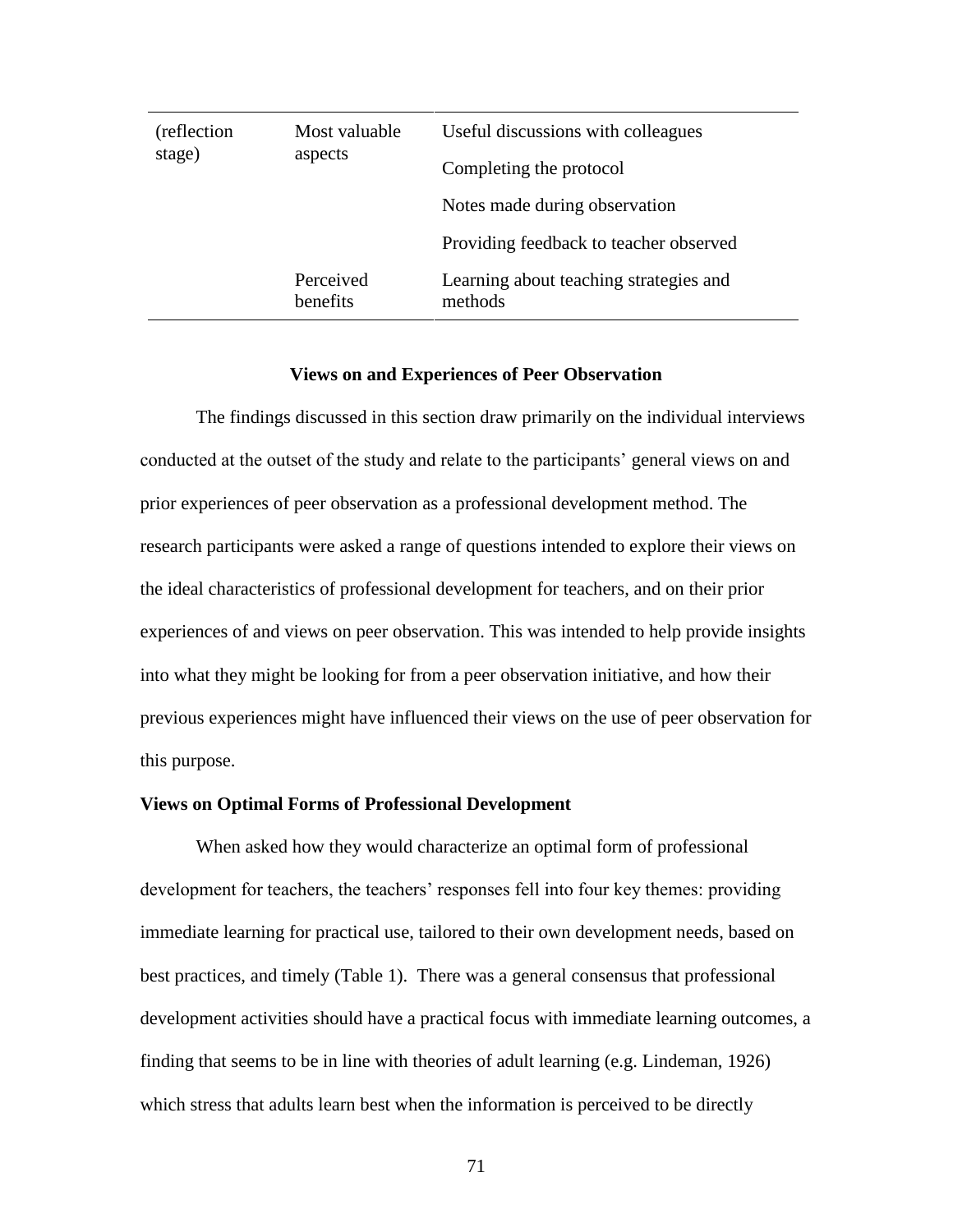relevant to their daily lives. For example, one teacher stated, "The best professional development includes practical take-aways and strategies that can be easily modified for any content area", and another explained, "Optimal professional development to me is something I can take back with me and use in my classroom in the next few days. I like step by step ideas and lessons with examples". Also illustrating the need for learning relevant to them, nearly all of the teachers also stressed that optimal professional development activities should be concise and tailored to their personal needs as teachers, e.g. "Specific to my needs for growth as an educator. Currently it would include technology as a focus".

Other points that were cited by one or more teachers were that professional development should be based on best practices and should be planned in ways sensitive to the time pressures faced by most teachers. As one explained, they should include "Honest discussions about successful and not so successful instructional techniques in the classroom" as well as "Time to actually then plan using effective methods or top rated programs". Another teacher highlighted the importance of professional development activities that are timely, in view of the pressures facing teachers but also their need for ongoing development: "It needs to provide time to implement the new strategies and concepts, but not so infrequent that teachers aren't continuing to grow or challenge themselves."

#### **Previous Experiences of Peer Observation**

When asked about their previous experiences of being observed in the classroom, most of the participants indicated that they had experienced peer observation in the past, but in the main these exercises had been for the purpose of evaluating their performance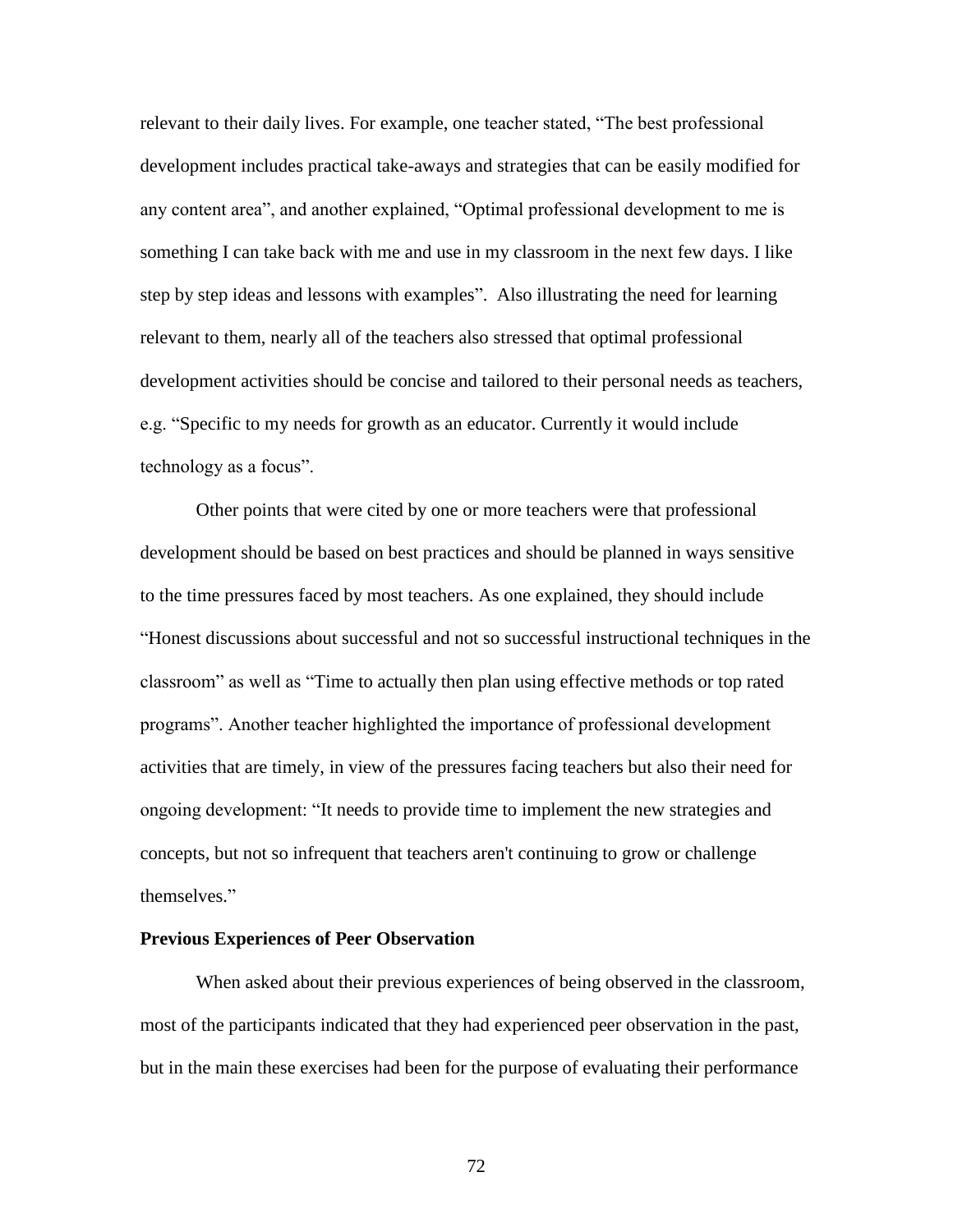and not for professional development reasons. There were mixed views on the value of observation for evaluation purposes, though the majority of teachers who had experienced this expressed negative perceptions of it, indicating that they learned very little from the exercise or that they found it uncomfortable being observed in this way. One teacher stated, "The only time I've been evaluated was during the ADEPT process, and I don't think I gained much from it other than relief that I passed." Another teacher reported, "In most cases it was a very quick check-list style observation that lacked critical feedback." Only a few indicated that they had found observation evaluations helpful, and the following quote indicates that this exercise was perceived to be valuable when it involved receiving constructive feedback from the observer rather than just an evaluative score.

The most help I received was from having one on one meetings with a mentor about what she observed. I think having one person continually coming to observe me and having that same person take the time to sit down and actually really discuss what she saw and give me ideas and options on how to improve was more beneficial than going to randomly observe teachers within the school.

Some participants also had previous experiences of peer observation not just for evaluation purposes but as a formal or informal professional development initiative. One explained, for example "We used to have to observe 2 teachers per semester and give forms to admin. I have also observed teachers just because they wanted/needed help with a topic, classroom management, etc." and another described their previous experiences of peer observation as "very informal; just a pop in and watch to be able to respond to a set of prompts". Another explained, however, that they had been required to conduct regular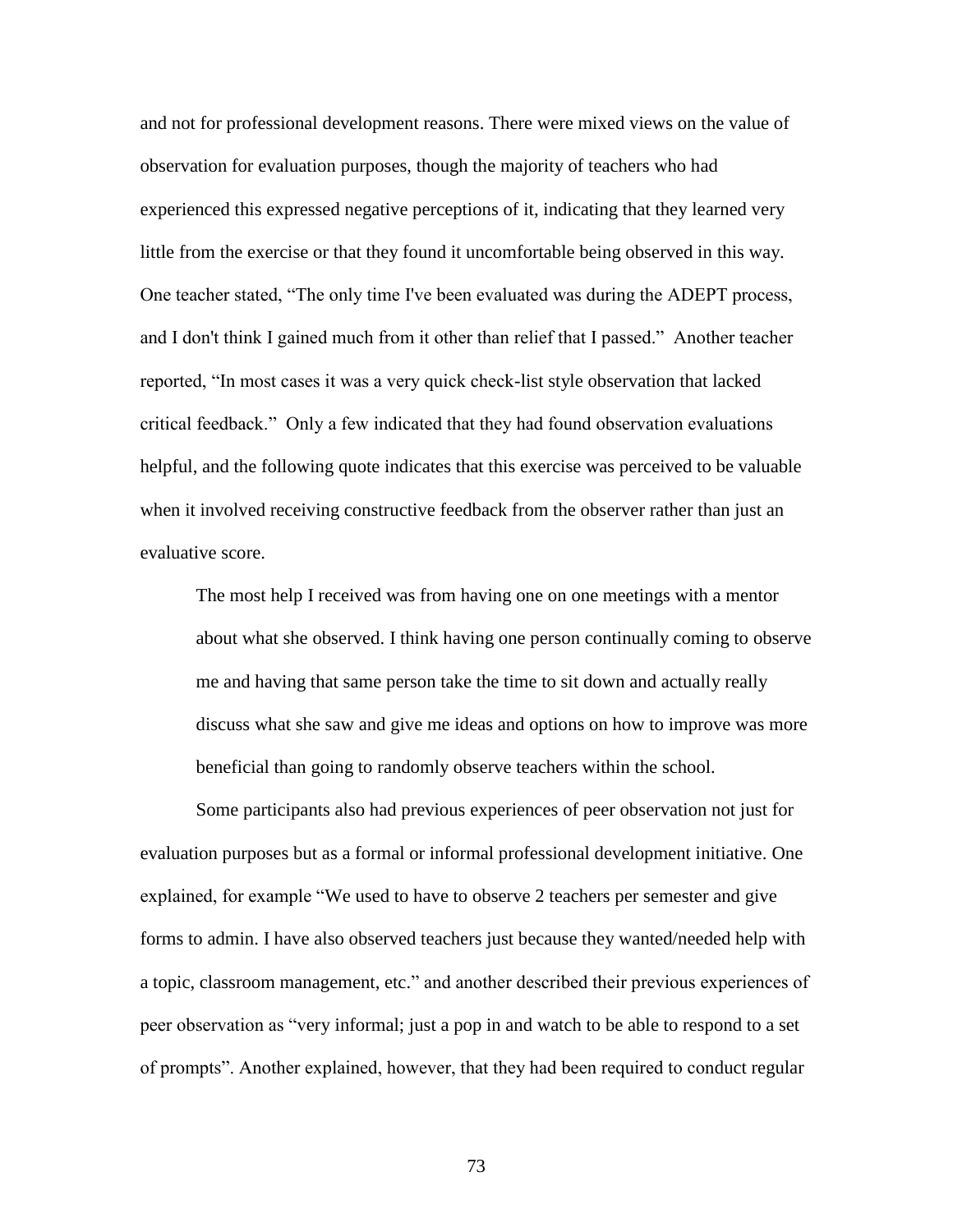peer observations as a developmental activity when they first began teaching, and found these experiences helpful and enjoyable: "My first few years as a teacher we were required to go observe teachers a couple of times a semester. You would do a simple write up and leave it in the teacher's box .... I always enjoy going and seeing what others are doing in their classroom.".

## **Perceived Benefits of and Concerns about Peer Observation**

 Based on their prior experiences and knowledge of peer observation, the participants were asked for their views on the potential benefits and the purpose of peer observation. By far the most commonly cited type of response related to learning from and gaining new ideas for use in their own classrooms from other teachers. One explained, described, and expanded on these perceived benefits in the following way: "Ideas on how to improve myself as a teacher and learner. Hopefully with these ideas I can make my classroom instruction better and my classroom environment more engaging to prompt increased performance and understanding among my students", and similarly another identified the main benefit as being "To take what others are doing in their classroom (the good) and incorporate it into my classroom.". One of the teachers explained that "Teachers benefit from watching other teacher's strengths and strategies. They can be inspired to try new things and evaluate the way their classroom runs." Several stressed the importance of this being a mutually beneficial process for both teachers involved in the observation, for example: "Learning from other teachers, whether that is the observer learning something or the teacher getting observed learns something after their post observation discussion."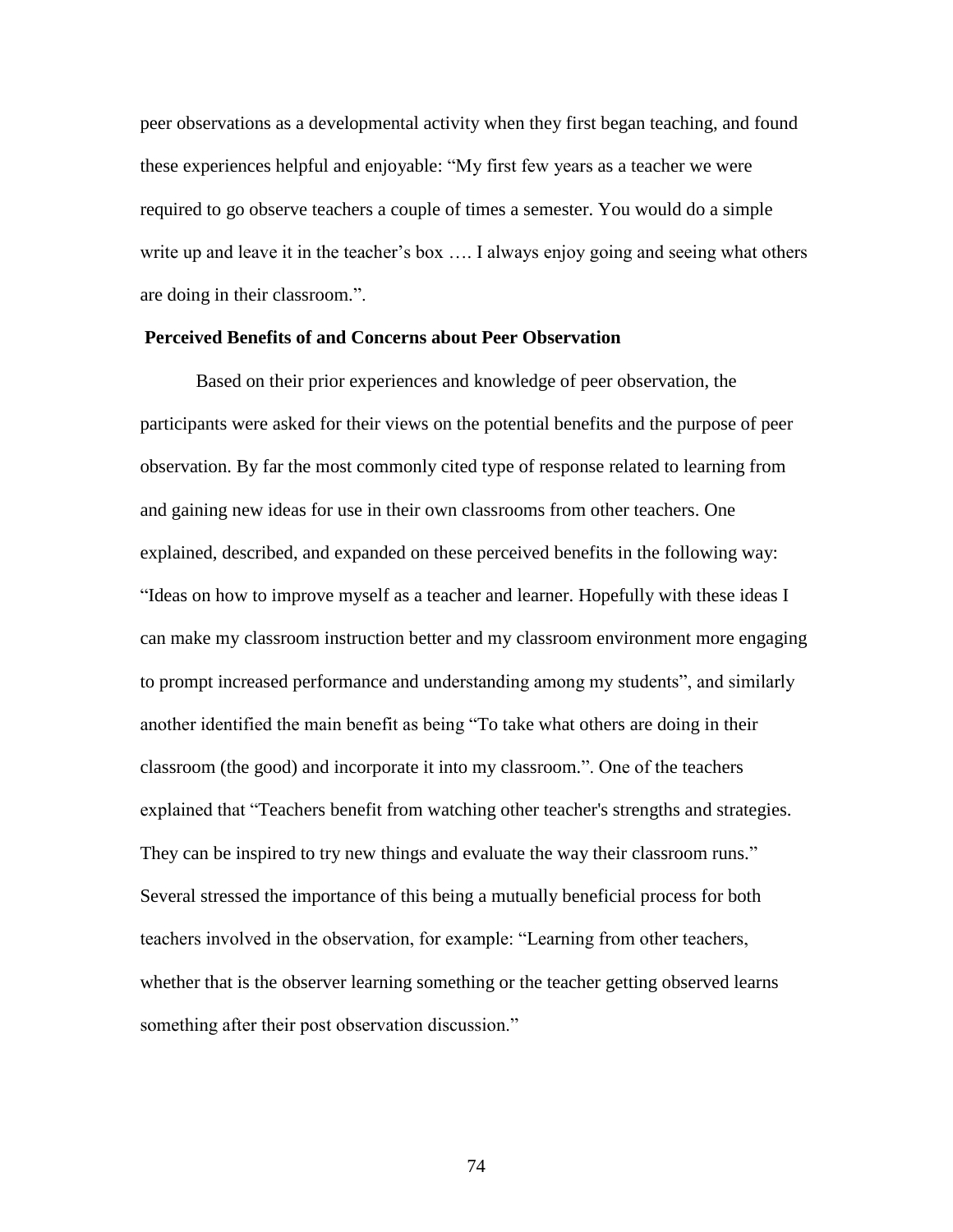Similarly, peer observation is seen as an important tool for self-evaluation and self-growth as a teacher. One teacher explained, "Hopefully with these ideas I can make my classroom instruction better and my classroom environment more engaging to prompt increased performance and understanding among my students." Another teacher stated, "No one is perfect and education is constantly changing so we have to as well. It is nice to have peers and administrators help us along the way." Some pointed out that, when new to an area as a result of reassignment or initial placement, it can be valuable to observe a teacher experienced in a certain content area or grade level. The teacher discussed the importance of observing veteran teacher to "become aware of grade level standards and expectations, management ideas, it is inspiring to see the hard work and great ideas of coworkers."

 When asked about any concerns they had regarding peer observation, many expressed the view that it might be seen primarily as an evaluation, which would make teachers uncomfortable. Again the idea was conveyed by several of the participants that peer observations should be mutually beneficial, with opportunities for follow up discussions between the teachers, but that the main benefits are often experienced by the observer rather than the observed teacher and it should be designed to facilitate this rather than as an evaluation tool. As one teacher stated, "I worry that people will feel like they are being evaluated. I think it should be more about the observer trying to learn something for themselves than the observed feeling evaluated." Others had the concern that peer observation may be ineffective in achieving its goals; for example, if the teachers do not learn anything from one another or are unable to give helpful feedback, "Sometimes the peer that is doing the observing won't have much to say and the teacher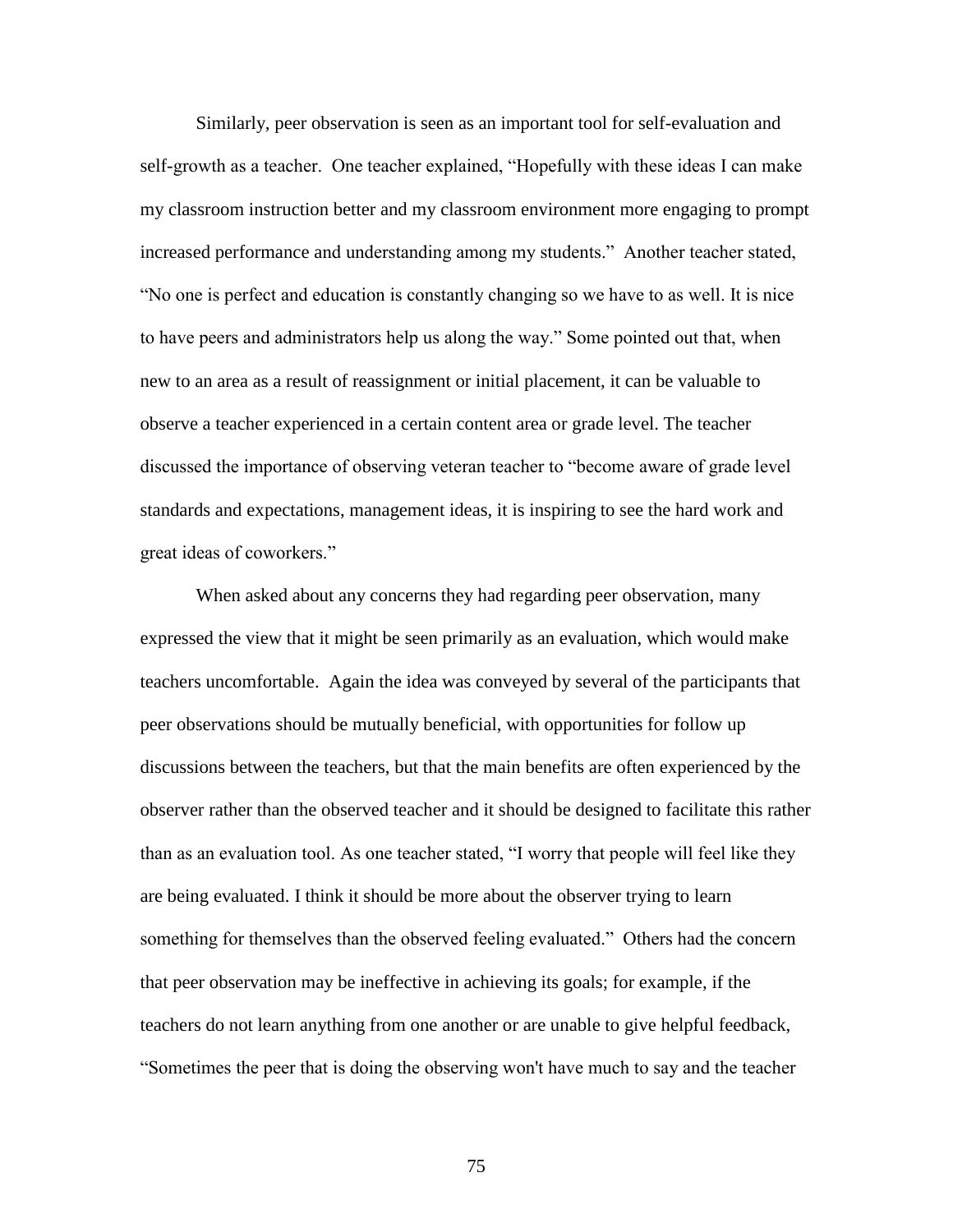won't really get anything out of it either." The concern about peer observation as an evaluative tool was also expressed by another teacher who said, "If I suck at classroom management and the person that comes to observe me isn't much better, what is that really going to do for me?"

One of the participants was more skeptical about the value of formal peer observation initiatives in general, and suggested that informal conversations between teachers can be more helpful in practice, particularly given the time constraints usually placed on formal observations: "A lot of times just meeting and having a conversation about what happens in the classroom is best […] An observation is just a short period of time and you can't really gather too much during that time."

In summary, the findings of the study relating to the existing perceptions and views of the teachers regarding peer observation and professional development indicated that most of these teachers had experienced some form of peer observation in the past, either as a developmental or evaluative tool. Most did not feel that peer observation should be used for evaluative purposes and expressed a concern that it could be perceived this way. Instead, the participants acknowledged that it has a number of potential benefits as a professional development activity, mainly for the observer rather than the observed teacher. This appears to be because the main perceived benefit of peer observation is the ability to learn new ideas and methods that can be applied in the observer's own classroom. However, some also stressed that peer observation can be mutually beneficial, with the observer also providing informal and constructive feedback, but not formal evaluation scores, to the observed teacher.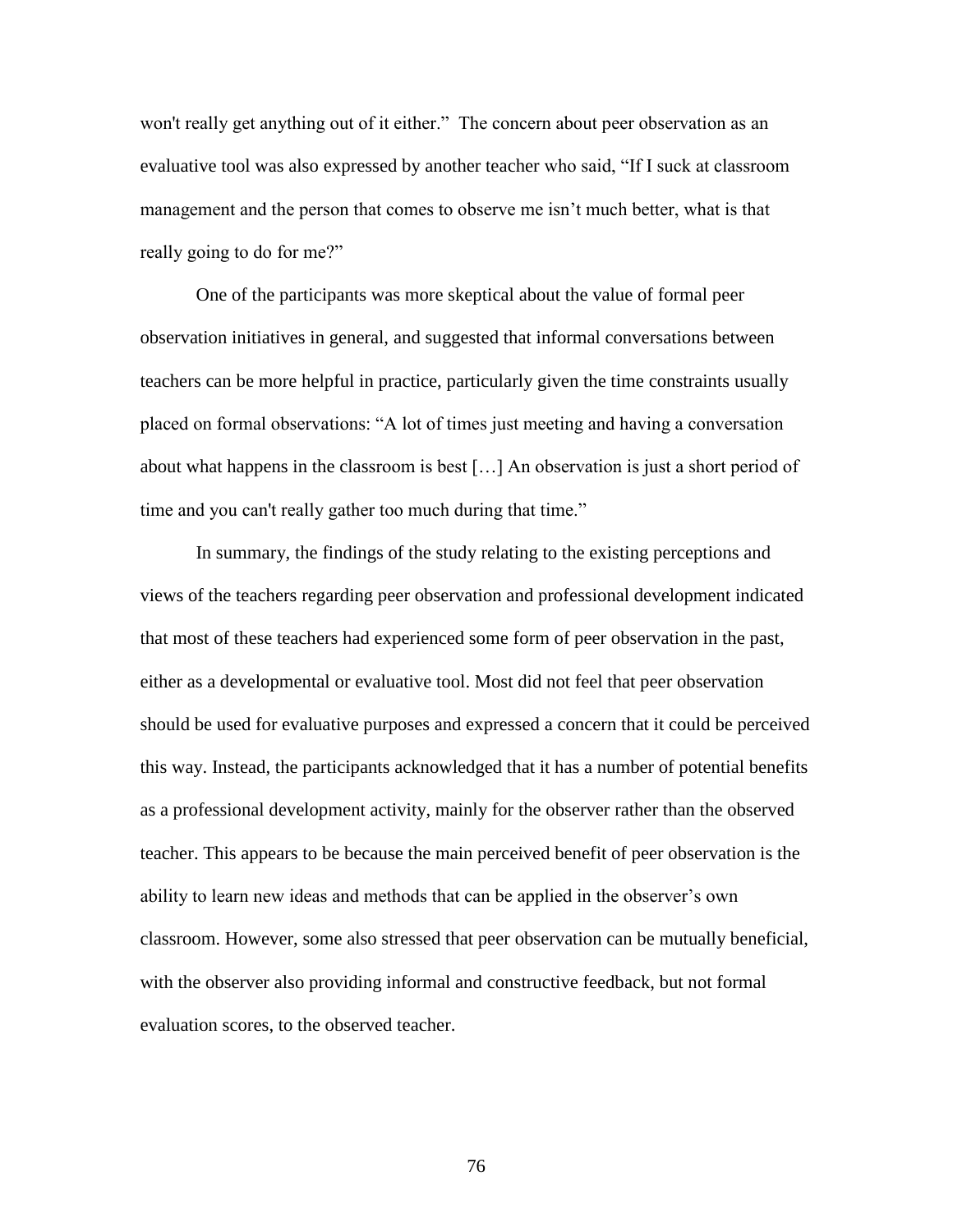#### **Development of Peer Observation Protocol and Process**

The findings presented in this section are based on the three group discussions in which the peer observation protocol and recommended process for completion of this were developed, with trial observations taking place in between the three meetings so that the participants could reflect on their experiences of these and feed their views into the evolving protocol and observation process criteria.

The group discussions generated many valuable findings which informed the development of the recommended peer observation protocol and process. These are summarized in this sub-section by key themes aligned with the interview/focus group questions which correspond to the main stages to be addressed when developing a peer observation initiative: the advance planning process, the content and format of the protocol (form for completion), the actual classroom observation procedures, the follow up and feedback mechanisms, and considerations relating to the overall implementation of the initiative (see Table 1). The findings relating to each of these main themes as discussed below correspond with the sub-themes that emerged from the research data in relation to these main themes and are also shown in Table 1.

#### **Advance Planning Process**

Three main issues were identified as being of importance in the advance planning process: the selection of teachers for observation, the scheduling of observations, and whether to identify a focus area in advance for observation.

The proposed initiative for consideration by the participants involved observation of two teachers in each case: one selected by the school administration, and the other chosen voluntarily by the observing teacher. Overall, the participants agreed that this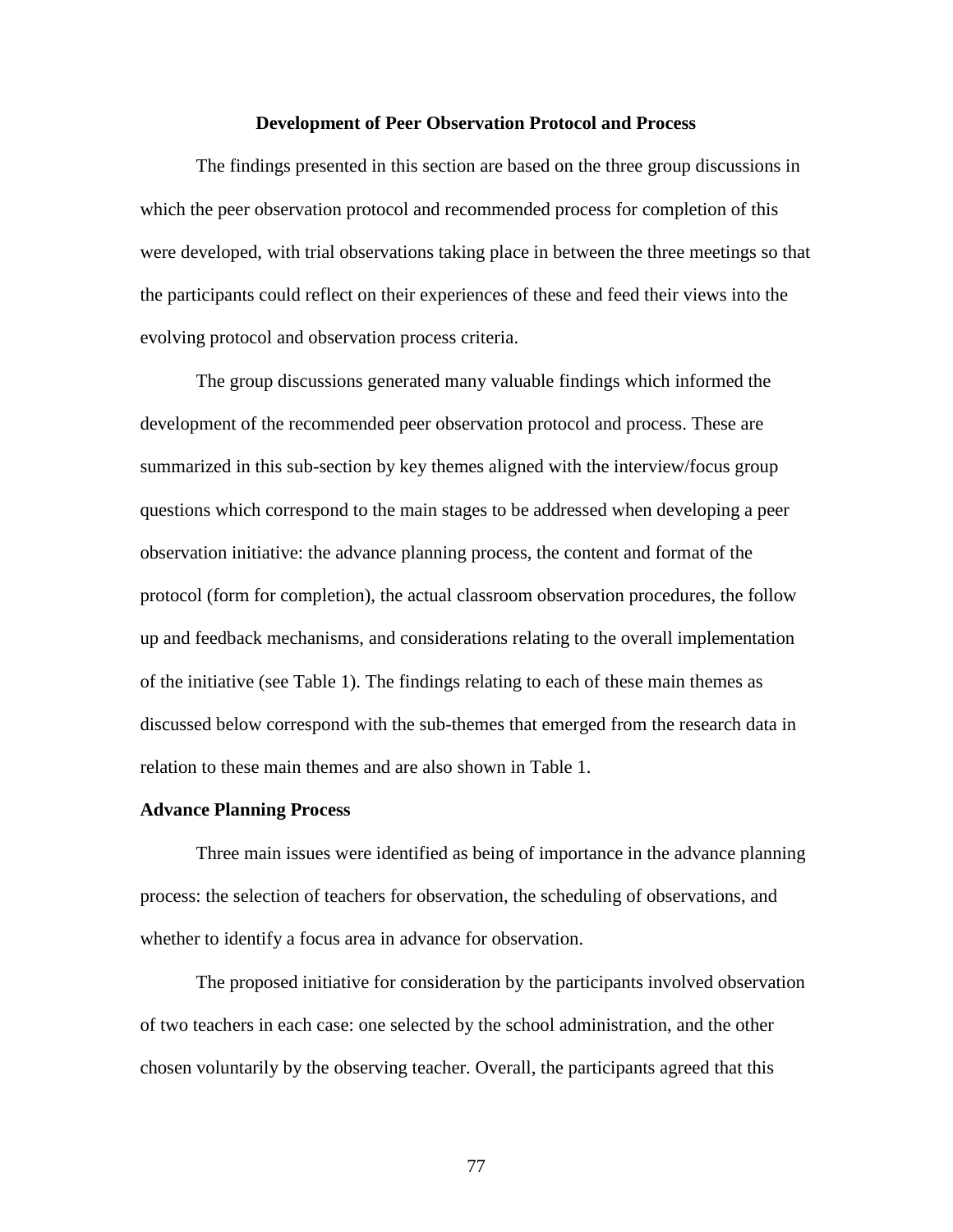approach was sensible, expressing the view that although it was most helpful to choose a teacher who they believed they could learn something useful from; the risk, however, was that those teachers who were perceived to be most effective would be frequently chosen for observations while less experienced teachers would not be visited and would therefore miss out on the experience. One teacher stated, "I'd want to see somebody that I know that I could take something away from."

There was some discussion about whether it was more helpful to observe a teacher from one's own content area or grade level or a faculty member with different experiences. No overall consensus on this was reached, but it was recognized that practical considerations such as having convenient planning time available for observations and follow-up discussions would also have to be taken into account. An eighth grade science teacher explained:

I think it would be good if like AP science, if half of us paired up with seventh grade science and then half of us paired up with sixth grade science. Because when I'm planning, they're teaching, and when they're planning, I'm teaching. We can swap it that way. If we start with the same content at least we have a general idea of what's supposed to be happening.

The participants also discussed the relative merits of scheduling observations in advance or arriving unexpectedly. Some suggested having a shared schedule to facilitate planning of observations. The main conclusion was that it would be better to schedule in advance to ensure they visited at a time when they would be likely to learn something useful from the activity being taught, or alternatively when an agreed "focus area," which the observed had requested feedback on, was being taught.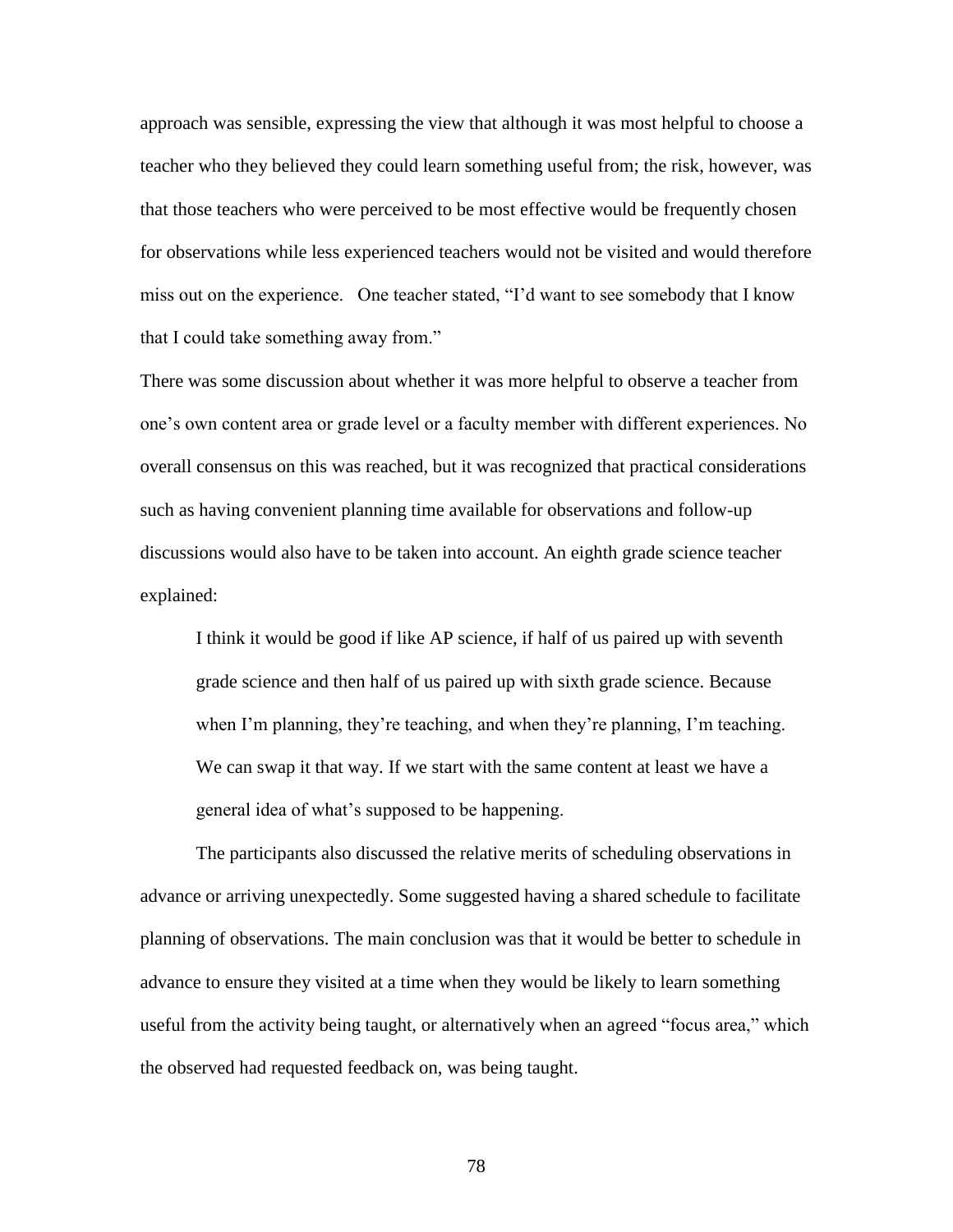Whether to require an identified area of focus in advance was also discussed. Some participants suggested that the teacher to be observed should reflect and share a specific area in advance: "If they know that's where they're wanting to grow and become better at and you're coming in just to look specifically for that and giving them feedback, I think they would take it a lot better because it's where they want to grow." Another teacher reiterated the benefit of predetermined focus areas saying, "I really love the idea of everyone putting places they could grow, or even places where they need more ideas. Even like one or two areas of focus that you're kind of watching for when you're in the room. I think that would be really great."

 As identified earlier, some participants indicated that they felt the main purpose of the observation should be to identify ideas and best practices from the teacher being observed, rather than giving the observed teacher feedback. "If I'm going to go take my time to go see a teacher, I want to learn something. I want to say, 'Hey, that's amazing! I want to take it back to my classroom and use it." Another teacher stated, "I'm more of the mindset of I'm going in there because I know that they're good. I want to see what they do so I can pull that into my room." These findings indicate that format and method of the observation needs to be quite flexible to meet individual needs, and that while it may be important for some teachers to identify a focus area in advance for the purpose of observation, for others this is not seen as critical.

## **Development of Peer Observation Protocol and Criteria**

Over the course of the three group and the intervening trial peer observations, the draft protocol evolved to reflect participants' views on the most effective format and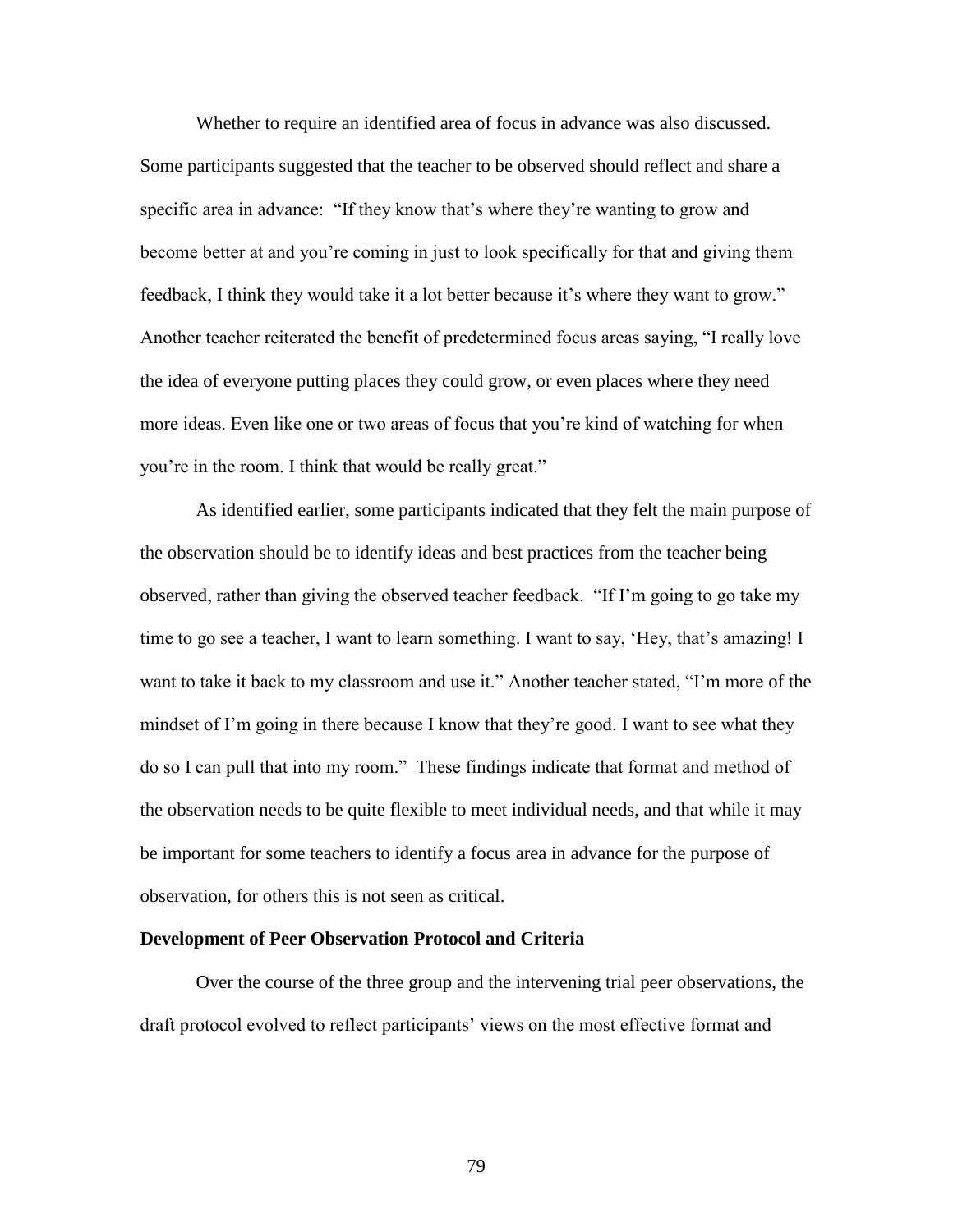content of the observation expectation template, and the general criteria to be followed in the peer observation process.

Although in the initial discussion some highlighted the benefits of having a structured, checklist format for the observation protocol, the group achieved a general consensus over the course of the three meetings, and reflecting their experiences of the trial observations, that it is most helpful to have a more unstructured protocol with open questions that could be completed in short answer or paragraph form. This format provides a general guide to the types of information to be collected but also allows flexibility and generates more useful findings for both teachers. As one explained: "I think if it's open ended, if it's kind of wide open you can see what they kind of want. If you don't see that then you can still have some space. Or if you don't have any suggestions for how to implement project based learning in whatever they're teaching, you can still find something else to say."

The early draft included a larger number of specific questions; through a process of identifying the most useful prompts and those not required by every observation, the observation tool was eventually narrowed down to several more general questions (see Appendices D and F). It was agreed that certain types of basic information were important to collect. After discussion, deliberation, and decisions, the participants chose to keep several items from the first draft protocol including: observer, teacher observer, grade, subject, time, and teaching topic.

Beyond this, the participants narrowed down the original ten draft questionnaire items to just four, which were believed to adequately capture the information required to ensure that the observation would be helpful to both the observer and the teacher being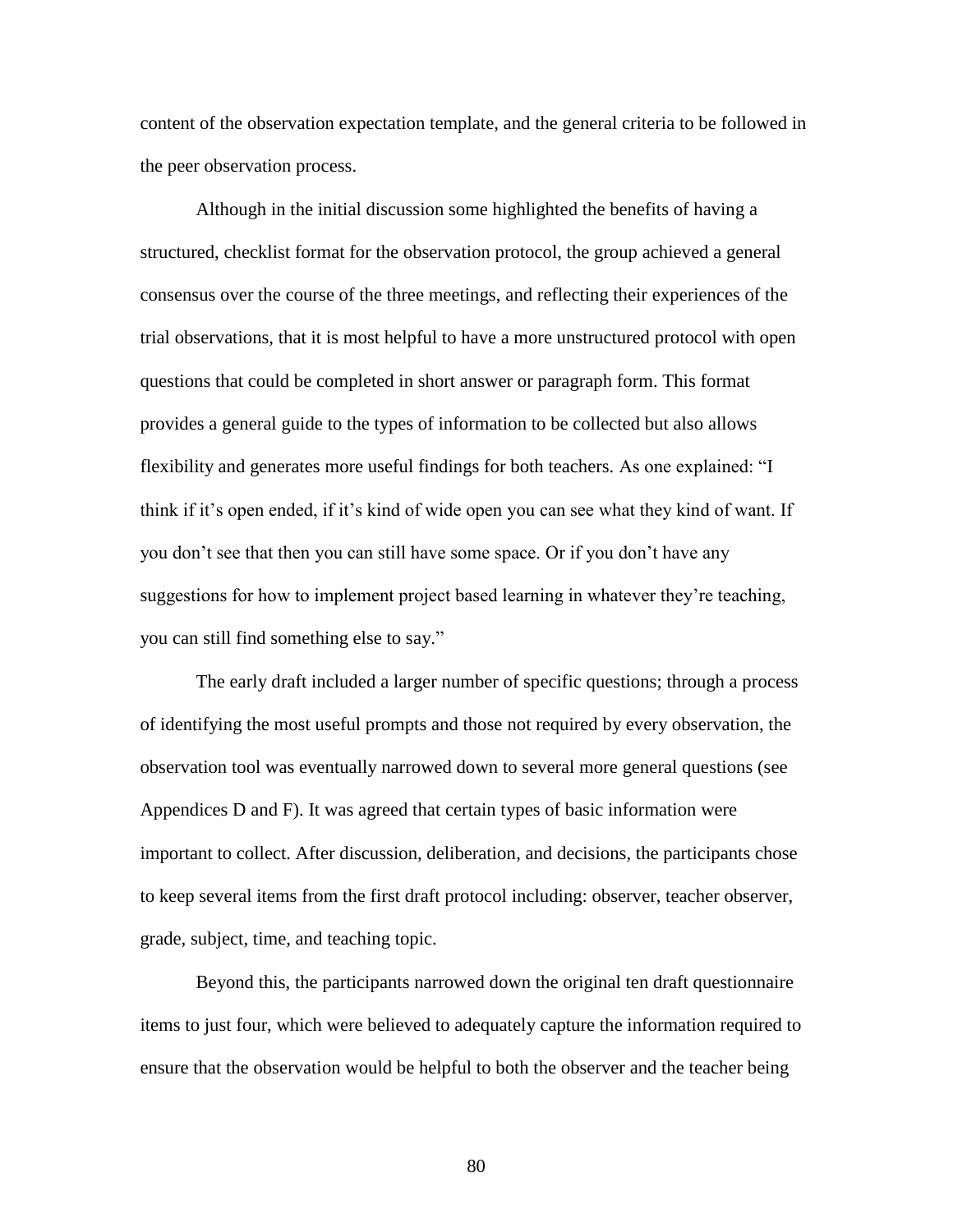observed (Appendix F) The four items which were identified or retained for inclusion in the final draft of the protocol were:

- What was observed? (instructional strategies, student participation, technology use, etc.)
- What was observed that you could use in your own classroom?
- Questions, comments, reflections, and/or topics to discuss.
- Follow-up date and type (email, face-to-face, etc.):

Those items from the first draft protocol (Appendix D) which were excluded from the final version as they were felt to be inappropriate, unhelpful, or modified to fit into the included questions were:

- Learning Intentions
- What are students doing? (listening, speaking, reading, writing, etc.)
- What is the level of student engagement in the room? Provide evidence.
- Make note of important elements of classroom environment (Materials available for student use, routines/procedures in place, student work displayed, desk setup):
- What technology is being used in the classroom? How?
- Based on the area of focus of the observation, what was observed?

Upon further conversation with the participating stakeholders leading the initiative, it was evident that the majority agreed on several main reasons for excluding or changing the original items. Many of the teachers involved felt that certain aspects were not necessary or relevant. Anecdotal notes about classroom environment were one of those items; one teacher quipped, "Who cares what your desks are set up like?" Another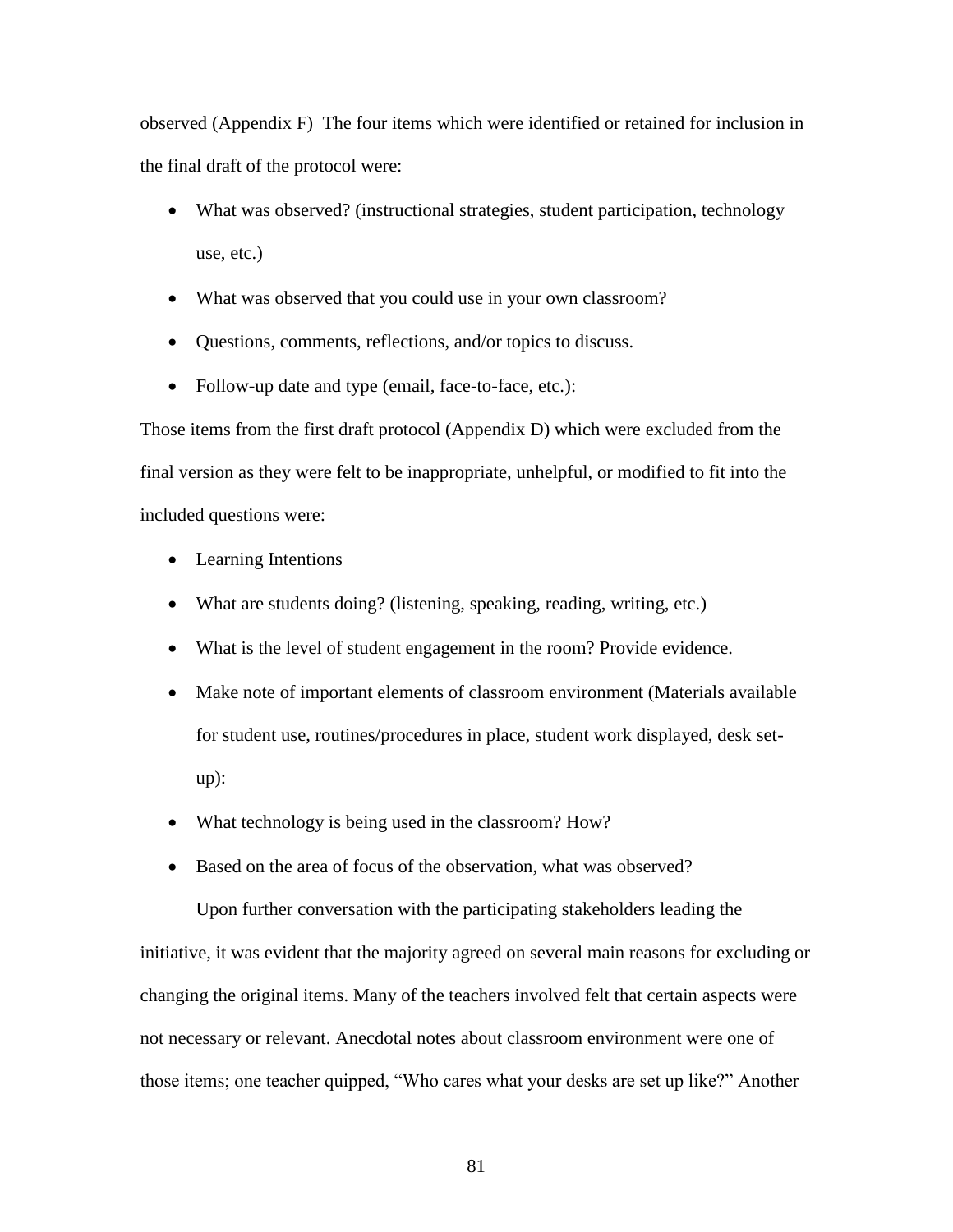area seen as unimportant was the posted learning intention; "I don't think it matters to me because when I go into a room if I'm going in there for a peer observation I want to learn something from that-- and the learning intention, I could care less." Many felt that a posted learning intention, if never mentioned, referenced, used, or outside of the observers' content may be ineffective. Likewise, technology being a required questionnaire prompt stirred many thoughts as it did with this teacher: "So what if there's no technology being used? What if they're sitting around discussing a novel and there's no technology being used at all."

Of concern to the participants was the potential subjectivity of questions, which were seen by some as primarily ascertaining the level of student engagement. "If I see a teacher giving notes or giving a lecture if all the kids are listening and taking notes, I consider that high level, they're all engaged in - some people might be. Well, they're just sitting there at their desk not really doing anything." Without extensive training on data collection related to student engagement, the concern was that it becomes a question of whether the students look like they are paying attention and learning, making this more of an evaluative question than mere observation.

Throughout the discussion, strong opinions emerged about identifying, sharing, and gathering information on someone's area of focus. There was much conversation about the transparency and comfort levels that would have to be in place for many teachers to openly share their struggles or admit their own faults. It was noted that there would also be staff members who neglected to see any area of improvement for themselves, giving the peer nothing to look for or assist with if no weakness or area of growth was identified. This would nullify the purpose of observations. One teacher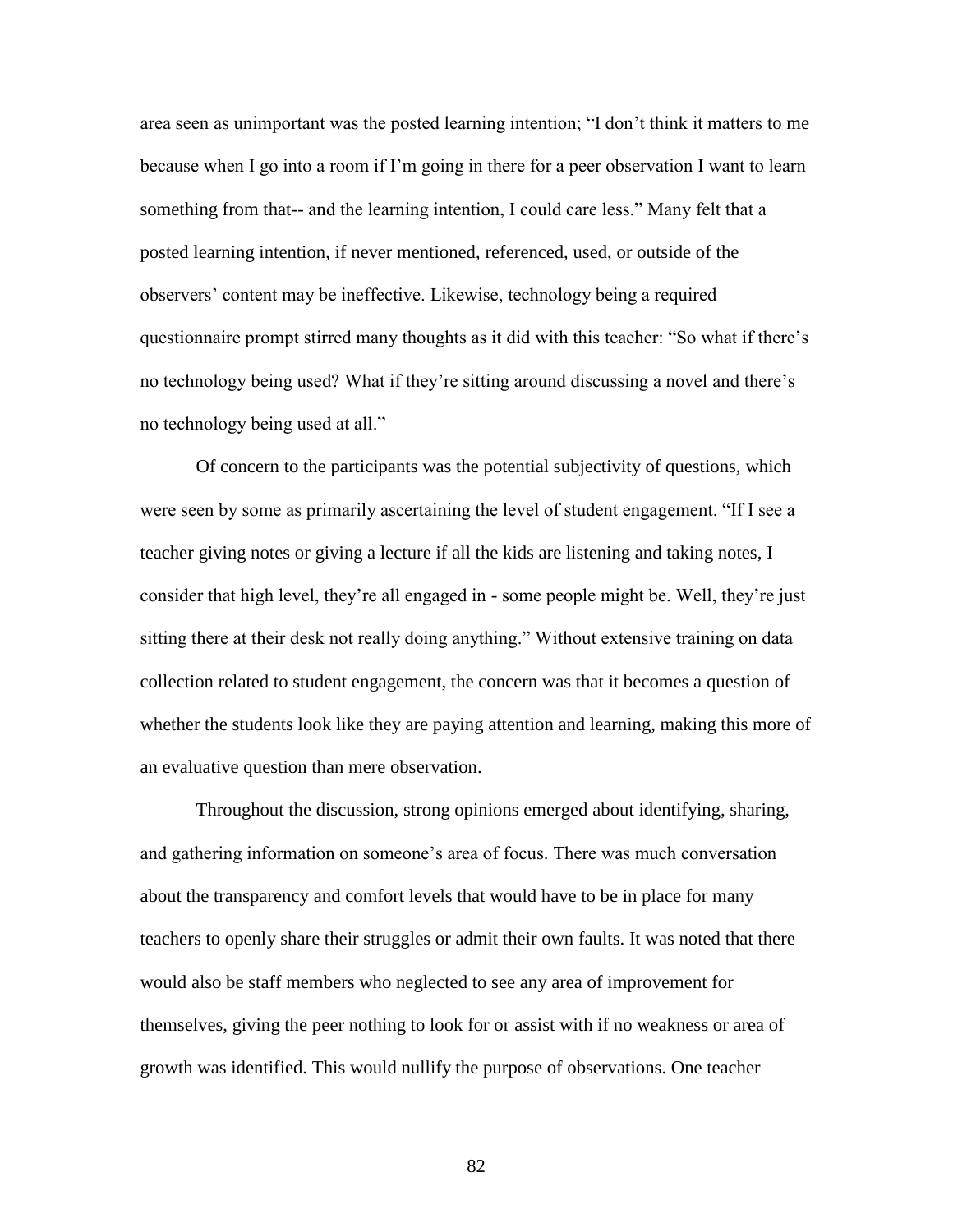suggested that this issue might be overcome by removing the required aspect of focus areas: "I don't like having to choose that beforehand, I would rather just go see a teacher and then see what comes up as I observe and then make a mental note or in the observation form say, 'We should talk about this.'". Overall, it was felt that whether or not to identify a focus area in advance should be left to the teachers concerned, and not made a specific protocol item.

Other themes arising from the discussions about the required content of the protocol included the importance of providing at least some positive as well as constructive feedback yet ensuring that this information is not conveyed as critical or evaluative. When asked what this would look like on the protocol template, the teachers said, "I think simple things like one compliment and maybe one suggestion" and "Make sure people put a compliment on every observation. If it's not on there, they won't do it." This was also an added attempt to create and foster teacher buy-in, by reassuring teachers that they would gain something productive and positive from inviting in a peer for an observation.

#### **Follow-up Processes**

One of the main areas of focus in the discussions became the format by which follow-up or feedback from the peer observations should be shared, the perceived value of a conversation versus written feedback and the practicality of each for more useful and in-depth discussions; "If I wanted to talk about, 'That was good; can you show me where you got that or can you tell me this?' Then I'd like to go and meet with somebody.'" Others thought a face-to-face conversation was not needed and that a quick thank-you email to express appreciation and a positive thought would suffice.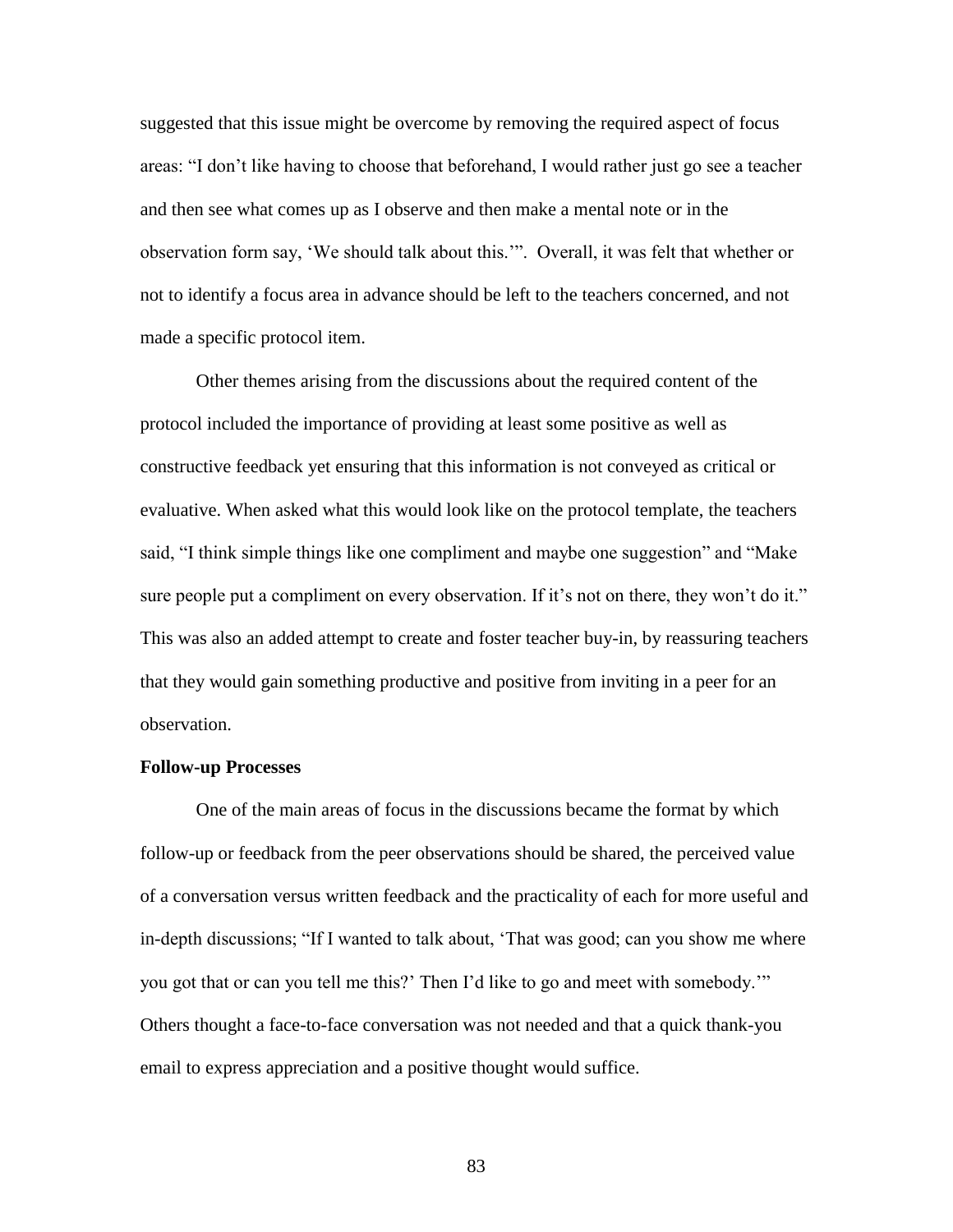A second theme that emerged was the importance of ensuring that feedback is tailored to the situation and needs of the teacher observed. One teacher explained this by using a teacher's need for assistance with classroom management saying, "'Hey, if you know you struggle with classroom management, get a peer to come in and observe you and tell you this is how you can help.' Or, you can do it the other way, vice versa. Go in and say, 'Hey, I know you're really good at problem based learning, I'm coming in to observe you to see what you do.'" Both of these approaches make the observation and feedback more meaningful to the observed and observer.

Third, seen as a much needed piece, crucial to the success of the peer observation system was the importance of always providing at least some positive feedback, as highlighted by the following quote from one of the teachers:

I have concerns over being critical of someone else. I do think that educators need to constantly be improving their craft but I also know the realities of the demand. So I want to give feedback that is positive... However I don't want to just compliment them but challenge them to think about their strategies from a different perspective.

It was also suggested that the use of an ongoing mentoring arrangement might be valuable, to provide enhanced opportunities to learn and grow together and build collegiality and trust. The following quote highlights the perceived potential benefits of an ongoing relationships rather than one-off observations:

You would basically work on really establishing rapport with one person and making the communication better on the critiques and the suggestions and you meet with them separately after. Then after maybe a time … you move onto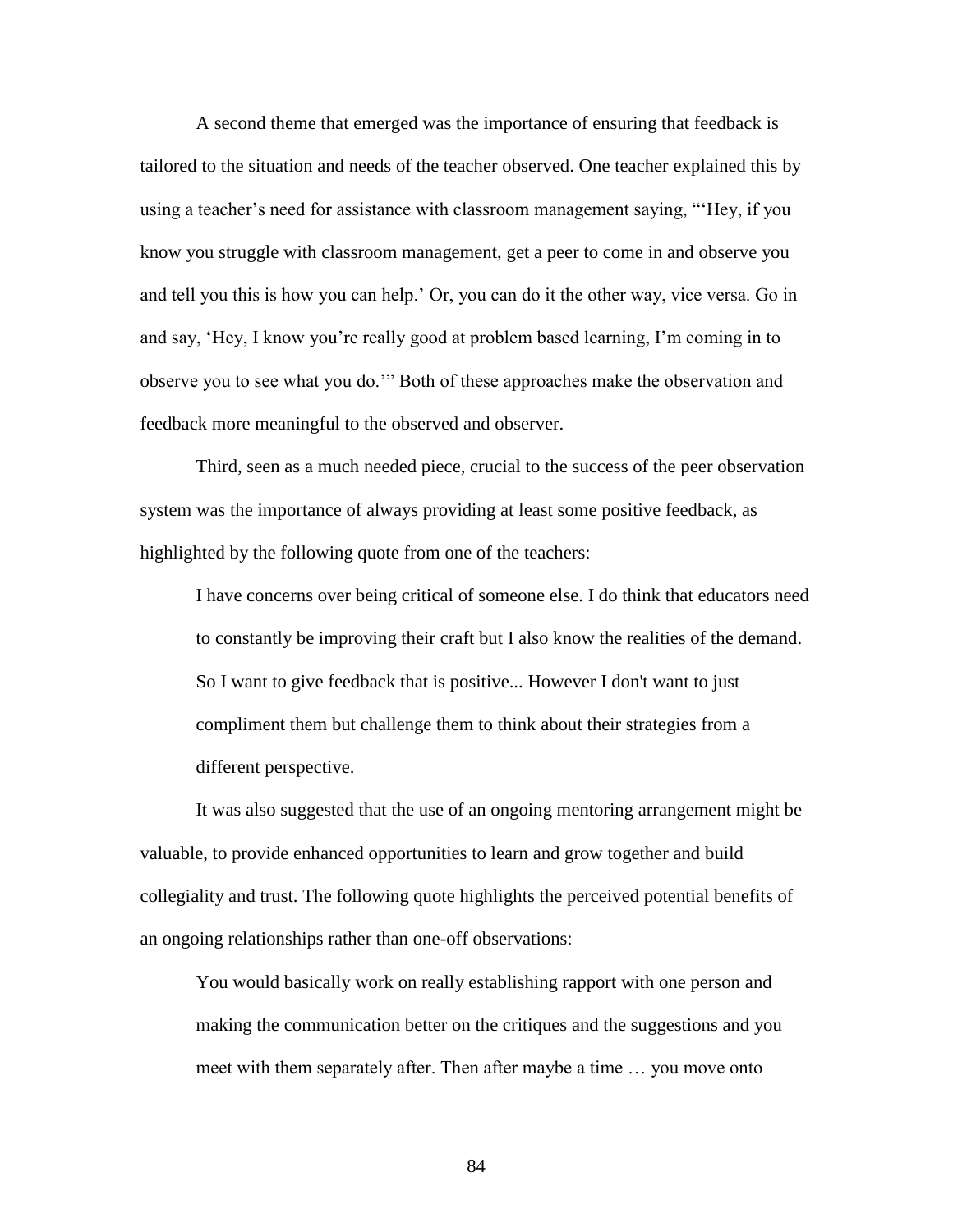someone else so you're actually there seeing the progress you make the first time they give suggestions and the next time … I feel like I've had so many random people step into my room and tell me one thing and then what I can work on and it's done and I never hear from them again.

#### **Implementation Considerations**

In their initial interviews, the participants were asked for their views on whether peer observation would be readily accepted across the school and to identify what forms of support might be needed to support its implementation. The participants were split between those who expressed the view that peer observation would not be accepted by all teachers and those who believed that it would receive widespread support from many if not all teachers. For example, one of the teachers falling into the first group explained, "Completed, yes. Supported, no. There are folks who believe their time is 'too valuable' or there's nothing they can learn. That mindset must change first." Teachers who fell into the second category stated, "I think the teachers that want to learn and improve will support them. Others will look at them as another thing to do" and "I think that there will be a mutual respect cultivated amongst teachers if we can get the chance to see each other in action. We will be able to see our strengths more easily and see what we can grow in as a community." A third teacher in this group added, "I feel that most teachers are receptive to improving their teaching practices and would like to be observed by colleagues, not only administrators." Some argued that it would need to be implemented well to persuade teachers of the benefits. One teacher stated, "I think it will get the support of most once it is laid out for everyone and people can see the benefit."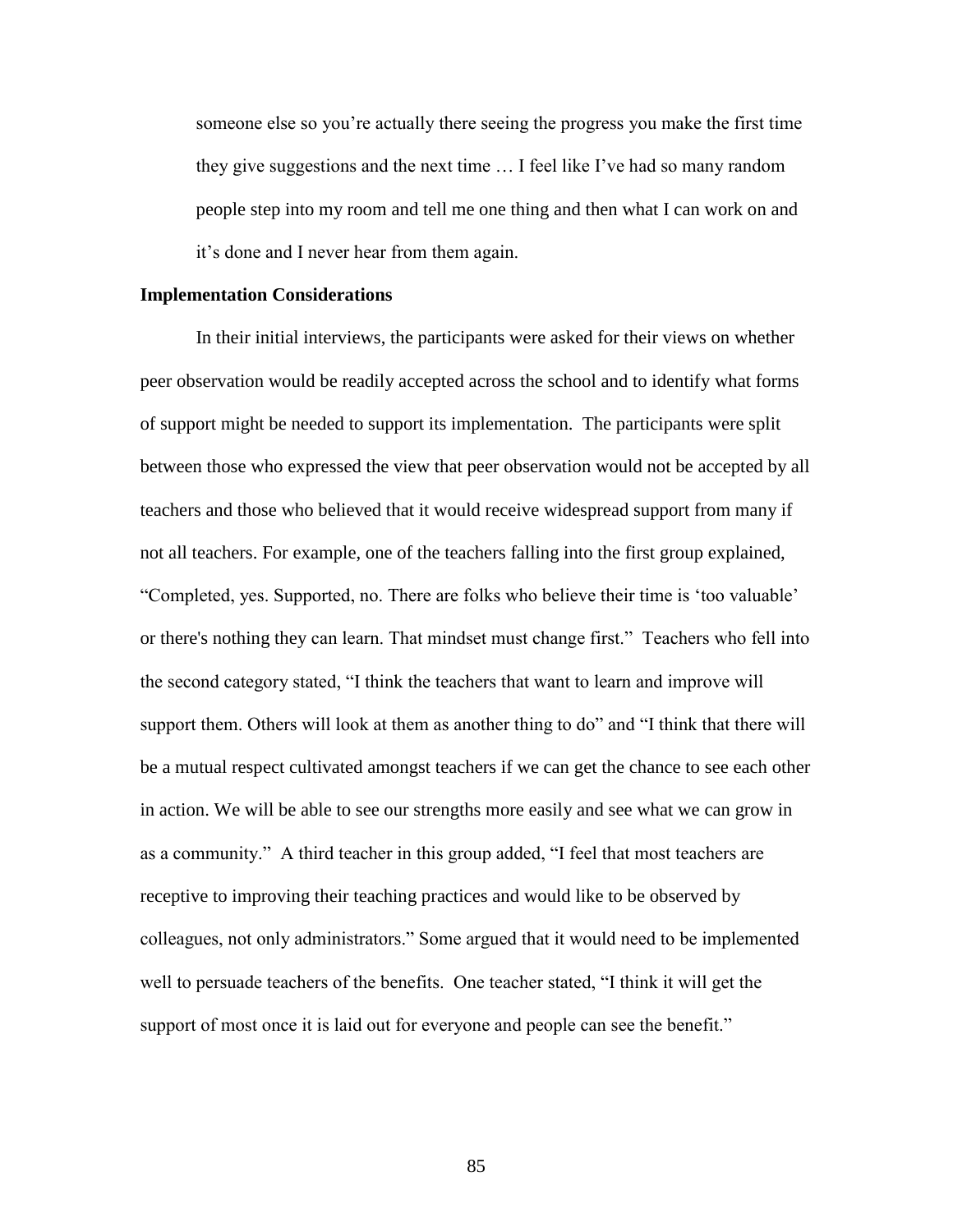Responding to that statement was the participant who summed up both sides of the conundrum:

Yes- if it is required or if a teacher has interest in going to see a teacher they know does great things based on word of mouth. However, if it is not required I don't know if many teachers will see a point in going to watch a teacher that teaches a completely different grade level and subject when it would be more beneficial to just sit down and meet and talk about what is used in the classroom and any instructional techniques or classroom management techniques that they may implement. Honestly, it all comes down to time and interest.

When asked what types of support would be needed to help ensure the success of the proposed peer observation initiative, two main factors were identified: the provision of adequate time within teachers' already full schedule, and adequate support from other teachers and administrators. One reported obstacle to overcome is securing coverage for classes when necessary so that teachers could complete observations especially "in order to see teachers who teach the same content or the same age level as you" and sufficient time allocated for post-conferences as "pressing things absorb planning period time so sometimes it takes a couple of weeks before it is possible to have the time for a peer observation."

 Participants also identified the need for adequate support and commitment from teachers and administrators. When asked for their views on how to persuade other teachers of the benefits of peer observation, participants stressed the importance of developing and conveying a clear vision for the initiative and clearly communicating the benefits that they would be likely to secure through participation. Teachers in the sessions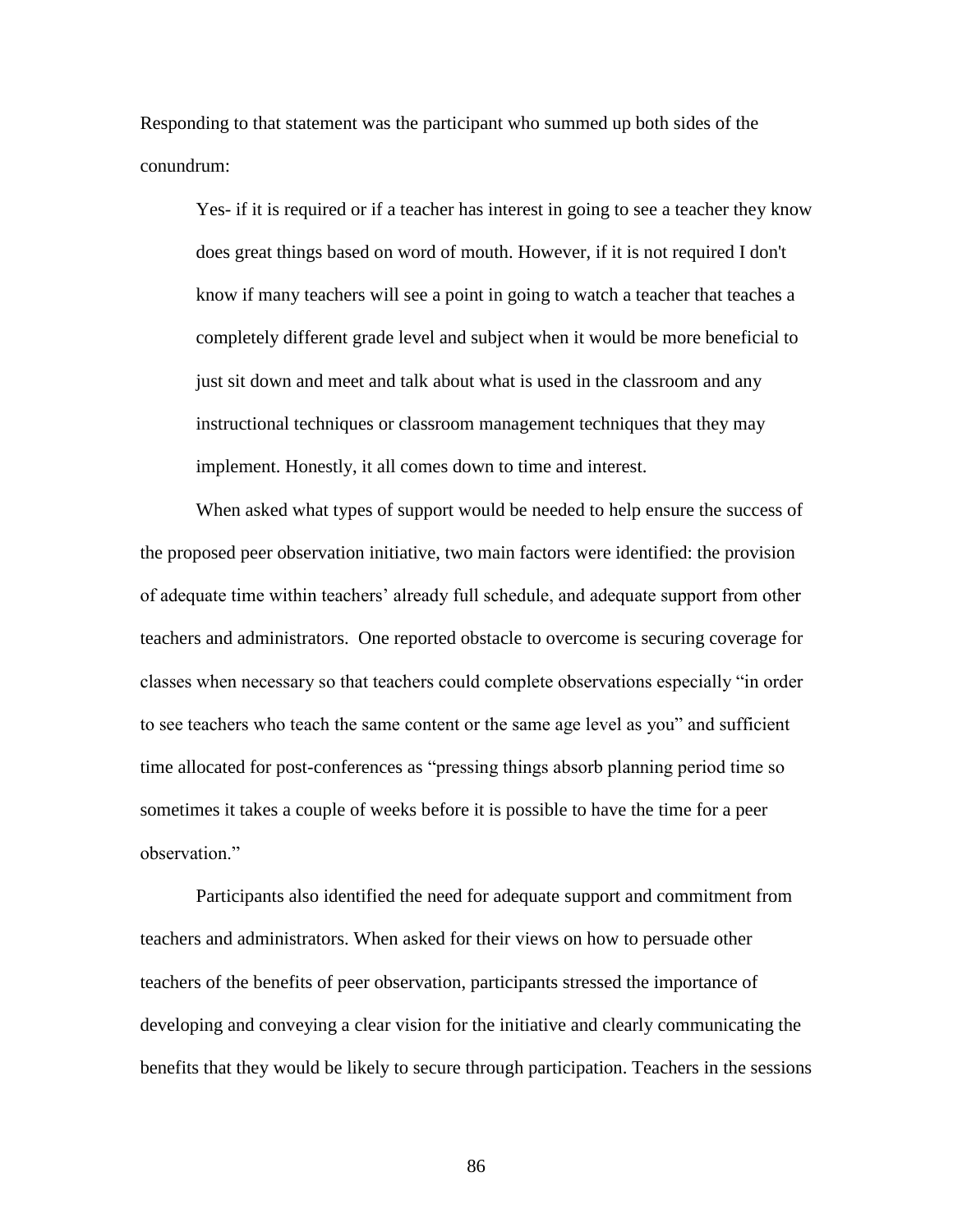expressed the value of consistently "explaining the vision for them and purpose behind them so teachers buy in" while reminding the staff "this is for you to get something out of it, not for the person you're observing to get something out of it." Establishing the ground rule "that people might be in your room, but they're not judging what you're doing. It's going to be they're looking to see you do good things" warms the faculty to the idea of observing and being observed, according to one of the participants, a view that supports the use of peer observation primarily for the professional development of the observer.

Based on the focus group discussions, an initial draft set of criteria for the overall peer observation process was revised slightly (see Appendices E and G), with the main changes being the removal of the requirement to agree a focus area in advance, and to conduct a "semi-unannounced" observation. The requirement for a follow-up discussion within two days of the observation was also revised to specify that this can take the form of an email or conversation. The final criteria also indicated that the first observation would be of an assigned teacher while the second could be of the observer's own choice of teacher. The full final set of criteria consisted of the following:

- Save the Google Doc to your Docs so everyone does not have access to your docs.
- The observation should be 10-20 minutes depending on what information needs to be gathered.
- The first observation is assigned. The second observation is your choice (use only teachers on the Focus Team).
- Follow-up with the teacher within 2 days of the observation. Follow-up can be an email or conversation depending on the need.
- File the written observation form in your records.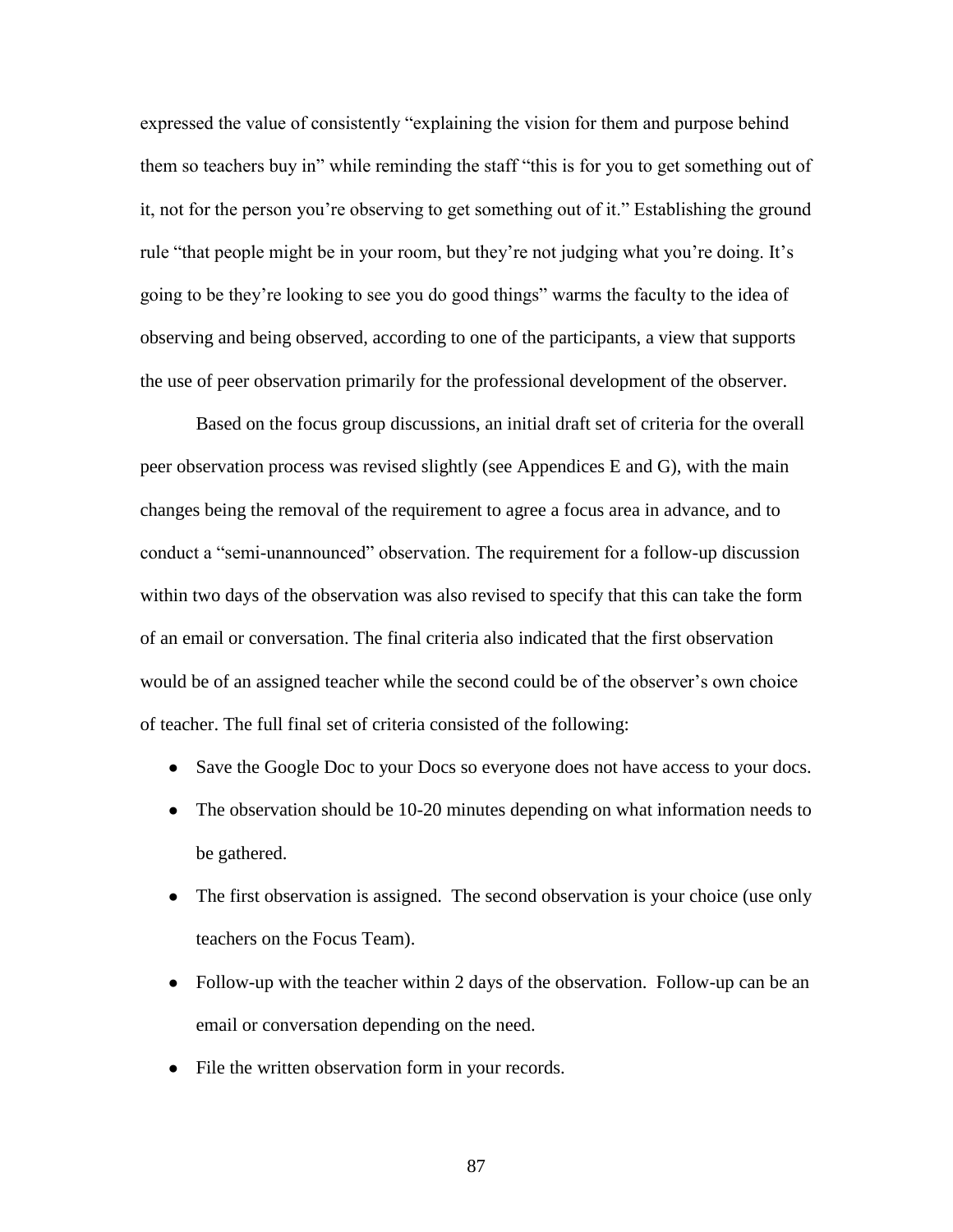In summary, the study was successful in generating useful findings relating to the development of the peer observation protocol and the recommended processes for planning, conducting and following up observations. A draft peer observation protocol and peer observation criteria were developed on the basis of these findings subsequently refined in focus group discussions following two rounds of trial peer observations. Other relevant findings arising from post observation feedback (the reflective phase of the action research study) are discussed in the final findings section below.

## **Post Observation Feedback**

The final sub-section presents the findings from the individual interviews conducted after completing a peer observation, which investigated their views on this experience and how it might be improved. In order to help refine the protocol and the recommended peer observation process, each research participant observed one of the other participants in his/her classroom using the draft protocol and were interviewed individually about the experiences of doing so. These were also discussed as a group in the final discussion session. The main findings are summarized in this sub-section by several key themes: perceived benefits of the observation, challenges experienced, and recommendations for improving the protocol or process.

Having carried out an observation, all of the participants indicated that they would recommend these as a valuable form of professional development because of the important learning and sharing of ideas that they facilitated. "Teachers usually have great ideas but rarely get to share them with people outside their department or grade level" so this was seen as an excellent opportunity to glean and gather strategies and teaching methods.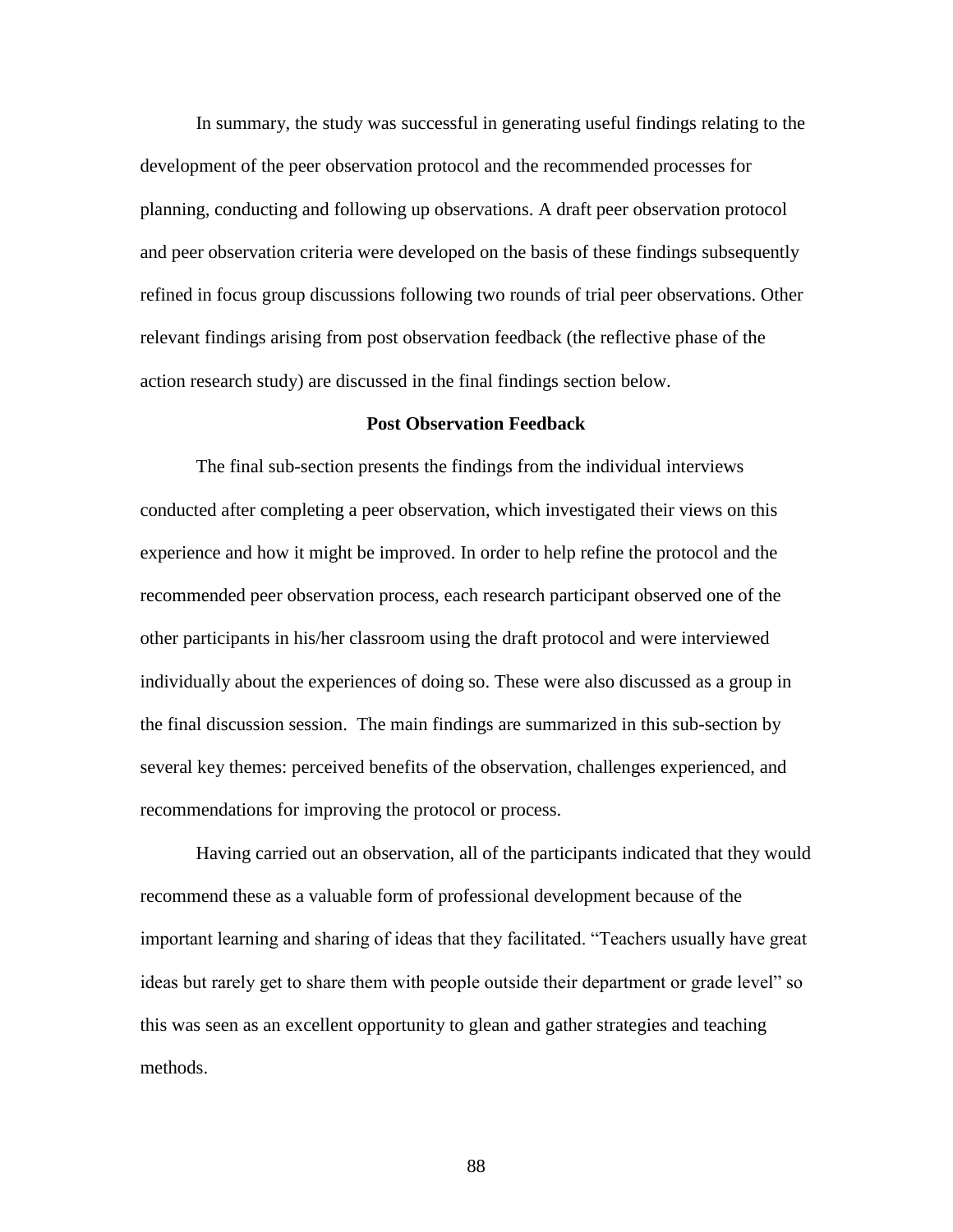By far the most frequently cited benefit was learning new approaches that they could try out in their own classrooms; nearly all the participants gave this type of response when asked about benefits. Several stressed that it was more important to learn about teaching strategies or methods, regardless of the content being taught. One teacher commented, "It gives me ideas to use in my room. This can be ideas about activities, room set-up, anything." Another shared that she "also learned about strategies that other teacher implemented that I would like to try to implement myself. Non-instructional routines were observed as well in addition to strategies and educational materials/resources that could be utilized." Although not a field on the final protocol, the prompts allowed for observation of engagement, environment, and effective teaching, all in four open-ended questions.

Several faculty members on the peer observation initiative team also mentioned that they valued the opportunity to critically evaluate their own performance as a teacher, through observing others. Only two participants specifically mentioned that they had made concrete changes in their own classrooms following the observation, though others mentioned that they intended to do so when appropriate or at a later stage. As testament to this, a teacher shared that "through watching other teachers teach I was exposed to different programs or websites that I could use in my instruction, which I then did. Also, the way different teachers set up their procedures I took note of and tried to test out in my room." A second teacher echoed these thoughts saying, "I took things away from the observing class and started using it the following day. I also have started using a 'game' that is used while waiting for others to finish." Among those who reported that they had not yet made changes in their own classrooms, views were still positive about the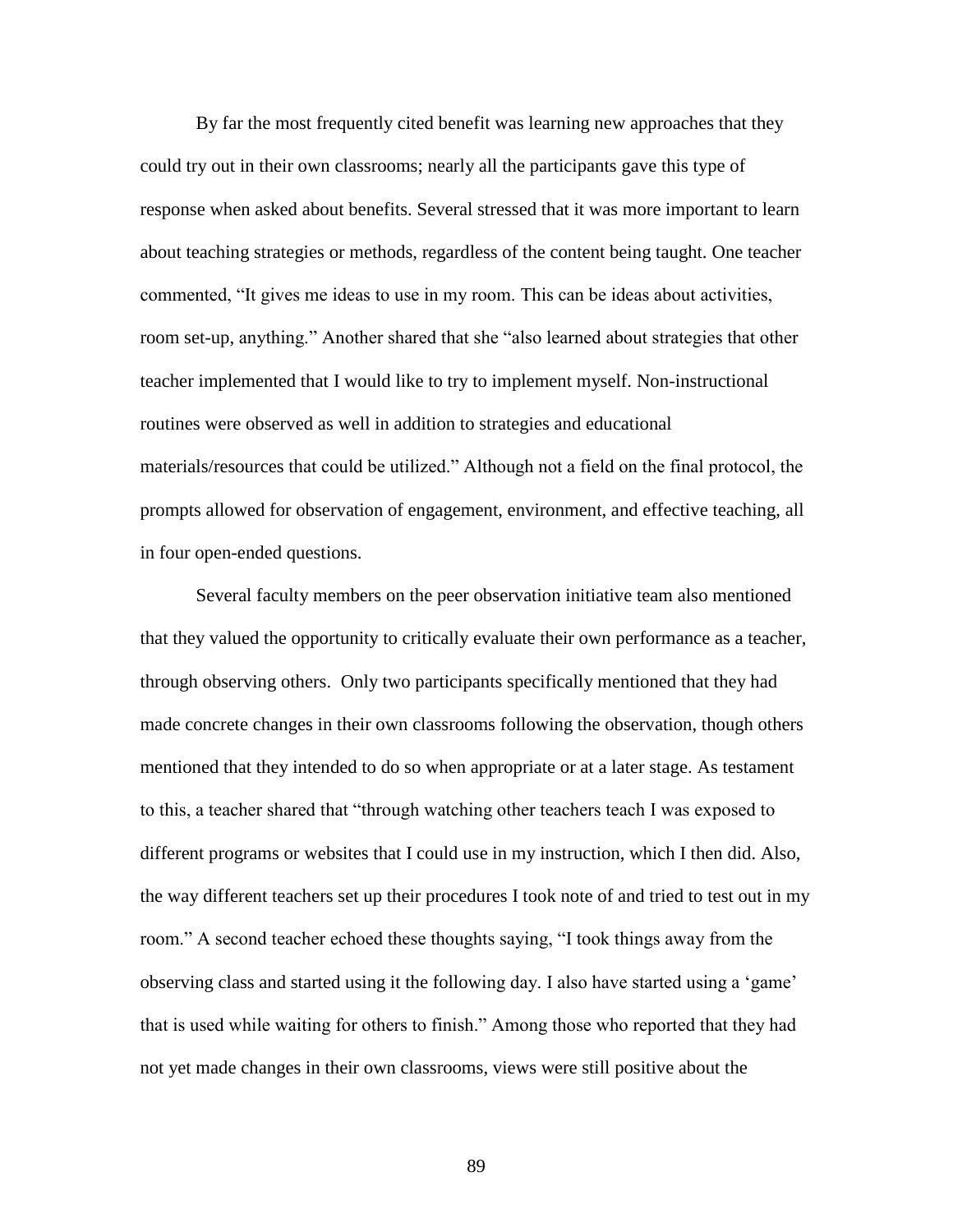experience of conducting observations and their potential future value. For example, one teacher stated, "I don't think I changed anything because of it but I am open to doing so if I see something that I think is good."

Around half of the participants noted that they felt the follow up conversation was the most valuable aspect of the observation. "Talking with teachers about what I saw and what others saw in their observations" gave them a chance to share ideas or receive clarification. It was a chance to talk informally "with coworkers about what really matters."

Two main types of challenges were reported by the participants in relation to conducting the peer observations: time pressures and how to give constructive feedback. All of the teachers already have tight schedules and some found it difficult to find mutually convenient times to observe a selected teacher or to hold a follow-up discussion. Despite the overall time pressures, several of the participants reported that the ten minutes of observation they had been required to undertake was not sufficient and recommended extending this. For example, the following teacher explained, "I wanted to stay in like 25 minutes maybe just because…I mean I was just talking to him most of the time … I wanted to talk to him because he showed me a lot of things that he uses like his portfolio and his doable forms and how he does grading. I was just kind of talking to him for a long time. But I actually learned a lot."

However, a general consensus emerged that ten minutes should be a minimal requirement, with teachers being allowed to or encouraged to observe for longer if they felt it was helpful to do so. The prevailing attitude was one of "if you're actually wanting to develop or you're wanting to see something you're going to stay for longer, but if we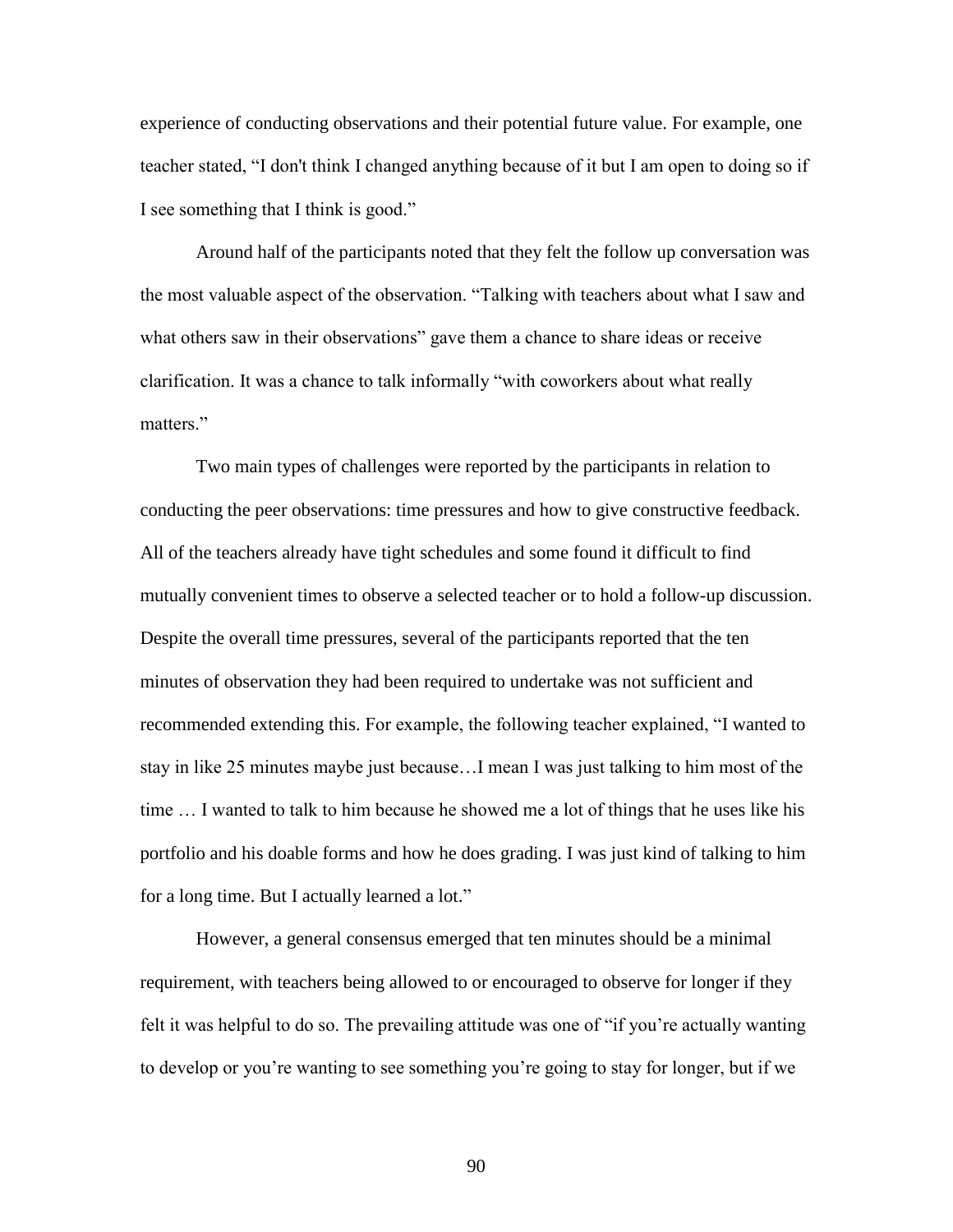give them a minimum of 10 minutes it seems like something that's achievable and doable."

The reported challenges of giving feedback related mainly to the importance of being non-judgmental but helpful and ensuring that the feedback was well informed. The participants found that there was a thin line between non-judgmental feedback and evaluative responses; this made several folks hesitant of future conversations about observations in the future. It was also a concern that the observer may not be as engrossed in the content and therefore "if you are observing someone in another content area you may be unfamiliar with the content and can't completely give extremely sufficient feedback on the material being taught and ideas about the content." Both of these challenges arose in multiple participants' responses. However, as stated by one of the teachers in the group, "I personally believe if a teacher feels like they have nothing left to improve on, then they are stagnant. In the teaching profession we should always be innovating and challenging ourselves."

## **Chapter Summary**

This chapter has presented the descriptive findings of the study, structured by three main themes: general views on and experiences of peer observations, protocol and process development and post observation feedback. These corresponded with the planning and reflective stages of the action research cycle, while the trial observations conducted by the participants constituted the action stage of the cycle. The following chapter discusses the findings and their implications and sets out a proposed action plan for the implementation of a peer observation initiative in the school which formed the research setting for this study.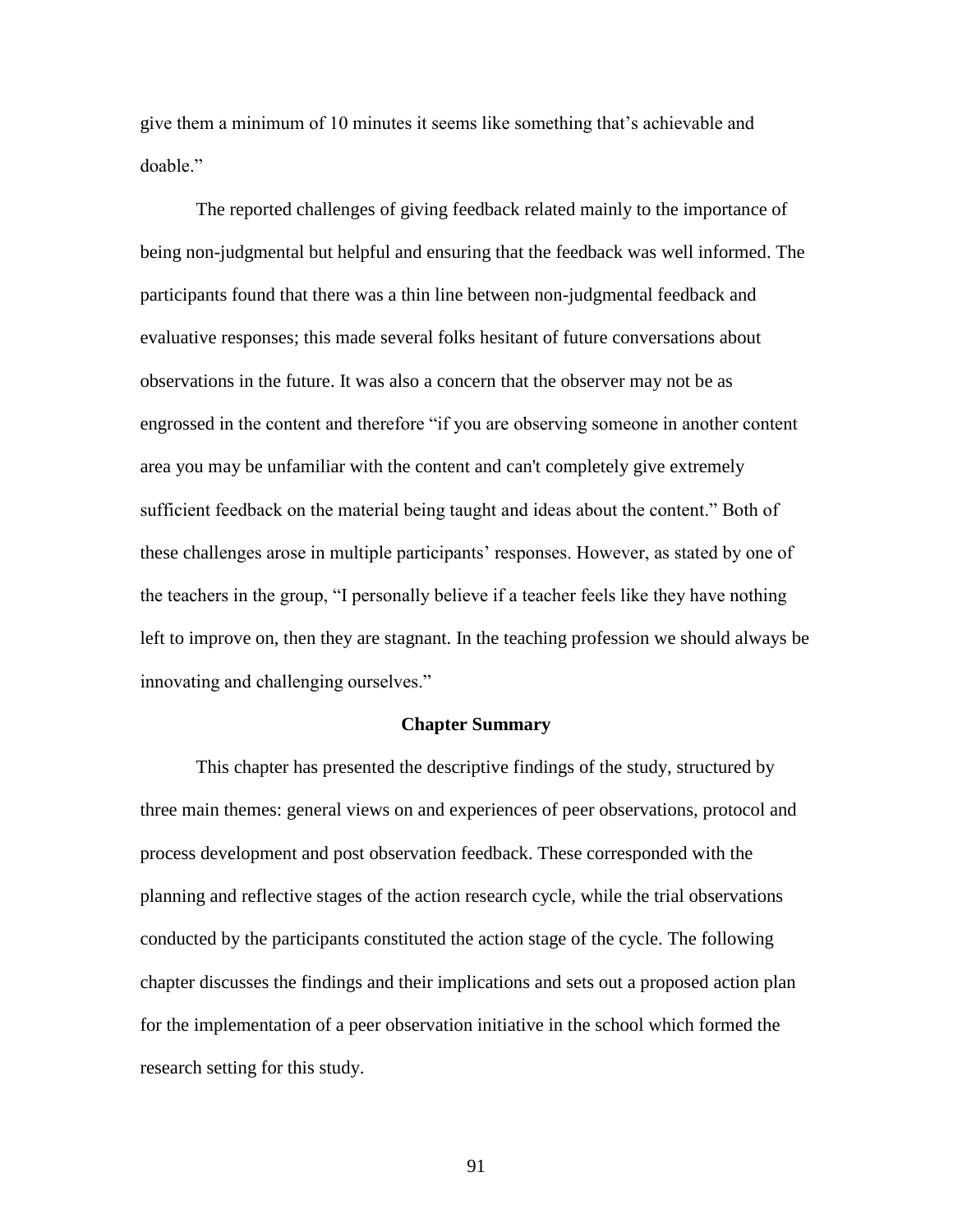# CHAPTER 5

# DISCUSSION AND RECOMMENDATIONS

As discussed in chapter 2, peer observations in general often involve a new practitioner observing a veteran in a particular field with the intent of developing or enhancing the skills of the beginner practitioner. In this study, peer observations are used to refer to a process by which teachers observe each other in the classroom in order to learn about teaching practices and to share evidence-based methods to promote professional growth. A substantial and growing body of literature demonstrates that peer observations are being increasingly adopted as a form of professional development for teachers and are contributing to improved pedagogical practices (e.g. Darling-Hammond, 2010). Within the specific context of the northern South Carolina middle school which formed the research setting for this study, however, little was known about how best to implement peer observation in practice in order to generate positive outcomes for teachers and students.

To help address this information gap, the study used a phenomenological approach and action research methods to engage a sample of teachers in this school in the development of a peer observation protocol and initiative suited to the professional development needs of teachers in this setting. The use of a phenomenological approach and action research methods enabled the researcher to explore in depth the lived experiences and in-depth views of the teacher participants relating to peer observation, while developing a practical solution focused on the specific needs of the school. The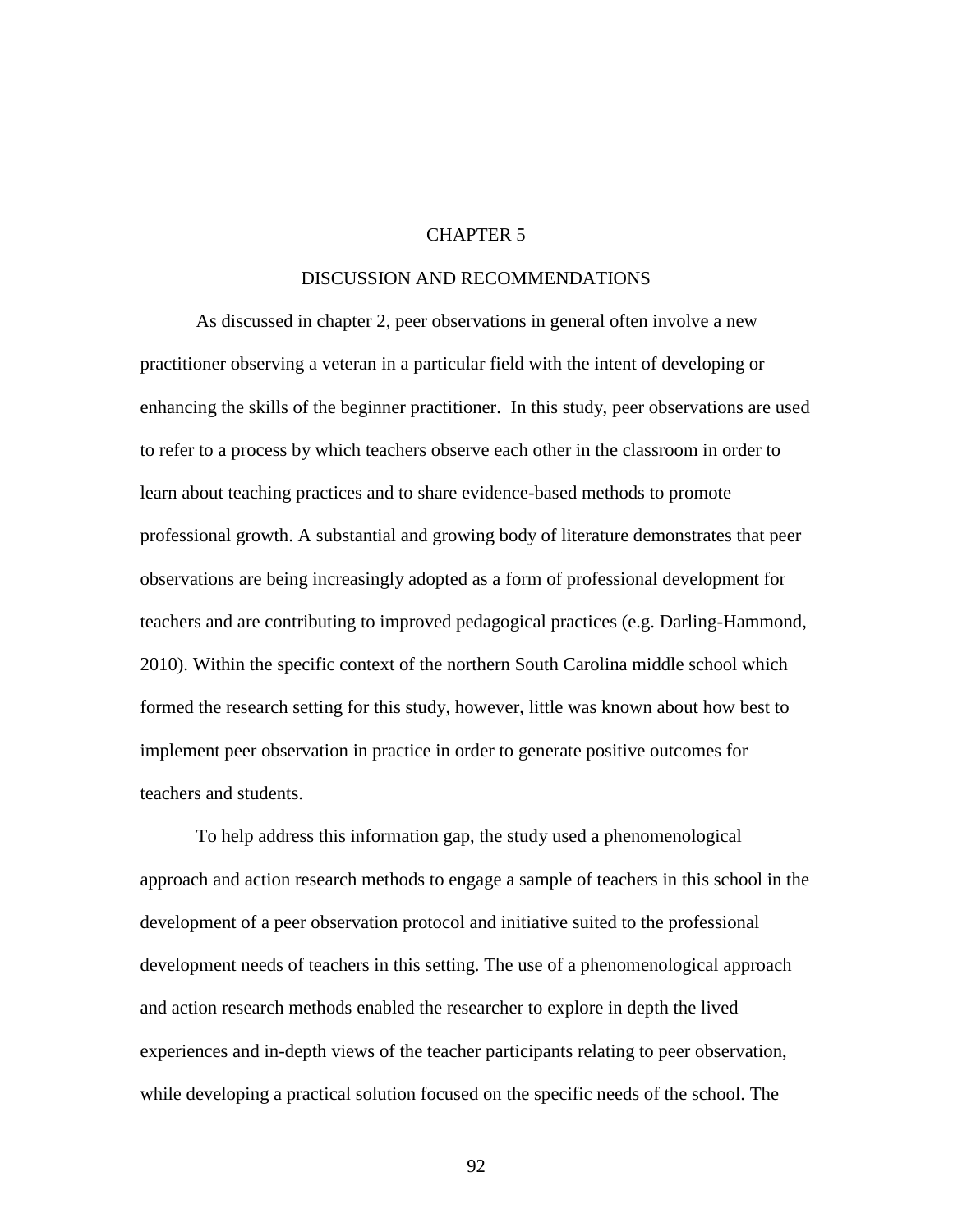specific purpose of action research is to explore a problem of practice, test an intervention and propose a new way forward based on what is learned (Stringer, 2007), while qualitative, phenomenological data collection methods in the form of interviews and focus groups can provide detailed insights into the views and experiences of research participants that help ensure a proposed solution is well suited to the research setting and the needs of individuals within this setting.

Specifically, the study addressed two key research questions, relating respectively to the factors seen by the teachers as important when completing a peer observation, and the extent to which the peer observation method is perceived by teachers as meaningful professional development that promotes teacher growth. The central purpose of the study was to utilize the findings to develop a peer observation protocol and practical recommendations and a proposed implementation plan for a peer observation initiative for this school.

To structure the research, Riel's (2007) progressive problem-solving action research model was used, consisting of four steps (planning, taking action, collecting evidence, and reflecting) repeated within a number of iterative cycles. As part of the action research process, the study participants conducted a trial peer observation and were interviewed about their experiences of this. Focus groups were also held for the purpose of collaborative discussions to develop the recommended protocol that would be used to record peer observations. The research was conducted in consecutive phases between August 2017 and January 2018 during which individual and group level data was collected and used in the ongoing development and refinement of recommendations for the proposed peer observation protocol and initiative. The study also generated an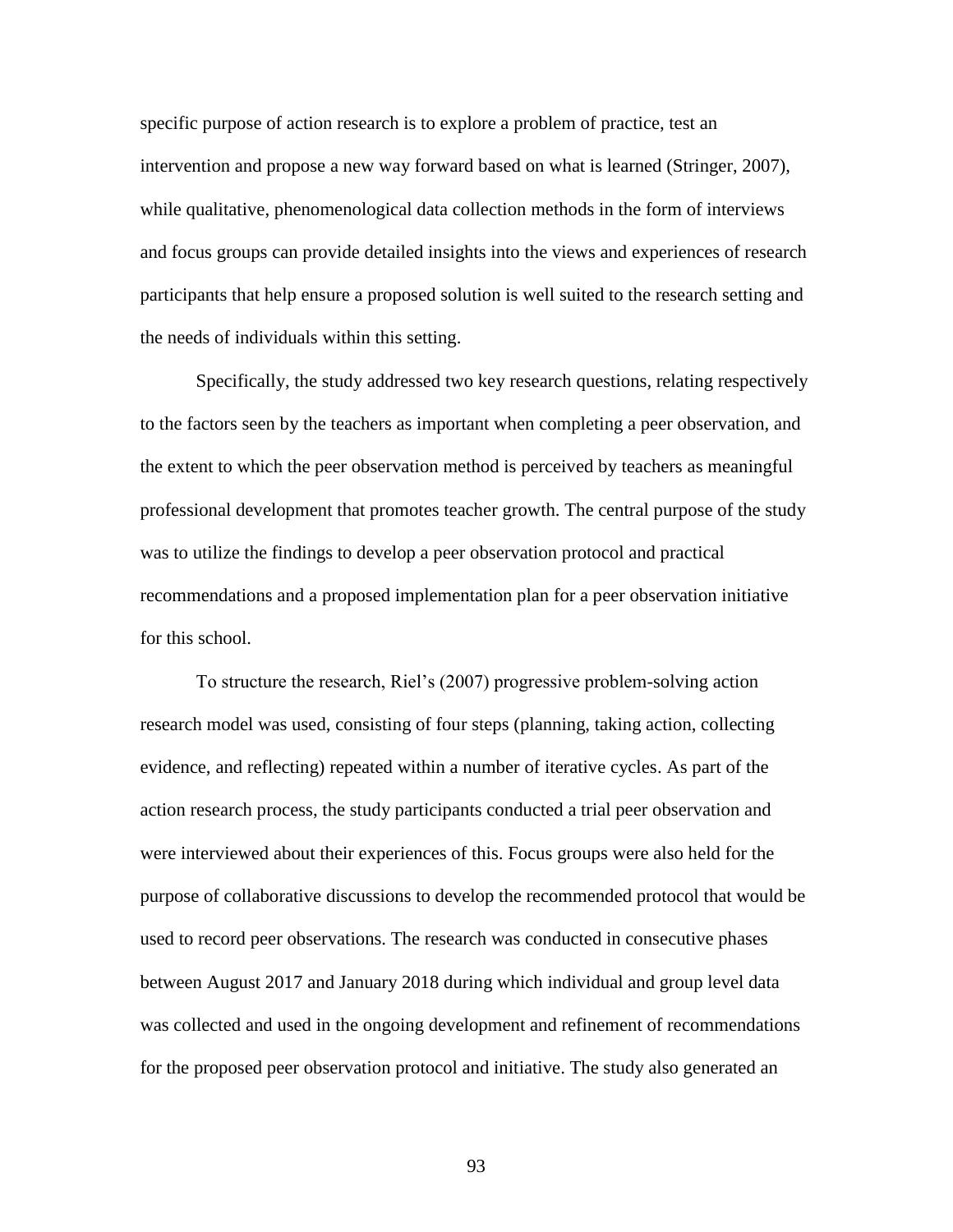improved understanding of the ways in which the research participants perceive peer observation to be an effective form of professional development for teachers.

The detailed findings of the study were presented and discussed in Chapter 4. In this chapter the key findings are summarized and used to identify recommendations for the purpose of developing an implementation plan for a peer observation initiative and protocol. In this chapter, in contrast with Chapter 4, the findings from various stages of data collection are synthesized and summarized as overall key findings corresponding with the two main research questions of the study, as shown in Table 5.1.

| <b>Research Question</b>                                                                 | Key Findings                                                                  | Sources of Data                    | Example quote                                                                                                                                                    |
|------------------------------------------------------------------------------------------|-------------------------------------------------------------------------------|------------------------------------|------------------------------------------------------------------------------------------------------------------------------------------------------------------|
| RQ1: What factors do                                                                     | Focus on Practical                                                            | Preliminary                        | "The best                                                                                                                                                        |
| middle school teachers<br>identify as important<br>when completing peer<br>observations? | Learning                                                                      | interviews; focus<br>groups        | professional<br>development<br>includes practical<br>take-aways and<br>strategies that<br>can be easily<br>modified for any<br>content area"                     |
|                                                                                          | Flexibility to tailor<br>observations to<br>own personal<br>development needs | Focus group<br>discussions         | "Specific to my<br>needs for growth<br>as an educator.<br>Currently it<br>would include<br>technology as a<br>focus."                                            |
|                                                                                          | Having adequate<br>time for<br>observations and<br>follow ups                 | Preliminary and<br>post interviews | "It needs to<br>provide time to<br>implement the<br>new strategies<br>and concepts, but<br>not so infrequent<br>that teachers<br>aren't continuing<br>to grow or |

|  | Table 5.1 Summary of Findings Pertaining to RQs 1 and 2 |  |  |
|--|---------------------------------------------------------|--|--|
|  |                                                         |  |  |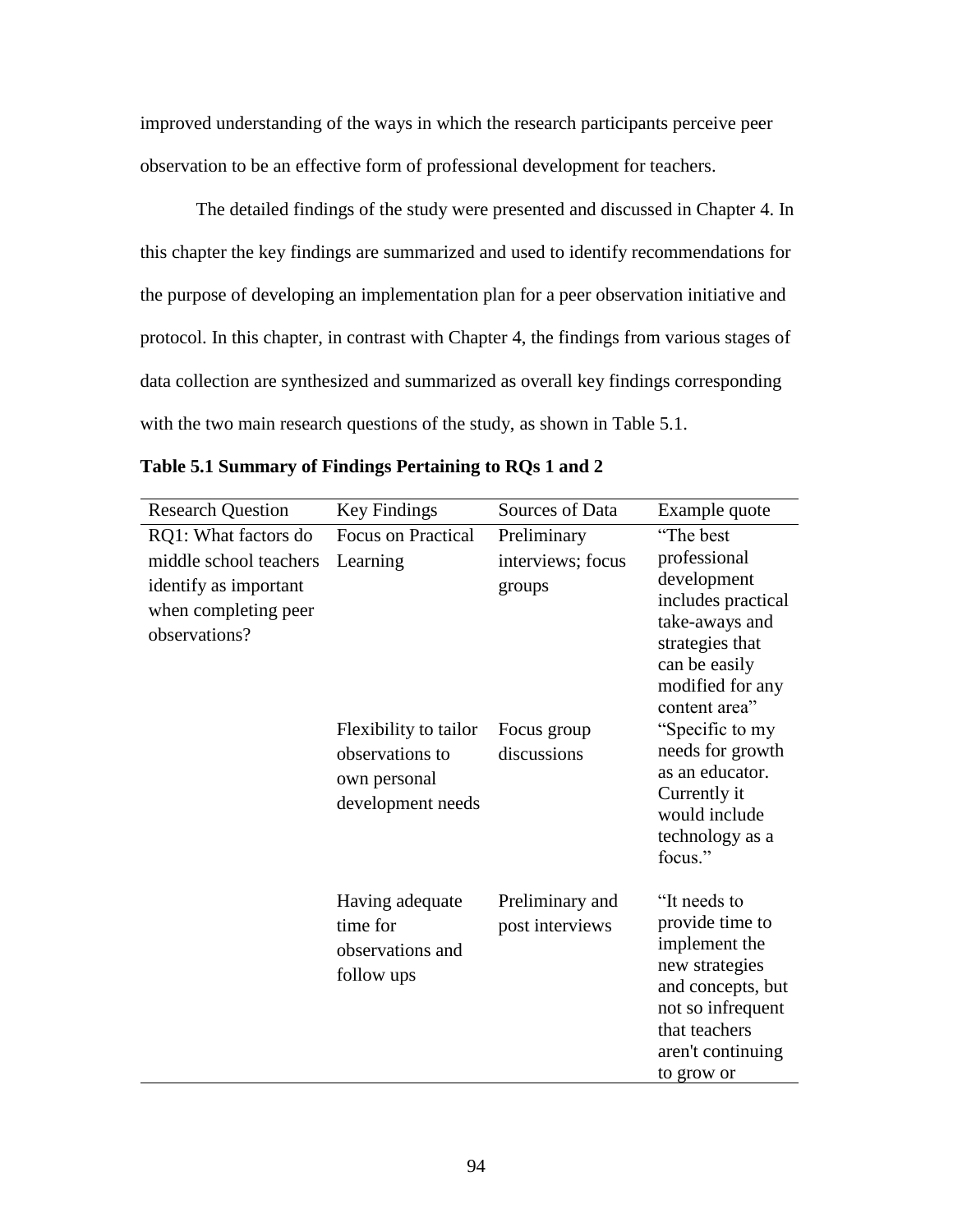|                                                                                                                                                                    |                                                                                                                                                                                           |                                    | challenge<br>themselves."                                                                                                                                                                                 |
|--------------------------------------------------------------------------------------------------------------------------------------------------------------------|-------------------------------------------------------------------------------------------------------------------------------------------------------------------------------------------|------------------------------------|-----------------------------------------------------------------------------------------------------------------------------------------------------------------------------------------------------------|
|                                                                                                                                                                    | Having the right<br>skills to ensure<br>mutual benefits                                                                                                                                   | Preliminary and<br>post interviews | "Constructive<br>criticism can be<br>hard for teachers<br>to give,<br>especially when<br>they do not have<br>much of a<br>relationship with<br>the teacher that<br>they are<br>observing."                |
| RQ2. To what extent<br>is the peer observation<br>method perceived by<br>teachers as meaningful<br>professional<br>development that<br>promotes teacher<br>growth? | Seen mainly as<br>providing practical<br>opportunities to<br>learn about new<br>teaching methods<br>or strategies, rather<br>than more general<br>professional<br>development<br>strategy | Preliminary and<br>post interviews | "To get ideas to<br>take back to your<br>own class."                                                                                                                                                      |
|                                                                                                                                                                    | More important as<br>a learning tool for<br>the observer, but<br>should also be<br>mutually beneficial                                                                                    | Preliminary and<br>post interviews | "Learning from<br>other teachers,<br>whether that is<br>the observer<br>learning<br>something or the<br>teacher getting<br>observed learns<br>something after<br>their post<br>observation<br>discussion" |
|                                                                                                                                                                    | Facilitating<br>community and<br>dialogue which<br>raises overall                                                                                                                         | Preliminary and<br>post interviews | "We become<br>aware of grade<br>level standards<br>and expectations,<br>management<br>ideas, it is                                                                                                        |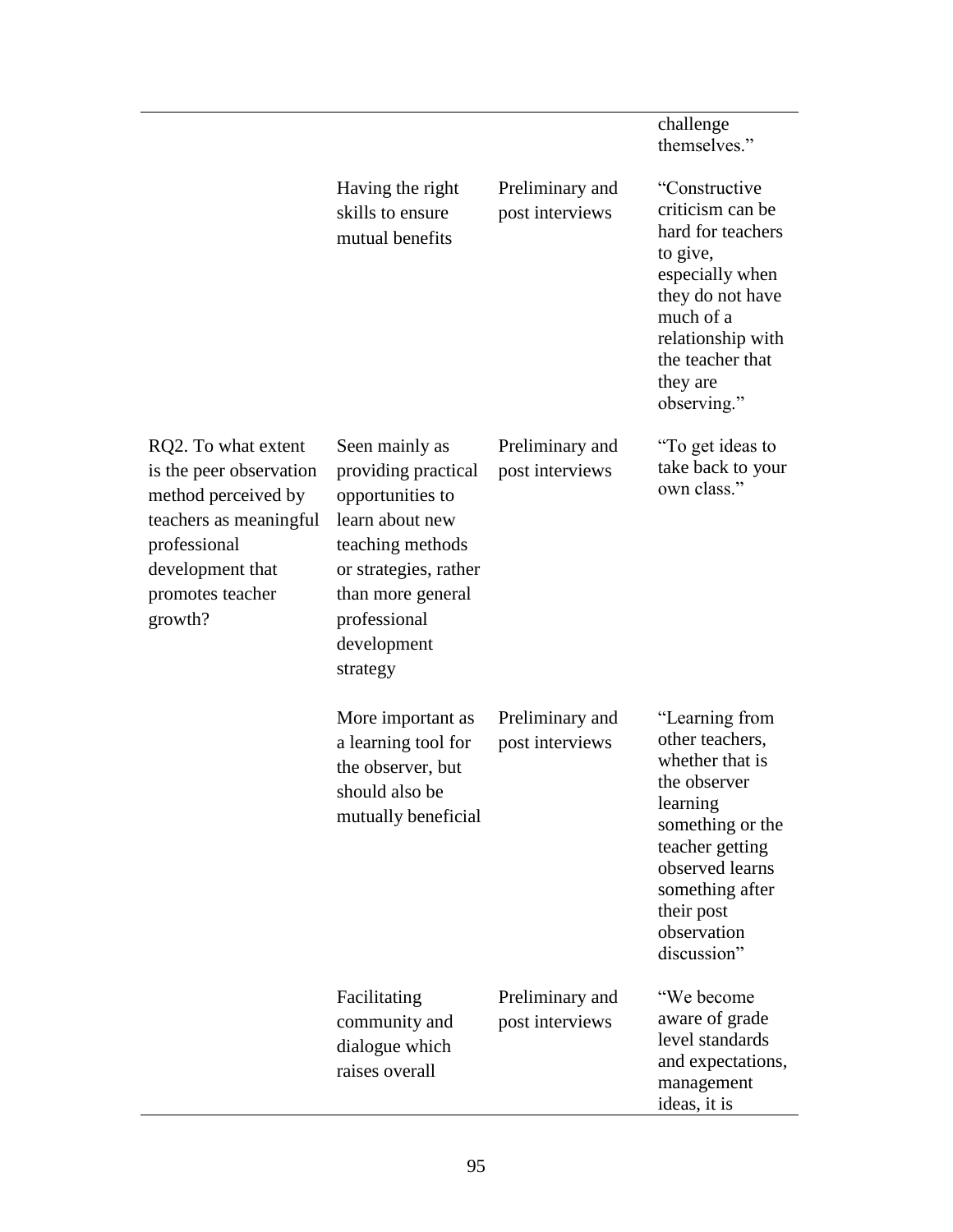# **Research Question 1: What factors do middle school teachers identify as important when completing peer observations?**

# **Designed to Result in Practical Learning which can be Immediately Applied**

Previous literature has shown that peer observation has been used for two main reasons in the academic context: teacher development and performance management (Peel, 2005). Bell (2005) stressed the benefits of peer observation as a form of "collaborative, developmental activity" (p.3) in which teachers can share their ideas and teaching methods and reflect together on what has been learned from the process.

In this study, most of the participants perceived the main purpose of peer observation to be the opportunity to gain ideas and learning about best practices by observing another teacher in their classroom, and stressed that the main benefit was identifying practical techniques or ideas that could be immediately implemented in their own classroom. This finding repeatedly emerged from the interviews and focus groups held both before and after the trial observations completed by the participants. The observer was generally seen as the main beneficiary of peer observation, not the observed teacher: few saw the main purpose of peer observation to be receiving feedback from another teacher on their own practices. Having participated in trial peer observations during the study as both the observer and the observed teacher, all of the participants provided positive feedback on this and indicated that they had appreciated and benefited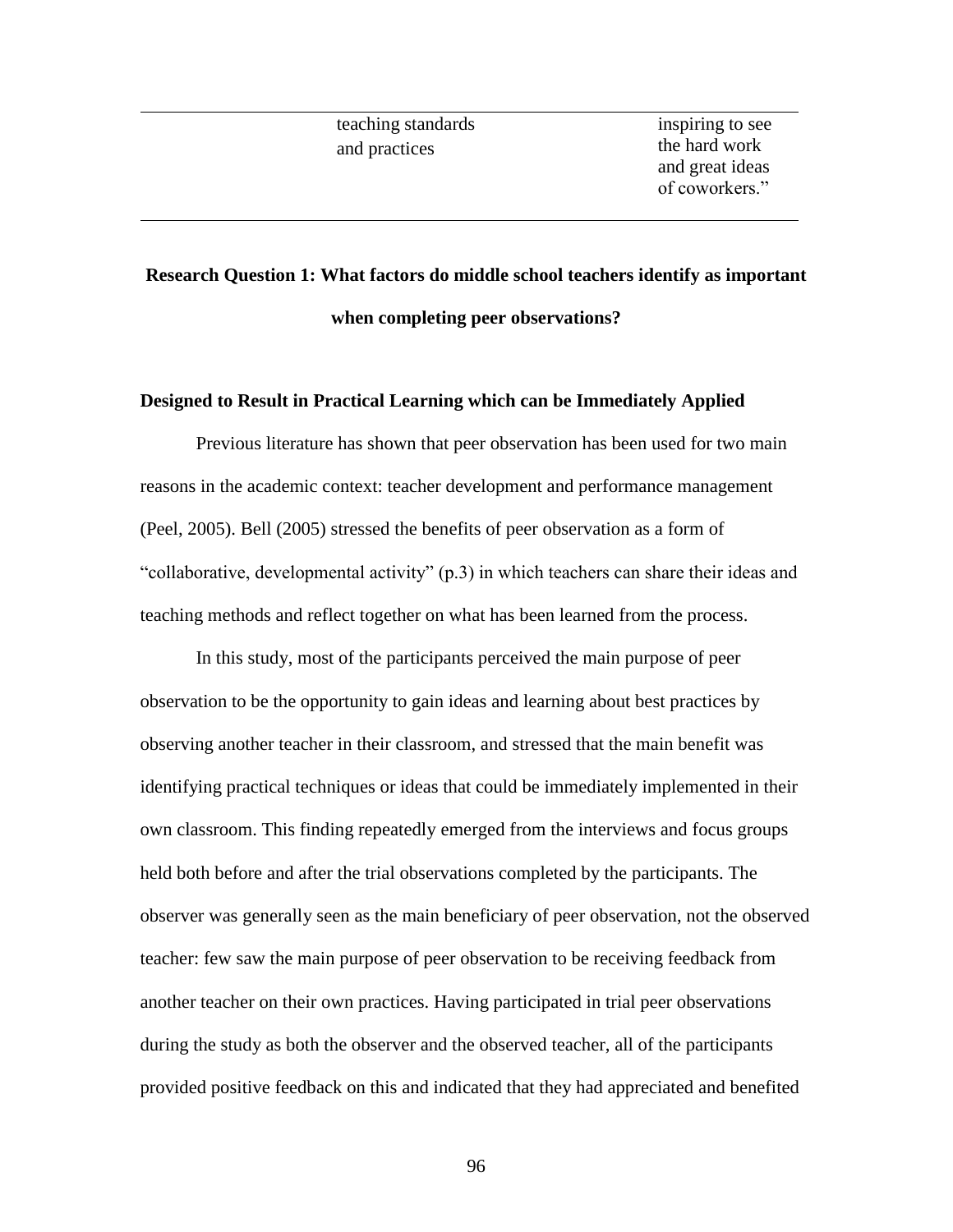from the learning and sharing of ideas that these trial observations had facilitated. Most reported that they had indeed learned new approaches that they could try out immediately in their own classrooms. Although one participant mentioned that it had been valuable to have the opportunity to critically evaluate their own performance through observing another teacher, indicating that they saw peer observation as a broader professional development tool, the majority viewed it more narrowly as providing practical, takeaway learning.

Despite this, the data did also indicate that many of the participants regard effective observation to be a two-way process in which the observer teacher can develop by learning about new practices while also providing constructive feedback on these to the observed teacher to enable them to improve their teaching practices. The findings indicate that there must be a focus on practical learning from peer observation in order to persuade teachers in this school of the value of allocating their limited available time to this activity, there is also a need to raise their awareness of the broader potential benefits in terms of teacher development in order to ensure that positive outcomes are achieved for the school as a whole. This should include the development of a clear purpose, vision and mission statement which is linked to the overall professional development objectives of the school and its individual teachers.

The main recommendations arising from these findings are:

• Appoint specific teacher to champion or lead the initiative and develop objectives linked to school-level professional development outcomes as well as teacher-level needs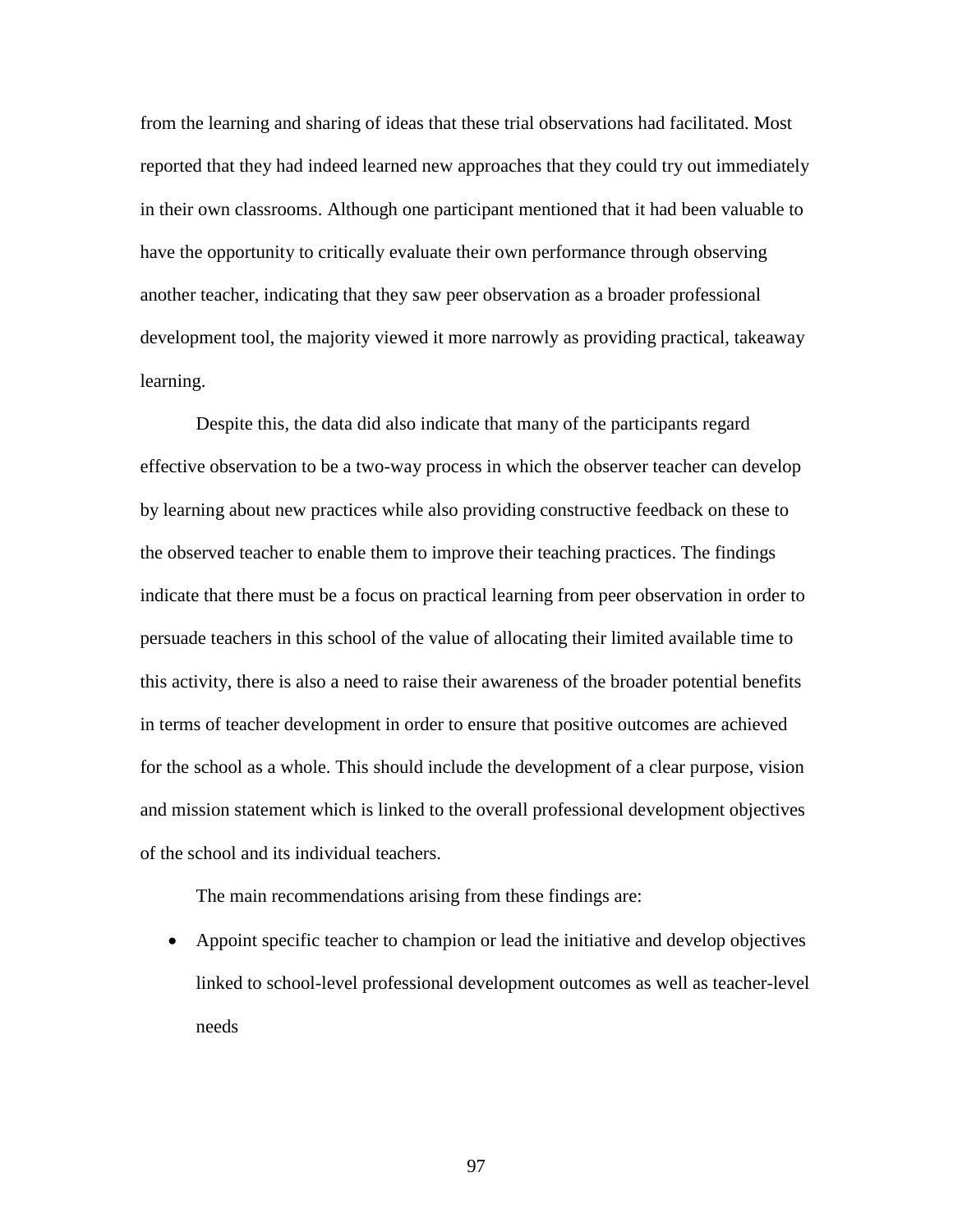- Develop an overall vision/mission statement for the initiative to encourage teacher buy-in and greater understanding of how peer observation can deliver benefits for the whole school
- Disseminate this information to teachers through workshops, staff meetings and other communication strategies.

#### **Flexible – Can be Tailored to own Professional Development Needs**

Previous research studies have largely focused on peer observations conducted for the purpose of teacher evaluation and performance management and using structured questionnaires with pre-defined rating criteria (e.g. Munson, 1998; Strother, 1989). As noted above, however, most of the teachers in the current study held the view that peer observation is more useful as a professional development tool in which the observer teacher gains new knowledge of teaching methods or strategies that they can apply in their own teaching practice. Over the course of three group discussions about the content of the peer observation protocol, they reached a general consensus that in this context it is better for this to be a relatively unstructured data collection tool with a small number of open questions that can be completed in textual format. The participants argued that this type of protocol provides a general guide for the types of information to be collected but also offers a great deal of flexibility for use in peer observation in a variety of different teaching contexts, and can generate useful information tailored to the specific development needs of individual teachers.

The participants also stressed the benefits of flexibility in the selection of teachers to observe in the classroom. Although there was little consensus about whether the observer and the observed teacher should be teaching the same subject or grade level, it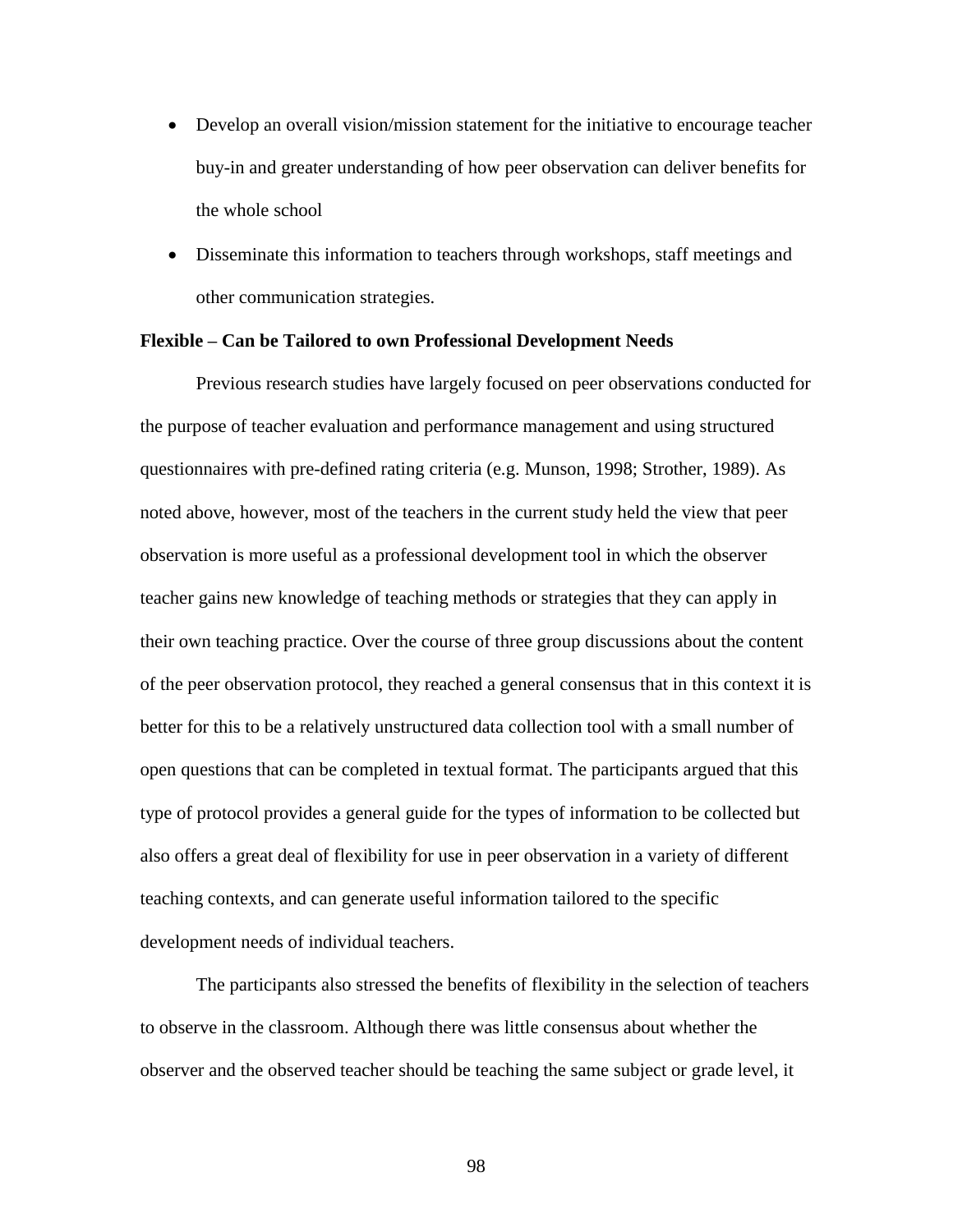was generally stressed that careful matching or selection of teachers is important to ensure that peer observation can deliver the intended benefits, and that this should reflect the teachers' own perceived professional development and learning needs. In this context, a cited useful example of peer observation is when a teacher new to a subject area or grade level observes a more experienced teacher. Some participants also highlighted the value of learning about general teaching methods that could be applied in any subject area or context. Although the teachers stressed the importance of having the option to choose a teacher to observe, they also acknowledged that some deliberate assignment of teachers on the part of the school administration may be necessary in order to ensure that all teachers have an opportunity to observe and be observed.

Recommendations arising from these findings and the detailed focus group discussions, therefore, are as follows:

- The observation protocol should be of relatively unstructured format to allow flexibility in tailoring the observation to the professional development needs of teachers
- Basic data should be routinely collected only on teacher names, grade/subject and teaching topic observed and date/time of observation
- Additionally, four broad observational items should be included for textual completion: what was observed?; What could be applied in own classroom?; Questions/comments/reflections; Follow-up date and proposed format.
- Each teacher should carry out two observations (one each nine weeks), with the first teacher for observation being assigned by admin and the second being selected by the observer teacher.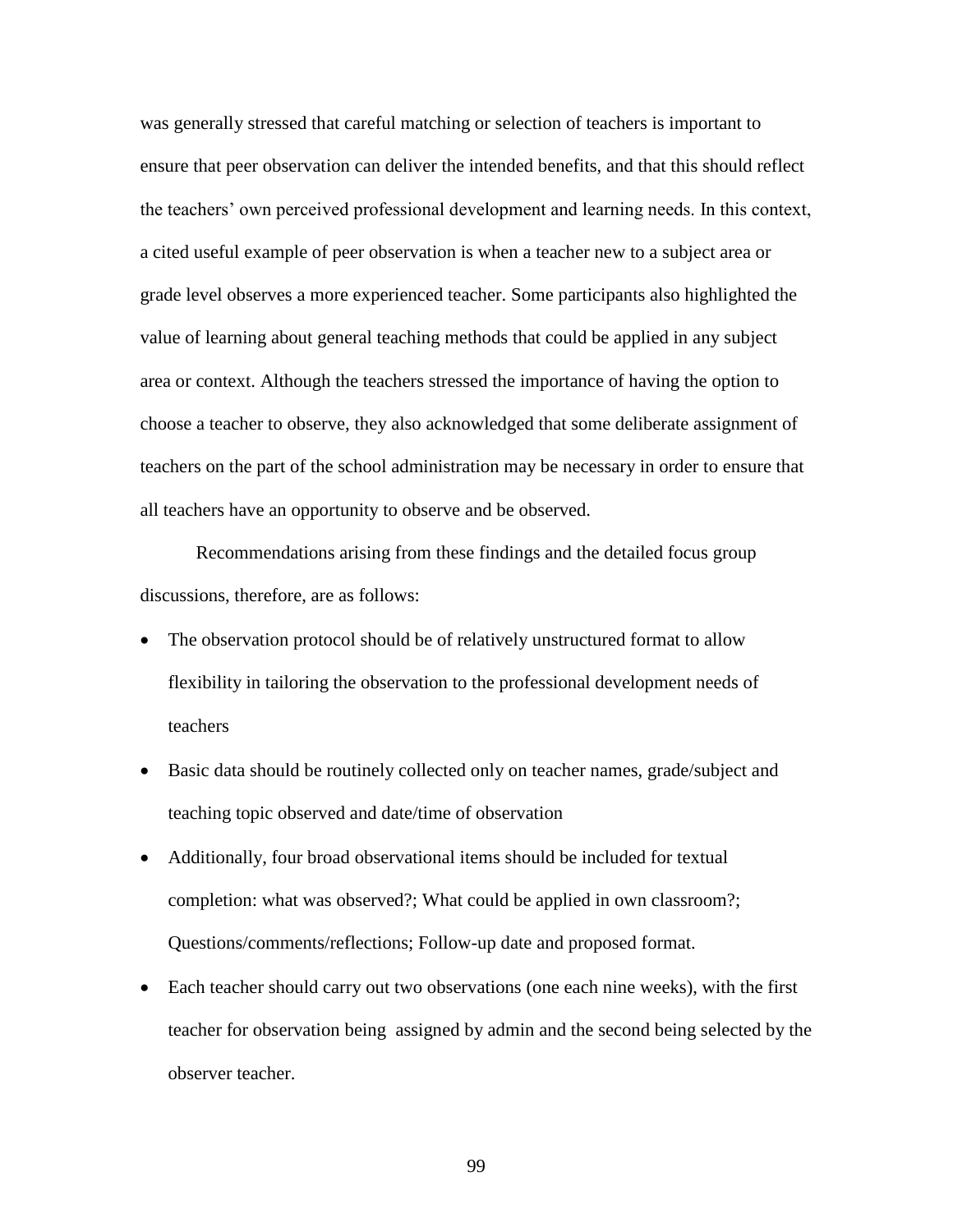- A systematic process should be developed for ensuring all teachers have opportunities to observe and be observed in the classroom.
- Processes should also be developed to enable teachers to agree on focus areas for observation if required.

#### **Having Adequate Time and Support to Carry out Observations and Follow Ups**

Previous researchers (e.g. Munson, 1998) have reported that it is often challenging for teachers to find adequate time to meet and observe their peers. This was confirmed in the present study as being one of the main concerns of the research participants about peer observation. Many of the participants reported that time pressures had been a challenge experienced during the peer observation trial, especially in relation to finding time for follow-up discussions at mutually convenient times.

Given the often-severe time pressures on teachers, a critical feature of peer observation initiatives, according to the interview and focus group findings, is that the actual observations should not be too time consuming. Despite these time pressures, there was a general consensus among the participants in their post-observation interviews that a minimum of ten minutes' classroom time was crucial to undertake an effective observation, and many participants expressed the view that more time was ideally needed. It was concluded that observers should be required to be present for at least ten minutes, and should be allowed to observe for longer if they wished to. Many of the participants also reported that they found the follow-up conversation to be the most valuable aspect of the trial peer observation that they experienced, but similarly had experienced challenges in finding the time to schedule these discussions. The risk if that if follow-up discussions do not take place soon after the observations teachers may forget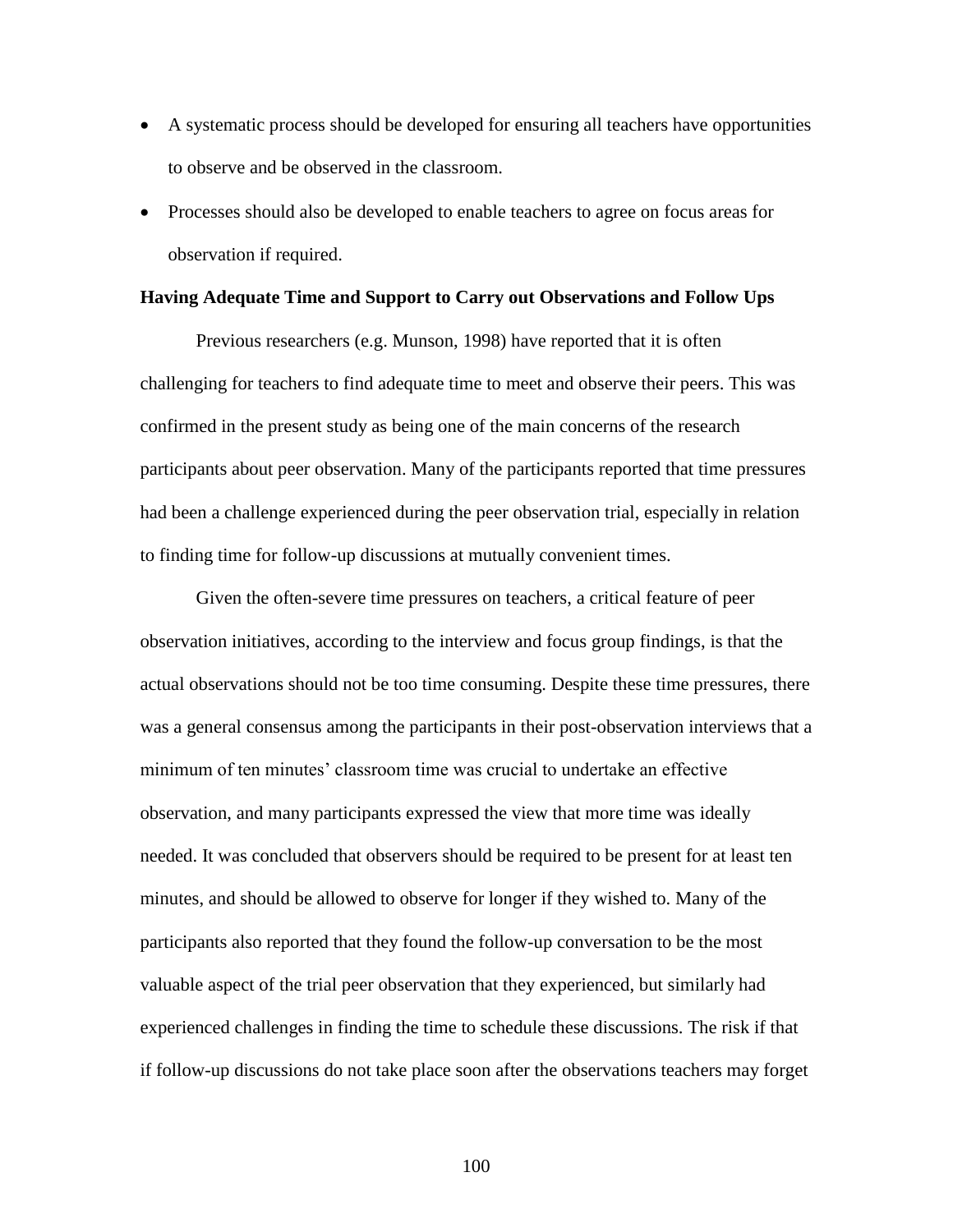important details, or alternatively may not get around to arranging them at all. However, though face to face discussions were acknowledged by the participants in this study to be most helpful, it was also recognized that feedback comments could be usefully passed on via email if it proved too difficult to meet up soon after the observation.

These findings highlight the importance of taking into account the overall processes of planning, observation and feedback when designing a peer observation initiative in order to maximize the benefits. It particularly demonstrates the utmost importance of ensuring that adequate time is made available for participation not only in classroom observations but in follow-up discussions, but highlights the possibility of using alternative feedback mechanisms. The key recommendations based on these findings, therefore, are:

- Free up adequate time in teachers' schedules for observations and follow-up discussions and arrange classroom coverage if necessary
- Follow-up discussions should be held within 2 days of a classroom observation, ideally face-to-face by alternatively by email.
- School level processes and mechanisms should also be in place to ensure that teachers reflect on and record their peer observation experiences and the learning gained from these, and share them with the school community of teachers and administrators. Specifically:
	- o Teachers should reflect on and document learning, and apply methods/strategies as appropriate in their own classroom
	- o Teachers should reflect on and document their experiences of using new methods/strategies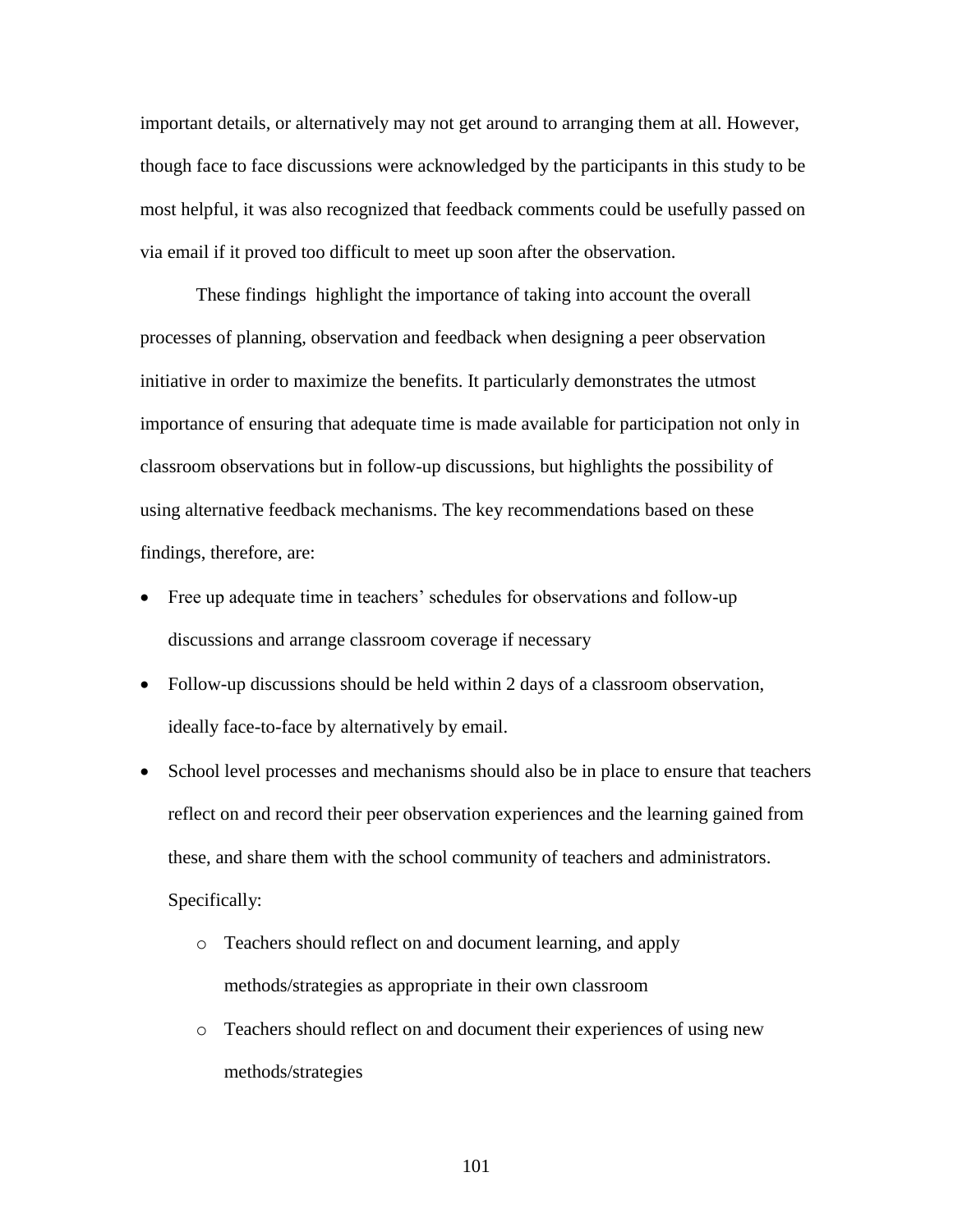o Teachers should keep a copy of the completed observation protocol for their own records and give one to the school administrator, with the latter used for school-level knowledge management and professional development, and for evaluation of the peer observation initiative.

#### **Having the Right Skills to Ensure Mutual Benefits**

Previous researchers (e.g. Lipton & Wellman, cited in Roussin & Zimmerman, 2014) reported that peer observations are only effective in generating benefits if accompanied by adequate and useful forms of follow-up discussion, as this is the foundation for improving practice. But others have found that peer observation involves challenges such as the ability to critically reflect and to provide and accept feedback on both successful and unsuccessful teaching practices (Bell, 2005). It is therefore essential that teachers have the right skills to participate effectively in a peer observation initiative.

The findings of the current study also revealed that some of the participants encountered difficulties in providing constructive feedback to the observed teacher, demonstrating the importance of ensuring that teachers have the necessary skills and expertise to engage effectively in a peer observation initiative which is beneficial to both teachers. The reported challenges of giving feedback related mainly to the importance of being non-judgmental but helpful, and ensuring that the feedback was well informed, suggesting that teachers may need training in these areas. The main recommendations arising from this finding is that:

• The school should address any skills gaps that may hinder the success of the proposed peer observation initiative, by providing any necessary training or guidance to teachers.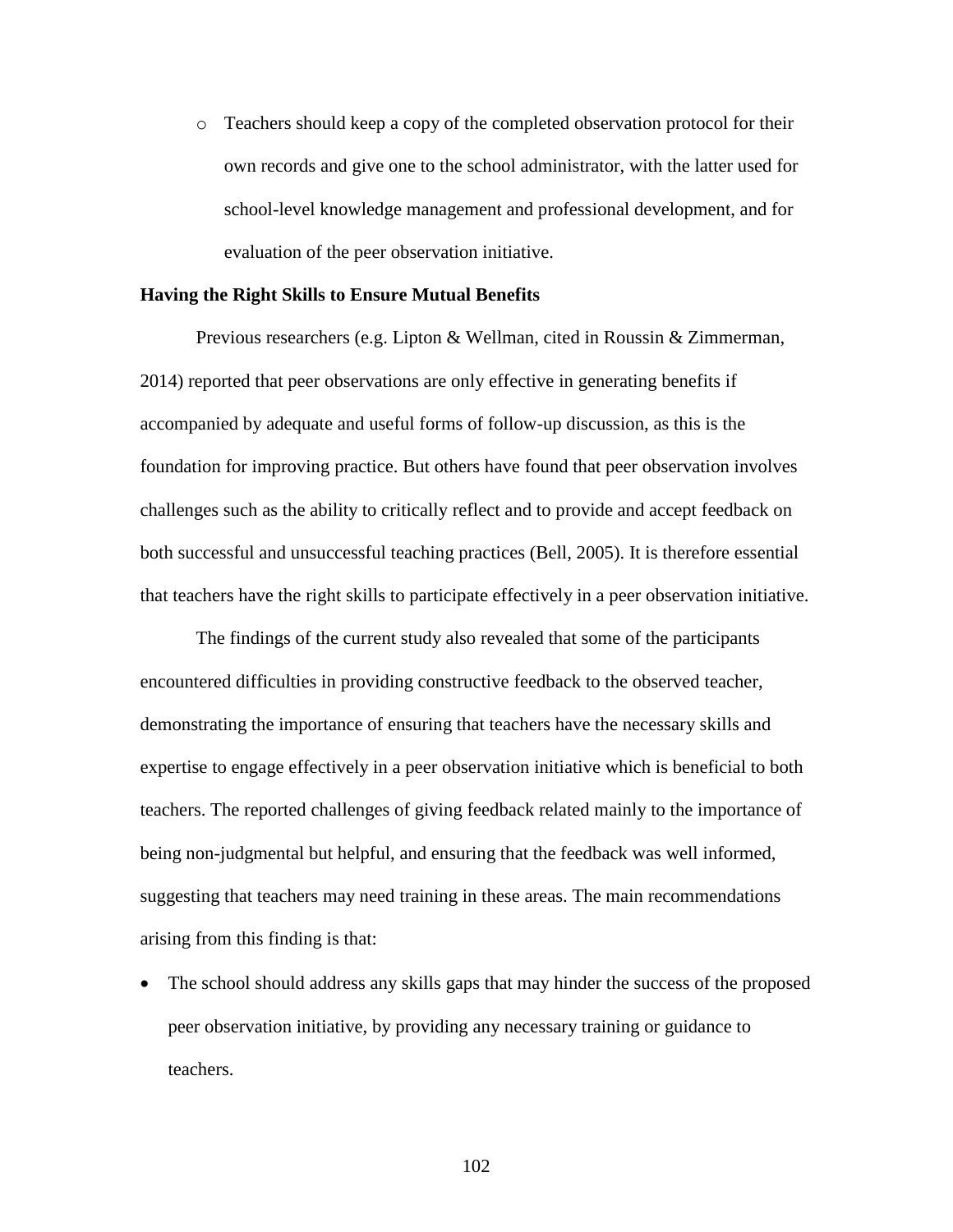**Research Question 2: To what extent is the peer observation method perceived by teachers as meaningful professional development that promotes teacher growth?**

Professional development of teachers has been shown to be positively associated with teacher performance (e.g. Darling-Hammond, 1999; Wood & Bennett, 2000) and student achievement (Borko and Putnam, 1995; Darling-Hammond, 1999). The second main research question of the current study therefore examined whether peer observation is perceived to be a meaningful and useful professional development activity which can promote teacher growth.

Overall, the findings from the pre- and post-observation interviews and the focus group discussions confirmed that the participants do perceive peer observation to be a useful professional development activity, but only if it is well designed and implemented in ways that deliver the types of learning they need. Some of the teachers appeared unconvinced that a formal peer observation initiative is needed, indicating that an informal chat between teachers might be just as beneficial. This indicates that a systematic peer observation initiative needs to be designed by the school in ways that are seen to contribute more to the professional development of teachers than just an informal discussion.

Another key finding that emerged strongly from both the interviews and focus group discussions, and was also highlighted in the discussion of research question one, is that many of the participants viewed the main benefit of peer observation to be the observation of practices or strategies that they could adopt immediately in their own classrooms. Although this may represent a form of professional development in terms of learning about new teaching methods, it is questionable whether it constitutes true long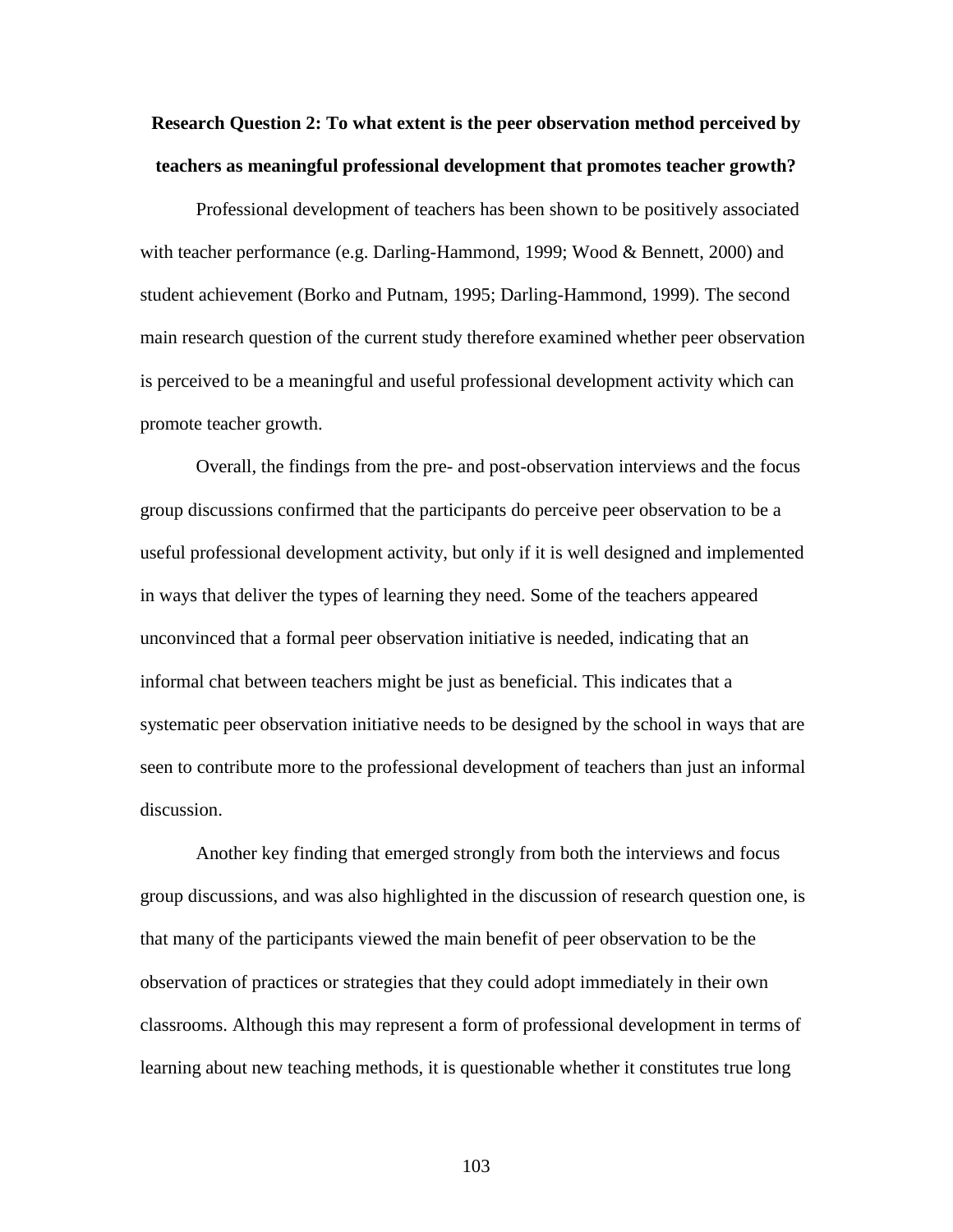term development in terms of learning and applying new skills or growing more generally as a teacher. Only one of the participants mentioned using peer observation as a way to critically evaluate and improve on their own overall performance, a more robust form of development.

These findings may reflect the participants' relatively low level of knowledge and previous experience of peer observation. Although most reported having experienced peer observation in the past, this had mainly been for the purpose of evaluation or performance management purposes and on the whole had not been found to be particularly helpful. Some highlighted the potential risk that peer observation might be seen as a formal evaluation tool in ways that would not be welcomed by teachers and might hinder its adoption by them. Through participation in this action research study, it seems that these teachers grew in appreciation of the potential professional development benefits of peer observation, but more remains to be done by the school to convince them that this will be worth a long-term investment of time and effort.

The participants themselves stressed the importance of raising awareness of the practical benefits to encourage all teachers to willingly take part in the initiative. However, while recognizing that peer observation should be a mutually beneficial process for both the observer and the observed teacher, they tended to emphasize the practical benefits for the observer rather than the receipt of constructive feedback by the observed teacher. Although earlier studies (e.g. Cosh, 2002) also claimed that it is the observer rather than the observed teacher that is the main beneficiary of the peer observation process, evidence from other research is building which shows that both the observing and the observed teacher receive benefits from peer observation (e.g. Kohut,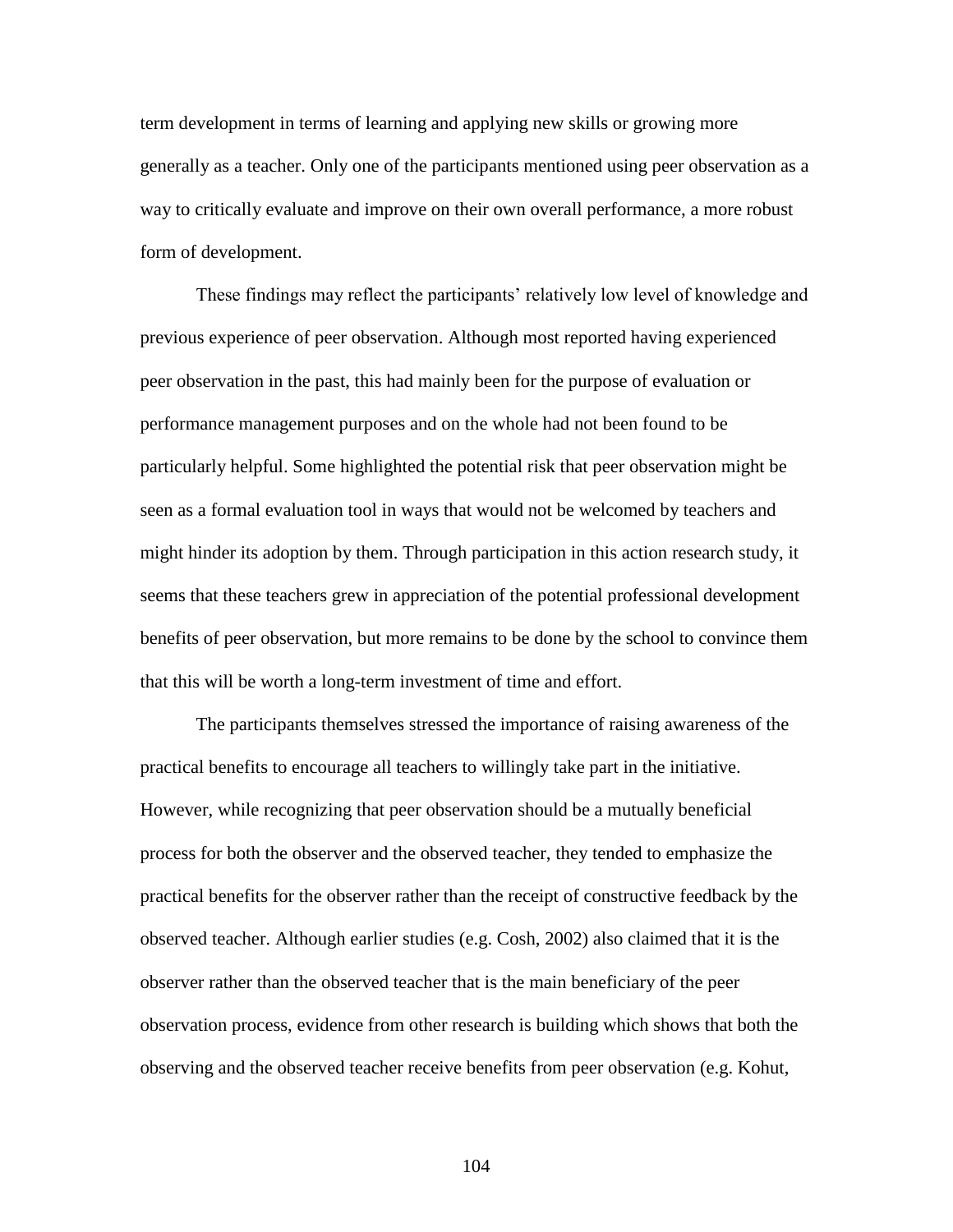Burnap & Yon, 2007). Literature also indicates that teacher collaboration is one of the most important factors contributing to improved school and student-level performance, including the sharing of effective practices (Ketterlin-Geller et al., 2015). In this context, the findings of the current study suggest that it will be important for the school to design a peer observation initiative that will encourage effective collaboration within the teacher community and ensure that all teachers have opportunities not only to gain practical knowledge about teaching methods and strategies, but also that they have the opportunity to grow and develop as a result of constructive feedback received from their peers.

All of these findings highlight the importance that the school leadership takes a pro-active role in developing a peer observation initiative that contributes to the longterm professional development of individual leaders and the overall teacher community, and that adequate time and resources are allocated to this process. The current study is intended to facilitate this by developing specific recommendations and a proposed plan of action to support this, but ultimately it will be the commitment of school leaders and administrators, as well as the teachers themselves, that will determine the success of the initiative. A summary of recommendations arising from the findings of the research is shown in Table 5.2, and the following section sets out a proposed plan of action for the development and implementation of the peer observation initiative.

|  |  |  |  | <b>Table 5.2 Summary of Recommendations</b> |
|--|--|--|--|---------------------------------------------|
|--|--|--|--|---------------------------------------------|

| Stage                   | Recommendations                                                                                                                                                                                                                                                       | Sources of Data                      |
|-------------------------|-----------------------------------------------------------------------------------------------------------------------------------------------------------------------------------------------------------------------------------------------------------------------|--------------------------------------|
| <b>Advance Planning</b> | Appoint specific teacher to<br>$\bullet$<br>champion or lead the initiative<br>$\bullet$ Develop a vision/mission<br>statement for the initiative<br>Disseminate information to staff<br>$\bullet$<br>Address any skills gaps that may<br>$\bullet$<br>hinder success | Focus groups and<br>final interviews |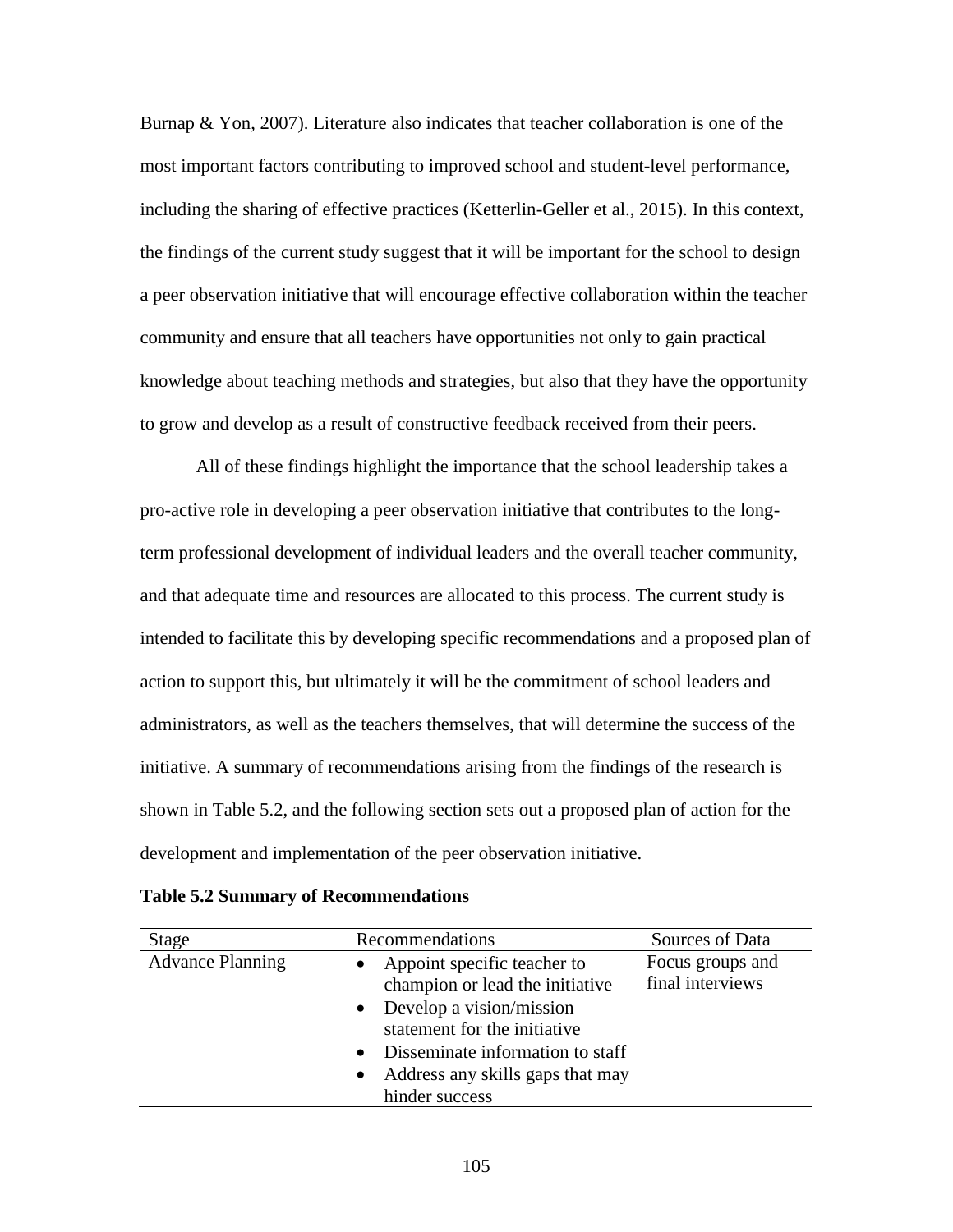|                                                       | $\bullet$              | Free up adequate time in<br>teachers' schedules and arrange<br>teaching coverage if necessary<br>Develop systematic process for<br>ensuring all teachers have<br>opportunities to observe and be<br>observed<br>Develop processes to enable<br>teachers to agree on focus area<br>for observation if required                                                                                                                             |                                      |
|-------------------------------------------------------|------------------------|-------------------------------------------------------------------------------------------------------------------------------------------------------------------------------------------------------------------------------------------------------------------------------------------------------------------------------------------------------------------------------------------------------------------------------------------|--------------------------------------|
| Content and Format of<br>Peer Observation<br>Protocol | $\bullet$<br>$\bullet$ | Use of relatively unstructured<br>format to allow flexibility in<br>tailoring to PD needs<br>Basic data to be routinely<br>collected on teacher names,<br>grade/subject and teaching topic<br>observed and date/time of<br>observation<br>Inclusion of four broad<br>observational items: what was<br>observed?; What could be<br>applied in own classroom?;<br>Questions/comments/reflections;<br>Follow-up date and proposed<br>format. | Focus groups                         |
| Observations                                          |                        | At least 10 to 20 minutes<br>One observation per 9 weeks (2)<br>in total)<br>1 <sup>st</sup> teacher for observation to be<br>assigned by admin, $2nd$ selected<br>by observer                                                                                                                                                                                                                                                            | Focus groups and<br>final interviews |
| <b>Post Observation</b><br><b>Feedback Process</b>    |                        | Follow-up within 2 days by<br>email or face-to-face                                                                                                                                                                                                                                                                                                                                                                                       | Focus groups and<br>final interviews |
| Documenting and<br><b>Implementing Learning</b>       |                        | Reflect on learning and apply<br>methods/strategies as<br>appropriate in own classroom<br>Reflect on experience of using<br>new methods/strategies<br>Complete observation form,<br>keep copy for own records and<br>give one to administrator<br>Regular school-level review and<br>evaluation of peer observation<br>initiative                                                                                                         |                                      |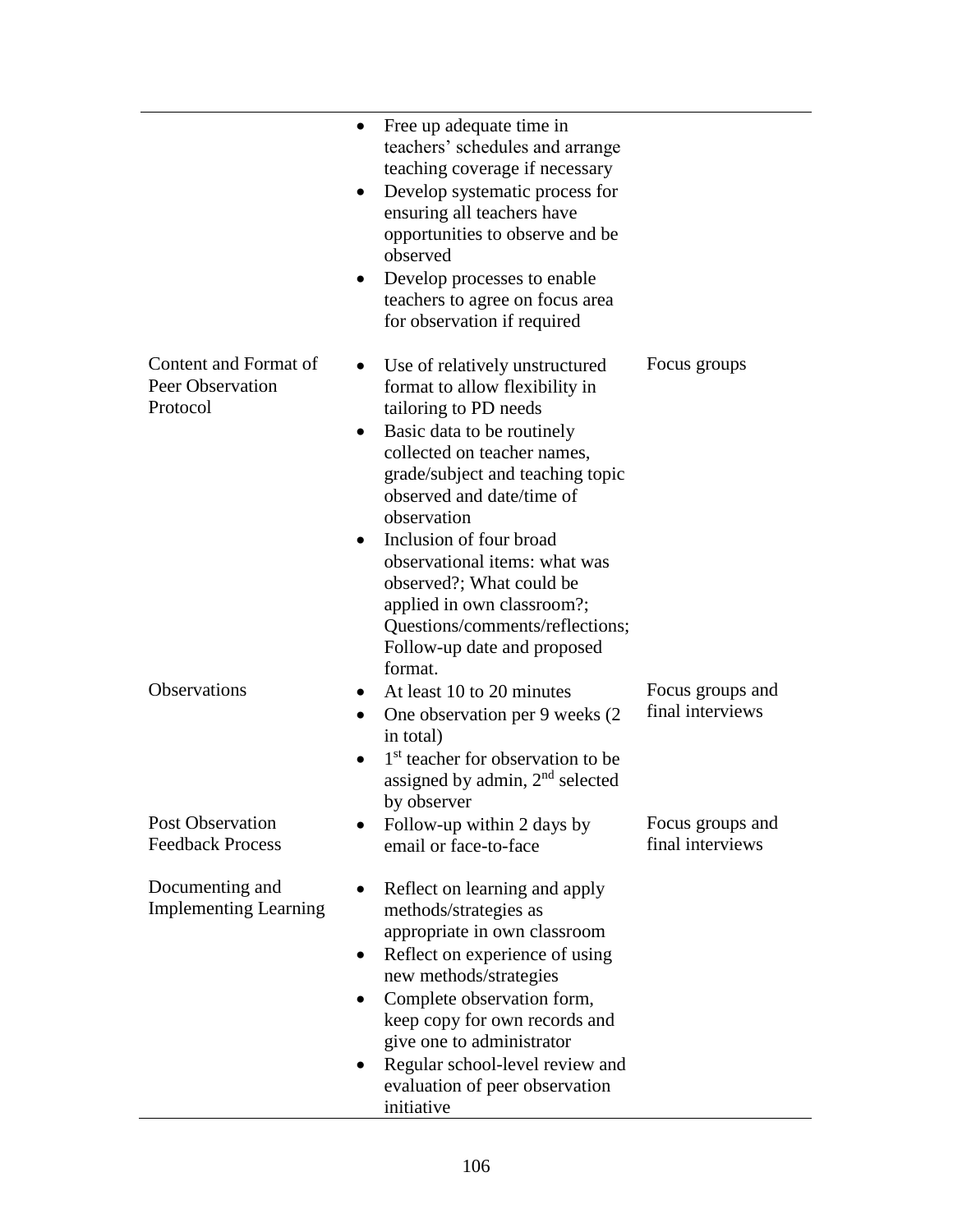#### **Proposed Implementation Plan for a Peer Observation Initiative**

The ultimate purpose of this qualitative action research study has been to develop an implementation plan for a peer observation initiative and protocol in the school within which the research has taken place. This section draws on the findings that have been presented and discussed in Chapter 4 and above, to set out this proposed implementation plan. The use of action research methods, specifically the participation of teachers from this school in developing a draft peer observation protocol and identifying the factors perceived to be important when using peer observation as a form of professional development, is expected to help ensure that the proposed implementation plan will be readily accepted by the school community and will achieve its purpose of contributing to the effective professional development of teachers. This approach has ensured, for example, that the plan not only addresses the perceived personal development needs of teachers, but is also achievable in terms of time allocation, support from administrators and teacher buy-in. The proposed plan suggests that the use of peer observation in this school should continue to use Riel's (2007) iterative action research cycle of planning and preparation; action, and reflection, since peer observation for the purpose of professional development is a new initiative for this school and should therefore be continually reviewed and refined. Based on these headings, therefore, the following implementation plan is proposed for the school:

#### **Phase 1: Planning and Preparation**

• First, a specific individual (teacher leader or school administrator) should be given responsibility for planning and oversight of the peer observation initiative.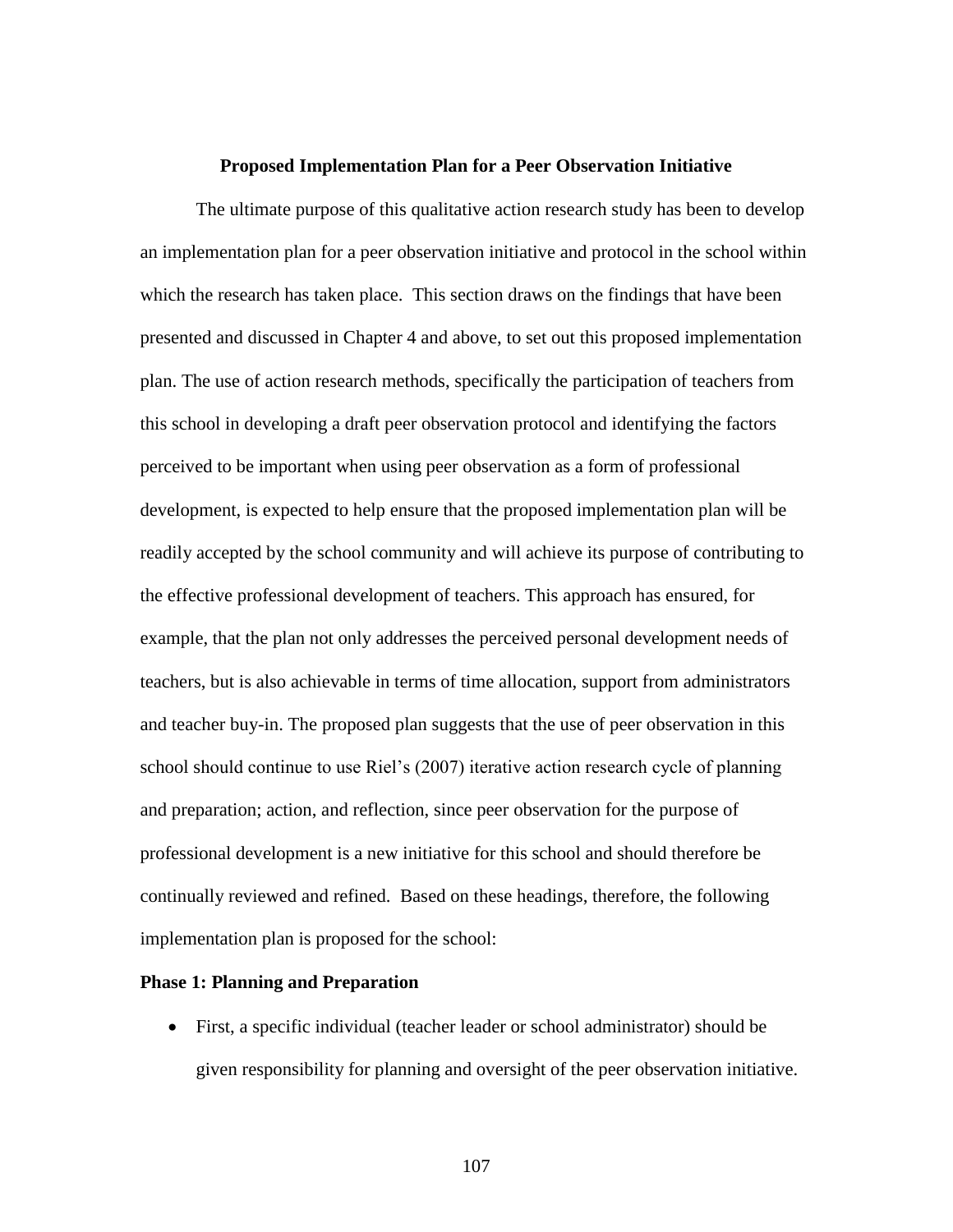This individual should act as overall champion for the initiative and should disseminate information to teachers to raise awareness of its expected benefits for individual teachers, the school as a whole and its students. Having a champion will help ensure that the initiative does not lose momentum and that the resulting learning can be captured and effectively shared to promote professional development among the entire teacher community. The nominated (or volunteer) individual should already possess good knowledge and understanding of the use of peer observation for teacher professional development, or should be provided with the necessary training or mentoring in order to develop this.

- The nominated leader/champion should then collaborate with school leaders to develop a powerful vision and/or mission statement for the initiative, which is closely linked with the overall vision and mission of the school.
- Workshops or staff meetings should be held to disseminate information about the peer observation initiative, including the overall vision and mission. The meetings should also ensure that teachers understand their roles and responsibilities in relation to the initiative, how to conduct the observations, and what the expected benefits are for teachers, students and the school as a whole. This will be important in helping to overcoming any skepticism or resistance to the initiative, especially among any teachers who have had negative experiences of peer observation in the past.
- Any skills gaps which might hinder the effectiveness of the peer observation initiative should be identified and addressed. For example, these might include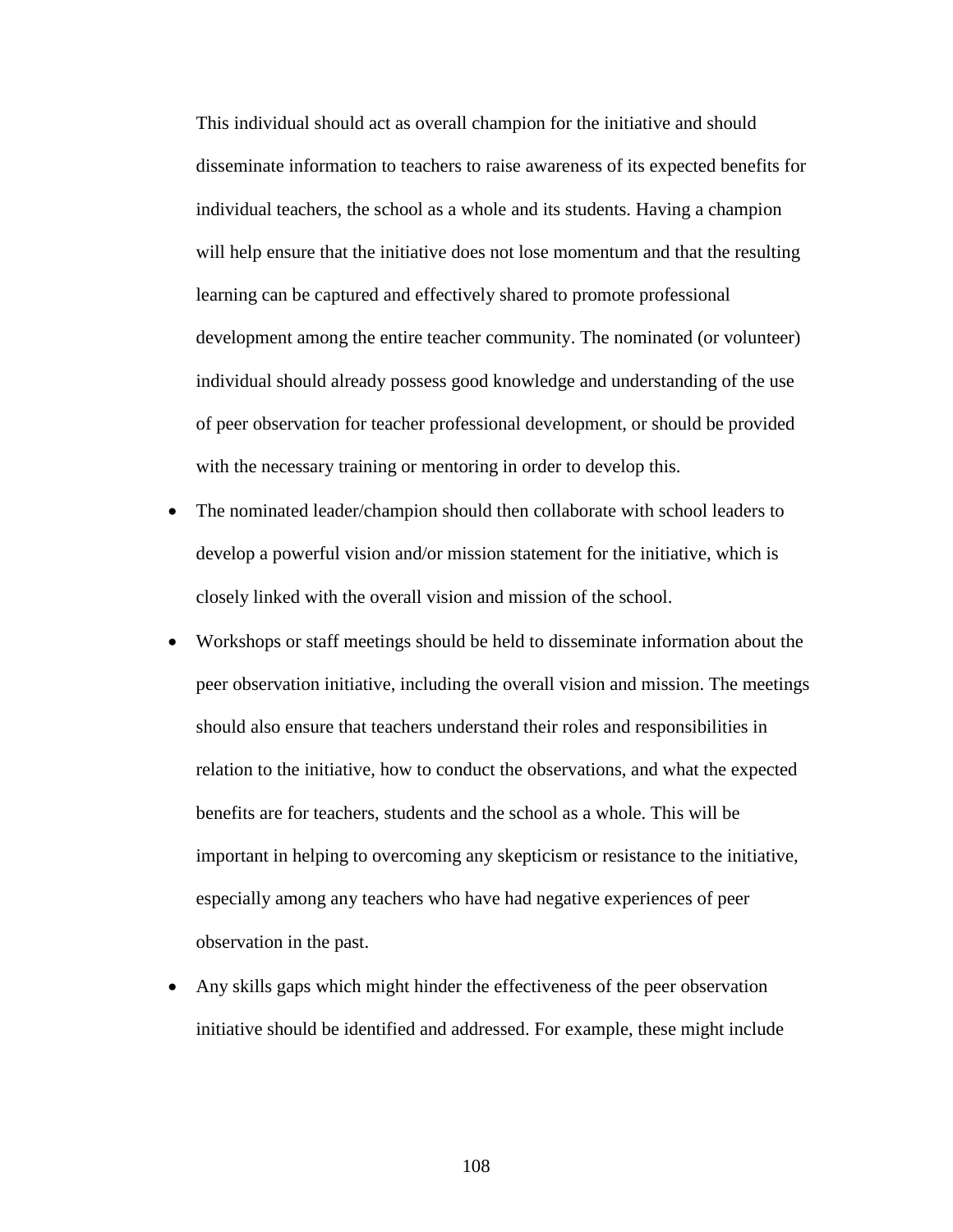providing training or guidance to teachers on how to provide constructive feedback to their observed peers.

- Adequate time and, if necessary, classroom coverage arrangements, should be made available to allow teachers to participate effectively in all stages of the peer observation initiative, including planning, observations, feedback discussions and follow up work to incorporate any learning into their own teaching practices.
- A systematic process should be developed for the matching of teachers for peer observation. Individuals should be required or encouraged to observe at least two other teachers, once chosen by them based on interest in or perceived relevance of their teaching practices, and the other selected by the school administration with the purpose of ensuring that all teachers have an opportunity to be observed in the classroom and to receive peer feedback.
- Observations should be scheduled in advance to make most effective use of teacher time, for example to occur when the observed teacher is utilizing a specific type of practice of interest to the observer, or alternatively teaching a "focus area" on which they were seeking feedback. It is suggested that a shared online scheduling tool might usefully be developed to facilitate this.

### **Phase 2: Action (Observations)**

• Each teacher should carry out at least two observations of different peers within the school year (each 9 weeks), with brief follow up discussions (face to face or by email) to be held between the observer and observed teachers within two days of the observation.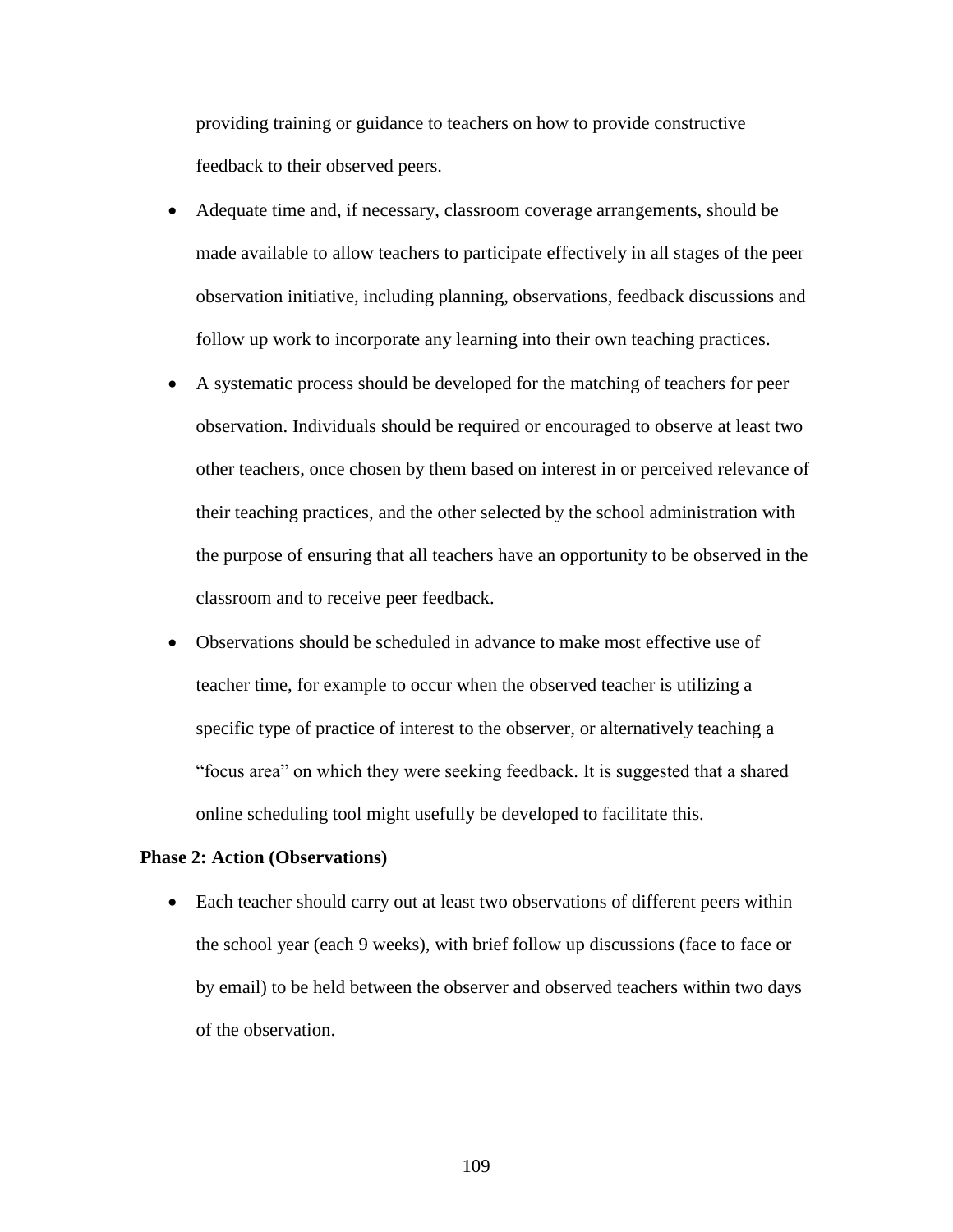- Each classroom observation should last around 10 to 20 minutes, though with the permission of the observed teacher the observer should be allowed to remain in the classroom longer if they wish.
- The semi-structured peer observation template developed in the focus groups (Appendix F) should be completed during the observation or as soon as possible thereafter. In addition to basic information (see Chapter 4), this will include:
	- o What was observed? (instructional strategies, student participation, technology use, etc.)
	- o What was observed that you could use in your own classroom?
	- o Questions, comments, reflections, and/or topics to discuss.
	- o Follow-up date and type (email, face-to-face, etc.)
- Additional pages might be included if teachers wish to make more extensive notes on their experience of the observation and what they learned from it, or for the purpose of providing constructive feedback to the observed teacher.

#### **Phase 3: Reflection**

Finally, it is important that not only individual teachers but the school leadership and the teacher community as a whole reflect on and learn from the ongoing peer observation initiative, and regularly review and improve the methods in order to ensure maximum positive outcomes. In order to do so, it will be important to:

• Ensure that all peer observations are properly documented and copied to a central administrative system.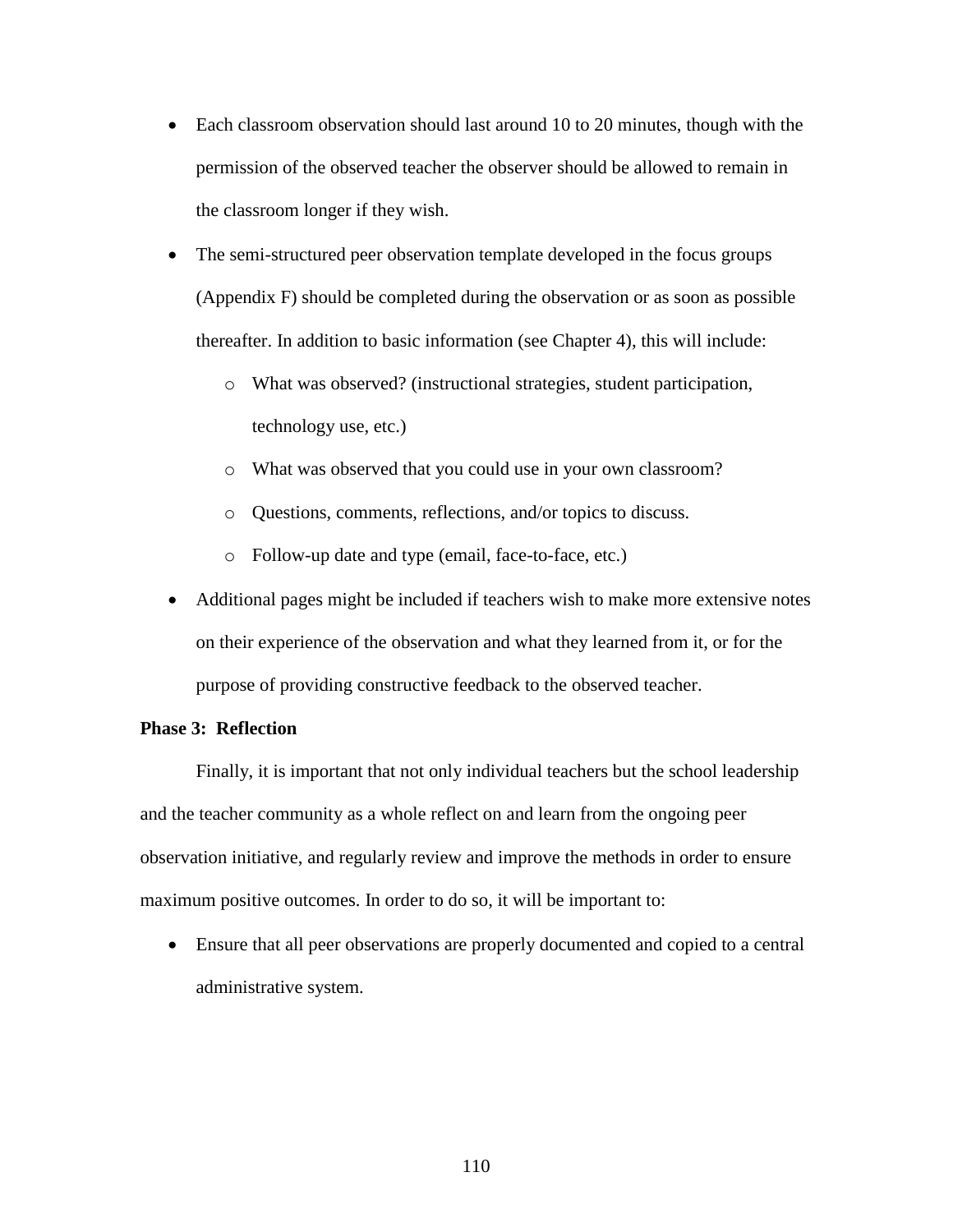- Regularly review the outcomes of peer observations in terms of reported learning and professional development for the teachers involved, as well as any challenges encountered.
- Periodically analyze the documented information to identify practices or methods found to be particular helpful in contributing to the professional development of teachers, and share these with the wider teacher community (e.g. via workshops, newsletters or staff meetings).
- At the conclusion of the school year, review and utilize the documented teacher observations about the benefits and challenges of peer observation to determine whether to continue with the initiative and to identity ways in which this might be improved.
- Begin the cycle of planning and preparation again for the following school year.

### **Discussion**

The nature of action research is that it is focused on a problem of practice within a specific organizational setting, and used to develop a solution or intervention tailored to the needs of this setting and its organizational members. By adopting this method, and using a phenomenological approach to generating in-depth insights into the views and experiences of a sample of teachers from a middle school in South Carolina, this study has successfully developed evidence-based recommendations and a proposed implementation plan for the development of a peer observation initiative and protocol that are likely to be both acceptable to and beneficial for teachers and school leaders in this setting. Clear and actionable recommendations and a plan of action have been set out in the preceding sections for the overall design and implementation of the initiative.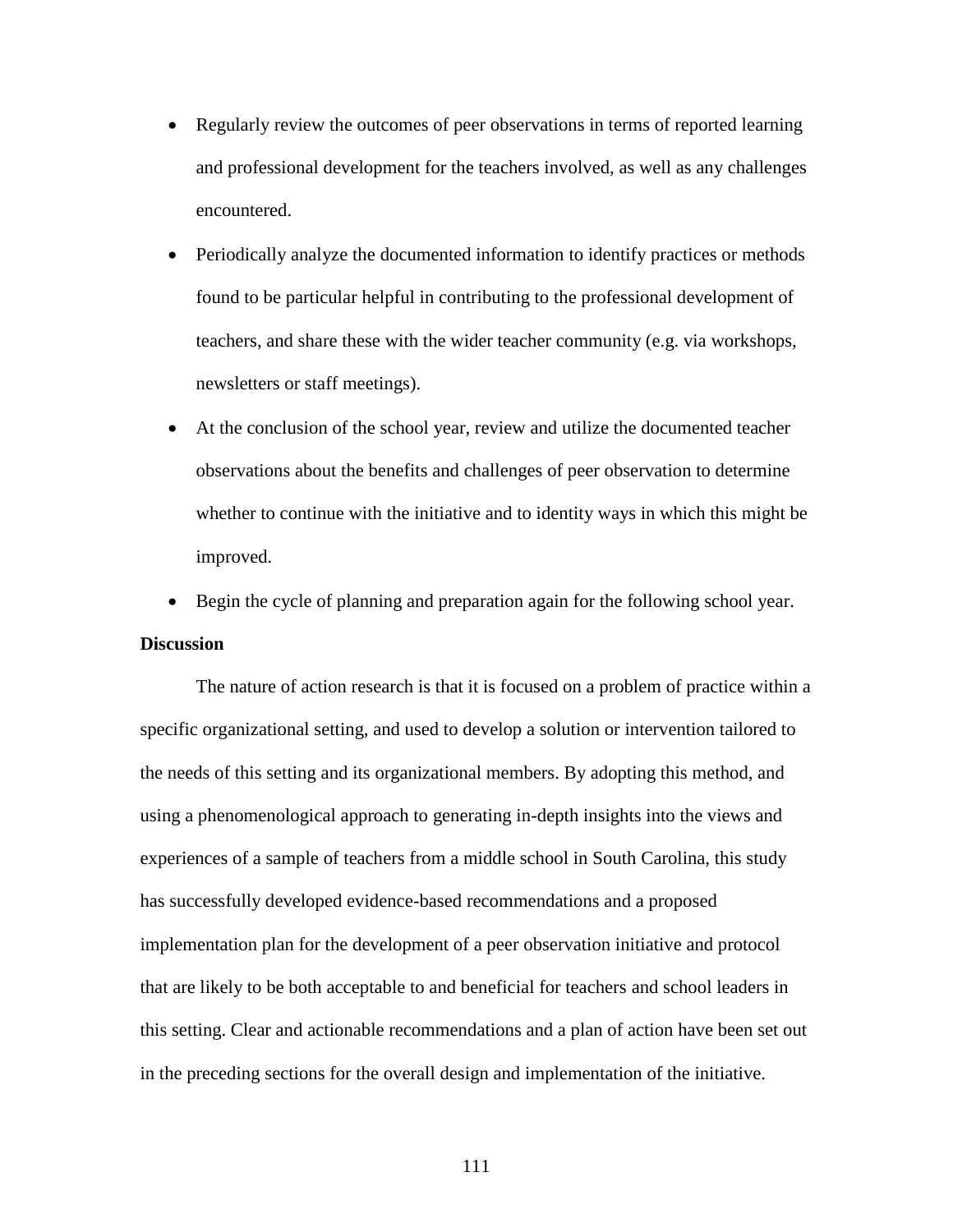Overall, the study findings have confirmed that, at least among the sample of teachers in this research setting, peer observation is seen as an effective form of professional development for teachers which can be beneficial to both the observer and the observed teacher. The participants stressed, however, that this is only likely to be the case if peer observation is implemented in the right way. In particular, it should be seen as a professional development tool and not as a teacher evaluation method, and adequate time should be made available for participation in the observations and follow up work, so that it does not become just another burden on the already overloaded schedules of most teachers. In these ways, peer observation is likely to contribute, as indicated in the literature (Ketterlin-Geller et al., 2015 Mangin, 2016), to the development of a strong learning community among teachers, which is ultimately likely to improve teaching practices and result in better student learning outcomes.

The research used adult learning theory (Lindeman, 1926; Knowles, 1980; MacKeracher, 2004) as its theoretical framework. This assumes that adults learn most effectively from real-world activities seen to have direct relevance to their everyday lives, and that they interpret and apply this learning within the context of their existing understanding of the world. The findings of the study were aligned with and provide support for the use of adult learning theory in understanding the role and benefits of peer observation for teachers. For example, the participants stressed the importance of peer observation being closely tailored to their personal development needs, and delivering immediate learning that could be readily applied in their own classroom situations. The findings demonstrate the value of using adult learning theory as a theoretical framework for future research in this area.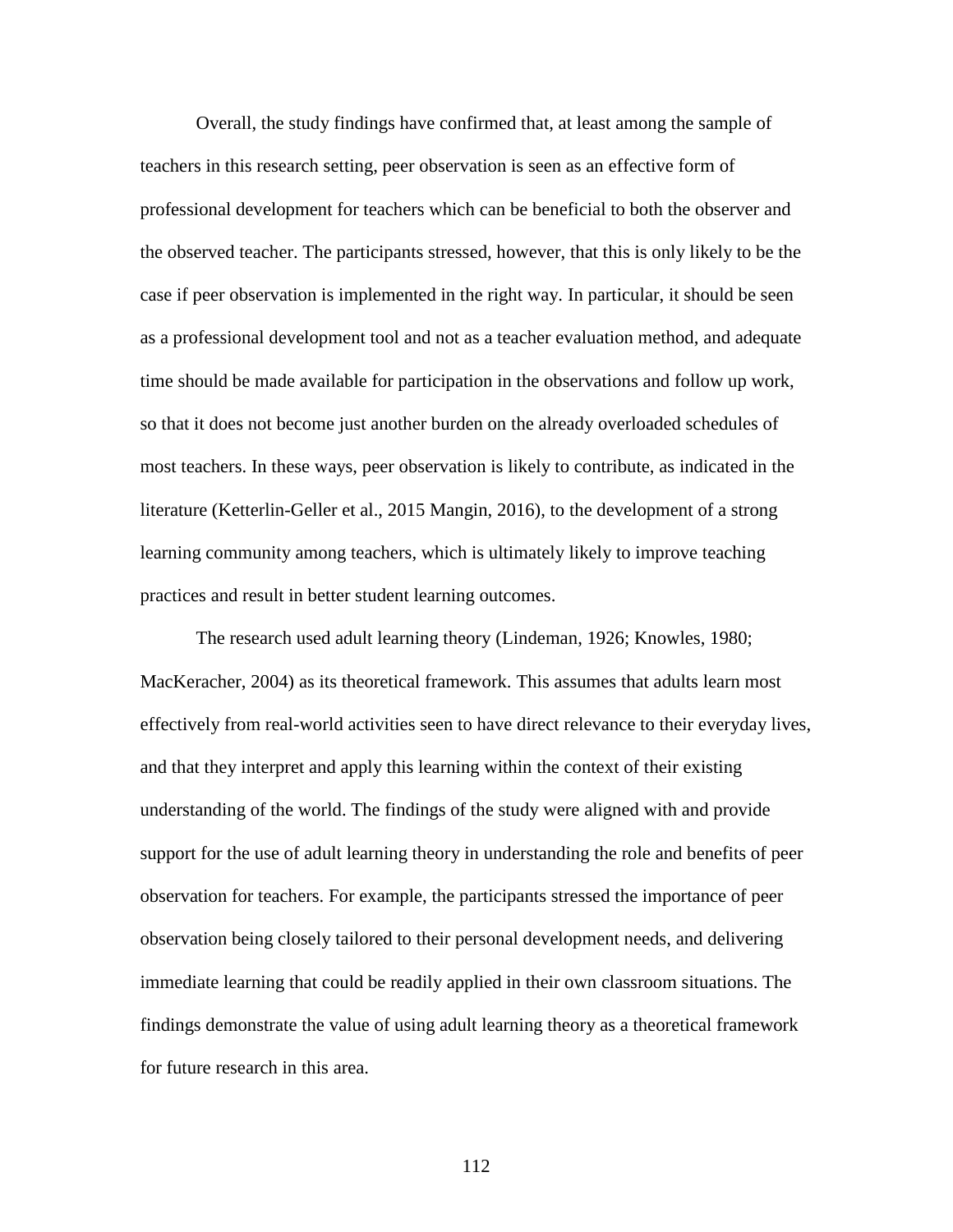The main limitation of this study, which is an inherent feature of many action research projects, is that the findings and recommendations are only directly relevant to the research setting, in this case a middle school in South Carolina. This should not be regarded as a weakness, however, since qualitative action research methods were adopted specifically for the purpose of developing a peer observation initiative and protocol tailored to the needs of this school and its teachers. This does not mean that the study and its findings have no relevance beyond the immediate research setting. Similar schools may also benefit from implementing the recommendations, since it is likely that many of the experiences and views reported by the sample of teachers in the present study will be common to other middle school teachers. More generally, the study provides a model action research design and data collection instruments that might be adapted for use by other schools for the purpose of developing a similar peer observation initiative and protocol more specifically tailored to their specific needs. The study also contributes to the wider educational literature by demonstrating the effectiveness of this methodological approach for conducting research into peer observation as teacher professional development in the middle school setting, and by highlighting the relevance of adult learning theory to this area of research.

#### **Conclusion**

 This phenomenological, action research study used focus groups and interviews with a sample of teachers from a large middle school in northern South Carolina. It has demonstrated the effectiveness of this methodological approach in generating valuable data for use in generating recommendations for the development of a peer observation initiative and protocol for this school. The main benefits of using action research methods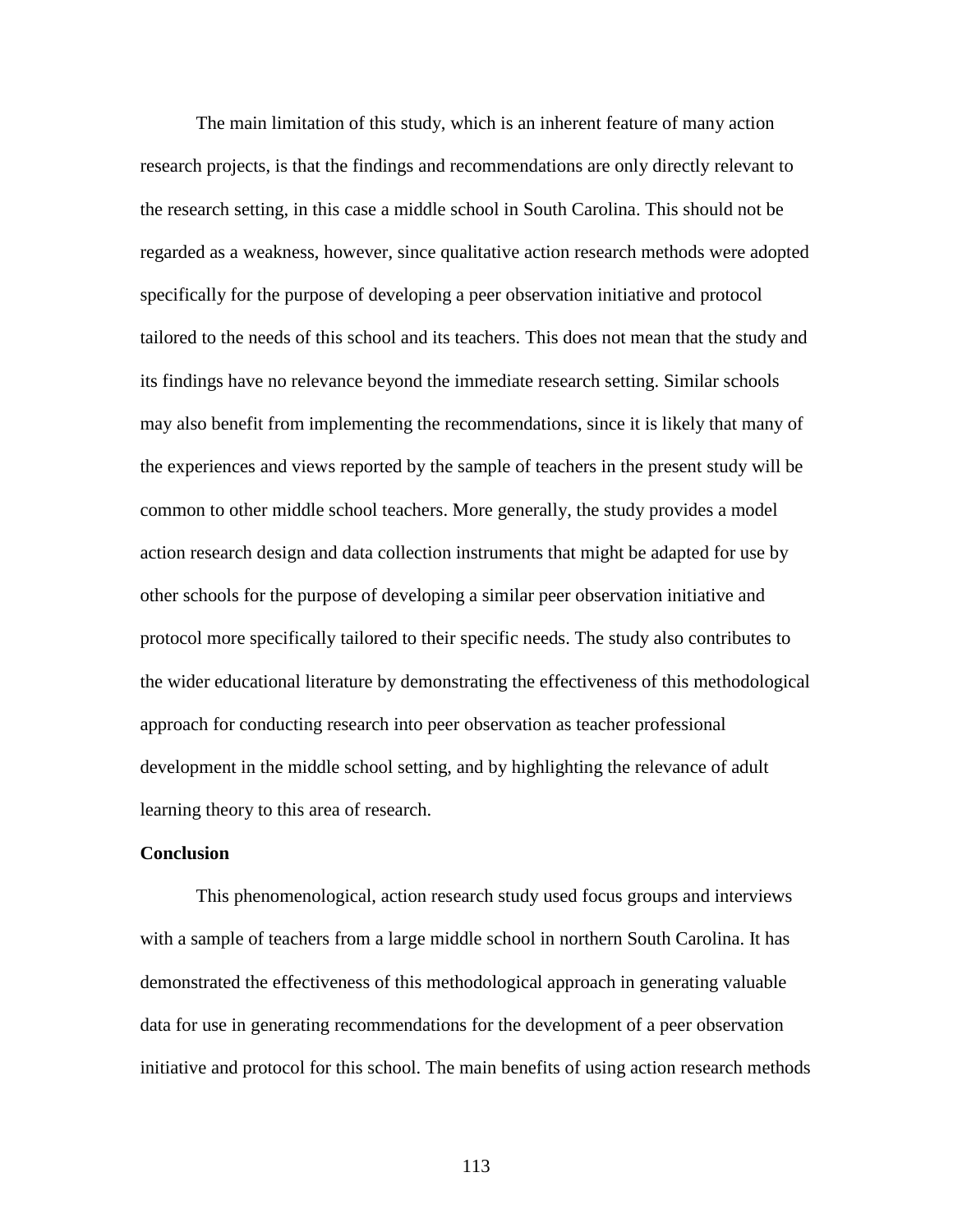and a phenomenological approach to address the research questions of this study are that the findings and recommendations are firmly grounded in the personal experiences and views of the research participants and closely tailored to the specific school environment which forms the research setting. This makes it more likely that the recommendations will be acceptable to and implemented by the school leadership, that the peer observation initiative will be readily accepted by the wider population of teachers in this school environment, and that it will contribute to improved outcomes in terms of teacher professional development and ultimately student achievement.

 It is hoped that the recommendations of the study will be adopted by the school in which the research has been conducted. Like most other public schools in the U.S., and as reflected in the study findings, this school and its teachers face severe constraints on time and resources which are likely to present the greatest risk to the successful implementation of a peer observation initiative, even though this is a relatively low-cost form of professional development for teachers. The recommendations set out in this chapter are intended to help ensure that the initiative can be implemented in ways that make most efficient use of time and resources, while also ensuring that the initiative can successfully deliver the desired outcomes in terms of the professional development of teachers. To achieve this, however, will required a sustained commitment on the part of teachers as well as school leaders to support and engage effectively in the initiative. The findings of the study provide a robust evidence base on which to build this support and commitment, and contribute to the development of a firmer foundation for the use of peer observation as a potentially effective form of teacher professional development which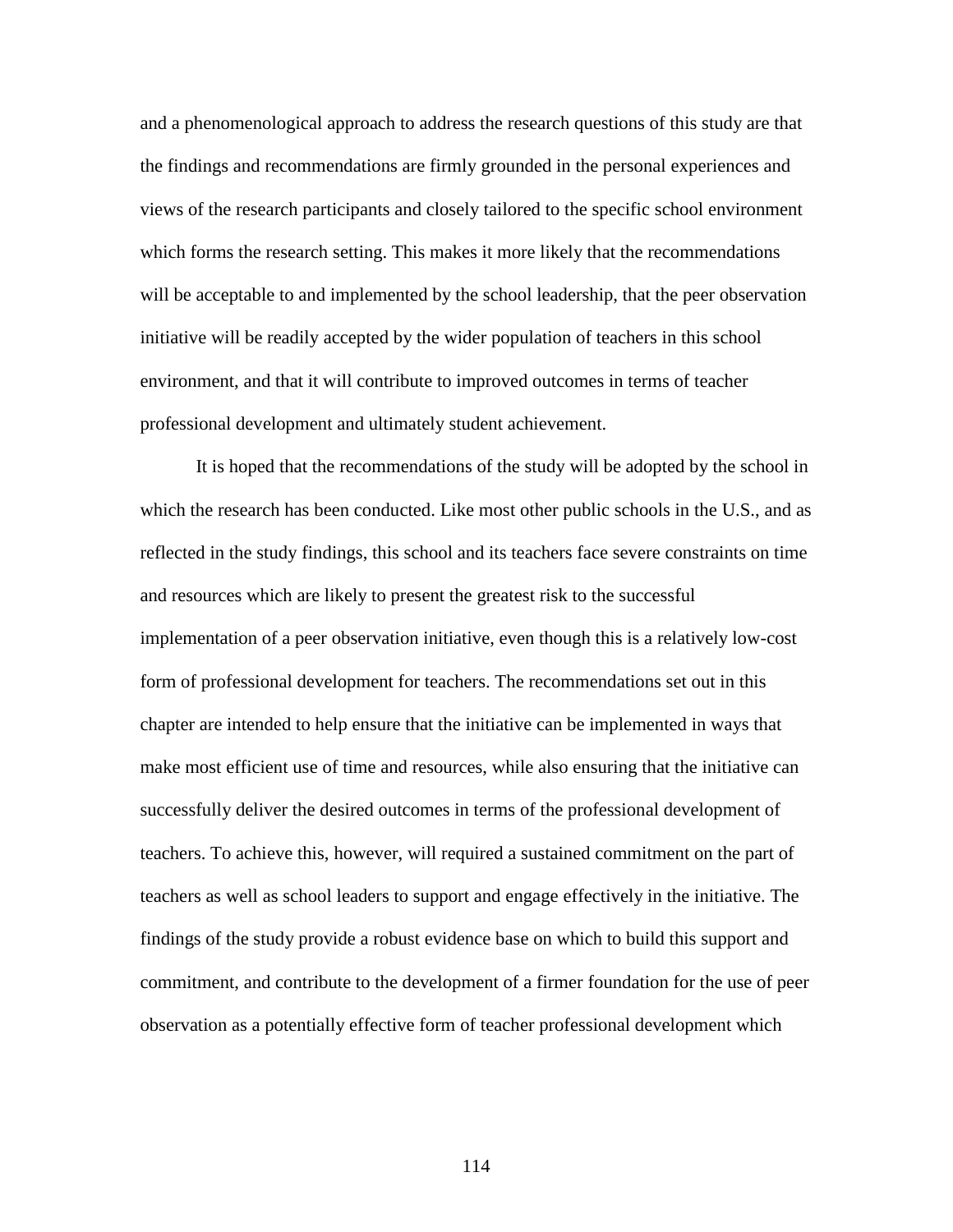can ultimately be used to enhance teaching and improve student outcomes in schools across the country.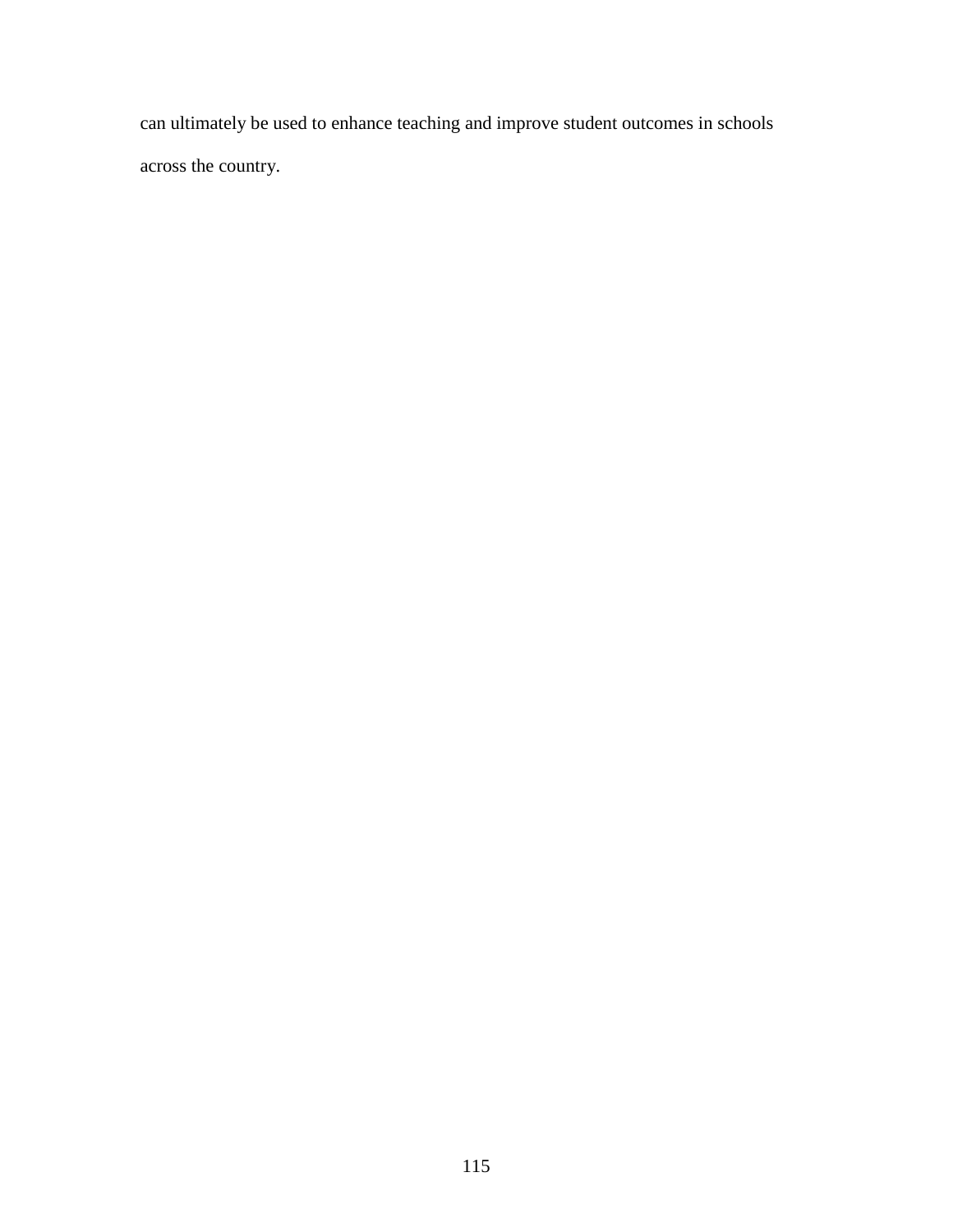#### REFERENCES

Aguilar, E. (2016). *The art of coaching teams*. San Francisco, CA: Jossey Bass.

Archibald, S., Coggshall, J., Croft, A. & Goe, L. (2011). *High-quality professional development for all teachers: Effectively allocating resources.* National Comprehensive Center for Teacher Quality. Retrieved from [https://gtlcenter.org/sites/default/files/docs/HighQualityProfessionalDevelopment.](https://gtlcenter.org/sites/default/files/docs/HighQualityProfessionalDevelopment.pdf) [pdf](https://gtlcenter.org/sites/default/files/docs/HighQualityProfessionalDevelopment.pdf)

- Argyris, C. & Schon, D. A. (1974). *Theory in practice: Increasing professional effectiveness.* San Francisco, CA: Jossey-Bass Inc.
- Bae, L., Hayes, K. N., O'Connor, D. M., Seitz, J. C., & Distefano, R. (2016). The Diverse Faces of Teacher Leadership A Typology and Survey Tool. *Journal Of School Leadership*, *26*(6), 905-937.
- Balls, P. (2009) *Phenomenology in nursing research: methodology, interviewing and transcribing.* Nursing [Times.net](http://times.net/) [http://www.nursingtimes.net/phenomenology-in](http://www.nursingtimes.net/phenomenology-in-nursing-research-methodology-interviewing-and-transcribing/5005138.article)[nursing-research-methodology-interviewing-and-transcribing/5005138.article](http://www.nursingtimes.net/phenomenology-in-nursing-research-methodology-interviewing-and-transcribing/5005138.article)
- Bandura, A. (1971). *Psychological modeling: Conflicting theories.* New Jersey: Transaction Publishers.

Bandura, A. (1977). *Social learning theory*. New York, NY: General Learning Press.

Bandura, A., & Huston, A. (1961). Identification as a process of incidental learning. *Journal of Abnormal and Social Psychology, 63*(2), 311-318.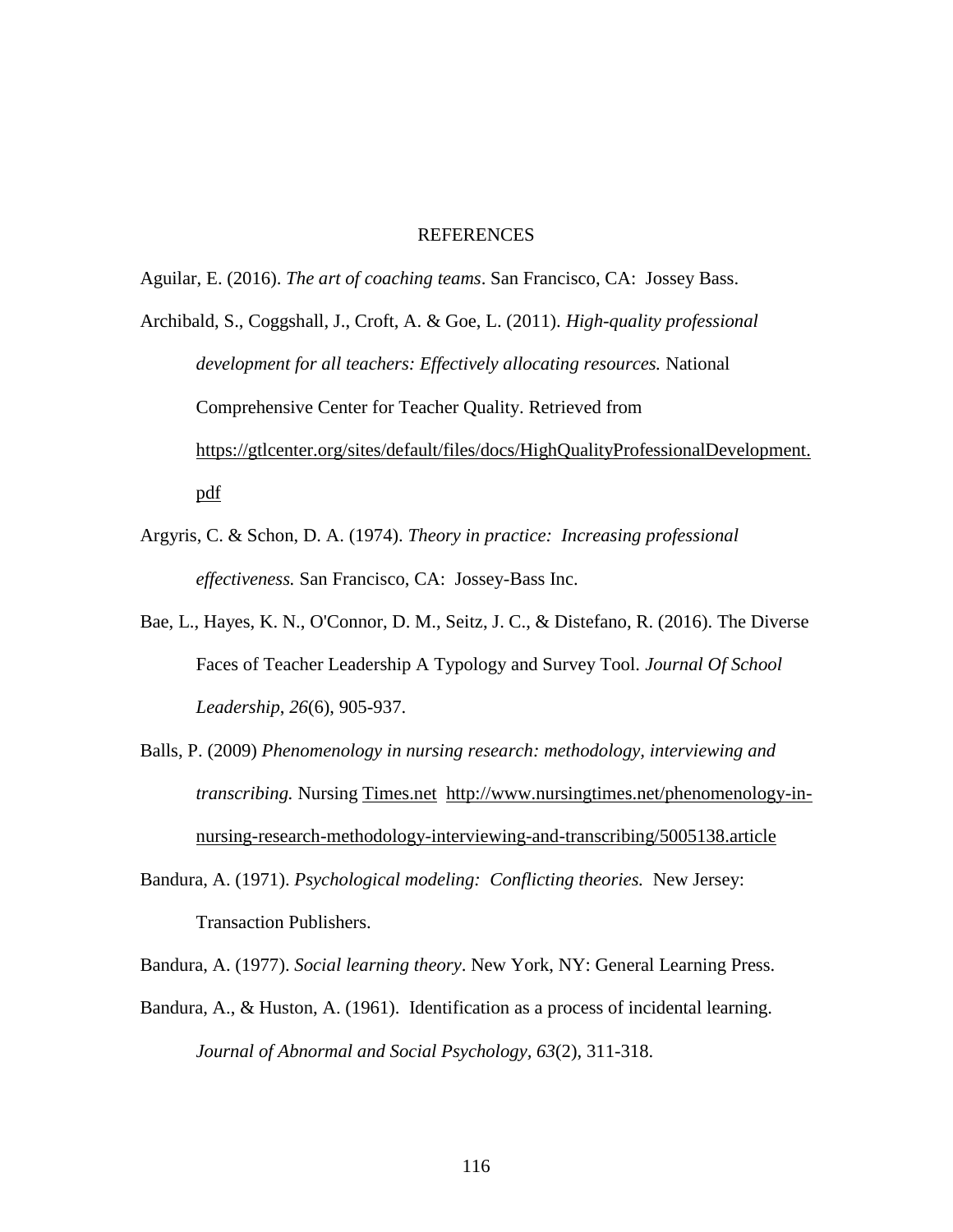- Barbour, R.S. (2001). Checklists for improving rigour in qualitative research: a case of the tail wagging the dog? *British Medical Journal, 322*(7294), 1115–7.
- Beaver, A. (2009). Teachers as learners: Implications of adult education for professional development. *Journal of College Teaching and Learning, 6*(7), 25-30.
- Bednarz, S.W. (2002). Using action research to implement the national geography standards: Teachers as researchers. *The Journal of Geography, 101*(3), 103-111.
- Bell, M. (2005). *Peer observation partnerships in higher education*. New South Wales: Higher Education Research and Development Society of Australasia Inc.
- Bell, A., & Mladenovic, R. (2008). The benefits of peer observation of teaching for tutor development. *Higher Education, 55*(6), 735-752.
- Beddoes, Z., Prusak, K. A., & Hall, A. (2014). Overcoming marginalization of physical education in America's schools with professional learning communities. *Journal of Physical Education, Recreation & Dance, 85*(4), 21-27.
- Borko, H., & Putnam, R.T. (1995). Expanding a teacher's knowledge base: A cognitive psychological perspective on professional development. In T.R. Guskey & M. Huberman (Eds.), *Professional Development in Education*. New York: Teachers College Press.
- Braun, V. and Clarke, V. (2006). Using thematic analysis in psychology. *Qualitative Research in Psychology, 3*(2), 77-101.
- Bryk, A. and Schneider, B. (2002).*Trust in schools: A core resource for improvement*. New York, NY: Russell Sage Foundation.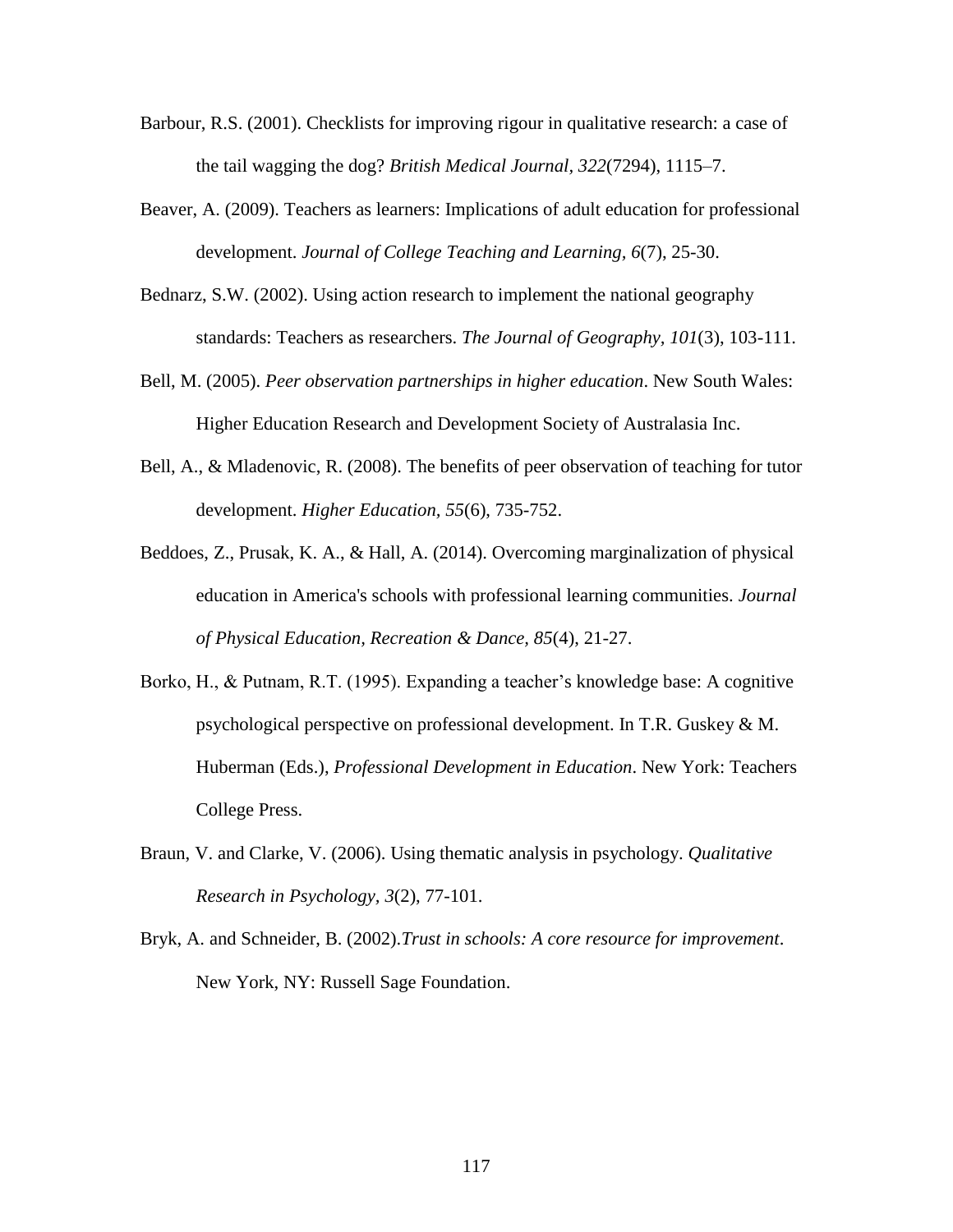- Burk, B. (2013). Experiential professional development: A model for meaningful and long-lasting change in classrooms. *Journal of Experiential Education, 36*(3), 247- 263.
- Carboni, L. W., Wynn, S. R., & McGuire, C. M. (2007). Action research with undergraduate preservice teachers: Emerging/merging voices. *Action in Teacher Education, 29*(3), 50-59.
- Carpenter, D. (2015). School culture and leadership of professional learning communities. *The International Journal of Educational Management, 29*(5), 682- 694.
- Carr, W. and Kemmis, S. 1983. *Becoming Critical: knowing through action research*, Geelong: Deakin University Press.
- Cheng, Kai-Wen (2008). A study on applying focus group interview on education. *Reading Improvement, 44*(4), 194-198.
- Chow, A.W.K. (2016). Teacher learning communities: The landscape of subject leadership. *The International Journal of Educational Management, 30*(2), 287- 307.
- Christensen, L. B., Johnson, R. B. & Turner, L. A. (2010). *Research methods, design, and analysis* (11<sup>th</sup> ed.). Boston: MA: Allyn & Bacon.
- Coburn, C. E. & Russell, J. L. (2008). District policy and teachers' social networks. *Educational Evaluation and Policy Analysis*, *30*(3), 203–235.
- Cochran-Smith, M., & Lytle, S. (2001). Beyond certainty: Taking an inquiry stance on practice. In A. Lieberman & L. Miller (Eds.), *Teachers caught in the action:*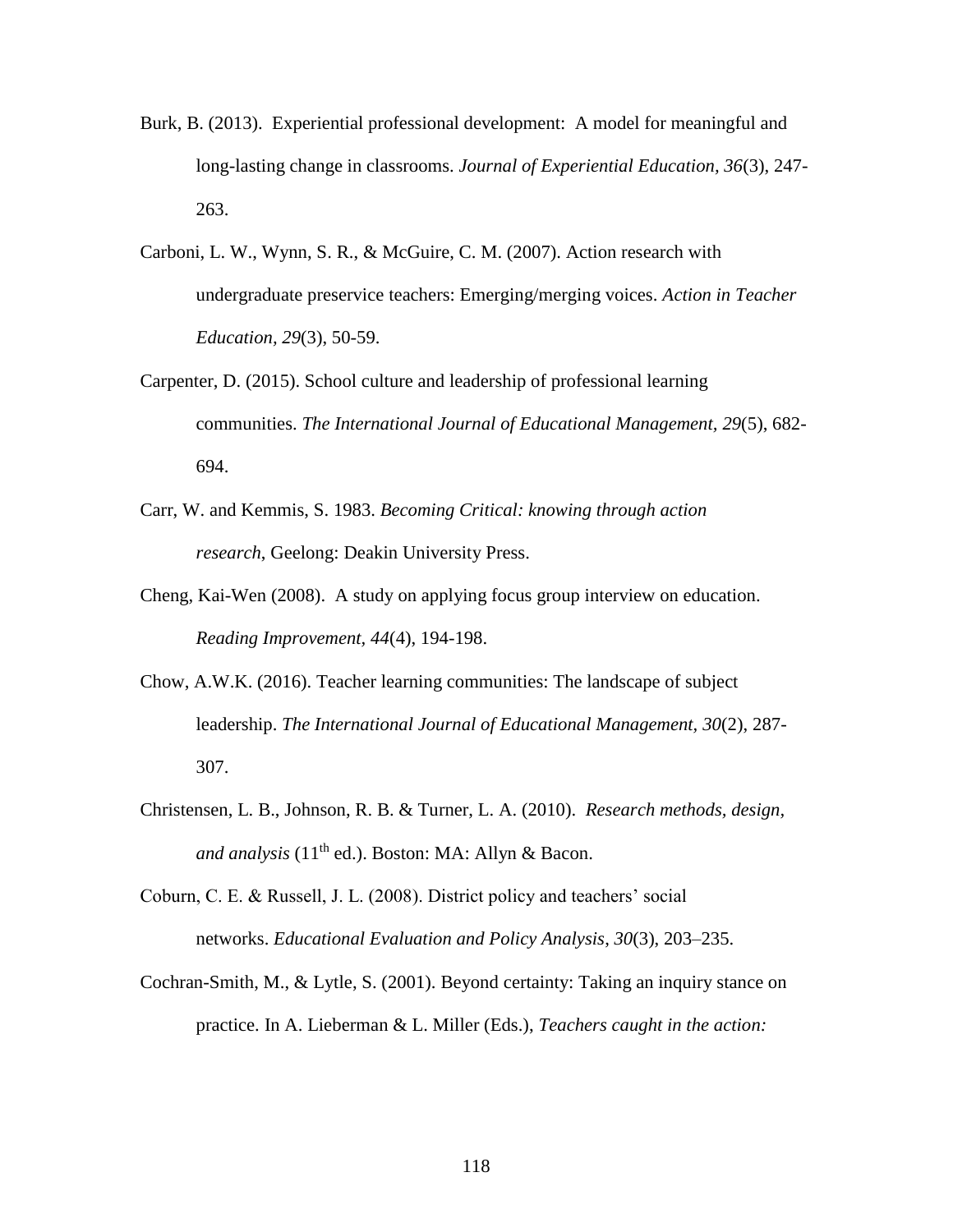*Professional development that matters* (pp. 45-58). New York: Teachers College Press.

- Cole, M. and J. Wertsch (1996). *Beyond the individual-social antimony in discussions of Piaget and Vygotsky.* Massey: Massey University Virtual Faculty.
- Colvin, G., Flannery, K. B., Sugai, G., & Monegan, J. (2009). Using observational data to provide performance feedback to teachers: A high school case study. Preventing School Failure, 53(2), 95-104.
- Cosh J. (1999, January). Peer observation: A reflective model. *ELT Journal, 53,* 22-27.
- Cosh, J. (2002). Peer observation in higher education A reflective approach. *Innovations in Education and Training International, 35*(2), 171-176.
- Creswell, J. W. (2003). *Research design: Qualitative, quantitative, and mixed methods approaches*. Thousand Oaks, CA: Sage Publications.
- Creswell, J. W. (2005). *Educational research: Planning, conducting, and evaluating quantitative and qualitative research* (2<sup>nd</sup> ed.). Upper Saddle River, NJ: Merrill/Prentice Hall.
- Darling-Hammond, L. (2010). *The flat world and education.* New York: Teachers College Press.
- Denscombe, M. (2003). *The good research guide for small-scale social research projects.* Buckingham: Open University Press.
- Dilworth, M., & Imig, D. G. (1995). Professional teacher development. *The ERIC Review*, *3*(3), 5-11.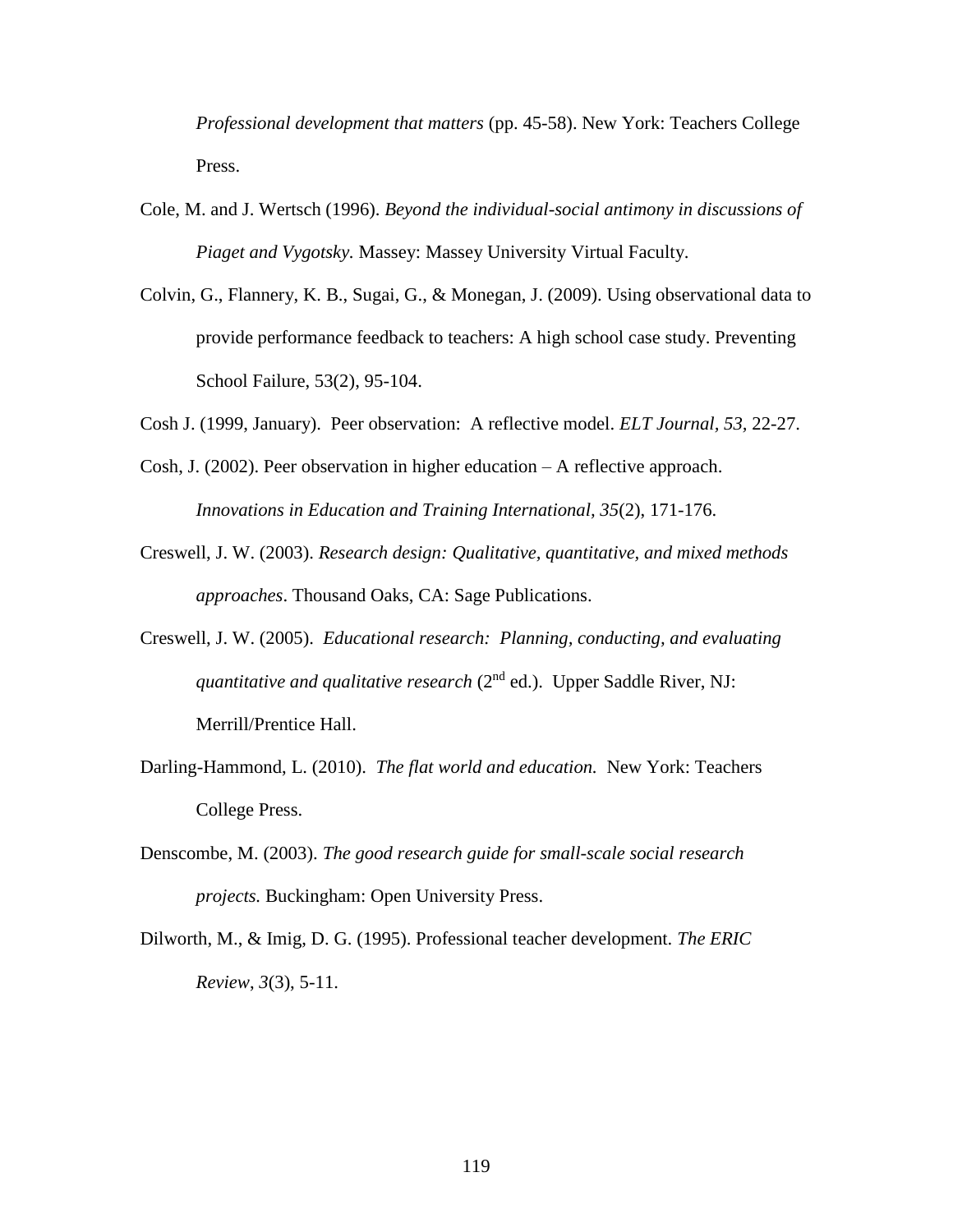- Dean, B. L. (2006). Action research: A viable alternative for in-service teacher professional development. *Quality in education: Teaching and leadership in challenging times, 1*, 129-155.
- Dewey, J. (1907). *The School and Social Progress*. Chicago: University of Chicago Press.
- Duffy, F.M. (1997). Knowledge work supervision: transforming school systems into high performing learning organizations. *International Journal of Educational Management, 11*(1), 26-31.
- DuFour, R., DuFour, R., & Eaker, R. (2008). *Revisiting professional learning communities at work: New insights for improving schools*. Bloomington, IN: Solution Tree.
- Duggleby, W.I. (2005) What about focus group interaction data? *Qualitative Health Research, 15*(6), 832-40.
- Evans, L., Thornton, B., & Usinger, J. (2012). Theoretical frameworks to guide school improvement. *National Association of Secondary School Principals.NASSP Bulletin, 96*(2), 154-171.
- Ferrance, E. (2000). Themes in education: Action research. In Brown University (Ed.). *Northeast and Islands Regional Educational Laboratory* (pp. 1-33). Providence: LAB at Brown University.
- Fossey, E. & Harvey, C. (2002). Understanding evaluating qualitative research. *Australian and New Zealand Journal of Psychology, 36*(6), 717-3732.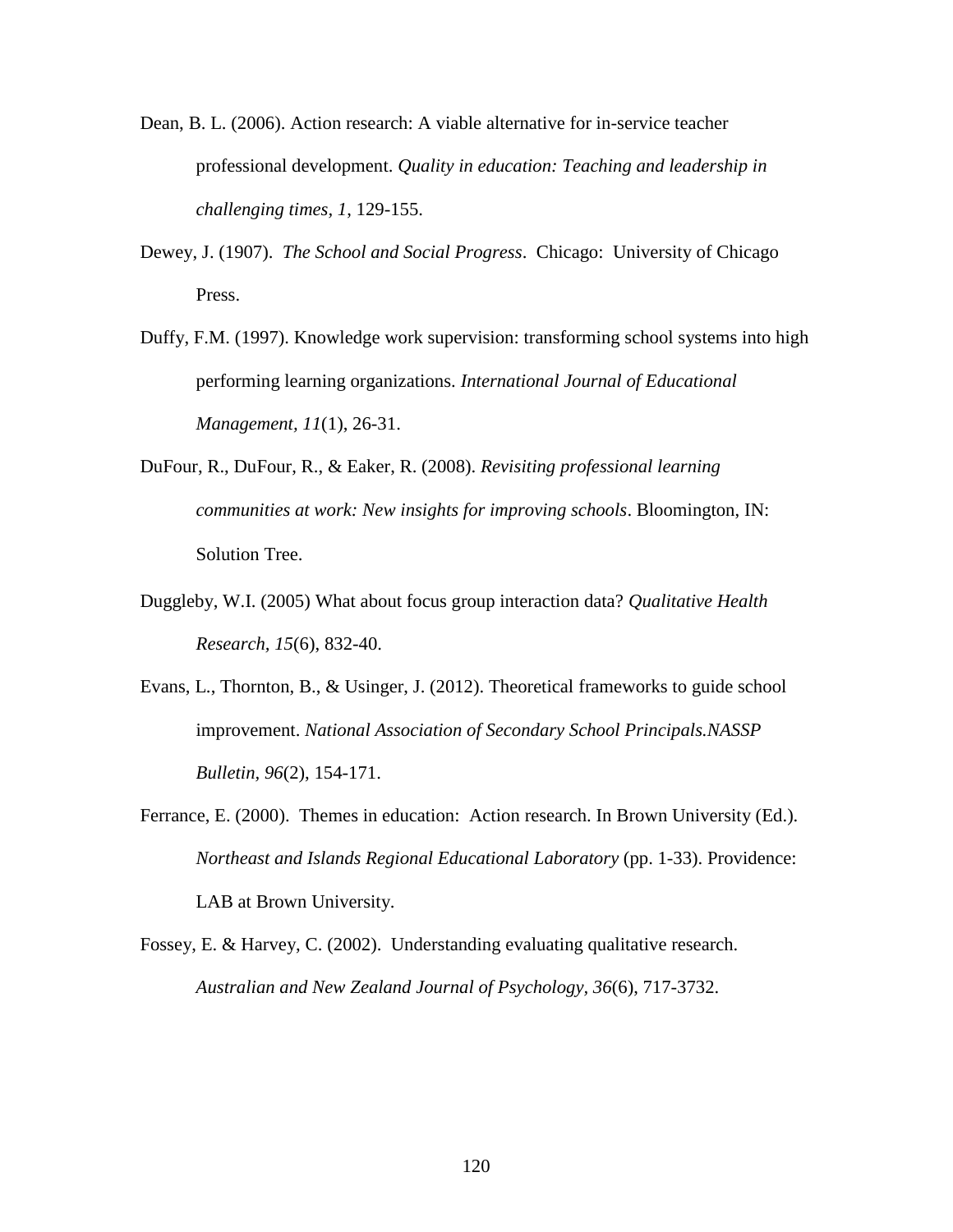Fullan, M. (1990). Staff development, innovation, and institutional development. In B. Joyce (Ed.), *Changing school culture through staff development.* (p. 3-25). Alexandria, VA: Association for Supervision and Curriculum Development.

Fullan, M. (Ed.). (2008). *The Six Secrets of Change.* San Francisco, CA: Jossey-Bass.

- Gajda, R., & Koliba, C. J. (2008). Evaluating and improving the quality of teacher collaboration: A field-tested framework for secondary school leaders. *National Association of Secondary School Principals. NASSP Bulletin, 92*(2), 133-153.
- Garvin, D.A., Edmondson, A.C. & Gino, F. (2008) Is yours a learning organization? *Harvard Business Review, March,* 109-116
- Gephart, M. A., Marsick, V. J., Van Buren, M. E., & Spiro, M. S. (1996). Learning organizations come alive. *Training and Development, 50*(12), 34-45.
- Goddard, Y., Goddard, R., & Tschannen-Moran, M. (2007). A theoretical and empirical investigation of teacher collaboration for school improvement and student achievement in public elementary schools. *Teachers College Record, 109*(4), 877- 896.
- Gosling, D. 2005. Some thoughts on sustaining POT over time. In Peer observation of teaching, 45–9. SEDA Paper 118. London: Staff and Educational Development Association.
- Hallam, P. R., Smith, H. R., Hite, J. M., Hite, S. J., & Wilcox, B. R. (2015). Trust and collaboration in PLC teams: Teacher relationships, principal support, and collaborative benefits. *National Association of Secondary School Principals. NASSP Bulletin, 99*(3), 193-216.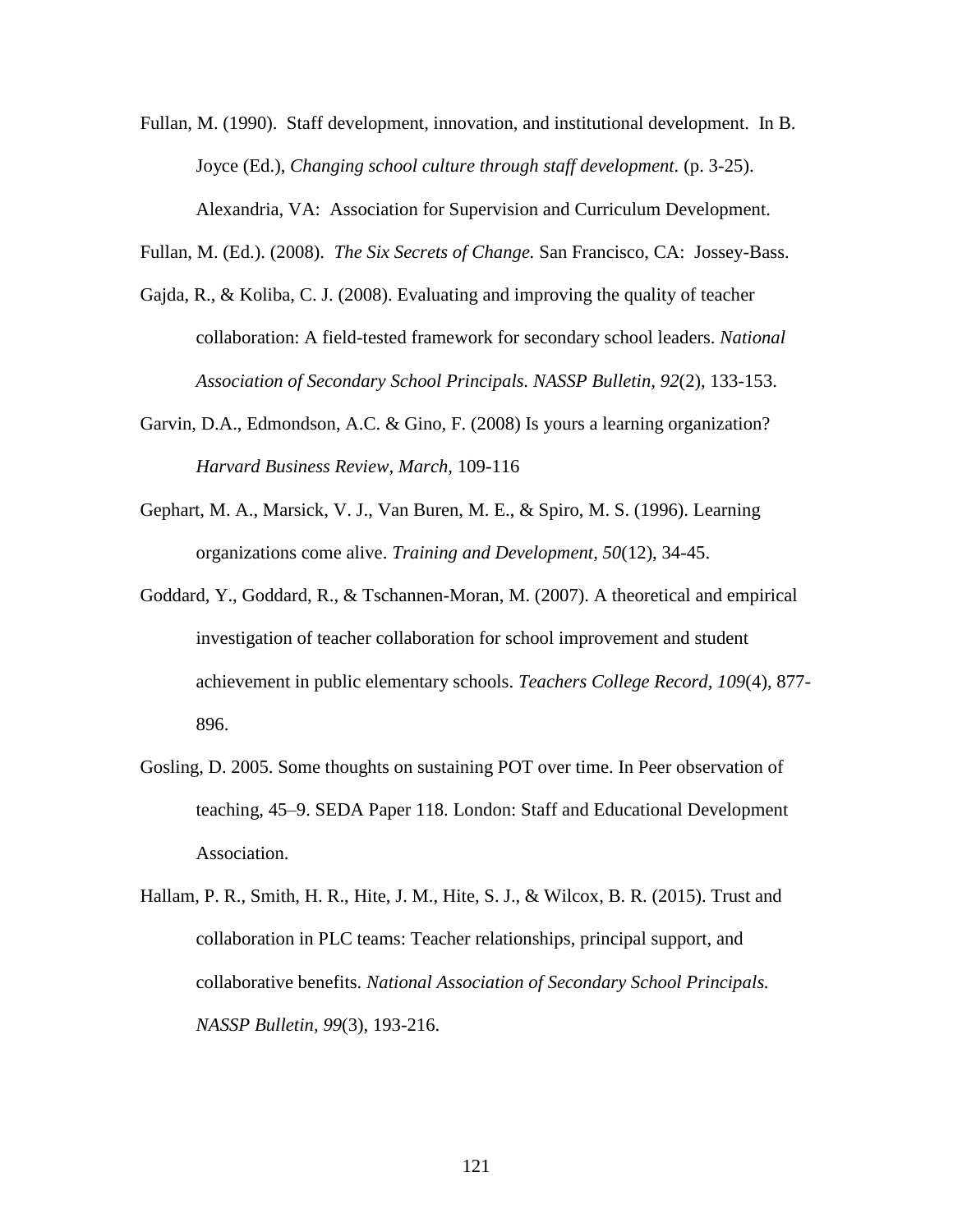- Hallinger, P. (2003). Leading educational change: reflections on the practice of instructional and transformational leadership. *Cambridge Journal of Education*, *33*(3), 329-352.
- Hammersley-Fletcher, L., & Orsmond, P. (2004). Evaluating our peers: is peer observation a meaningful process? *Studies in Higher Education, 29*(4), 489-503.
- Hargreaves, A. (2007). Sustainable leadership and development in education: creating the future, conserving the past. *European Journal of Education*, *42*(2), 223-233.
- Harris, A. & Jones, M. (2010). *Professional learning communities in action.* London: Leannta Press.
- Hausman, C.S. & Goldring, E.B. (2001). Reexamining relations and a sense of place between schools and their constituents. *Peabody Journal of Education, 76*(2), 30- 51.
- Hawley, W., & Valli, L. (1999). The Essentials of Effective Professional Development: A New Consensus. In L. Darling-Hammond, & G. Sykes (Eds.), Teaching as the Learning Profession: Handbook of Policy and Practice (pp. 127-150). San Francisco, CA: Jossey-Bass.
- Heidegger, M. (1962). *Being and Time* (J. Macquarrie & E. Robinson, Trans.). New York: Harper and Row. (Original work published 1927).

Higgins, M., Ishimaru, A., Holcombe, R. & Fowler, A. forthcoming 2012. Examining organizational learning in schools: The role of psychological safety, experimentation, and leadership that reinforces learning*. Journal of Educational Change, 13*(1), 67-94.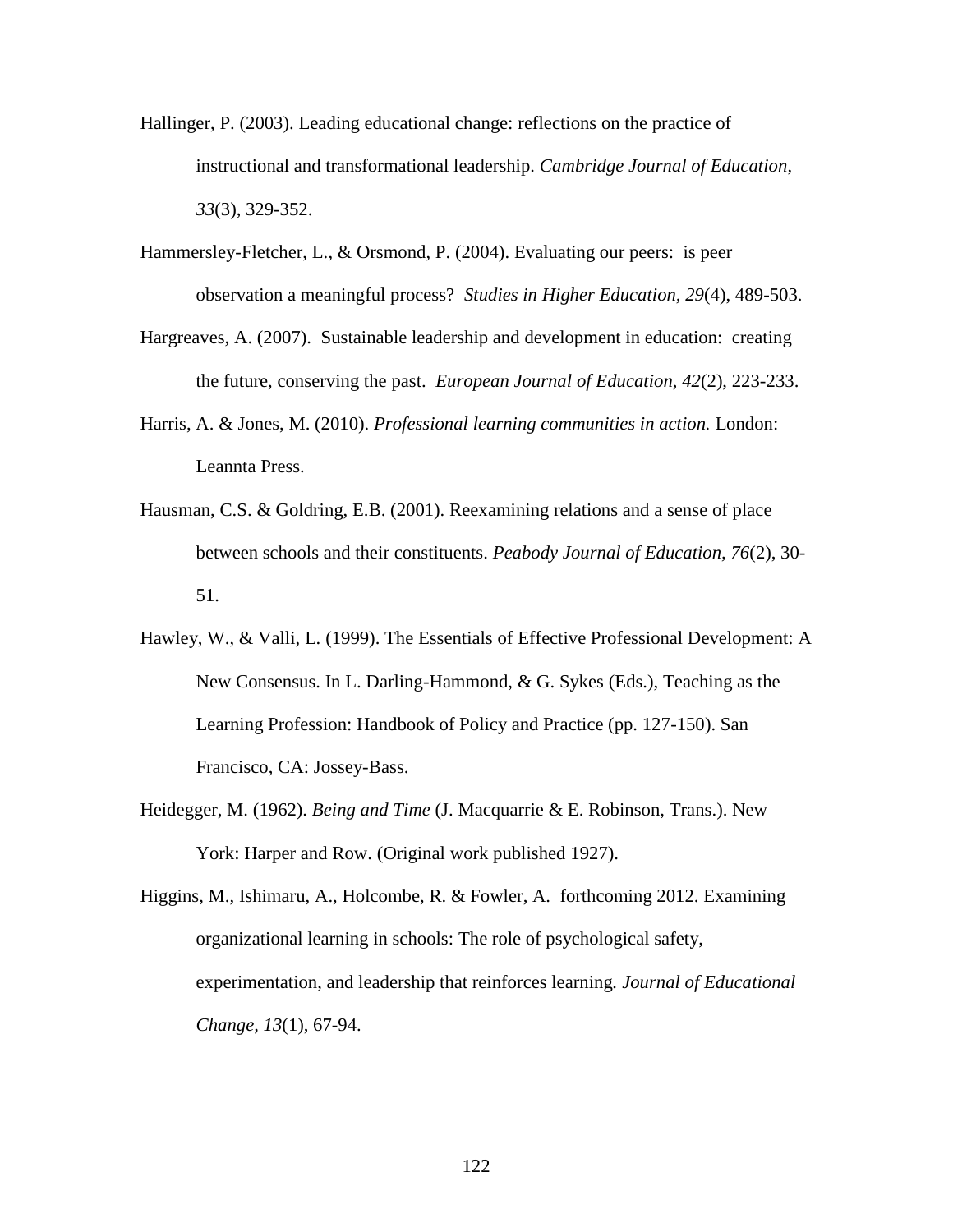- Hill, H. C. (2013). Professional development A broken system of professional DELTA Image. *Liquid Library, 90*(7), 470–476.
- Hord, S. M. (1986). A synthesis of research on organizational collaboration. *Educational Leadership, 43*(5), 22-26.
- Kelchtermans, G. (1996). Teacher vulnerability: understanding its moral and political roots. *Cambridge Journal of Education, 26*(3), 307-323.
- Kemmis, S. and McTaggart, R., (eds.) (1988). *The action research planner*. Victoria: Deakin University Press.
- Ketterlin-Geller, L. R., Baumer, P., & Lichon, K. (2015). Administrators as advocates for teacher collaboration. *Intervention In School And Clinic*, *51*(1), 51-57.
- King, K. P. (2004). Both sides now: Examining transformative learning and professional development of educators. *Innovative Higher Education, 29*(2), 155-174.
- Kohut, G. F., Burnap, C., & Yon, M. G. (2007). Peer observation of teaching: Perceptions of the observers and the observed. *College Teaching, 55*(1), 19-25.
- Knowles. M. (1989). *The Making of an Adult Educator.* San Francisco: Jossey-Bass.
- Knowles, M. (1980). *The modern practice of adult education: From pedagogy to andragogy.* New York, NY: Cambridge.
- Knowles, M. and Associates (1984). *Andragogy in action: Applying modern principles of adult learning.* San Fransisco, CA: Jossey-Bass Inc.
- Knowles, M. S., Holton, E. F. & Swanson, R. A. (1998). *The adult learner: the definitive classic in adult education and human resource development* (5<sup>th</sup> ed.). Houston, Tx.: Gulf Publishing Company.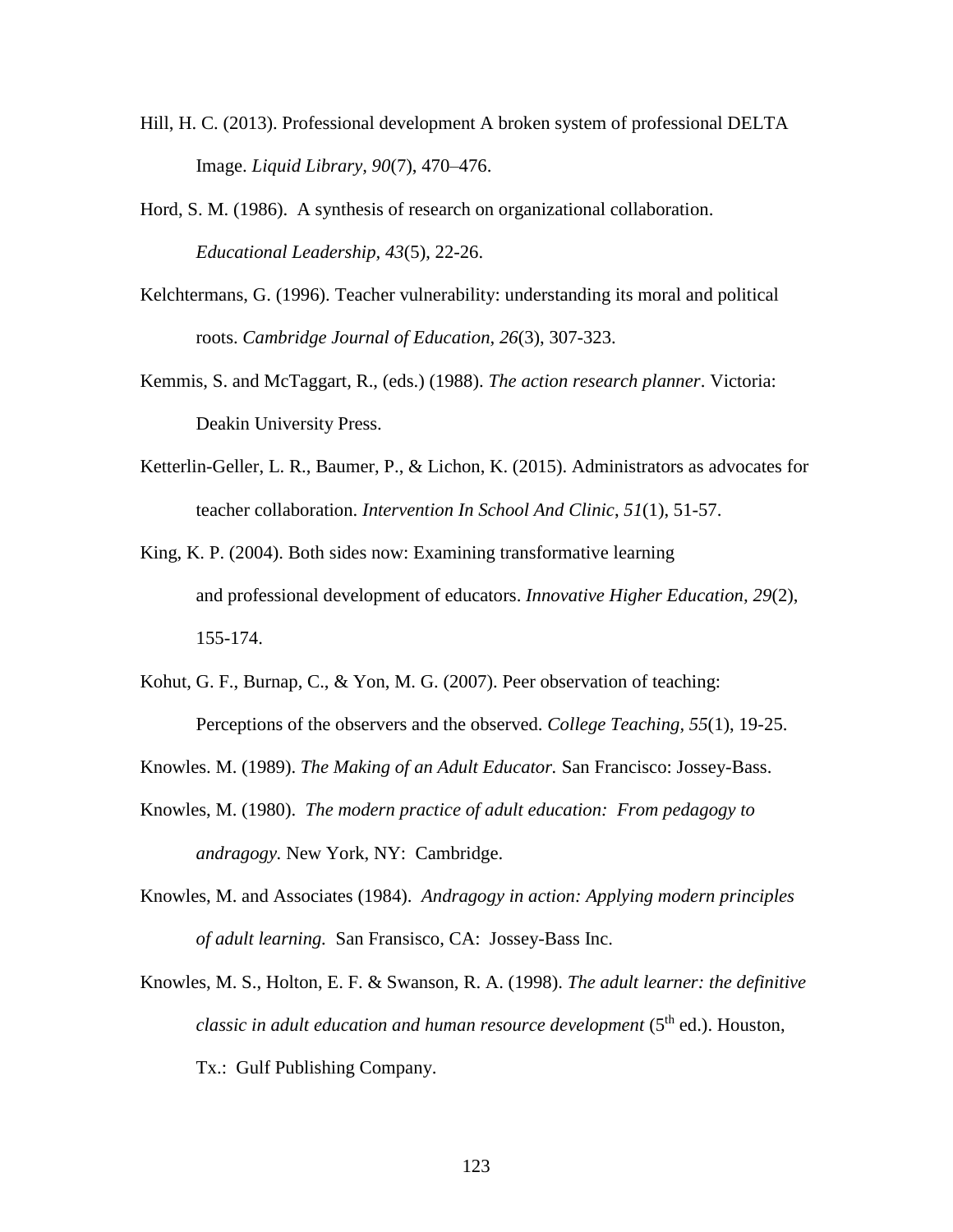- Krummel Reinking, A. a. (2015). Increasing accountability measures for early childhood teachers using evaluation models: Observation, feedback, and self-assessment. *Current Issues In Education*, *18*(1), 1-10.
- Lam, S. F. (2001). Educators' opinions on classroom observation as a practice of staff development and appraisal. *Teaching and Teacher Education, 17*(2001), 161- 173.
- Leithwood, K., Leonard, L., & Sharrat, L. (1998). Conditions fostering organizational learning in schools. *Educational Administration Quarterly,* 34(2), 243-276
- Leonard, L., & Leonard, P. (2003). The continuing trouble with collaboration: Teachers talk. *Current Issues in Education, 6*(15). Retrieved from http://cie.asu.edu/volume6/ number 15
- Lewin, K. (1946) Action Research and Minority Problems. *Journal of Social Issues, 2*(4), 34-46.
- Lin, Y., Hsu, Y., Lin, Y., & Hsiao, W. (2018). An action research of nature science education in junior high schools focusing on influence of play-oriented cooperative learning. *International Journal of Organizational Innovation (Online), 10*(3), 226-244.
- Lincoln, Y. and Guba, Y. (1985) *Naturalistic Enquiry.* Newbury Park, CA: Sage.
- Lindeman, E.C. (1926). *The meaning of adult education*. New York: New Republic.
- Lochmiller, C. R., & Chesnut, C. E. (2017). Preparing turnaround leaders for high needs urban schools. *Journal of Educational Administration, 55*(1), 85-102.
- Lodico, M. G., Spaulding, D. T., & Voegtle, K. H. (2006). *Methods in Educational Research: from Theory to Practice.* San Francisco, CA: Jossey-Bass.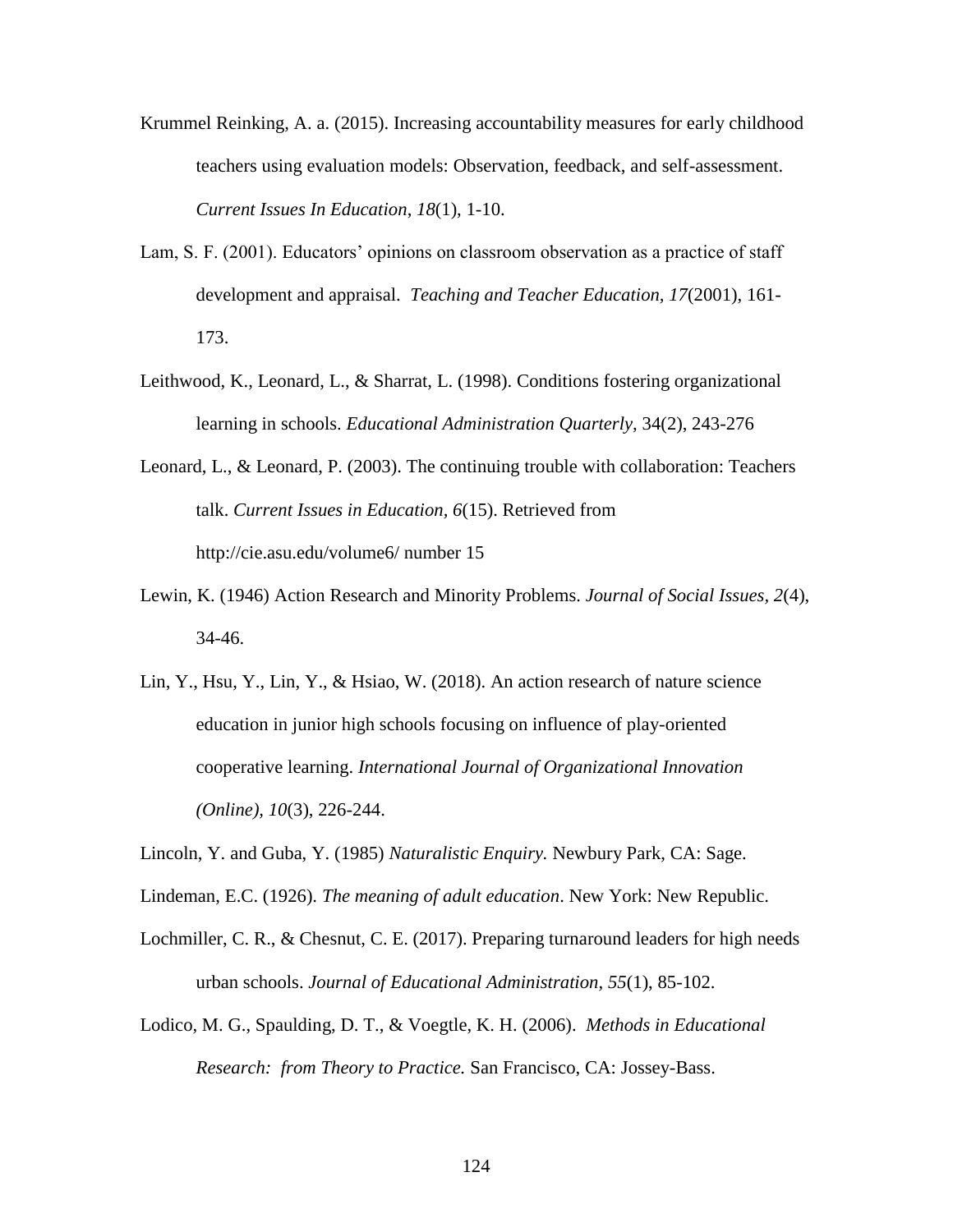- Lortie, D. C. (1975). *Schoolteacher: A sociological study.* Chicago: University of Chicago Press.
- Louis, K. S. & Marks, H. M. (1998). Does professional community affect the classroom? Teachers'work and student experiences in restructuring schools*. American Journal of Education, 107*(4), 532-575.
- Maguire, M. & Delahunt, B. (2017). Doing a thematic analysis: A practical, step-by-step guide for learning and teaching scholars. *All Ireland Journal of Teaching and Learning in Higher Education* 3(Autumn 2017). Retrieved from <http://ojs.aishe.org/index.php/aishe-j/article/viewFile/335/553>
- Mahani, S., & Molki, A. (2012). Enhancing the quality of teaching and learning through action research. *Journal of College Teaching & Learning (Online), 9*(3), 209.
- MacKeracher, D. (2004). *Making sense of adult learning* (2<sup>nd</sup> ed.) Toronto: University of Toronto Press.
- Mangin, M. M. (2016). Teacher leadership and high-stakes teacher evaluation complementary or conflicting approaches to improvement?. *Journal of School Leadership*, *26*(6), 938-974.
- Marshall, K. (1996). How I confronted HSPS (Hyperactive Superficial Principal Syndrome) and began to deal with the heart of the matter. *Phi Delta Kappan*.
- Maxwell, J. A. (2005). *Qualitative Research Design: An Interactive Approach* (2<sup>nd</sup> ed.). Thousand Oaks, CA: Sage.
- Mclaughlin, M.W. & Zarrow, J. (2001) Teachers engaged in evidence-based reform: Trajectories of teacher's inquiry, analysis and action. In A. Lieberman & L.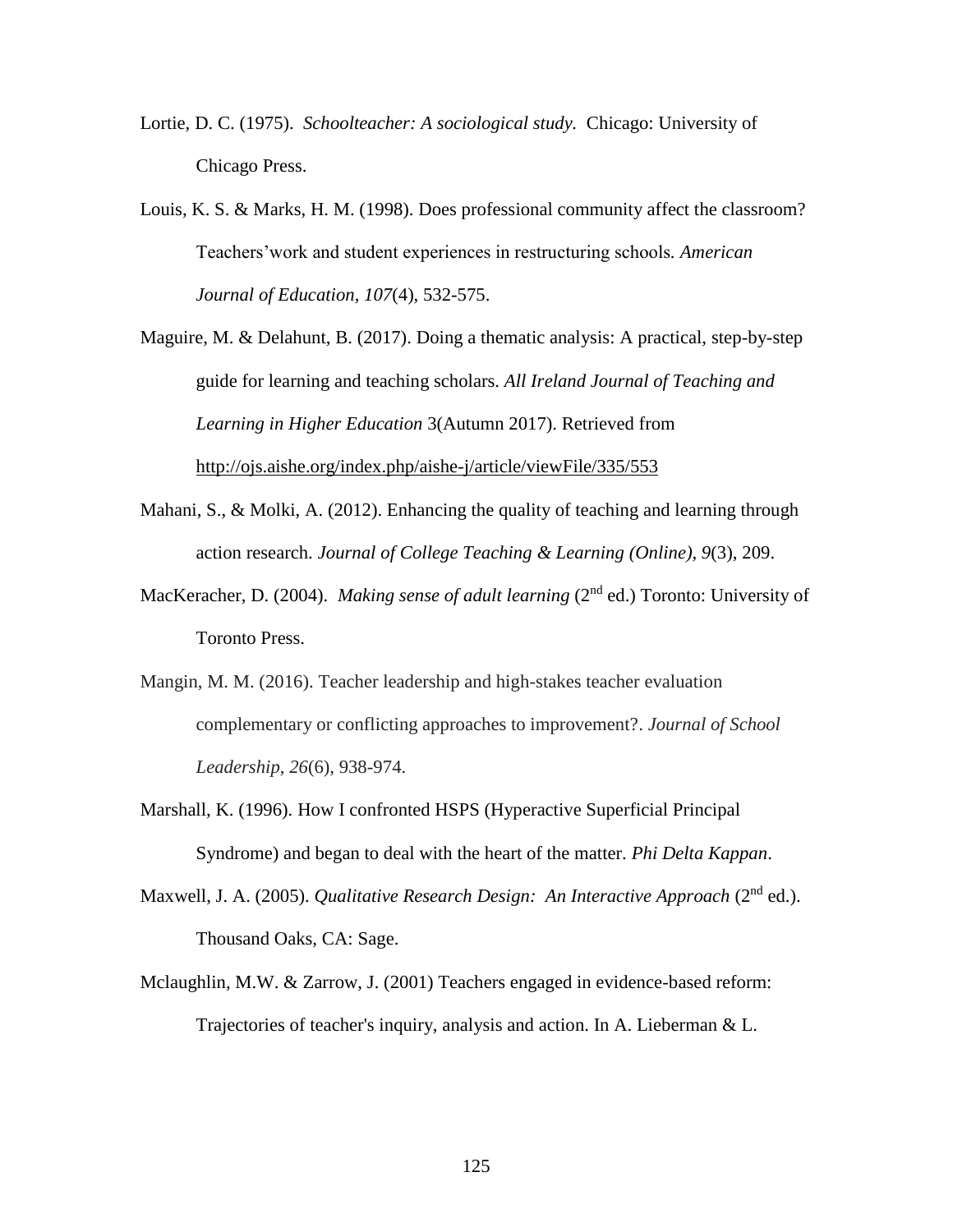Miller, *Teachers Caught in the Action. Professional Development that Matters.* (New York, Teachers College) pp. 79-101.

- McMillan, J. H. (2004). *Educational research: Fundamentals for the consumer* (4<sup>th</sup> ed.). Boston: Allyn & Bacon.
- McNiff, J. and Whitehead, J. (2006). *All you need to know about action research.* London: Sage.
- Merriam, S. B., Caffarella, R. S., Baumgartner, L. M. (2007). *Learning in adulthood: A comprehensive guide (*3rd ed.). San Francisco, CA: Jossey-Bass.
- Mertler, C. A. (2014). *Action research: Improving schools and empowering educators* (4th ed.). Los Angeles, CA: Sage.
- Miles, M. B. and Huberman, A. M. (1994). *Qualitative Data Analysis: an Expanded Sourcebook,* Thousand Oaks, CA: Sage.
- Min, S., Modeste, M. E., Salisbury, J., & Goff, P. T. (2016). Heeding the CALL (comprehensive assessment of leadership for learning). *Journal of Educational Administration, 54*(2), 135-151.
- Moolenaar, N. M., Sleegers, P. J. C., & Daly, A. J. (2012). Teaming up: Linking collaboration networks, collective efficacy, and student achievement. *Teaching and Teacher Education*, *28*(2), 251–262.

Morgan, D.L. (1997, 2nd Edition) *Focus Groups as Qualitative Research.* London: Sage.

- Moustakas, C. (1994). *Phenomenological research methods.* Thousand Oaks, CA: Sage.
- Munson, B. R. (1998). Peer observing peers: The better way to observe teachers. *Contemporary Education, 69*(2),108-110.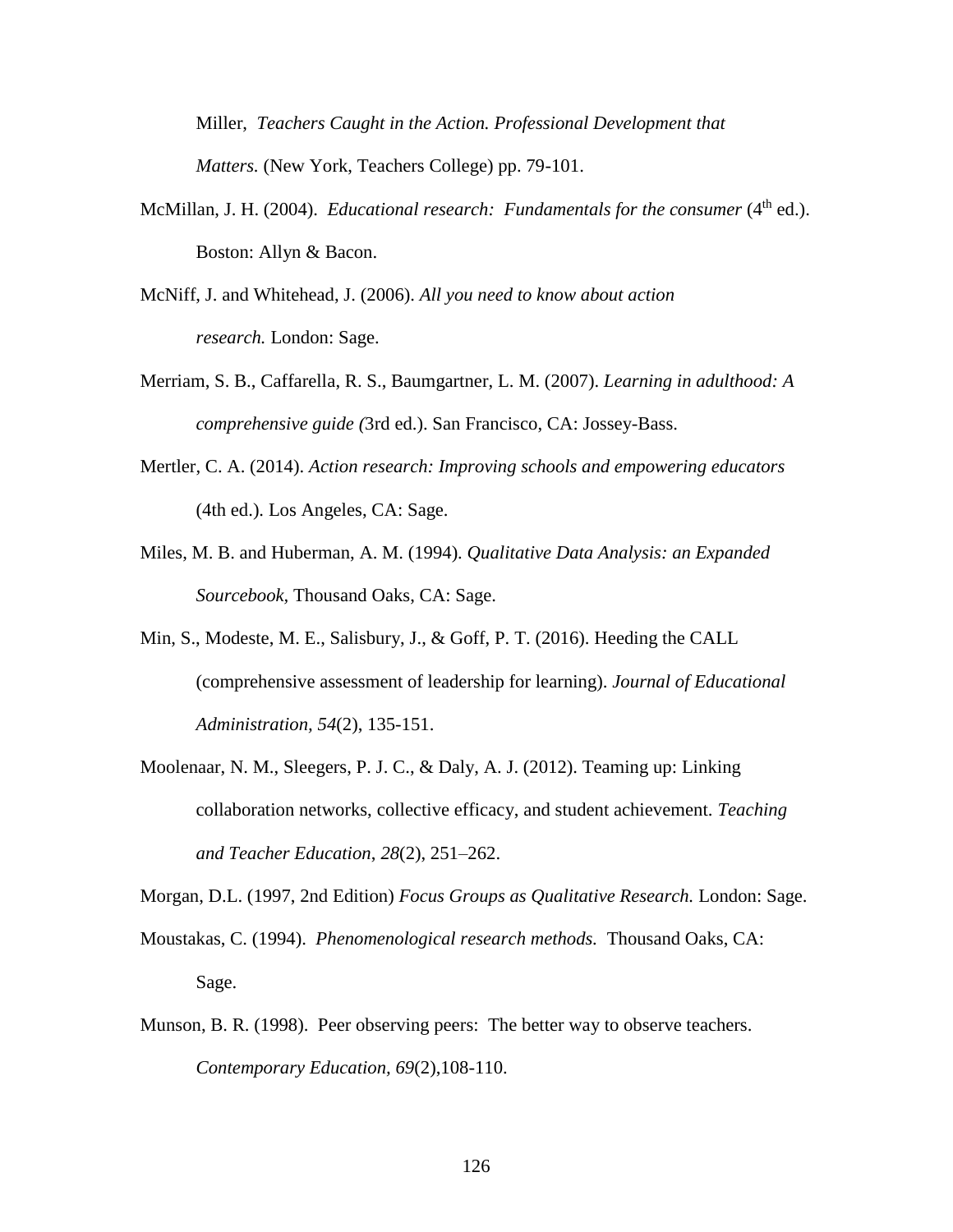- Newell, R. and Burnard, P. (2011) *Research for evidence-based practice in healthcare*. Chichester, West Sussex: Wiley-Blackwell.
- Nolen, A., & Vander Putten, J. (2007). Action research in education Gaps in ethical principles and practices. *Educational Researcher, 36*(7), 401-407.
- O'Rorke, K. (2006). Social learning theory and mass communication. *ABEA Journal,*  25(Fall), 71-74.
- Odden, A. R. (1995). Educational leadership for America's schools. New York: McGraw-Hill, Inc.
- Palmer, P. J. (1998). *The courage to teach: Exploring the inner landscape of a teacher's life.* San Francisco, CA: John Wiley & Sons.
- Palmer, A. K. (2018). Teacher leaders are critical to improving English language arts instruction. *English Journal, 107*(4), 10-12.
- Park, J.H. (2008). Validation of Senge's learning organization model with teachers of vocational high schools at the Seoul Megalopolis. *Asia Pacific Education Review, 9*(3), 270-284. Retrieved from<https://files.eric.ed.gov/fulltext/EJ835200.pdf>
- Patton, M.Q. (2002). Qualitative research and Evaluation Methods. Chapter 7: Qualitative Interviewing. Third Edition. Sage Publications, Inc.
- Peel, D. (2005). Peer observation as a transformatory tool? *Teaching in Higher Education 10(*4), 489-504.
- Phellas, C. N. et al. (2012) Structured methods: interviews, questionnaires and observations. In: C. Seale, ed. *Researching Society and Culture.* Los Angeles, CA: Sage, pp. 181-205.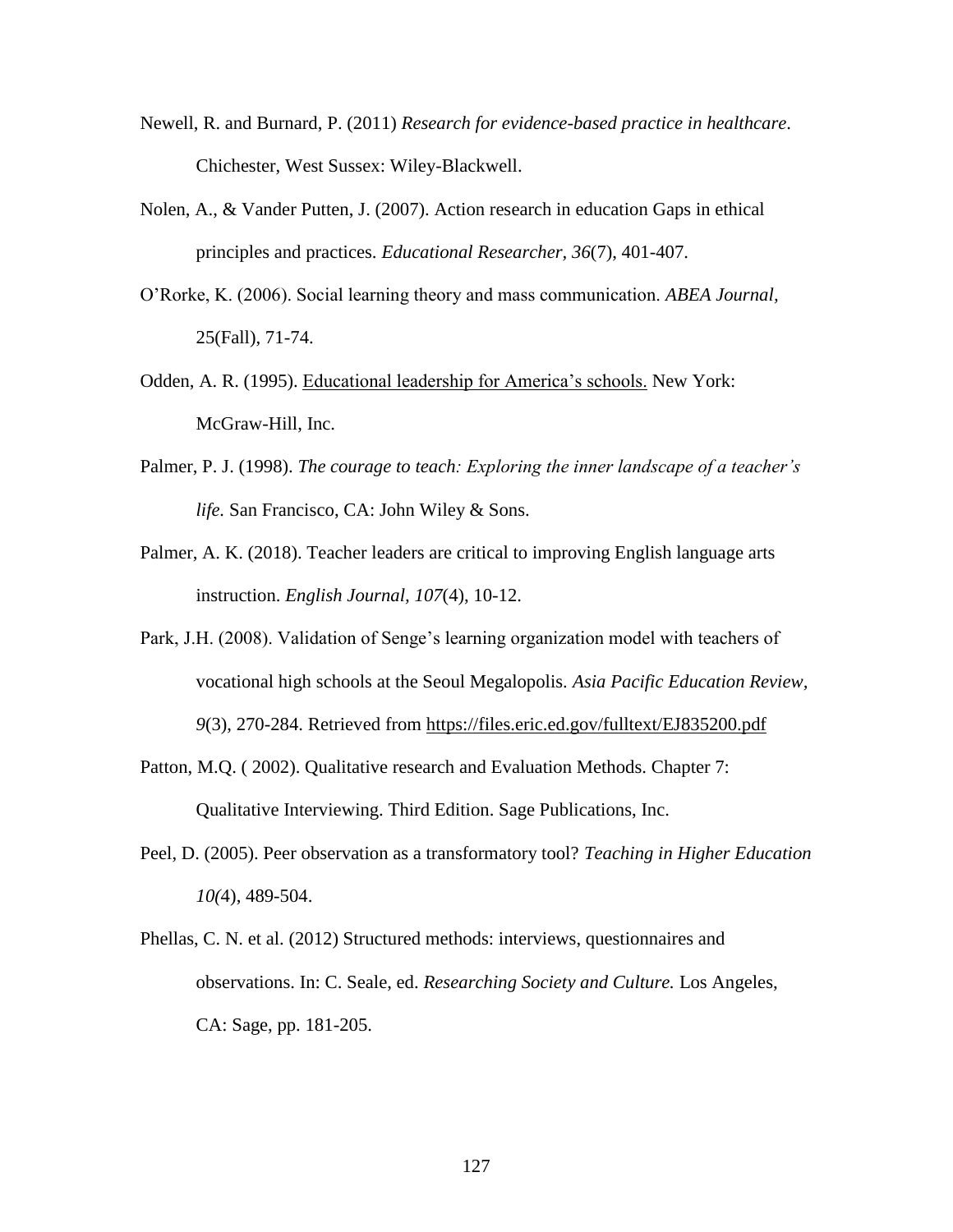- Pressick-Kilborn, K., & Riele, K. (2008). Studying teacher education: A journal of selfstudy of teacher education practices. *Science Direct, 4*(1), 37–41.
- Pyett, P. (2003). Validation of qualitative research in the 'real world'. *Qualitative Health Research 13*(8), 1170–1179. doi:10.1177/1049732303255686.
- Quinlan, K.M. & Akerlind, G.S. (2000). Factors affecting departmental peer collaboration for faculty development: Two cases in context. *Higher Education, 40*(1), 23-52.
- Redding, J. C., & Kamm, R. M. (1999). Just-in-time staff development: One step to the learning organization. *NASSP Bulletin, 83*(604), 28-31.
- Reilly, K. A. (2017). Observing peers develops practice, changes culture. *Phi Delta Kappan*, *98*(6), 13-18.
- Richards, L. and Morse, J.M. (2007). *Readme first for a users' guide to qualitative methods.* Thousand Oaks, CA.: Sage.
- Riel, M. (2007). *Understanding action research.* Center for Collaborative Action Research. http://cadres.pepperdine.edu/ccar/define.html.
- Riley, D. A., & Roach, M. A. (2006). Helping teachers grow: Toward theory and practice of an 'emergent curriculum' model of staff development. *Early Childhood Education, 33*(5), 363-370.
- Ronfeldt, M., Reininger, M. (2012). More or better student teaching? *Teaching and Teacher Education, 28*(8), 1091-1106.
- Roussin, J. L., & Zimmerman, D. P. (2014). Inspire learning, not dread: Create a feedback culture that leads to improved practice. *Journal of Staff Development*, *35*(6), 36-39.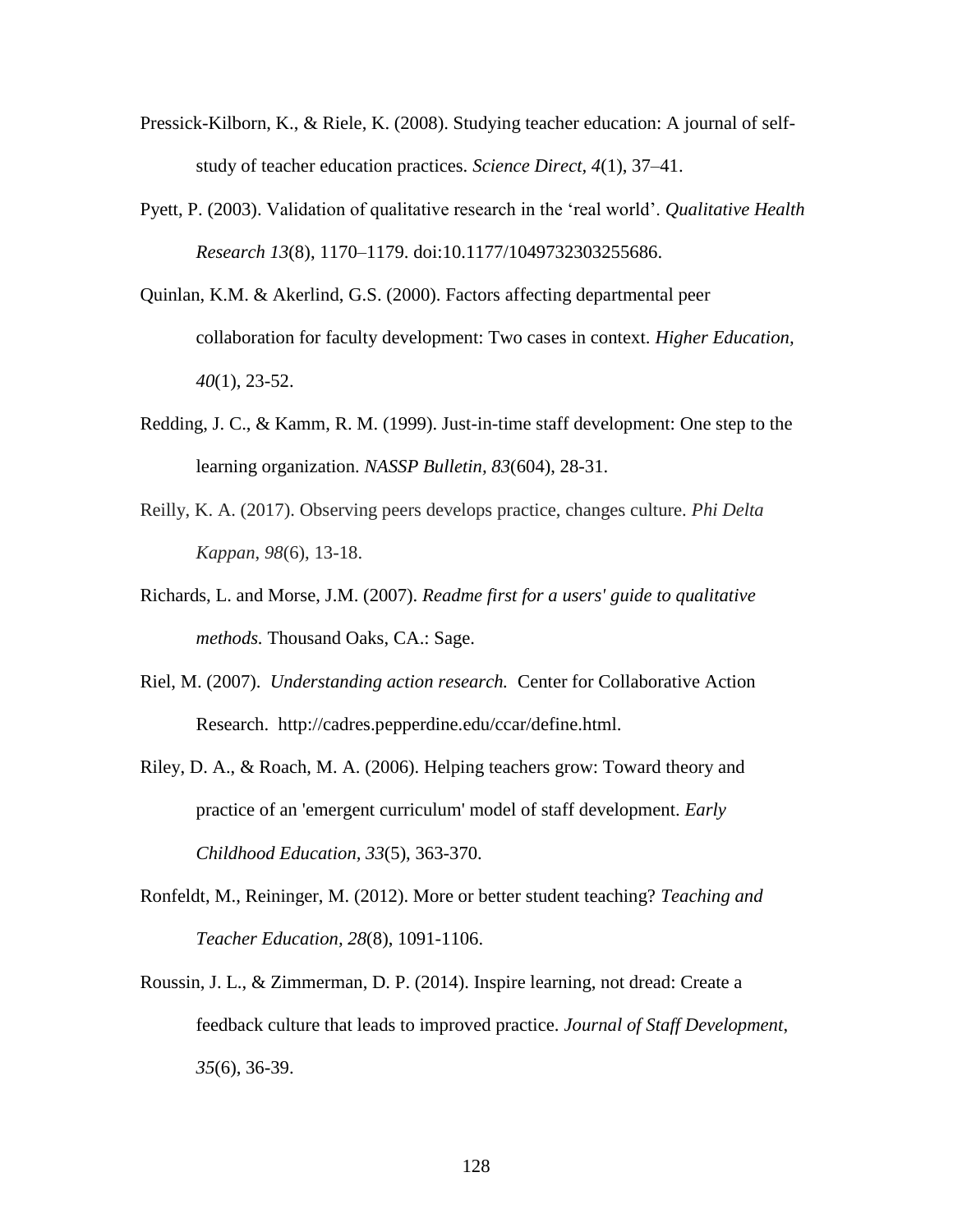- Rubin, H. & Rubin, I. (1995). *Qualitative Interviewing: The Art of Hearing Data, by Herbert*. Thousand Oaks, CA: Sage.
- Shachar, H. & Shmuelevitz, H. (1997) Implementing cooperative learning, teacher collaboration and teacher's sense of efficacy in heterogeneous junior high schools. *Contemporary Educational Psychology, 22*(1), 53-72.
- Scott, S., & Webber, C. F. (2008). Evidence-based leadership development: The 4L framework. *Journal of Educational Administration, 46*(6), 762-776.
- Senge, P.M. (1990). *The fifth discipline: The art & practice of the learning organization.*  New York, NY. Doubleday Business.
- Servage, L. (2008) Critical and transformative practices in professional learning communities, *Teacher Education Quarterly, 35*(1), 63-77.
- Siddiqui, Z. S., Jonas-Dwyer, D., & Carr, S. E. (2007). Twelve tips for peer observation of teaching. *Medical Teacher, 29*(4), 297–300.
- Souto-Manning, M. (2012). Teacher action research in teacher education. *Childhood Education, 88*(1), 54-56.
- Sparks, D., & Hirsh, S. (1997). *A new vision for staff development.* Alexandria, VA: Association for Supervision and Curriculum Development.
- Stein, M. K., Coburn, C. E. (2008). Architectures for learning: A comparative analysis of two urban districts. *The American Journal of Education, 114*(4), 583–626.
- Stein, K. K., Macaluso, M., & Stanulis, R. N. (2016). The interplay between principal leadership and teacher leader efficacy. *Journal of School Leadership*, *26*(6), 1002- 1032.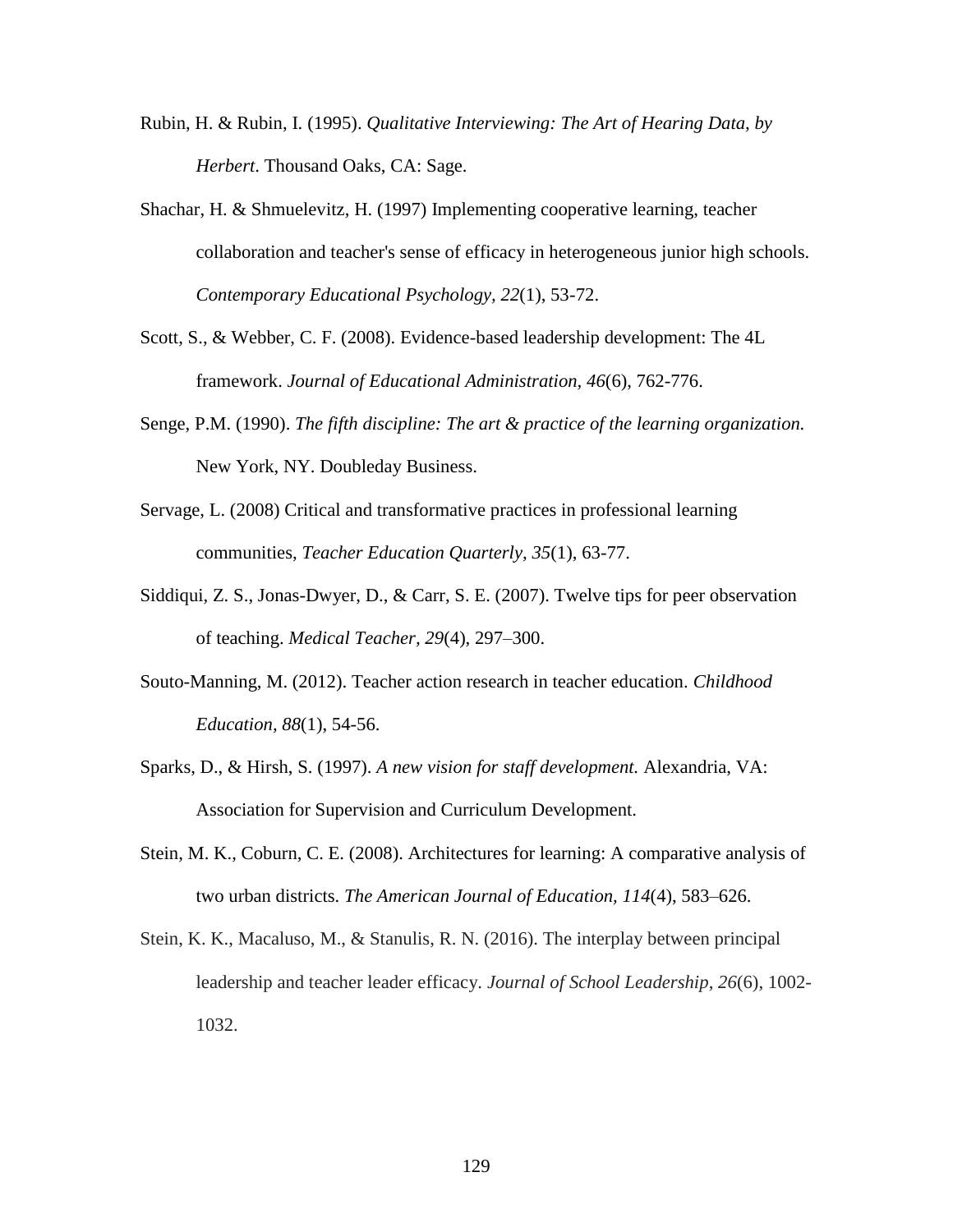Steinberg, M. P., & Sartain, L. (2015). Does Better Observation Make Better Teachers?. *Education Next*, *15*(1), 70-76.

Stringer, E. T. (2007). *Action research* (3rd ed.). Los Angeles: Sage Publications.

- Strother, D. B. (1989). Peer coaching for teachers: Opening classroom doors. *Phi Delta Kappan, 70*(10), 824-827.
- Starks, H. and Trinidad, S.B. (2007) Choose your method: a comparison of phenomenology, discourse analysis, and grounded theory. *Qualitative Health Research, 17*(10), 1372-80.
- Thessin, R.A. (2010). *A qualitative study of teachers' work in professional learning communities in a small urban district.* Retrieved from <https://eric.ed.gov/?id=ED525711>
- Tomal, D. R. (2010). *Action research for educators* (2<sup>nd</sup> ed.). Lanham, Md.: Rowman & Littlefield Education.
- Trotter, Y. D. (2006). Adult learning theories: Impacting professional development programs. *Delta Kappa Gamma Bulletin, 72*(2), 8-13.
- Vaughn, S., Shay Schumm, J. and Sinagub, J. (1996) Focus Group Interviews in education and Psychology. Newbury Park: Sage, CA.
- Vescio, V., Ross, D., & Adams, A. (2008). A review of research on the impact of professional learning communities on teaching practice and student learning. *Teacher and Teaching Evaluation: An International Journal of Research and Studies, 24*(1), 80–91.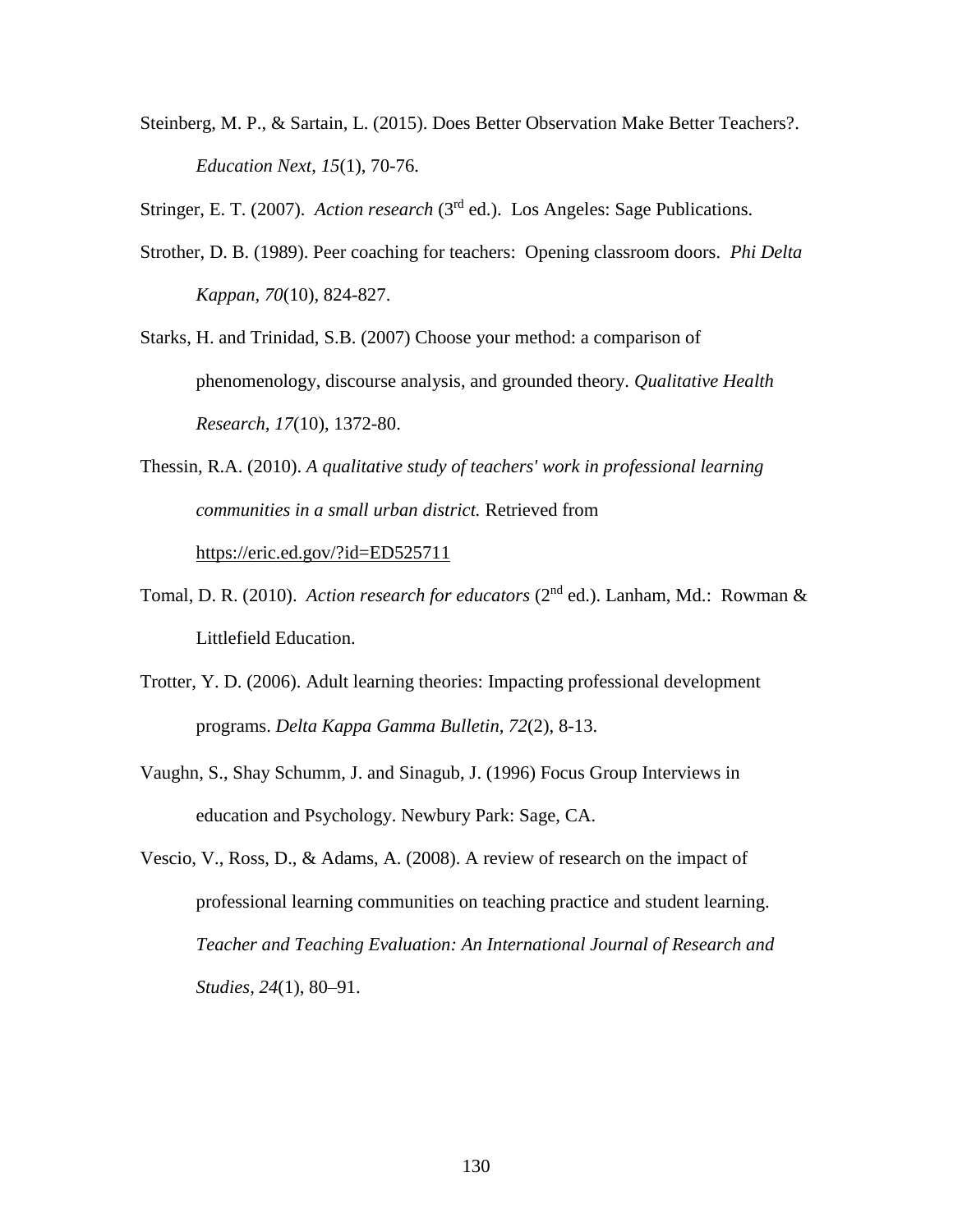- Wang, Y., Kretschmer, R. E., & Hartman, M. C. (2010). Teacher-as-researcher: Theory into practice. *American Annals of the Deaf, 155*(2), 105-109.
- Watkins, K.E. & Marsick, V.J. (1993). *Sculpting the learning organization.* San Francisco: Jossey-Bass.
- Weller, L. D., & S. J. Weller (1997). Quality learning organizations and continuous improvement. *NASSP Bulletin, 81*(591), 62–70.
- Whitehead, T.L. (2002). *What is ethnography? Methodological, ontological, and epistemological attributes.* EICCARS Working Paper Series. Maryland.
- Wood, S. (2006) Views of the effectiveness of problem-based learning. *Nursing Times, 102*(21), 34–38.
- Wood, E., & Bennett, N. (2000) *Progression and continuity in early childhood education. Final report to Economic and Social Research Council.* British Educational Research Association Early Years Special Interest Group. Retrieved from [http://www.dpscitt.ac.uk/uploads/student\\_resources/beraearlyyearsreview31may0](http://www.dpscitt.ac.uk/uploads/student_resources/beraearlyyearsreview31may03.pdf) [3.pdf](http://www.dpscitt.ac.uk/uploads/student_resources/beraearlyyearsreview31may03.pdf)
- Yilmaz, K. (2013). Comparison of quantitative and qualitative research traditions: epistemological, theoretical, and methodological differences. *European Journal of Education*, *48*(2), 311-325.
- York-Barr, J. & Duke, K. (2004). What do we know about teacher leadership? *Review of Educational Research, 74*(3), 255-316.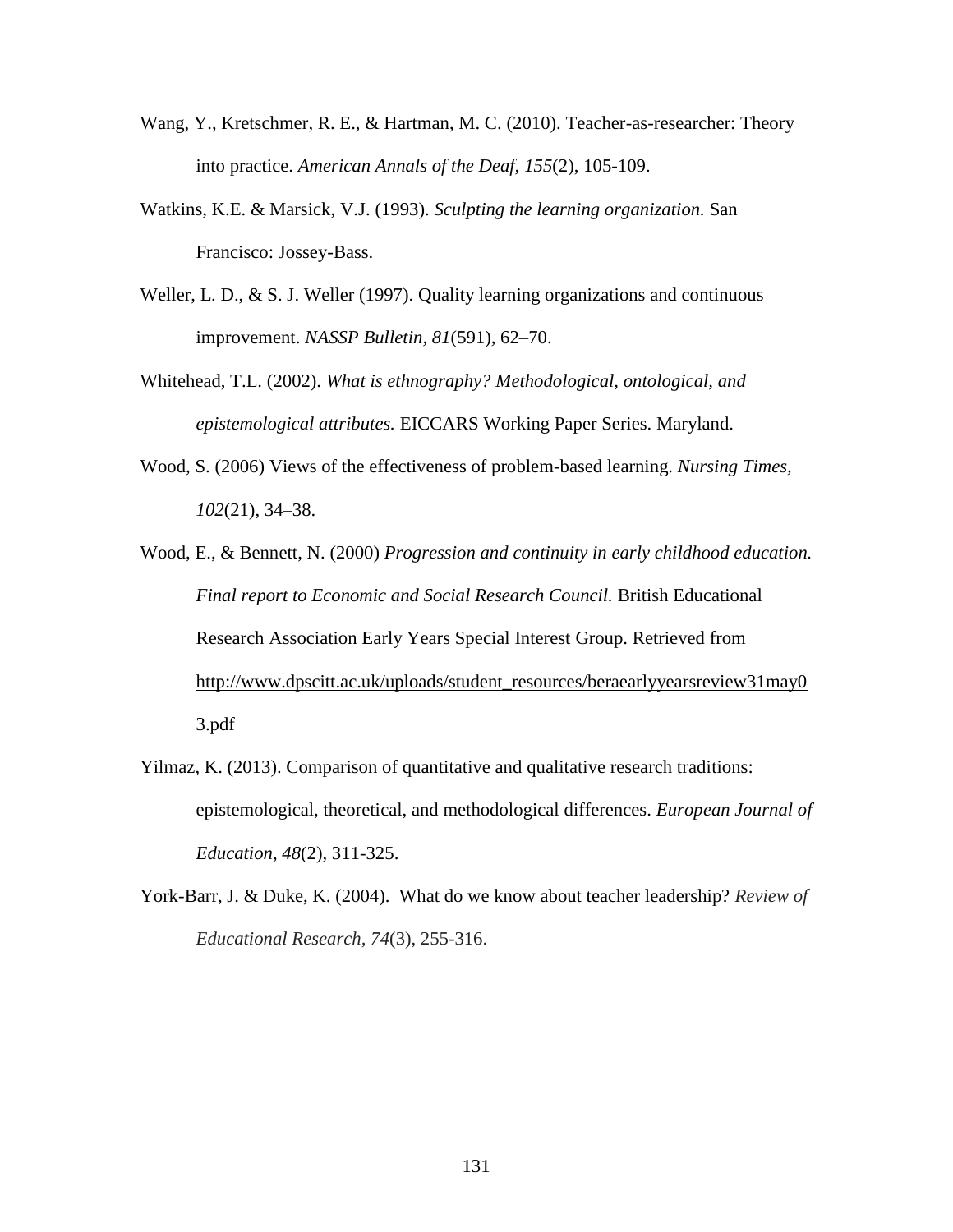## APPENDIX A

### PRELIMINARY INTERVIEW QUESTIONS

- 1. How many years have you been teaching?
- 2. What is your current teaching assignment?
- 3. What is your philosophy of teaching?
- 4. What does optimal professional development look like to you?
- 5. Have you participated in any kind of peer observation process before? If so, what was the process?
- 6. What concerns do you have about the process of peer observations?
- 7. Have you ever been evaluated through an observation? What did you gain from that process?
- 8. What do you hope to gain from this experience?
- 9. What support will you need during the process?
- 10. Do you think peer observations will be supported school wide? If so, how? If not, why not?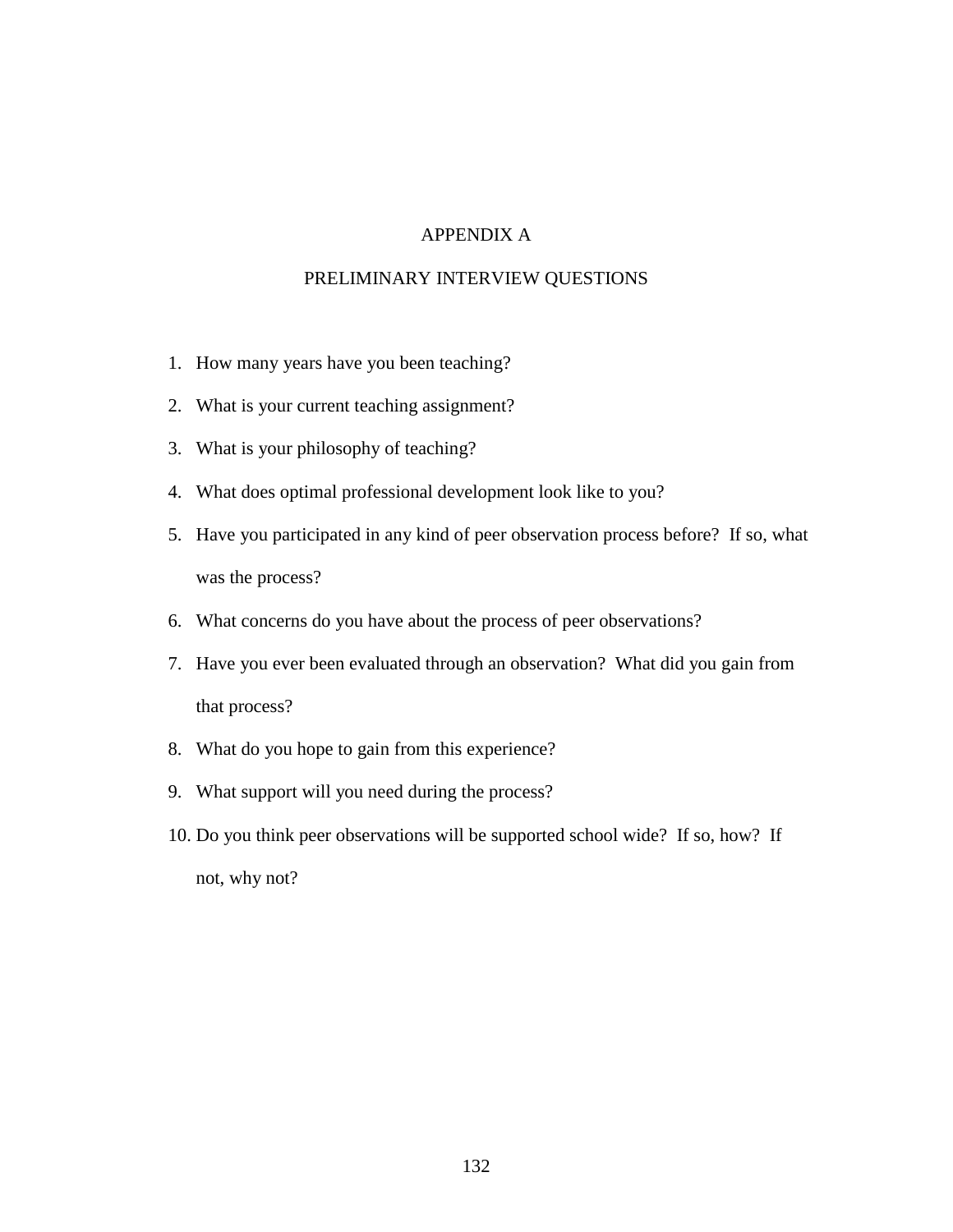### APPENDIX B

#### POST/FOLLOW-UP INTERVIEW QUESTIONS

- 1. What is the purpose of peer observations for teachers?
- 2. What did you learn about teaching and your own practice by observing your peers?
- 3. Did the peer observations cause you to experiment or change your current teaching practices? Explain.
- 4. What aspects of the peer observations contributed the most to your professional development?
- 5. Which steps in the process were most valuable?
- 6. Referring to the peer observation form, which factors are the most important when completing peer observations?
- 7. What are the benefits of peer observations?
- 8. What are the challenges of peer observations?
- 9. What suggestions do you have that would improve the peer observation process to make it more beneficial to teachers?
- 10. Would you recommend peer observations as a form of professional development? Why or why not?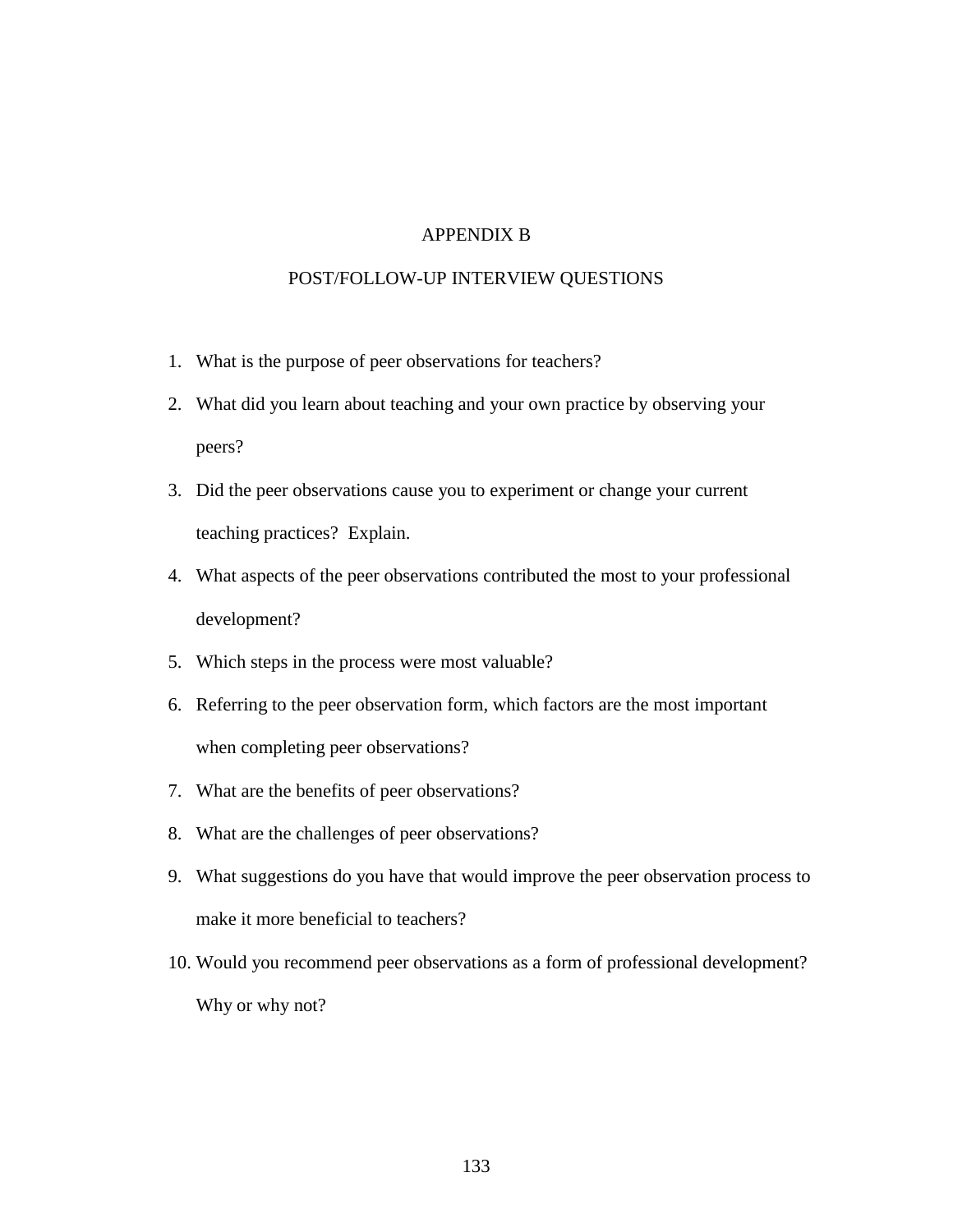# APPENDIX C

# ACTION RESEARCH TIMELINE

| Date                | Action                       |  |
|---------------------|------------------------------|--|
| Aug. 14             | Preliminary interviews       |  |
| Aug. 15             | First focus group meeting    |  |
| Aug. $28 - Sept.1$  | First round of observations  |  |
| Sept. 5             | Second focus group meeting   |  |
| Sept. 18 – Sept. 29 | Second round of observations |  |
| Oct. 17             | Third focus group meeting    |  |
| Nov. 7              | Fourth focus group meeting   |  |
| Jan. 23             | Post interviews              |  |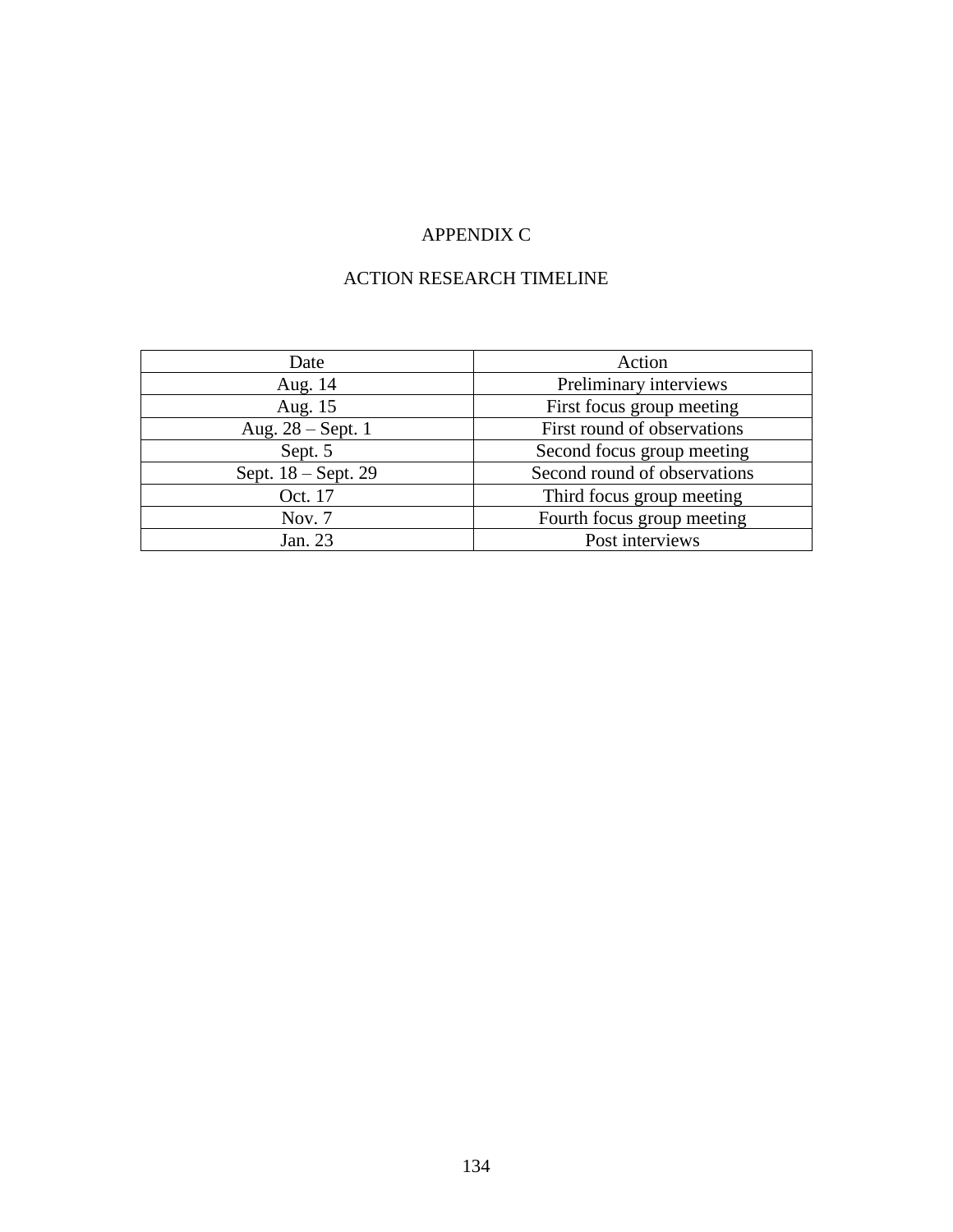# APPENDIX D

## OBSERVATION FORM 1

| Observer:                                                                                                                                                             | Teacher Observed: |  |  |  |  |
|-----------------------------------------------------------------------------------------------------------------------------------------------------------------------|-------------------|--|--|--|--|
|                                                                                                                                                                       |                   |  |  |  |  |
| Area of                                                                                                                                                               |                   |  |  |  |  |
| Learning Intention(s):                                                                                                                                                |                   |  |  |  |  |
| What instructional practice(s) is/are the teacher using? (Lecture, video, lab/hands-on,<br>student presentations, stations/learning centers, giving directions, etc.) |                   |  |  |  |  |
| What are students doing? (listening, speaking, reading, writing, etc.)                                                                                                |                   |  |  |  |  |
| What is the level of student engagement in the room? Provide evidence.                                                                                                |                   |  |  |  |  |
| Make note of important elements of classroom environment (Materials available for<br>student use, routines/procedures in place, student work displayed, desk set-up): |                   |  |  |  |  |
| What technology is being used in the classroom? How?                                                                                                                  |                   |  |  |  |  |
| Based on the area of focus of the observation, what was observed?                                                                                                     |                   |  |  |  |  |
| What have you observed that you could use in your own classroom?                                                                                                      |                   |  |  |  |  |
| Questions, comments, reflections, or suggestions                                                                                                                      |                   |  |  |  |  |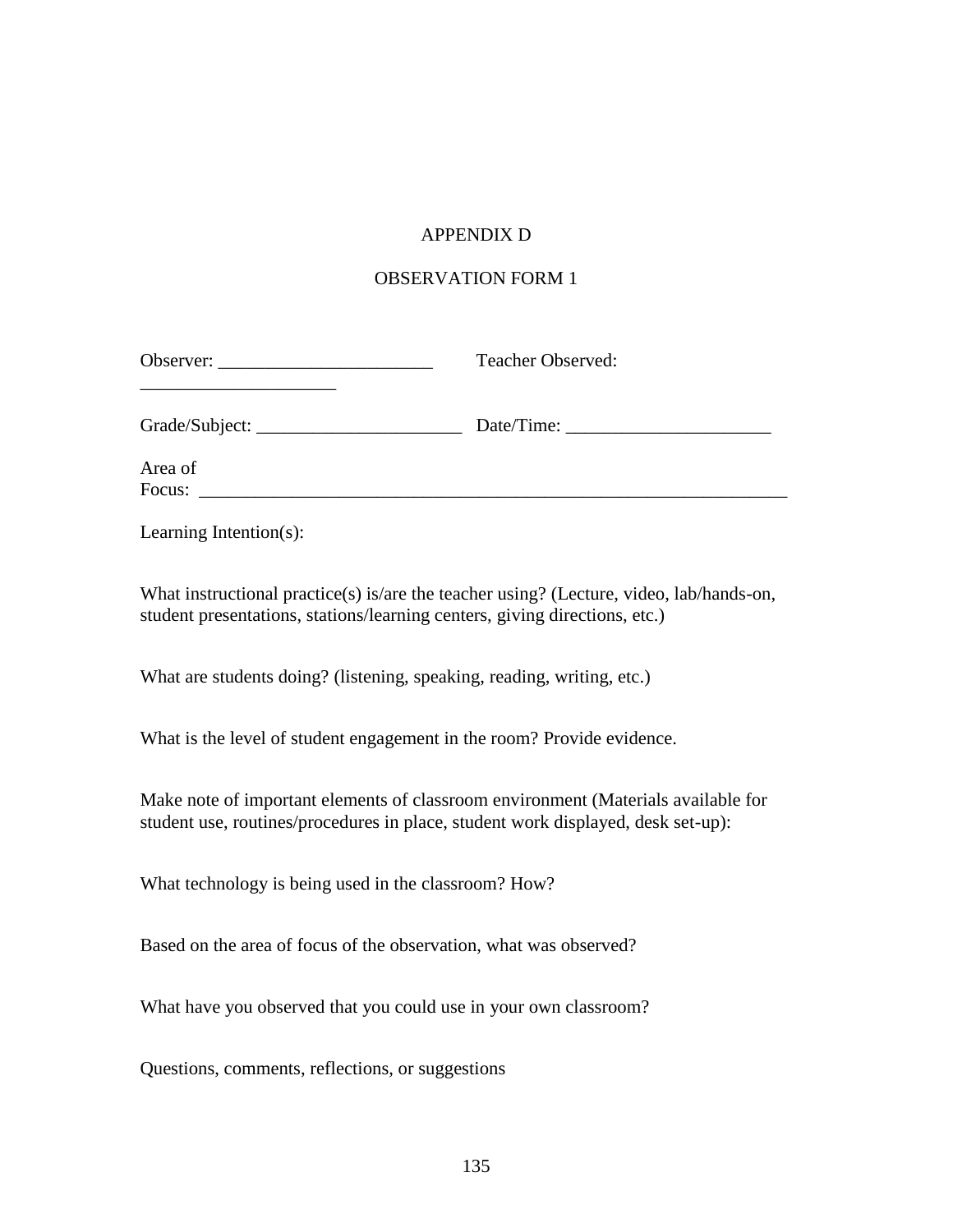## APPENDIX E

### PEER OBSERVATION CRITERIA 1

- Speak to the teacher in advance to allow the teacher to define a focus area possibly related to something he/she would like to have feedback or suggestions on related to strategies, classroom management, etc.
- Save the Google Doc to your Docs so everyone doesn't have access to your docs.
- Conduct a semi-unannounced walkthrough observation (the teacher will know the week, but not necessarily the day).
- The walkthrough observation should be 5-10 minutes depending on what information needs to be gathered.
- Have a 5-10 minute follow-up conversation within 2 days of the observation. After the follow-up conversation, send a copy of the written observation form to the teacher that was observed.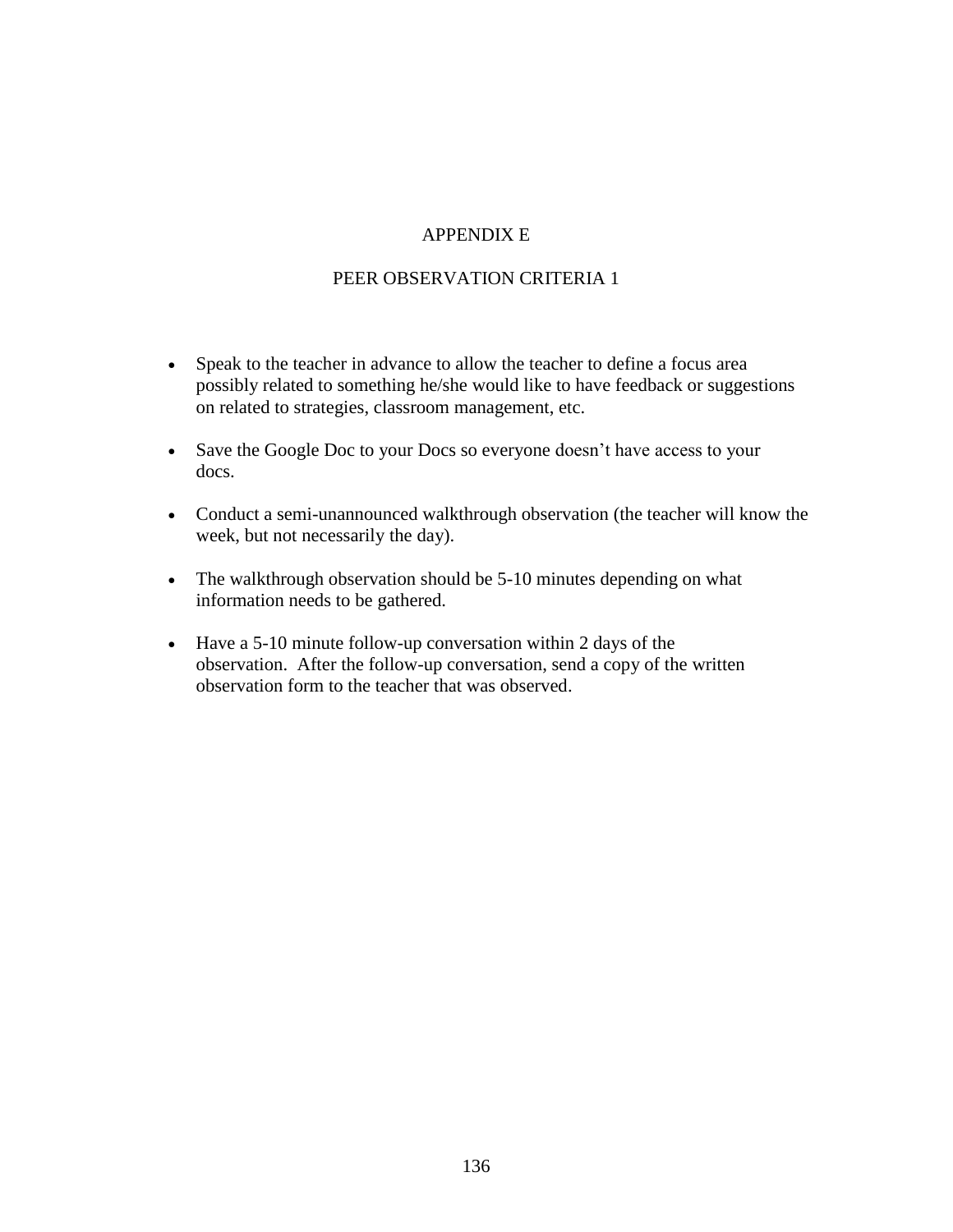## APPENDIX F

# PEER OBSERVATION FORM - FINAL

Observer: \_\_\_\_\_\_\_\_\_\_\_\_\_\_\_\_\_\_\_\_\_\_\_\_Teacher Observed: \_\_\_\_\_\_\_\_\_\_\_\_\_\_\_\_\_\_\_\_\_

Grade/Subject: \_\_\_\_\_\_\_\_\_\_\_\_\_\_\_\_\_\_\_\_\_\_ Date/Time: \_\_\_\_\_\_\_\_\_\_\_\_\_\_\_\_\_\_\_\_\_\_\_

Teaching Topic:

What was observed? (instructional strategies, student participation, technology use, etc.)

What was observed that you could use in your own classroom?

Questions, comments, reflections, and/or topics to discuss.

Follow-up date and type (email, face-to-face, etc.):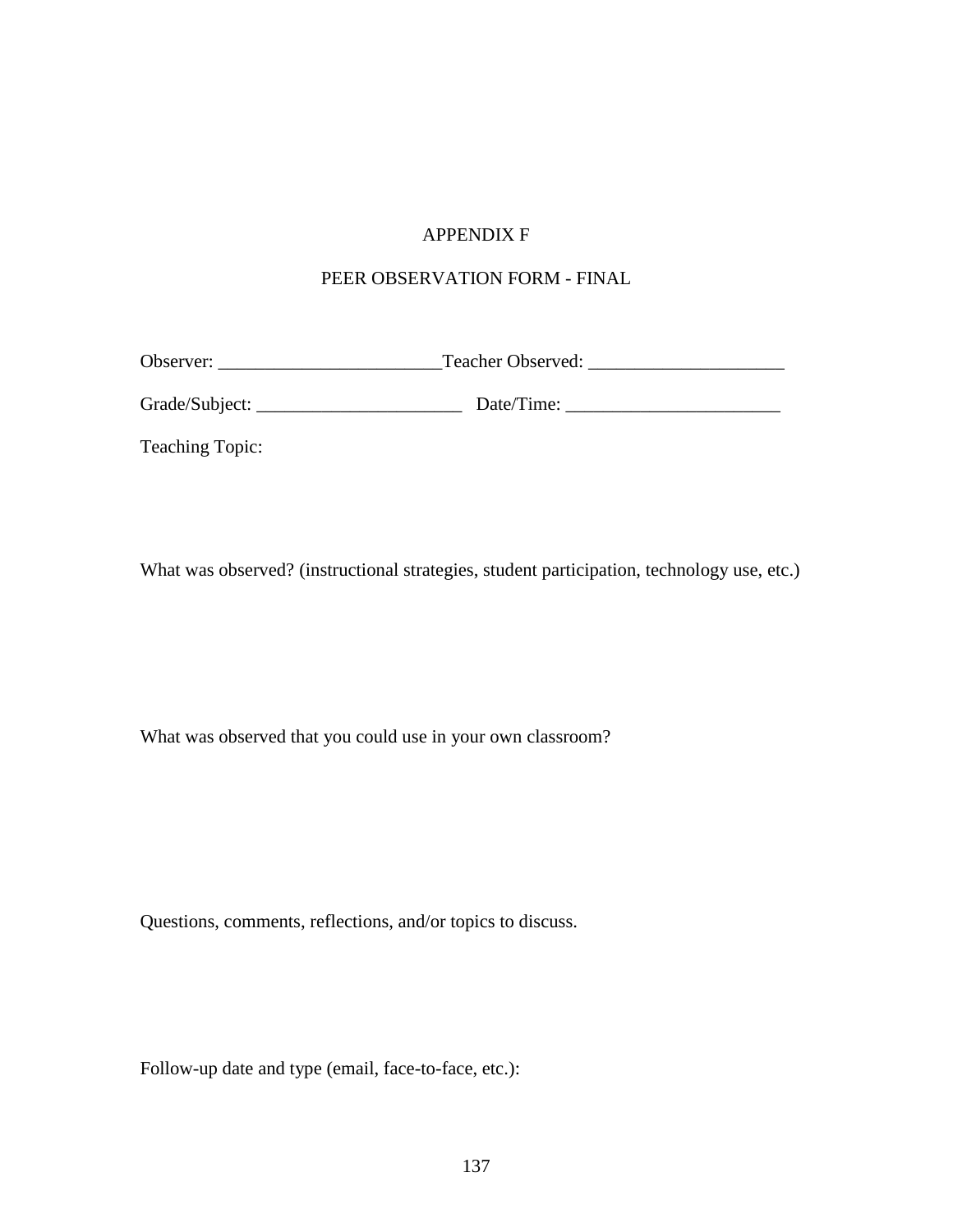### APPENDIX G

#### PEER OBSERVATION CRITERIA 2

- Save the Google Doc to your Docs so everyone does not have access to your docs.
- The observation should be 10-20 minutes depending on what information needs to be gathered.
- The first observation is assigned. The second observation is your choice (use only teachers on the Focus Team).
- Follow-up with the teacher within 2 days of the observation. Follow-up can be an email or conversation depending on the need.
- File the written observation form in your records.